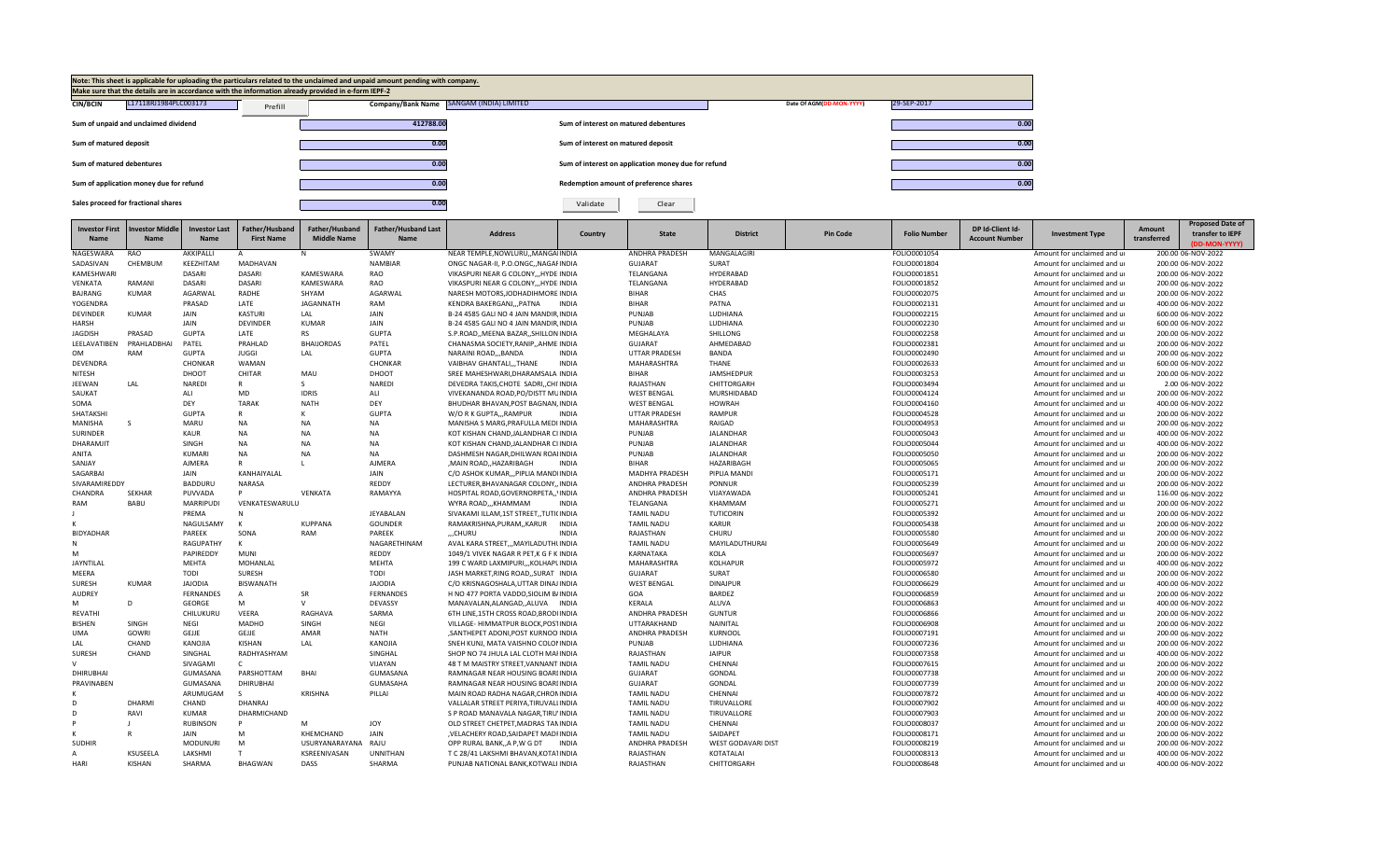| RAKESH           |                     | <b>GUPTA</b>   | M                  | C.                  | <b>GUPTA</b>    | 3 G 7, MALVIYA NAGAR, JAIPUR, JAIP INDIA    | RAJASTHAN            | <b>JAIPUR</b>       | FOLIO0008893 | Amount for unclaimed and ur | 400.00 06-NOV-2022 |
|------------------|---------------------|----------------|--------------------|---------------------|-----------------|---------------------------------------------|----------------------|---------------------|--------------|-----------------------------|--------------------|
| KAMLA            | DEVI                | <b>GUPTA</b>   | M                  | C                   | <b>GUPTA</b>    | 3 G 7, MALVIYA NAGAR, JAIPUR, JAIP INDIA    | RAJASTHAN            | <b>JAIPUR</b>       | FOLIO0008894 | Amount for unclaimed and ur | 400.00 06-NOV-2022 |
| SEEMA            |                     | <b>GUTPA</b>   | M                  | C.                  | <b>GUPTA</b>    | 3 G 7, MALVIYA NAGAR, JAIPUR, JAIP INDIA    | RAJASTHAN            | <b>JAIPUR</b>       | FOLIO0008895 | Amount for unclaimed and ur | 400.00 06-NOV-2022 |
| <b>UINA</b>      |                     | JANGID         | LAXMI              | <b>NARAYAN</b>      | JANGID          | C/O LAXMI NARAYAN JANGID, MALI INDIA        | RAJASTHAN            | <b>UDAIPUR</b>      | FOLIO0009054 | Amount for unclaimed and ur | 200.00 06-NOV-2022 |
| PUSHP            | LATA                | SHARMA         | RAMESH             | CHANDRA             | SHARMA          | C/O SHIV SHANKER, DHOLI PYAU, JAIINDIA      | RAJASTHAN            | <b>JAIPUR</b>       | FOLIO0009419 | Amount for unclaimed and ur | 400.00 06-NOV-2022 |
| YOGENDRA         | <b>KUMAR</b>        | JAIN           | <b>INDRA</b>       | SEN                 | JAIN            | JAIN AUSHADHI BHANDAR, SP ROAIINDIA         | UTTAR PRADESH        | <b>MATHURA</b>      | FOLIO0009430 | Amount for unclaimed and ur | 200.00 06-NOV-2022 |
|                  |                     |                | <b>NA</b>          | <b>NA</b>           | <b>NA</b>       | A-105, 9 SECTOR, GURGAON<br><b>INDIA</b>    | HARYANA              | <b>GURGAON</b>      | FOLIO0009464 | Amount for unclaimed and ur | 200.00 06-NOV-2022 |
|                  | PADMANABHA NAYAK    |                | K                  | S.                  | <b>NAYAK</b>    | AMRUIT NT ROAD,,,SHIMOGA<br><b>INDIA</b>    | KARNATAKA            | SHIMOGA             | FOLIO0009579 | Amount for unclaimed and ur | 200.00 06-NOV-2022 |
|                  |                     | <b>RAMESH</b>  |                    | SN                  | <b>MURTHY</b>   | NO. 715, 10TH CROSS, M C LAYANT, INDIA      | KARNATAKA            | BANGALORE           | FOLIO0009607 | Amount for unclaimed and ur | 200.00 06-NOV-2022 |
| JAYESH           | CHAMANLAL           | VORA           | CHAMANLAL          |                     | KABABHAI        | RANJEET NAGAR,,,NAGOUR<br><b>INDIA</b>      | RAJASTHAN            | <b>NAGOUR</b>       | FOLIO0009692 | Amount for unclaimed and ur | 200.00 06-NOV-2022 |
| MUHAMMADHU!JUSAB |                     | <b>GHUMRA</b>  | <b>JUSAB</b>       | <b>HAJIHASAM</b>    | GHUMRA          | GARIARA WAD, RING ROAD, , SURAT INDIA       | GUJARAT              | SURAT               | FOLIO0009697 | Amount for unclaimed and ur | 200.00 06-NOV-2022 |
| <b>JASMER</b>    |                     | SINGH          | <b>BABURAM</b>     |                     |                 | WPN/FIT NO. 42 SAN, C/O 52 APO,, INDIA      | DELHI                | DELHI               | FOLIO0009735 | Amount for unclaimed and ur | 200.00 06-NOV-2022 |
| RAM              | <b>KISHOR</b>       | YADAV          | RAMSHARAN          |                     | YADAV           | 92 SQN AIR FORCE, C\O 52 APO,, INDIA        | DELHI                | DELHI               | FOLIO0009736 | Amount for unclaimed and ur | 200.00 06-NOV-2022 |
| SAROJ            | <b>BALA</b>         | <b>MOHANTY</b> | $\mathbf{L}$       | M                   | <b>MOHANTY</b>  | 72 R K PURAM, SECTOR X, NEW DELINDIA        | DFLHI                | DFLHI               | FOLIO0009767 | Amount for unclaimed and ur | 200.00 06-NOV-2022 |
| KAMALA           | DEVI                | JAIN           | LILAMCHAND         |                     |                 | JAIN TRADERS SARAFA BAZAR,,,SURINDIA        | <b>GUJARAT</b>       | SURAT               | FOLIO0009850 | Amount for unclaimed and ur | 200.00 06-NOV-2022 |
| SAJJAN           |                     | <b>KUMAR</b>   | PARTAP             |                     | SINGH           | UPS SECTION, 272 SU, AF, C/O 56 AFINDIA     | DELHI                | DELHI               | FOLIO0009886 | Amount for unclaimed and ur | 600.00 06-NOV-2022 |
| PADMAVATHI       |                     | SIMHADRI       | KRISHNA            |                     | RAO             | W/O KRISHNA RAO G.E.O., SUJATHAINDIA        | ANDHRA PRADESH       | VISHAKHAPATNAM      | FOLIO0009910 | Amount for unclaimed and ur | 200.00 06-NOV-2022 |
| SIRIGIREDDY      | RAMAMOHAN           | REDDY          | SIRIGIREDDY        | <b>NARAYANA</b>     | REDDY           | ,AGADUR SO PULIVENDULA,,CUDD.INDIA          | ANDHRA PRADESH       | ΚΑΠΑΡΑ              | FOLIO0009913 | Amount for unclaimed and ur | 200.00 06-NOV-2022 |
| BANGARA          | RAJUNALLAPA         | RAJU           | N                  | VSURYANARAYANA      | RAJU            | KALAWACHARLA, E G DIST,, KALAWAINDIA        | ANDHRA PRADESH       | KALAWACHARLA        | FOLIO0009936 | Amount for unclaimed and ur | 200.00 06-NOV-2022 |
| SAFDAR           | AHMED               | SHEIG          | <b>KHADER</b>      | <b>MOHIDDIN</b>     | SHEIK           | SREE LAXMI, NARSIMHASWAMY CO INDIA          | TELANGANA            | SECUNDERABAD        | FOLIO0009976 | Amount for unclaimed and ur | 200.00 06-NOV-2022 |
|                  | G                   | HEGDE          | G                  | R                   | HEGDE           | SOUTH EASTERN ROADWAYS, 72(2), INDIA        | MAHARASHTRA          | BASTI               | FOLIO0009999 | Amount for unclaimed and ur | 200.00 06-NOV-2022 |
| MANGALA          |                     | SHINDE         | SAMBHAJI           |                     | SHINDE          | SUCHAK APARTMENT, NEAR WASANINDIA           | MAHARASHTRA          | THANE               | FOLIO0010018 | Amount for unclaimed and ur | 200.00 06-NOV-2022 |
| YAKUB            | s                   | KAPASI         | SULATAN            | <b>BHAI</b>         | <b>KAPASI</b>   | OPP S B S MAIN BRANCH, , SHAHJAI INDIA      | <b>UTTAR PRADESH</b> | SHAHJAHANPUR        | FOLIO0010087 | Amount for unclaimed and ur | 400.00 06-NOV-2022 |
| RAM              | PRASAD              | <b>VERMA</b>   | <b>HARIDAS</b>     |                     |                 | UNION BANK OF INDIA, STATION RCINDIA        | UTTAR PRADESH        | <b>TUNDLA</b>       | FOLIO0010163 | Amount for unclaimed and ur | 200.00 06-NOV-2022 |
| <b>GURUPADA</b>  |                     | KUNDU          | LATE               | <b>INDRANARAYAN</b> | KONDU           | SAHARPURADHANBAD<br><b>INDIA</b>            | Jharkhand            | Dhanbad             | FOLIO0010204 | Amount for unclaimed and ur | 200.00 06-NOV-2022 |
| <b>BAL</b>       | <b>KRISHAN</b>      | MAHAJAN        | DESRAJ             |                     | MAHAJAN         | INDHRA COLONY GALI NO 1,,, PATH/INDIA       | PUNJAB               | PATHANKOT           | FOLIO0010214 | Amount for unclaimed and ur | 200.00 06-NOV-2022 |
| <b>BALWANT</b>   |                     | RAI            | <b>BAWA</b>        |                     | RAM             | H NO. 137 GALI NO.18, NEW PAWANNDIA         | PUNJAB               | AMRITSAR            | FOLIO0010233 | Amount for unclaimed and ur | 200.00 06-NOV-2022 |
| SANGITA          |                     | SINHA          | SANJAY             | KUMAR               | SINHA           | TARALAY NEW JAKKANPUR, ,, PATANINDIA        | <b>GUJARAT</b>       | PATAN               | FOLIO0010307 | Amount for unclaimed and ur | 200.00 06-NOV-2022 |
| <b>KRISHNA</b>   |                     | RANJAN         | HARI               | NARAYAN             | AGRAWAL         | BHCHHAWAN GOPALI,,,BHOJPUR INDIA            | <b>BIHAR</b>         | <b>BHOJPUR</b>      | FOLIO0010315 | Amount for unclaimed and ur | 200.00 06-NOV-2022 |
| <b>KAMINI</b>    |                     | RANJAN         | KAMAL              |                     | RANJAN          | BHCHHAWAN GOPALI,,, BHOJPUR INDIA           | <b>BIHAR</b>         | <b>BHOJPUR</b>      | FOLIO0010316 | Amount for unclaimed and ur | 200.00 06-NOV-2022 |
| MANISH           |                     | AGRAWAL        | ARUN               | KRISHNA             | DAS             | C/O A K DAS, STATION ROAD, , PATN/INDIA     | <b>BIHAR</b>         | PATNA               | FOLIO0010332 | Amount for unclaimed and ur | 200.00 06-NOV-2022 |
| SATISH           | CHANDRA             | ROY            | <b>BRAJ</b>        | <b>KISHOR</b>       | ROY             | ISLAMPUR.DISTT NALANDAISLAMIINDIA           | <b>BIHAR</b>         | <b>ISLAMPUR</b>     | FOLIO0010333 | Amount for unclaimed and ur | 200.00 06-NOV-2022 |
| SANDEEP          |                     | <b>KUMAR</b>   | <b>MADAN</b>       | <b>MOHAN</b>        | LAL             | RAJBHANSHI NAGAR,,,DARBHANGAINDIA           | <b>BIHAR</b>         | DARBHANGA           | FOLIO0010338 | Amount for unclaimed and ur | 200.00 06-NOV-2022 |
| <b>JAGTAR</b>    |                     | SINGH          | -S                 | DALIP               | SINGH           | INCOME TAX OFFICER, TAGORE NACINDIA         | PUNJAB               | LUDHIANA            | FOLIO0010415 | Amount for unclaimed and ur | 400.00 06-NOV-2022 |
| RAJESH           | <b>KUMAR</b>        | SINGH          | LAKSHMESHWAR       | PRASAD              | SINGH           | SINGH TRADING AGENCY, BARA BAZINDIA         | MEGHALAYA            | SHILLONG            | FOLIO0010436 | Amount for unclaimed and ur | 400.00 06-NOV-2022 |
| <b>BUDHIMATI</b> |                     | SINGH          | LAKSHMESHWAR       | PRASAD              | SINGH           | SINGH TRADING AGENCY, BARA BAZINDIA         | MEGHALAYA            | SHILLONG            | FOLIO0010437 | Amount for unclaimed and ur | 400.00 06-NOV-2022 |
| GANGA            | <b>DEVI</b>         | CHANDAK        | LATE               | SITARAM             | CHANDAK         | C/O C M ENTERPRISES, 4TH LANE, ,, EINDIA    | KARNATAKA            | BANGALORE           | FOLIO0010557 | Amount for unclaimed and ur | 400.00 06-NOV-2022 |
| MADAN            | LAL                 | CHANDAK        | LATE               | SITARAM             | CHANDAK         | C/O C M ENTERPRISES, 4TH LANE, ,, EINDIA    | KARNATAKA            | BANGALORE           | FOLIO0010558 | Amount for unclaimed and ur | 400.00 06-NOV-2022 |
| <b>BHAGWATI</b>  | DEVI                | CHANDAK        | MADAN              | LAL                 | CHANDAK         | C/O C M ENTERPRISES, 4TH LANE, ,, EINDIA    | KARNATAKA            | BANGALORE           | FOLIO0010559 | Amount for unclaimed and ur | 400.00 06-NOV-2022 |
| PAWAN            | KUMAR               | CHANDAK        | <b>MADAN</b>       | LAI                 | CHANDAK         | C/O C M ENTERPRISES, 4TH LANE, ,, EINDIA    | KARNATAKA            | <b>BANGALORE</b>    | FOLIO0010560 | Amount for unclaimed and u  | 400.00 06-NOV-2022 |
| PRAKASH          | <b>KUMAR</b>        | CHANDAK        | MADAN              | LAL                 | CHANDAK         | C/O C M ENTERPRISES, 4TH LANE, ,, EINDIA    | KARNATAKA            | BANGALORE           | FOLIO0010561 | Amount for unclaimed and ur | 400.00 06-NOV-2022 |
| PRABHA           | KUMARI              | CHANDAK        | MADAN              | LAI.                | CHANDAK         | C/O C M ENTERPRISES, 4TH LANE,,, EINDIA     | KARNATAKA            | BANGALORE           | FOLIO0010562 | Amount for unclaimed and ur | 400.00 06-NOV-2022 |
| SUSHILA          | DEBI                | BHUWANIA       | PAWAN              | KUMAR               | BHUWANIA        | SCHEME VII M 1ST FLOOR, ULTADA INDIA        | <b>WEST BENGAL</b>   | KOLKATA             | FOLIO0010569 | Amount for unclaimed and ur | 200.00 06-NOV-2022 |
| KANUBHAI         | MOHANLAL            | <b>BHAVSAR</b> | MOHANLAL           |                     | <b>MORARDAS</b> | BHAVSARWADA KHADIYA CHOWK,, INDIA           | MADHYA PRADESH       | <b>INDORE</b>       | FOLIO0010737 | Amount for unclaimed and ur | 400.00 06-NOV-2022 |
| DEVJIBHAI        | <b>JESHINGBHAI</b>  | PATEL          | <b>JESHINGBHAI</b> | MOTIBHAI            | PATEL           | TA MODASA, DIST SABARKANTHA,, NINDIA        | GUJARAT              | <b>MODASA</b>       | FOLIO0010826 | Amount for unclaimed and ur | 200.00 06-NOV-2022 |
| DILIPKUMAR       |                     | PATEL          | BAVALAL            |                     | PATEL           | G H COLONEY, SARASPUR, , AHMEDAINDIA        | <b>GUJARAT</b>       | AHMEDABAD           | FOLIO0010864 | Amount for unclaimed and ur | 200.00 06-NOV-2022 |
| RAJFSH           | S                   | RAHUL          | S                  |                     | <b>RAHUL</b>    | KALPTARU APPARTMENT.B/H PATE INDIA          | <b>GUJARAT</b>       | AHMEDABAD           | FOLIO0011001 | Amount for unclaimed and ur | 200.00 06-NOV-2022 |
| <b>NAMRATA</b>   | NITIN               | CHORDIA        | NITIN              | <sub>S</sub>        | CHORDIA         | AMOL ONKAR NAGER,,,JALGAON INDIA            | MAHARASHTRA          | <b>JALGAON</b>      | FOLIO0011305 | Amount for unclaimed and ur | 200.00 06-NOV-2022 |
|                  | CVIJAY              | <b>KUMAR</b>   | -S                 |                     | CHANNAVEERAPPA  | MRITUNJAY NIWAS, MAJESTIC CIRCLINDIA        | ANDHRA PRADESH       | <b>CHITTOR</b>      | FOLIO0012039 | Amount for unclaimed and ur | 200.00 06-NOV-2022 |
| SAVITHA          |                     | <b>MORE</b>    | ASHOK              |                     |                 | APPAJI COMPOUND, DESH PUNDER INDIA          | ANDHRA PRADESH       | HUBLI               | FOLIO0012053 | Amount for unclaimed and ur | 200.00 06-NOV-2022 |
|                  | N                   | SHARMA         | KALU               | RAM                 | SHARMA          | JANTA CLINUIC, KAPASAN, CHITTOR(INDIA       | RAJASTHAN            | CHITTORGARH         | FOLIO0012237 | Amount for unclaimed and ur | 200.00 06-NOV-2022 |
| ARCHANA          |                     | KABARA         | SHANKER            | LAL                 | MAHESHWARI      | D/O SHANKER LAL MAHESHWARI, PINDIA          | RAJASTHAN            | <b>AJMER</b>        | FOLIO0012262 | Amount for unclaimed and ur | 200.00 06-NOV-2022 |
| MOHAMMED         | JAHIR               | KHAN           | MOHAMMED           | JARIF               | KHAN            | GOVT. SECONDARY SCHOOL, RUPAI INDIA         | RAJASTHAN            | BHILWARA            | FOLIO0012333 | Amount for unclaimed and ur | 200.00 06-NOV-2022 |
| PARAS            | YESHWANT            | CHOUDHARY      | YESHWANT           | GOVIND              | CHOUDHARY       | ANAND BHUVAN MANGALWADI, 1S INDIA           | MAHARASHTRA          | <b>MUMBAI</b>       | FOLIO0012448 | Amount for unclaimed and ur | 200.00 06-NOV-2022 |
| RAJENDRA         | PRASAD              | MAHESHWARI     | RAM                | NARAYAN             | MAHESHWARI      | RAIARAM ROAD ICHALKARANJI DIS INDIA         | MAHARASHTRA          | <b>ICHALKARANJI</b> | FOLIO0012471 | Amount for unclaimed and ur | 200.00 06-NOV-2022 |
| SUNITA           |                     | <b>KABRA</b>   | <b>NA</b>          | NA                  | <b>NA</b>       | RAJARAM ROAD,, POST.,, ICHALKAR/INDIA       | MAHARASHTRA          | ICHALKARANJI        | FOLIO0012472 | Amount for unclaimed and ur | 400.00 06-NOV-2022 |
| GOUTAM           | CHAND               | SHAH           | DEVICHAND          |                     |                 | SHAHI BAUGH,,,AHMEDABAD<br><b>INDIA</b>     | <b>GUJARAT</b>       | AHMFDABAD           | FOLIO0012780 | Amount for unclaimed and ur | 200.00 06-NOV-2022 |
| HULASHI          |                     | <b>DEVI</b>    | <b>BANDMAL</b>     |                     | LUNKED          | NILESHKUMAR SHANTILAL AZAD CHNDIA           | MAHARASHTRA          | <b>JALGAON</b>      | FOLIO0012811 | Amount for unclaimed and u  | 200.00 06-NOV-2022 |
| M                | RSHIVA              | <b>MURTHY</b>  | M                  | RAMA                | RAO             | KARAGADI HANIYA POST,,,SHIMOG.INDIA         | KARNATAKA            | SHIMOGA             | FOLIO0013607 | Amount for unclaimed and ur | 400.00 06-NOV-2022 |
| <b>M</b>         | HARISCHANDRA SHETTY |                | M                  | GUNAPALA            | SHETTY          | , BETKERI ROAD, , MOODBIDRI<br><b>INDIA</b> | KARNATAKA            | <b>MOODBIDRI</b>    | FOLIO0013618 | Amount for unclaimed and ur | 400.00 06-NOV-2022 |
| VASUMATI         | н                   | SUKHADIA       | HASMUKHLAL         |                     | SUKHADIA        | 520 HARINAGAR 3-OPP BRC GATE, AINDIA        | <b>GUJARAT</b>       | SURAT               | FOLIO0013742 | Amount for unclaimed and ur | 200.00 06-NOV-2022 |
| <b>TEJABHAI</b>  |                     | TADHA          | LAKHABHAI          |                     |                 | SHYAM SOCIETY,,,SURAT<br><b>INDIA</b>       | GUJARAT              | SURAT               | FOLIO0013874 | Amount for unclaimed and ur | 400.00 06-NOV-2022 |
| SALMA            |                     | PARVEEN        | MD                 |                     | RAHMATULLAH     | MD RAHMATULLAH, SOUTH SHIBPUINDIA           | <b>WEST BENGAL</b>   | <b>HOWRAH</b>       | FOLIO0013943 | Amount for unclaimed and ur | 400.00 06-NOV-2022 |
| BIMLA            | DEVI                | DALMIA         | SITARAM            |                     | DALMIA          | C/O SITARAM DALMIA, NEW ROAD IINDIA         | <b>BIHAR</b>         | PATNA               | FOLIO0014024 | Amount for unclaimed and ur | 400.00 06-NOV-2022 |
| KALEEM           | AHMED               | KHAN           | LATE               | <b>IQBALAHMED</b>   | KHAN            | MUFFAR HOUSE, NOOR MEHAL ROAINDIA           | MADHYA PRADESH       | UJJAIN              | FOLIO0014120 | Amount for unclaimed and ur | 400.00 06-NOV-2022 |
| DURGAPERSHAD     |                     |                | <b>MUSADDI</b>     |                     | LAL             | MUSADDILAL DURGA PERSHAD, BALINDIA          | HARYANA              | NARNAUL             | FOLIO0014262 | Amount for unclaimed and ur | 400.00 06-NOV-2022 |
| ZUBIN            |                     | RATWANI        | NA                 | NA                  | <b>NA</b>       | 74 POLO ROAD, DELHI CANTT,, N DEIINDIA      | DELHI                | DELHI               | FOLIO0014276 | Amount for unclaimed and ur | 200.00 06-NOV-2022 |
| LALIT            | <b>MOHAN</b>        | <b>MOHANTY</b> | LATE               | KB                  | <b>MOHANTY</b>  | Q NO 103 R K PURAM, SEC XI,, N DELINDIA     | DELHI                | DELHI               | FOLIO0014281 | Amount for unclaimed and ur | 200.00 06-NOV-2022 |
| SARASAM          |                     | RAMAKRISHNAN S |                    |                     | RAMAKRISHNAN    | KANAGAMOOLAM NEW STREET, VAINDIA            | <b>TAMIL NADU</b>    | NEGEROOIL           | FOLIO0014311 | Amount for unclaimed and ur | 200.00 06-NOV-2022 |
| -S.              |                     | <b>BHATI</b>   | <b>RAGHUBIR</b>    |                     | SINGH           | PO DADRI,,,GHAZIABAD<br><b>INDIA</b>        | UTTAR PRADESH        | GHAZIABAD           | FOLIO0014360 | Amount for unclaimed and ur | 200.00 06-NOV-2022 |
|                  |                     |                |                    |                     |                 |                                             |                      |                     |              |                             |                    |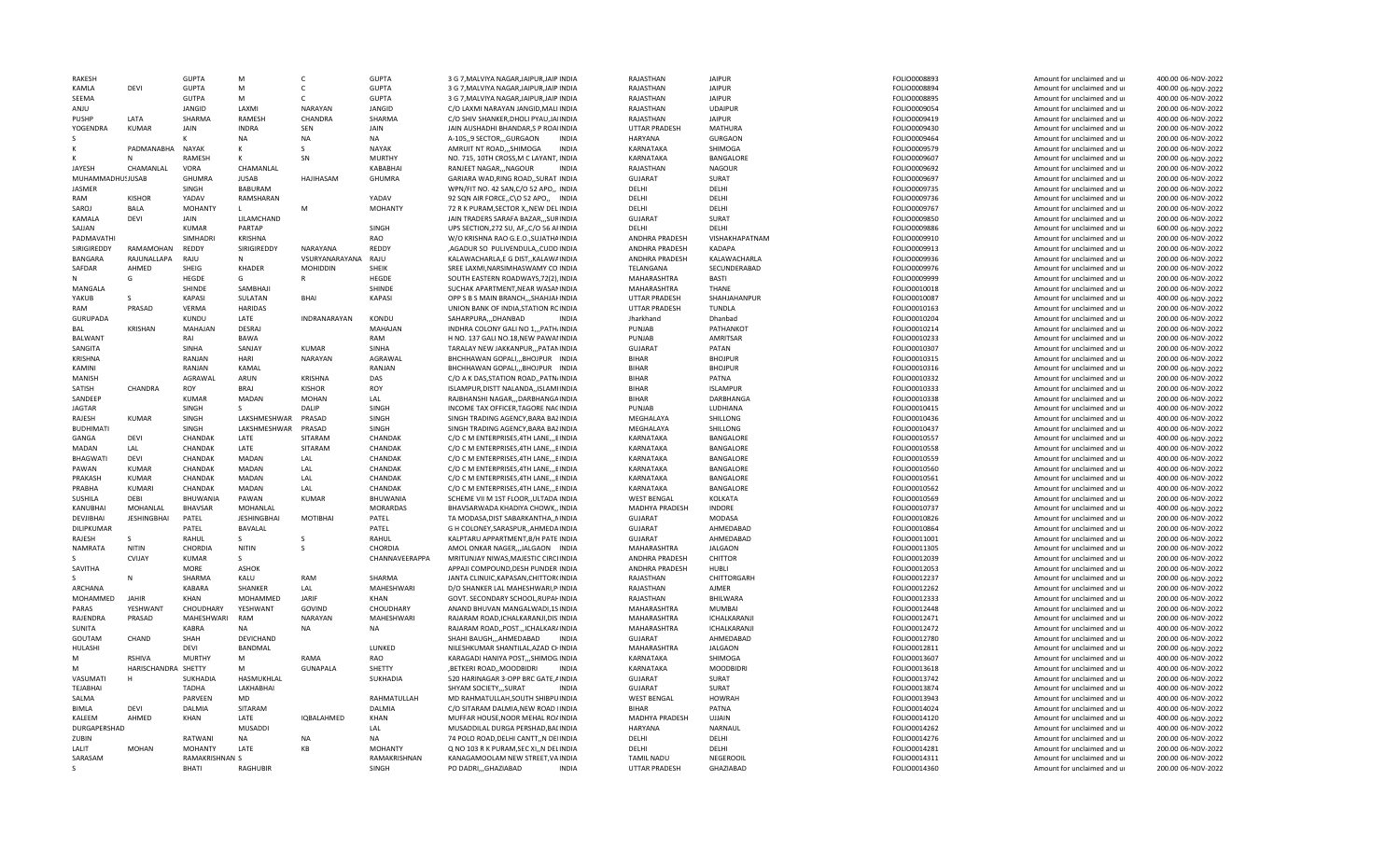| NARESH                       |                          | KUMAR                       | <b>UMRAO</b>                     |                        | SINGH                  | GANDHI NAGAR, KHANDSA ROAD,, CINDIA                                        | HARYANA                          | <b>GURGAON</b>                       | FOLIO0014411                 | Amount for unclaimed and ur                                | 400.00 06-NOV-2022                       |
|------------------------------|--------------------------|-----------------------------|----------------------------------|------------------------|------------------------|----------------------------------------------------------------------------|----------------------------------|--------------------------------------|------------------------------|------------------------------------------------------------|------------------------------------------|
| RAJESH                       |                          | <b>KUMAR</b>                | <b>SURINDER</b>                  |                        | <b>KUMAR</b>           | DDA S MIG FLATS, LONI ROAD CHITFINDIA                                      | DELHI                            | DELHI                                | FOLIO0014416                 | Amount for unclaimed and ur                                | 200.00 06-NOV-2022                       |
| SANTOSH                      |                          | GAUTAM                      | S.                               |                        | GAUTAM                 | GOVT COLLEGE NILOKHER. KARNAL INDIA                                        | HARYANA                          | KARNAL                               | FOLIO0014448                 | Amount for unclaimed and ur                                | 400.00 06-NOV-2022                       |
|                              |                          | VAID                        | BK                               | LM                     | VAID                   | CENTRAL ACADEMY PANIPAT<br><b>INDIA</b>                                    | <b>HARYANA</b>                   | PANIPAT                              | FOLIO0014454                 | Amount for unclaimed and ur                                | 200.00 06-NOV-2022                       |
| SURYAKANT                    |                          | KOTHARI                     | PRANJIVAN                        |                        | DAS                    | GEB COLONY, TA THASRA, , THASRA INDIA                                      | <b>GUJARAT</b>                   | <b>THASRA</b>                        | FOLIO0014562                 | Amount for unclaimed and ur                                | 200.00 06-NOV-2022                       |
| SAYEEDA                      |                          | <b>KHAN</b>                 | <b>NAZIR</b>                     | VARDICHAND             | KHAN                   | KAPADIA NAGAR, KURLA W,, MUMB INDIA                                        | MAHARASHTRA                      | <b>MUMBAI</b>                        | FOLIO0014686                 | Amount for unclaimed and ur                                | 200.00 06-NOV-2022                       |
| MANOJ                        | <b>DALICHAND</b>         | OSWAL                       | <b>DALICHAND</b>                 | <b>NA</b>              | OSWAL                  | GANDHI CHOWK,,,SANGLI<br><b>INDIA</b>                                      | MAHARASHTRA                      | SANGLI                               | FOLIO0014688                 | Amount for unclaimed and ur                                | 200.00 06-NOV-2022                       |
| <b>GURVINDER</b><br>SARLA    |                          | KAUR<br><b>GANDHI</b>       | NA<br><b>NA</b>                  | <b>NA</b>              | <b>NA</b><br><b>NA</b> | VAIBHAV NAGAR,, NEAR LODO WAL INDIA<br>ADAMPUR,,,JALANDHAR<br><b>INDIA</b> | PUNJAB<br>PUNJAB                 | <b>JALANDHAR</b><br><b>JALANDHAR</b> | FOLIO0014891<br>FOLIO0014892 | Amount for unclaimed and ur<br>Amount for unclaimed and ur | 200.00 06-NOV-2022<br>400.00 06-NOV-2022 |
| PRITPAL                      |                          | SINGH                       | <b>NA</b>                        | <b>NA</b>              | <b>NA</b>              | TEH & DIST-JALANDHAR,,,JALANDH.INDIA                                       | PUNJAB                           | <b>JALANDHAR</b>                     | FOLIO0014900                 | Amount for unclaimed and ur                                | 200.00 06-NOV-2022                       |
| м                            |                          | RAMANATHAN                  | MUTHUKARUPPAN                    |                        |                        | POOSARI KADU STREET, SURAMPAT INDIA                                        | ANDHRA PRADESH                   | <b>GUNTUR</b>                        | FOLIO0014947                 | Amount for unclaimed and ur                                | 200.00 06-NOV-2022                       |
|                              |                          | MALARURHI                   | G                                |                        | SIVAMANI               | SIVA FIBRE PRODUCTS,,,NAGPUR INDIA                                         | MAHARASHTRA                      | <b>NAGPUR</b>                        | FOLIO0014949                 | Amount for unclaimed and ur                                | 400.00 06-NOV-2022                       |
|                              |                          | BASKARAN                    |                                  | $\mathbf{v}$           | RAMASAMY               | SOUTH VENUGOPALAPURAM,,,MANNDIA                                            | <b>TAMIL NADU</b>                | MANJAKUPPAM                          | FOLIO0014956                 | Amount for unclaimed and ur                                | 400.00 06-NOV-2022                       |
| LAKSHMI                      | RAMESH                   | BUKKAPATNAM B               |                                  |                        | RAMESH                 | SRI B RAMESH, CENTNAL BANK OF IIINDIA                                      | ORISSA                           | BHUBANESHWAR                         | FOLIO0015043                 | Amount for unclaimed and ur                                | 200.00 06-NOV-2022                       |
| VARGHESE                     | <b>PM</b>                | VAMIAN                      |                                  | <b>OMATHEW</b>         | VAIDIAN                | <b>INDIA</b><br>KONNAVILAYIL PO,,,COCHIN                                   | KERALA                           | COCHIN                               | FOLIO0015050                 | Amount for unclaimed and ur                                | 300.00 06-NOV-2022                       |
| DURGAMBA                     |                          | <b>BATTINA</b>              | RAMA                             | <b>MOHANARAO</b>       | Α                      | PWD QUARTERS, VENKATE SWARAPINDIA                                          | TELANGANA                        | HYDERABAD                            | FOLIO0015060                 | Amount for unclaimed and ur                                | 200.00 06-NOV-2022                       |
| VIJAYA                       | BHASKARAVARM POTHURI     |                             | VENKATA                          | KRISHNAM               | RAJU                   | CHINA KOTHA LANKA PO,,, MUMMI INDIA                                        | ANDHRA PRADESH                   | MUMMIDIVARAM                         | FOLIO0015082                 | Amount for unclaimed and ur                                | 200.00 06-NOV-2022                       |
| SEETHARAMAYYAV               |                          |                             | APPA                             |                        | RAO                    | PRATHAPNAGAR,,,KAKINADA<br><b>INDIA</b>                                    | ANDHRA PRADESH                   | <b>KAKINADA</b>                      | FOLIO0015090                 | Amount for unclaimed and ur                                | 200.00 06-NOV-2022                       |
| PAWAN                        | <b>KUMAR</b>             | AGRAWAL                     | KHEMCHAND                        |                        | AGRAWAL                | KUMAR MEDICAL AGENCY,,,SAMBAINDIA                                          | ORISSA                           | SAMBALPUR                            | FOLIO0015111                 | Amount for unclaimed and ur                                | 400.00 06-NOV-2022                       |
| CHHAYA                       |                          | KHANDALIKAR                 | ANIL                             |                        | <b>RAO</b>             | 104 GANDHI ROAD,,,PANDHARPUR INDIA                                         | MAHARASHTRA                      | PANDHARPUR                           | FOLIO0015119                 | Amount for unclaimed and ur                                | 200.00 06-NOV-2022                       |
|                              |                          | JEYARAJ                     | $\mathsf{v}$                     | LG                     | PAULRAJAN              | 12 JALANI ST,,,TUTICORIN<br><b>INDIA</b>                                   | <b>TAMIL NADU</b>                | TUTICORIN                            | FOLIO0015166                 | Amount for unclaimed and ur                                | 400.00 06-NOV-2022                       |
| м                            | VS                       | MUTHUVALE                   | M                                |                        | SHUNMUGOVALE           | 16 SOUTH RAJA STREET, ,TUTICORINIDIA                                       | <b>TAMIL NADU</b>                | TUTICORIN                            | FOLIO0015168                 | Amount for unclaimed and ur                                | 200.00 06-NOV-2022                       |
| SUDHAKAR                     |                          | VUDUTHA                     | JAGADEESWARAIAH                  |                        |                        | ,BIBINAGAR DIST NALGONDA,A P,BIINDIA                                       | ANDHRA PRADESH                   | BIBINAGAR                            | FOLIO0015190                 | Amount for unclaimed and ur                                | 200.00 06-NOV-2022                       |
| CHANDRAMOULI                 |                          | PULIGILLA                   | VENKATESHAM                      |                        |                        | H NO 4-324 PATELPURA, DIST MEDAINDIA                                       | ANDHRA PRADESH                   | SIDDIPET                             | FOLIO0015192                 | Amount for unclaimed and ur                                | 630.00 06-NOV-2022                       |
|                              | MANGALA                  | GOWRI                       | N                                |                        | RADHAKRISHNAN          | LAKSHMI VILAS, NORTH PET, , SATHY. INDIA                                   | <b>TAMIL NADU</b>                | SATHYAMANGALAM                       | FOLIO0015211                 | Amount for unclaimed and ur                                | 400.00 06-NOV-2022                       |
|                              |                          | KAMALAVENI                  | M                                | NATARAJA               | <b>MURTHY</b>          | R S ROAD, PERUNDURAI T K,, PERIYA INDIA                                    | <b>TAMIL NADU</b>                | PERIYAR                              | FOLIO0015212                 | Amount for unclaimed and ur                                | 200.00 06-NOV-2022                       |
| GOPAL                        | LAL                      | SWARNKAR                    | <b>BHAGWAN</b>                   | LAL                    | SWARNKAR               | GOPAL LAL SWARNKAR BUS STOP,,, INDIA                                       | RAJASTHAN                        | DAUSA                                | FOLIO0015406                 | Amount for unclaimed and ur                                | 400.00 06-NOV-2022                       |
| RAM<br><b>HANSHARFN</b>      | <b>BHAROSI</b>           | SWARNKAR<br><b>GAJIPARA</b> | <b>BHAGWAN</b><br><b>HARSUKH</b> | LAL                    | SWARNKAR               | RAM BHAROSI SWARNKAR BUS STAINDIA<br>OPP CO-OP SOCIETY, NEAR JAMADAINDIA   | RAJASTHAN                        | DAUSA<br>BHAVNAGAR                   | FOLIO0015407                 | Amount for unclaimed and ur                                | 400.00 06-NOV-2022                       |
| <b>JANAK</b>                 |                          | GAJIPARA                    | JAGJIVAN                         |                        |                        | OPP CO-OP SOCIETY, NEAR JAMADA INDIA                                       | <b>GUJARAT</b><br><b>GUJARAT</b> | BHAVNAGAR                            | FOLIO0015511<br>FOLIO0015512 | Amount for unclaimed and ur                                | 200.00 06-NOV-2022<br>200.00 06-NOV-2022 |
| <b>KISHOR</b>                |                          | GAJIPARA                    | CHUNILAL                         |                        |                        | OPP CO-OP SOCIETY, JAMADAR WAIINDIA                                        | <b>GUJARAT</b>                   | BHAVNAGAR                            | FOLIO0015513                 | Amount for unclaimed and ur<br>Amount for unclaimed and ur | 200.00 06-NOV-2022                       |
| <b>INDIRA</b>                | NAND                     | LAL                         | NANDLAL                          |                        |                        | OPP CO-OP SOCIETY, JAMADAR WAIINDIA                                        | <b>GUJARAT</b>                   | BHAVNAGAR                            | FOLIO0015514                 | Amount for unclaimed and ur                                | 200.00 06-NOV-2022                       |
| <b>JAGJIVAN</b>              | ANAND                    | BHAI                        | ANANDBHAI                        |                        |                        | OPP CO-OP SOCIETY, JAMADAR WAIINDIA                                        | <b>GUJARAT</b>                   | <b>BHAVNAGAR</b>                     | FOLIO0015515                 | Amount for unclaimed and ur                                | 200.00 06-NOV-2022                       |
| NIRMALA                      |                          | KISHORBHAI                  | <b>KISHOR</b>                    |                        |                        | OPP CO-OP SOCIETY.JAMADAR WAIINDIA                                         | <b>GUJARAT</b>                   | <b>BHAVNAGAR</b>                     | FOLIO0015516                 | Amount for unclaimed and ur                                | 200.00 06-NOV-2022                       |
| <b>HARSUKH</b>               |                          | GAJIPARA                    | CHUNILAL                         |                        |                        | OPP CO-OP SOCIETY, JAMADAR WAIINDIA                                        | <b>GUJARAT</b>                   | <b>BHAVNAGAR</b>                     | FOLIO0015517                 | Amount for unclaimed and ur                                | 200.00 06-NOV-2022                       |
| <b>JASHVANTI</b>             |                          | PATEL                       | JAYANTILAL                       |                        |                        | KHALAVAD PLOT, KHIJDA STREET, , DIINDIA                                    | <b>GUJARAT</b>                   | DHORAJI                              | FOLIO0015525                 | Amount for unclaimed and ur                                | 600.00 06-NOV-2022                       |
| <b>JAYANTI</b>               | LALV                     | PATEL                       | VRAJLAL                          |                        |                        | KHALAVAD PLOT, KHIJDA STREET, , DIINDIA                                    | <b>GUJARAT</b>                   | DHORAJI                              | FOLIO0015526                 | Amount for unclaimed and ur                                | 600.00 06-NOV-2022                       |
| <b>HINABEN</b>               | $\mathsf{v}$             | PATEL                       | VIRENDRA                         |                        |                        | KHALAVAD PLOT, KHIJDA STREET, , DIINDIA                                    | <b>GUJARAT</b>                   | DHORAJI                              | FOLIO0015527                 | Amount for unclaimed and ur                                | 600.00 06-NOV-2022                       |
| RAJENDRA                     |                          | PATEL                       | JAYANTILAL                       |                        |                        | VANTHALI GATE,,,JUNAGARH<br><b>INDIA</b>                                   | <b>GUJARAT</b>                   | <b>JUNAGARH</b>                      | FOLIO0015528                 | Amount for unclaimed and ur                                | 600.00 06-NOV-2022                       |
| ANWER                        | <b>HUSSAIN</b>           | ALI                         | $\mathsf{A}$                     | <b>HUNNUR</b>          | SAHEB                  | NO 21/225, PALEM PAPAIAH STREETINDIA                                       | ANDHRA PRADESH                   | KANDUKUR                             | FOLIO0015544                 | Amount for unclaimed and ur                                | 400.00 06-NOV-2022                       |
|                              |                          |                             | BALAKRISHNAN SUBRAMANIAN         |                        |                        | PLOT 11 G BLOCK 1ST STREET 5, AV INDIA                                     | <b>TAMIL NADU</b>                | CHENNAI                              | FOLIO0015546                 | Amount for unclaimed and ur                                | 400.00 06-NOV-2022                       |
|                              | SAGARDEEP                | JAIN                        | PRAKASH                          |                        |                        | NO 123 PALAYAKAR STREET, AYANA INDIA                                       | <b>TAMIL NADU</b>                | CHENNAI                              | FOLIO0015551                 | Amount for unclaimed and ur                                | 316.00 06-NOV-2022                       |
|                              | ASHOKKUMAR               | <b>JAIN</b>                 | $\mathsf{R}$                     |                        | JAIN                   | NO 123 PALAYAKAR STREET, AYANA INDIA                                       | <b>TAMIL NADU</b>                | CHENNAI                              | FOLIO0015552                 | Amount for unclaimed and ur                                | 200.00 06-NOV-2022                       |
|                              |                          | VANDHANA                    |                                  | $\mathsf{C}$           | JAIN                   | NO 123 PALAYAKAR STREET.AYANA INDIA                                        | <b>TAMIL NADU</b>                | CHENNAI                              | FOLIO0015553                 | Amount for unclaimed and ur                                | 200.00 06-NOV-2022                       |
|                              | KULDEEP                  | <b>JAIN</b>                 | PRAKASHJI                        |                        |                        | NO 123 PALAYAKAR STREET, AYANA INDIA                                       | <b>TAMIL NADU</b>                | CHENNAI                              | FOLIO0015554                 | Amount for unclaimed and ur                                | 200.00 06-NOV-2022                       |
|                              | SALAMCHAND               | <b>JAIN</b>                 | RANGLALJI                        |                        |                        | NO 123 PALAYAKAR STREET, AYANA INDIA                                       | <b>TAMIL NADU</b>                | CHENNAI                              | FOLIO0015555                 | Amount for unclaimed and ur                                | 200.00 06-NOV-2022                       |
| SREEVANI                     |                          | MANNEM                      | M                                | NAGESH                 | REDDY                  | Z P COLONY, , NELLORE<br><b>INDIA</b><br><b>INDIA</b>                      | ANDHRA PRADESH                   | NELLORE<br>SIMOGA                    | FOLIO0015571                 | Amount for unclaimed and ur                                | 200.00 06-NOV-2022                       |
| RAMAKRISHNA<br><b>THOMAS</b> |                          | PINTO                       | MUNISONAPPA<br>SIMON             |                        | <b>PINTO</b>           | J E CIVIL, SIMOGA<br>LAZAR ROAD LAYOUT.FRAZER TOW INDIA                    | KARNATAKA                        | BANGALORE                            | FOLIO0015576                 | Amount for unclaimed and ur                                | 200.00 06-NOV-2022<br>200.00 06-NOV-2022 |
| ALICE                        |                          | PINTO                       | <b>THOMAS</b>                    |                        | PINTO                  | LAZAR ROAD LAYOUT, FRAZER TOW INDIA                                        | KARNATAKA<br>KARNATAKA           | BANGALORE                            | FOLIO0015577<br>FOLIO0015578 | Amount for unclaimed and ur<br>Amount for unclaimed and ur | 200.00 06-NOV-2022                       |
|                              | RAMACHANDRA MURTHY       |                             | LATE                             | PCHANDRASEKHARA SASTRY |                        | V B MAIN ROAD, YELAHANKA NEW 1INDIA                                        | KARNATAKA                        | BANGALORE                            | FOLIO0015586                 | Amount for unclaimed and ur                                | 400.00 06-NOV-2022                       |
|                              | SANDHYA                  | <b>BAI</b>                  |                                  |                        | <b>BABU</b>            | DOOR NO. 1316/2, 2ND CROSS ROAINDIA                                        | KARNATAKA                        | KOLAR                                | FOLIO0015590                 | Amount for unclaimed and ur                                | 400.00 06-NOV-2022                       |
|                              | BABU                     | RAO                         | LATEM                            | RAMAKRISHNA            | RAO                    | DOOR NO. 1316/2, 2ND CROSS ROAINDIA                                        | KARNATAKA                        | KOLAR                                | FOLIO0015591                 | Amount for unclaimed and ur                                | 400.00 06-NOV-2022                       |
| VASANTH                      |                          | <b>KUMAR</b>                | GHEESU                           |                        | LAL                    | RAMESH JEWELLERY MART,,, HASSAINDIA                                        | KARNATAKA                        | HASSAN                               | FOLIO0015593                 | Amount for unclaimed and ur                                | 400.00 06-NOV-2022                       |
| ANEES                        |                          | KHAISER                     | MOHAMED                          |                        | ATHAULLA               | ANEES KHAISER, S M ROAD, CHIKM/INDIA                                       | KARNATAKA                        | CHIKMANGALUR                         | FOLIO0015595                 | Amount for unclaimed and ur                                | 200.00 06-NOV-2022                       |
| SARITA                       |                          | AGARWAL                     | N                                |                        | AGARWAL                | C/O PRIME INDUSTRIES, 1ST. FLOORINDIA                                      | KARNATAKA                        | BANGALORE                            | FOLIO0015597                 | Amount for unclaimed and ur                                | 400.00 06-NOV-2022                       |
| <b>ROOPA</b>                 | S                        | <b>BHASKAR</b>              | SINGIRI                          |                        | BHASKAR                | ADI KRUPA I FLOOR, UTTARADI MUTINDIA                                       | KARNATAKA                        | BANGALORE                            | FOLIO0015605                 | Amount for unclaimed and ur                                | 200.00 06-NOV-2022                       |
| SHRIPAD                      |                          | <b>BHAT</b>                 | PARAMESHWARA                     |                        | BHAT                   | S N HEGDE D NO 468 13THA-CROSSINDIA                                        | Gujarat                          | BHAVNAGAR                            | FOLIO0015608                 | Amount for unclaimed and ur                                | 200.00 06-NOV-2022                       |
| R                            |                          | <b>INDIRA</b>               | $\mathsf{C}$                     |                        | SURESH                 | 77 KOUNDINYA 6TH FLOOR,, GOUNIINDIA                                        | <b>BIHAR</b>                     | PATNA                                | FOLIO0015611                 | Amount for unclaimed and ur                                | 200.00 06-NOV-2022                       |
| RAM                          |                          | PRAKASH                     | PRAN                             |                        | <b>SUKH</b>            | HOUSE NO.5/21 ASHOK NAGAR,,,HIINDIA                                        | HARYANA                          | <b>HISSAR</b>                        | FOLIO0015633                 | Amount for unclaimed and ur                                | 200.00 06-NOV-2022                       |
| KAMALA                       | <b>DFVI</b>              | AVULA                       | A                                | <b>BABU</b>            | RAO                    | H NO 36-2, MAHAKALESHWAR COLCINDIA                                         | MADHYA PRADESH                   | <b>BHOPAL</b>                        | FOLIO0015688                 | Amount for unclaimed and ur                                | 400.00 06-NOV-2022                       |
| ADI                          | REDDY                    | EDA                         | RAMAKRISHNA                      | PRASAD                 | REDDY                  | S/O E K R PRASAD REDDY, ASHOK N/INDIA                                      | KERALA                           | TRIVENDRAM                           | FOLIO0015699                 | Amount for unclaimed and ur                                | 200.00 06-NOV-2022                       |
| KIRAN                        | <b>KUMAR</b>             | CHERUKU                     | NARASIMHA                        |                        | REDDY                  | 545 SANJAY COLONY,,,BIKANER INDIA                                          | RAJASTHAN                        | <b>BIKANER</b>                       | FOLIO0015702                 | Amount for unclaimed and ur                                | 200.00 06-NOV-2022                       |
| VENKATA                      | RAMANA                   | SEELA                       | KRISHNA                          | <b>MOORTHY</b>         | SEELA                  | STATE BANK OF INDIA.MAIN BRANCINDIA                                        | RAJASTHAN                        | PALI                                 | FOLIO0015703                 | Amount for unclaimed and ur                                | 200.00 06-NOV-2022                       |
| SREENIVASA<br>SAROI          | CHARYRAMADU GU<br>DEEPAK | SHAH                        | NAGABUSHANA<br>DEEPAK            | CHARY<br>CHHABILDAS    | RAMAGUDU<br>SHAH       | GOUTHAM NAGAR COLLONY, HN-6 INDIA<br>211, MAHESH NAGAR,  SHRI GANGAINDIA   | ANDHRA PRADESH<br>RAJASTHAN      | ANAND<br>SRI GANGANAGAR              | FOLIO0015706<br>FOLIO0016395 | Amount for unclaimed and ur<br>Amount for unclaimed and ur | 200.00 06-NOV-2022<br>200.00 06-NOV-2022 |
| PRITIMA                      | HITENDRA                 | SHAH                        | HITENDRA                         | CHHABILDAS             | SHAH                   | 211, MAHESH NAGAR, ,, SHRI GANGAINDIA                                      | RAJASTHAN                        | SRI GANGANAGAR                       | FOLIO0016397                 | Amount for unclaimed and ur                                | 400.00 06-NOV-2022                       |
| SARUP                        | CHAND                    | <b>DHIR</b>                 | LATF                             | CL.                    | DHIR                   | H NO 1013 BLOCK-10, WEA ABDULAINDIA                                        | DELHI                            | DELHI                                | FOLIO0016491                 | Amount for unclaimed and ur                                | 200.00 06-NOV-2022                       |
| SHIVALEELA                   | VISWANATH                | SAVAKAR                     | VISHWANATH                       | <b>GURUSHIDHAPPA</b>   | SAVAD                  | R G SAVADKAR ADARSH, ATHANI,, BIINDIA                                      | KARNATAKA                        | BELGAUM                              | FOLIO0016613                 | Amount for unclaimed and ur                                | 200.00 06-NOV-2022                       |
| SURESH                       |                          | LAL                         | SHIVAGOBIND                      |                        | PRASAD                 | 12 BARADWARI FLATS, SAKCHI, JAMINDIA                                       | <b>BIHAR</b>                     | <b>JAMSHEDPUR</b>                    | FOLIO0016621                 | Amount for unclaimed and ur                                | 400.00 06-NOV-2022                       |
|                              |                          |                             |                                  |                        |                        |                                                                            |                                  |                                      |                              |                                                            |                                          |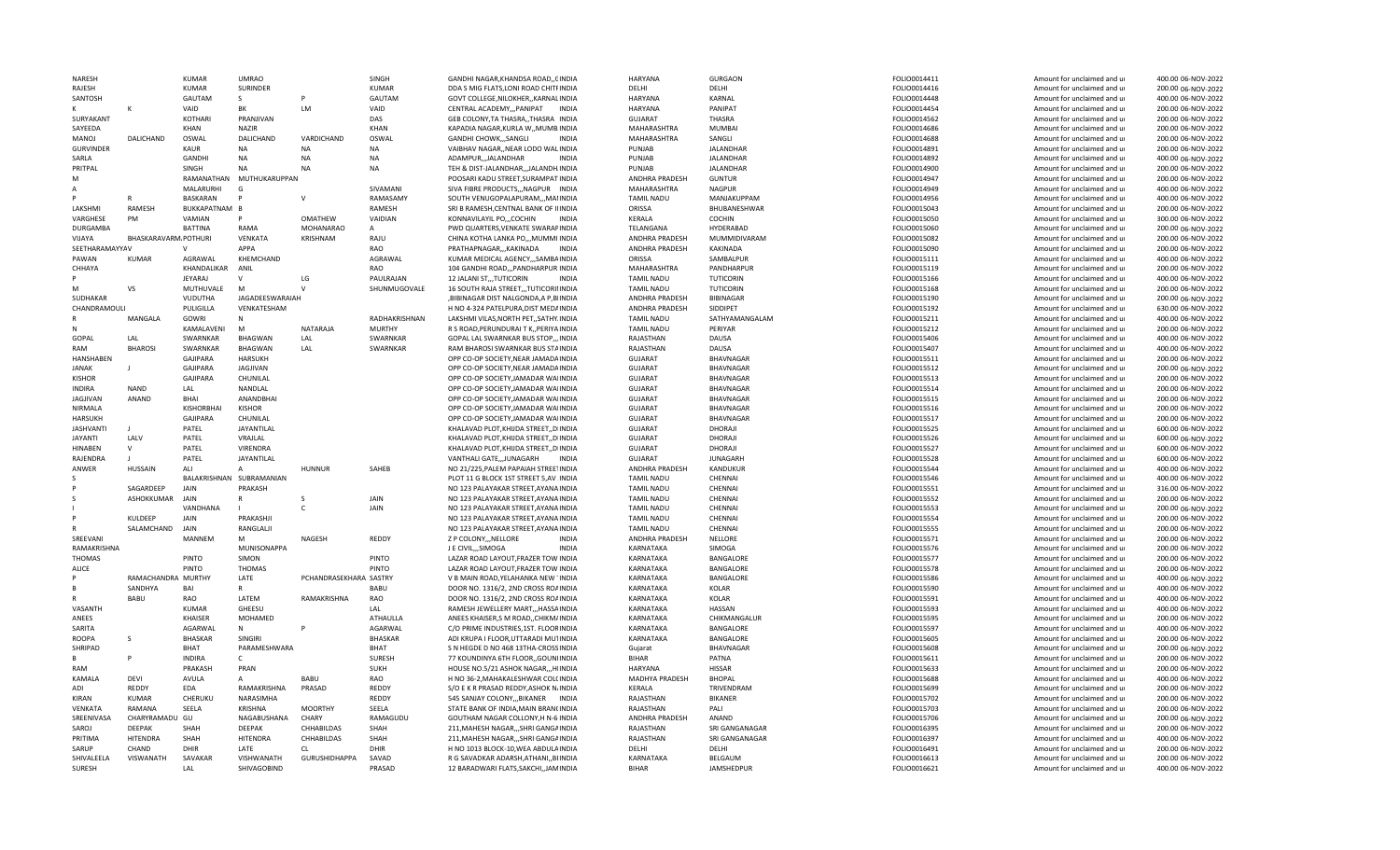| RAJESH            |                    | <b>AGARWAL</b>   | <b>BISWANATH</b>  |                  | AGARWALLA             | C/O ANAND.TAXI STANDCALCUTT/INDIA                      |              | <b>WEST BENGAL</b> | KOLKATA          | FOLIO0016622 | Amount for unclaimed and ur | 600.00 06-NOV-2022  |
|-------------------|--------------------|------------------|-------------------|------------------|-----------------------|--------------------------------------------------------|--------------|--------------------|------------------|--------------|-----------------------------|---------------------|
| <b>BASANT</b>     | KUMAR              | <b>KASHYAP</b>   | GHAMANDI          |                  | RAMA                  | KEDAR KUNJ NO 2,,, PATNA                               | <b>INDIA</b> | <b>BIHAR</b>       | PATNA            | FOLIO0016623 | Amount for unclaimed and ur | 400.00 06-NOV-2022  |
| KUNTI             |                    | <b>KASHYAP</b>   | <b>BASANT</b>     | <b>KUMAR</b>     | KASHYAP               | KEDAR KUNJ NO 2,,, PATNA                               | <b>INDIA</b> | <b>BIHAR</b>       | PATNA            | FOLIO0016624 | Amount for unclaimed and ur | 600.00 06-NOV-2022  |
|                   | κ                  | BHATTATHIRIPADK  |                   | <b>KKRISHNAN</b> | <b>BHATTATHIRIPAD</b> | PO & DAPPALLUY DEVANKHLANGAIINDIA                      |              | KERALA             | COCHIN           | FOLIO0016638 | Amount for unclaimed and ur | 400.00 06-NOV-2022  |
| ABDUL             |                    | HAMEED           | ABDUL             |                  | <b>HAKEEM</b>         | DISPENSAR ASSA MORIYA, ALRASS KSAUDI ARABIA            |              | <b>NA</b>          | <b>NA</b>        | FOLIO0016682 | Amount for unclaimed and ur | 400.00 06-NOV-2022  |
| PARAMJEET         | SINGH              | <b>BEDI</b>      | MAJ               | GS               | <b>BEDI</b>           | BIETILA VEIEN 14,9800 VADSQ,, NOI UNITED KINGDOM       |              | <b>NA</b>          | <b>NA</b>        | FOLIO0016698 | Amount for unclaimed and ur | 2000.00 06-NOV-2022 |
| <b>NIRMAL</b>     | CHAND              | SACHETI          | <b>JATAN</b>      | CHAND            | SACHETI               | COLLEGE OF SCIENCE.SULTAN QAB(OMAN                     |              | <b>NA</b>          | <b>NA</b>        | FOLIO0016699 | Amount for unclaimed and ur | 1200.00 06-NOV-2022 |
| PRITHVI           |                    | RAI              | LATE              | <b>MRUTTAM</b>   | CHAND                 | MABATI ROLLING MILLS LTD, PO BO KENYA                  |              | <b>NA</b>          | <b>NA</b>        | FOLIO0016700 | Amount for unclaimed and ur | 1400.00 06-NOV-2022 |
|                   |                    | RAMALINGAM       | $\mathsf{N}$      | R                | SWAMINATHAN           | P O BOX 26, RABIGH 21911, K S A, RASAUDI ARABIA        |              | <b>NA</b>          | <b>NA</b>        | FOLIO0016705 | Amount for unclaimed and ur | 400.00 06-NOV-2022  |
| BHAGWAN           | <b>DASK</b>        | KRIPALANI        | KUNDAN            | <b>DASK</b>      | KRIPLANI              | BLOCK N 1/713 TELEFORD GARDEN HONG KONG                |              | <b>NA</b>          | <b>NA</b>        | FOLIO0016714 | Amount for unclaimed and ur | 2000.00 06-NOV-2022 |
| ALI               |                    | SHER             | LATE              | <b>ABDUL</b>     | LATIF                 | POST BOX NO 35180, SHAAB 36052, KUWAIT                 |              | <b>NA</b>          | NA               | FOLIO0016731 | Amount for unclaimed and ur | 600.00 06-NOV-2022  |
|                   |                    |                  |                   |                  |                       |                                                        |              | <b>NA</b>          |                  |              |                             |                     |
| THIRUVENGADANN    |                    | R                | RAJAGOPALACHARIAR |                  | <b>TN</b>             | ARAB INSURANCE GROUP, PO BOX 2BAHRAIN                  |              |                    | <b>NA</b>        | FOLIO0016736 | Amount for unclaimed and ur | 400.00 06-NOV-2022  |
| MAHESH            |                    | KARNA            | R                 | H                | <b>KARNA</b>          | SHEELAS FASHION P O BOX 402, HEI CAYMAN ISLANDS        |              | <b>NA</b>          | <b>NA</b>        | FOLIO0016751 | Amount for unclaimed and ur | 400.00 06-NOV-2022  |
| RAJAMONI          |                    | <b>KAMATH</b>    | THULASIDAS        |                  | KAMATH                | R T KAMATH, PO BOX 50067 DUBAI, UNITED ARAB EMIRAT NA  |              |                    | <b>NA</b>        | FOLIO0016786 | Amount for unclaimed and ur | 600.00 06-NOV-2022  |
| ĸ                 | MANJUNATH          | KAMATH           | K                 | VITTALDAS        | KAMATH                | C/O ALYOUSEF INTERNATIONAL, PO OMAN                    |              | <b>NA</b>          | <b>NA</b>        | FOLIO0016788 | Amount for unclaimed and ur | 1200.00 06-NOV-2022 |
| ZACHARIA          |                    | MATHEW           | LATE              | кc               | MATHEW                | POST BOX 1703,, RUWI, P.C. 112,,, SIOMAN               |              | <b>NA</b>          | <b>NA</b>        | FOLIO0016789 | Amount for unclaimed and ur | 1466.00 06-NOV-2022 |
| <b>BHARAT</b>     |                    | PATEL            | MAGANLAL          |                  | PATEL                 | 6150 BISCAYNE BLYD, MIAMI FL 331 UNITED STATES OF ANNA |              |                    | <b>NA</b>        | FOLIO0016805 | Amount for unclaimed and ur | 400.00 06-NOV-2022  |
| AJIT              |                    | <b>THOMAS</b>    | <b>NA</b>         | <b>NA</b>        | <b>NA</b>             | P.O.BOX NO. 3323., POSTAL CODE NOMAN                   |              | <b>NA</b>          | <b>NA</b>        | FOLIO0016816 | Amount for unclaimed and ur | 600.00 06-NOV-2022  |
|                   | <b>SNAINA</b>      | MOHAMED          | SEYED             | <b>IRRAHIM</b>   | SAHIB                 | C/O AL MULLA JEWELLERY, P O BOX UNITED ARAB EMIRAT NA  |              |                    | <b>NA</b>        | FOLIO0016817 | Amount for unclaimed and u  | 400.00 06-NOV-2022  |
| DEVSHI            | RAMJI              | PINDORIA         | RAMJI             | <b>JADVA</b>     | PINDORIA              | P O BOX 3491, RUWI,, MUSCAT                            | OMAN         | <b>NA</b>          | NA               | FOLIO0016851 | Amount for unclaimed and ur | 400.00 06-NOV-2022  |
| MOHAMMED          | <b>NIZART</b>      | м                | LATE              | ABDULAZIZT       |                       | KAZEROONI BROS EST P O BOX 584 BAHRAIN                 |              | <b>NA</b>          | <b>NA</b>        | FOLIO0016870 | Amount for unclaimed and ur | 400.00 06-NOV-2022  |
| <b>JATIN</b>      | KALABHAI           | PATEL            | KALABHAI          |                  | <b>BAPUBHAI</b>       | 4343 TUCKER N C T, TUCKER GA 300 UNITED STATES OF ANNA |              |                    | <b>NA</b>        | FOLIO0016879 | Amount for unclaimed and ur | 600.00 06-NOV-2022  |
| GIGY              |                    | <b>GEORGE</b>    | KURIEN            |                  | GEORGE                | A L SHAMSI CO,P O BOX 5738, DUB UNITED ARAB EMIRAT NA  |              |                    | <b>NA</b>        | FOLIO0016904 | Amount for unclaimed and ur | 800.00 06-NOV-2022  |
|                   |                    | HANEEFA          | P                 |                  | <b>KUNHIMON</b>       | WATER DEPT DISTRIBUTION, P O BOQATAR                   |              | <b>NA</b>          | <b>NA</b>        | FOLIO0016914 | Amount for unclaimed and ur | 1000.00 06-NOV-2022 |
|                   |                    |                  | P                 | MADHAVAN         |                       |                                                        |              | <b>NA</b>          | <b>NA</b>        |              |                             |                     |
| KARUNAKARAN       |                    | KALATHIL         |                   |                  | <b>NAIR</b>           | C/O HSBC P.O.BOX 240, POSTAL COIOMAN                   |              |                    |                  | FOLIO0016924 | Amount for unclaimed and ur | 800.00 06-NOV-2022  |
|                   | MSAYEDRAHIM        | SHAH             | <b>RSYED</b>      | <b>MOHIDEEN</b>  | SHAH                  | P O BOX 50001 QAFCO.U M M SAIDQATAR                    |              | <b>NA</b>          | <b>NA</b>        | FOLIO0016925 | Amount for unclaimed and u  | 800.00 06-NOV-2022  |
| CHANDU            | GUL                | PUNJWANI         | <b>NA</b>         | NA               | <b>NA</b>             | 3334 VISTA LAKE DR SUGAR LAND, TUNITED STATES OF AN NA |              |                    | <b>NA</b>        | FOLIO0016954 | Amount for unclaimed and ur | 1000.00 06-NOV-2022 |
| <b>KOPPU</b>      | CHAND              | <b>BASHA</b>     |                   | KHAJA            | MEAH                  | POST BOX NO 2490, HAIL KIOOGDOISAUDI ARABIA            |              | <b>NA</b>          | <b>NA</b>        | FOLIO0016966 | Amount for unclaimed and ur | 400.00 06-NOV-2022  |
| PRAKASA           | <b>RAOP</b>        | V                | CHENNAIAH         |                  | <b>SETTY</b>          | C/O ADDALA D S, NO 7 WOOD THOFUNITED KINGDOM           |              | <b>NA</b>          | <b>NA</b>        | FOLIO0016970 | Amount for unclaimed and ur | 400.00 06-NOV-2022  |
| KARIM             | н                  | PIPLODWALA       | <b>HATIMBHAI</b>  |                  | PIPLODWALA            | P O BOX 23691 SAFAT.13097KUW KUWAIT                    |              | <b>NA</b>          | <b>NA</b>        | FOLIO0016971 | Amount for unclaimed and ur | 400.00 06-NOV-2022  |
| MAHENDRA          |                    | <b>GANATRA</b>   | JAYANTILAL        |                  |                       | 211 HERONSWOOD RD, WELWYN G UNITED KINGDOM             |              | <b>NA</b>          | <b>NA</b>        | FOLIO0016975 | Amount for unclaimed and ur | 400.00 06-NOV-2022  |
| SHILA             |                    | THAKRAR          | NAYAN             |                  | <b>KUMAR</b>          | 40 COVENDISH SQ, SWINDON SN 3 {UNITED KINGDOM          |              | <b>NA</b>          | NA               | FOLIO0016982 | Amount for unclaimed and ur | 400.00 06-NOV-2022  |
| <b>TARAK</b>      | <b>NATH</b>        | DAS              |                   |                  | DAS                   | <b>QASCO ENERGY DEPTT W &amp; G.POSTQATAR</b>          |              | <b>NA</b>          | <b>NA</b>        | FOLIO0016994 | Amount for unclaimed and u  | 400.00 06-NOV-2022  |
| VANITA            | KAMALNATH          | SHENOY           | KAMALNAIN         |                  | SHENOY                | MUSCAT FINANCE CO LTD, P BOX 310MAN                    |              | <b>NA</b>          | <b>NA</b>        | FOLIO0017000 | Amount for unclaimed and ur | 400.00 06-NOV-2022  |
| SHIBU             | THEKKETHALA        | <b>ANTONY</b>    | E.                | $\mathsf{v}$     | ANTONY                | NPCC QAS, P O BOX 20188, ABU DH UNITED ARAB EMIRAT NA  |              |                    | <b>NA</b>        | FOLIO0017004 | Amount for unclaimed and ur | 200.00 06-NOV-2022  |
| SURENDRA          | SINGH              | YADAV            | SUKHDEV           | SINGH            | YADAV                 | C/O JOHN TAYLOR & SONS, P O BOXUNITED ARAB EMIRAT NA   |              |                    | <b>NA</b>        | FOLIO0017034 | Amount for unclaimed and ur | 800.00 06-NOV-2022  |
| <b>NAYANA</b>     | ASHOK              | PATEL            | <b>ASHOK</b>      |                  | PATEL                 | NIKINS EXPORT 1 ALBERT ROAD, UPIUNITED KINGDOM         |              | <b>NA</b>          | <b>NA</b>        | FOLIO0017052 | Amount for unclaimed and ur | 400.00 06-NOV-2022  |
| <b>PANDHAI</b>    | K                  | SURAN            |                   |                  | <b>KOCHUNNY</b>       |                                                        |              |                    | <b>NA</b>        |              |                             |                     |
|                   | D                  |                  |                   |                  |                       | ALDHAFRA P BOX 270, ADCO ASAB / UNITED ARAB EMIRAT NA  |              |                    |                  | FOLIO0017057 | Amount for unclaimed and ur | 400.00 06-NOV-2022  |
| MOHAMOOD          |                    |                  | NA                | <b>NA</b>        | <b>NA</b>             | POST BOX NO. 31153, DOHA QATAR QATAR                   |              | <b>NA</b>          | <b>NA</b>        | FOLIO0017070 | Amount for unclaimed and ur | 400.00 06-NOV-2022  |
|                   |                    | <b>KRISHNAN</b>  | $\mathsf{V}$      | -S               | VENKATRAMAN           | 11/33 FORSTER STREET, WEST RYDE AUSTRALIA              |              | <b>NA</b>          | <b>NA</b>        | FOLIO0017072 | Amount for unclaimed and ur | 400.00 06-NOV-2022  |
| PULAGAM           | GANGI              | REDDY            | <b>KESAVA</b>     |                  | REDDY                 | NATIONAL CEMENT CO LTD.P O BO.UNITED ARAB EMIRATNA     |              |                    | <b>NA</b>        | FOLIO0017103 | Amount for unclaimed and ur | 400.00 06-NOV-2022  |
| KEERTI            | к                  | WADHAWAN         | <b>MOHAN</b>      | LAL              | WADMAWAN              | UNICEF POST BOX NO 1169, ADDIS / ETHIOPIA              |              | <b>NA</b>          | <b>NA</b>        | FOLIO0017115 | Amount for unclaimed and ur | 400.00 06-NOV-2022  |
| RAMACHANDRA REDDY |                    | <b>GOLLAPUDI</b> | G                 | NARWYAN          | REDDY                 | G N R REDDY C/O GWUFF INGENEILZAMBIA                   |              | <b>NA</b>          | <b>NA</b>        | FOLIO0017119 | Amount for unclaimed and ur | 1200.00 06-NOV-2022 |
| INDERBETHAL SINGH |                    | THAKRAL          | <b>KARTAR</b>     | SINGH            | THAKRAL               | 6/F HONGKONG PACIFIC CENTRE, 28 HONG KONG              |              | <b>NA</b>          | <b>NA</b>        | FOLIO0017125 | Amount for unclaimed and ur | 200.00 06-NOV-2022  |
| NAVDEEP           |                    | SINGH            | <b>TARLOK</b>     |                  | SINGH                 | 11 DORSET AVNEW SOUTH, WIGSTCUNITED KINGDOM            |              | <b>NA</b>          | <b>NA</b>        | FOLIO0017157 | Amount for unclaimed and ur | 400.00 06-NOV-2022  |
| PRABHA            |                    | SHAH             | BIPINCHANDRA      |                  | SHAH                  | 1830 EDOUARD LAURIN BLVD, ST LACANADA                  |              | <b>NA</b>          | <b>NA</b>        | FOLIO0017175 | Amount for unclaimed and ur | 800.00 06-NOV-2022  |
| <b>SMIRITI</b>    |                    | MEENA            | NA                | <b>NA</b>        | <b>NA</b>             | C/O SH. BHARAT MEENA, 5/4 MALV INDIA                   |              | RAJASTHAN          | <b>JAIPUR</b>    | FOLIO0017201 | Amount for unclaimed and ur | 3000.00 06-NOV-2022 |
| <b>MOTI</b>       | LAL                | <b>MUNDRA</b>    | RAJMAL            |                  | <b>MUNDRA</b>         | 3, HIRAN MAGRI, SCHOOL MARG, UINDIA                    |              | RAJASTHAN          | <b>UDAIPUR</b>   | FOLIO0017313 | Amount for unclaimed and ur | 200.00 06-NOV-2022  |
| SHOYEB            | Y                  | KHODA            | YAKUB             |                  | KHODA                 | AT PONADIAD                                            | <b>INDIA</b> | <b>GUJARAT</b>     | <b>NADIAD</b>    | FOLIO0017385 | Amount for unclaimed and ur | 800.00 06-NOV-2022  |
| <b>SURESH</b>     | <b>KUMAR</b>       | AGARWAL          | SH                | RAMDATT          | AGARWAL               | TYNDI ROAD,,,,DHANBAD                                  | <b>INDIA</b> | <b>BIHAR</b>       | DHANBAD          | FOLIO0017620 | Amount for unclaimed and ur | 400.00 06-NOV-2022  |
| <b>RAKFSH</b>     |                    | GOEL             | <b>NA</b>         | <b>NA</b>        | <b>NA</b>             | POCKET F, MAYUR VIHAR II, , DELHI INDIA                |              | DFLHI              | DELHI            | FOLIO0018062 | Amount for unclaimed and ur | 400.00 06-NOV-2022  |
| NEETRAVATI        |                    | <b>HFRRAR</b>    | <b>NA</b>         | <b>NA</b>        | <b>NA</b>             | C/O I S HEBBAR, ALTINHO PANAJI, GINDIA                 |              | GOA                | PANAJI           | FOLIO0018066 | Amount for unclaimed and ur | 200.00 06-NOV-2022  |
|                   |                    |                  | <b>NA</b>         |                  |                       |                                                        |              |                    |                  |              |                             |                     |
| AMRITH            |                    | LAL              |                   | <b>NA</b>        | <b>NA</b>             | NAMBOOR MARKET,T N SETTY LAN INDIA                     |              | KARNATAKA          | BANGALORE        | FOLIO0018154 | Amount for unclaimed and ur | 200.00 06-NOV-2022  |
| NAHARMAL          | M                  | JAIN             | <b>NA</b>         | <b>NA</b>        | <b>NA</b>             | NAMBOOR MARKET,T N SETTY LAN INDIA                     |              | KARNATAKA          | BANGALORE        | FOLIO0018155 | Amount for unclaimed and ur | 200.00 06-NOV-2022  |
| G                 | DRAMACHANDRA HEGDE |                  | NA                | <b>NA</b>        | NA                    | ,SAGAR TALUK,DIST,SHIMOGA                              | <b>INDIA</b> | KARNATAKA          | SHIMOGA          | FOLIO0018172 | Amount for unclaimed and ur | 200.00 06-NOV-2022  |
| PRAKASH           |                    | <b>RANBIR</b>    | NA                | <b>NA</b>        | <b>NA</b>             | FEET ROAD, RAJAJI NAGAR, DR RAJ HNDIA                  |              | KARNATAKA          | <b>BANGALORE</b> | FOLIO0018214 | Amount for unclaimed and u  | 200.00 06-NOV-2022  |
| SURESH            |                    | <b>KUMAR</b>     | <b>NA</b>         | <b>NA</b>        | <b>NA</b>             | SHA HIRACHAND, D S LANE CHICKPIINDIA                   |              | KARNATAKA          | BANGALORE        | FOLIO0018222 | Amount for unclaimed and ur | 200.00 06-NOV-2022  |
| м                 | CHANDRA            | KAANTHA          | <b>NA</b>         | <b>NA</b>        | <b>NA</b>             | II FLOOR 26TH B CROSS, 5TH BLOCK INDIA                 |              | KARNATAKA          | BANGALORE        | FOLIO0018278 | Amount for unclaimed and ur | 200.00 06-NOV-2022  |
| KUNHAMED          |                    |                  | <b>NA</b>         | <b>NA</b>        | <b>NA</b>             | P P KUNHAMED POST BOX NO 3115 OATAR                    |              | <b>NA</b>          | <b>NA</b>        | FOLIO0018538 | Amount for unclaimed and u  | 630.00 06-NOV-2022  |
|                   |                    | SADANANDAN       | <b>NA</b>         | <b>NA</b>        | <b>NA</b>             | P O BOX NO 270 ALDHAFRA ADCO / UNITED ARAB EMIRAT NA   |              |                    | <b>NA</b>        | FOLIO0018559 | Amount for unclaimed and ur | 400.00 06-NOV-2022  |
| HUNED             |                    | BAHRAINWALA      | NA                | <b>NA</b>        | NA                    | ANAND CHAMBERS, IST FLOOR NO.1INDIA                    |              | MAHARASHTRA        | <b>MUMBAI</b>    | FOLIO0018606 | Amount for unclaimed and ur | 200.00 06-NOV-2022  |
| VINOD             |                    | AJMERA           | NA                | <b>NA</b>        | NA                    | N/1 MLA FLATS BAJAJ NAGAR,,,JAIFINDIA                  |              | RAJASTHAN          | <b>JAIPUR</b>    | FOLIO0018730 | Amount for unclaimed and ur | 630.00 06-NOV-2022  |
|                   | SURESH             | <b>KUMAR</b>     | NA                | <b>NA</b>        | <b>NA</b>             | C/O GAIFNDRA TFX 11 GODOWN S INDIA                     |              | <b>TAMIL NADU</b>  | CHENNAI          | FOLIO0019011 | Amount for unclaimed and ur | 200.00 06-NOV-2022  |
| VILAS             | н                  | THANKI           | NA                | <b>NA</b>        | NA                    | ISHWARKRUPA NEAR A C ROADCHNDIA                        |              | <b>GUJARAT</b>     | CHHAYA           | FOLIO0019142 | Amount for unclaimed and ur | 200.00 06-NOV-2022  |
| ANIL              |                    | RATHI            | NA                | <b>NA</b>        | NA                    | 38, RING ROAD, , SURAT                                 | <b>INDIA</b> | <b>GUJARAT</b>     | SURAT            | FOLIO0019149 | Amount for unclaimed and ur | 200.00 06-NOV-2022  |
| <b>MAMTA</b>      |                    | <b>AGARWAL</b>   | <b>NA</b>         | <b>NA</b>        | <b>NA</b>             | M 203 MANOJ VIHAR, INDIAN PURA INDIA                   |              | UTTAR PRADESH      | <b>GHAGIALAD</b> | FOLIO0019206 | Amount for unclaimed and ur | 200.00 06-NOV-2022  |
| SANJAY            | <b>MANOHAR</b>     | GADRE            | <b>NA</b>         | <b>NA</b>        | <b>NA</b>             | PANCHARATNA MANPADA ROAD.OINDIA                        |              | MAHARASHTRA        | <b>THANF</b>     | FOLIO0019215 | Amount for unclaimed and ur | 300.00 06-NOV-2022  |
|                   |                    | <b>JOSHI</b>     | MOHAN             | LAL              | <b>JOSH</b>           |                                                        |              |                    |                  |              |                             |                     |
| <b>SUDHIR</b>     |                    |                  |                   |                  |                       | 203, SAI SADAN, 76/78, MODY STRE INDIA                 |              | MAHARASHTRA        | <b>MUMBAI</b>    | FOLIO0024368 | Amount for unclaimed and ur | 200.00 06-NOV-2022  |
|                   |                    | KHANDELWAL       | RAMCHARAN         |                  | KHANDELWAL            | ,75, INDIRA COLONY,,,BHARAT PUR INDIA                  |              | RAJASTHAN          | <b>BHARATPUF</b> | FOLIO0024529 | Amount for unclaimed and ur | 200.00 06-NOV-2022  |
| VINODBHAI         | M                  | CHAVADA          | MAGANBHAI         |                  | CHAVADA               | SWAMI VIVEKANAND HOUSING SO(INDIA                      |              | <b>GUJARAT</b>     | RAJKOT           | FOLIO0024565 | Amount for unclaimed and ur | 200.00 06-NOV-2022  |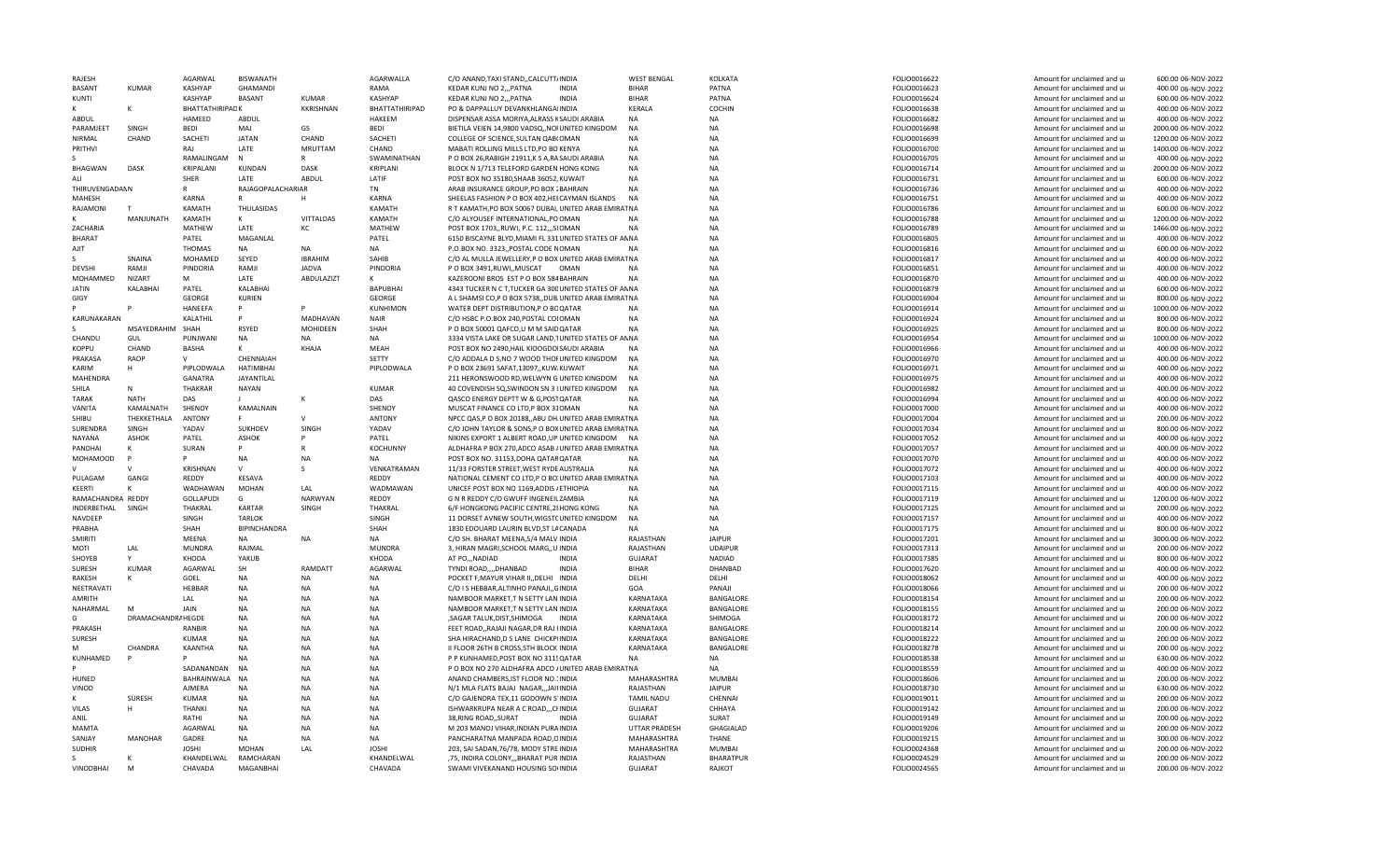|                             | <b>RSHASH</b>                | <b>KAMALA</b>                      | К                        | N                        | <b>RAMESH</b>                | NO.71. MAIN ROAD.III BLOCK. JAYA INDIA                                               | KARNATAKA                   | BANGALORE                     |                  | FOLIO0024636 | Amount for unclaimed and ur                                                                         | 200.00 06-NOV-2022                       |
|-----------------------------|------------------------------|------------------------------------|--------------------------|--------------------------|------------------------------|--------------------------------------------------------------------------------------|-----------------------------|-------------------------------|------------------|--------------|-----------------------------------------------------------------------------------------------------|------------------------------------------|
| RAJESH                      |                              | <b>JAIN</b>                        | S                        | C                        | JAIN                         | 1 R 11 GAUATRI NAGAR, SECTOR 5, HNDIA                                                | RAJASTHAN                   | <b>UDAIPUR</b>                |                  | FOLIO0025050 | Amount for unclaimed and ur                                                                         | 200.00 06-NOV-2022                       |
| SATYANARAYAN                |                              | CHHAPARWAL                         | R                        |                          | CHHAPARWAL                   | S/O RAMESHWAR LA CHHAPARWA, INDIA                                                    | RAJASTHAN                   | BHILWARA                      |                  | FOLIO0025057 | Amount for unclaimed and ur                                                                         | 200.00 06-NOV-2022                       |
| SHANTI                      | к                            | <b>BHANUSHALL</b>                  | KANJI                    |                          |                              | SHIVAII NAGAR LINK ROAD, GHATK INDIA                                                 | MAHARASHTRA                 | <b>MUMBAI</b>                 |                  | FOLIO0025132 | Amount for unclaimed and ur                                                                         | 600.00 06-NOV-2022                       |
| <b>MANISH</b>               |                              | JAIN                               | ABHAY                    | KUMAR                    | <b>LUHARIA</b>               | C/O SUNDER LAL ABHAY KUMAR.BEINDIA                                                   | RAJASTHAN                   | CHITTORGARH                   |                  | FOLIO0025229 | Amount for unclaimed and ur                                                                         | 2200.00 06-NOV-2022                      |
| <b>JAYANTI</b>              |                              | GADA                               | <b>NAGSI</b>             |                          | GADA                         | 601 GANESH VIHAR, RAM MANDIR FINDIA                                                  | MAHARASHTRA                 | <b>MUMBAI</b>                 |                  | FOLIO0025253 | Amount for unclaimed and ur                                                                         | 800.00 06-NOV-2022                       |
| SOHAN                       | LAI                          | NARANIWAL                          | <b>MADAN</b>             |                          | LAL                          | POST- PIPALI.VIA HAMIRGARH.DIST INDIA                                                | RAJASTHAN                   | BHILWARA                      |                  | FOLIO0025680 | Amount for unclaimed and ur                                                                         | 316.00 06-NOV-2022                       |
| <b>HITESH</b>               | GOPALDAS                     | PAREKH                             | GOPAL                    | DASV                     | PAREKH                       | 61, CHAKALA STREET, MUSZID BUNLINDIA                                                 | MAHARASHTRA                 | MUMBAI                        |                  | FOLIO0025750 | Amount for unclaimed and ur                                                                         | 200.00 06-NOV-2022                       |
|                             | VL                           | RAJYAM                             | <b>KRISHNA</b>           | MURTHYSASTRISISTU TRANSM |                              | H.NO. 12-28, P & T COLONY, DILKHLINDIA                                               | TELANGANA                   | HYDERABAD                     |                  | FOLIO0025983 | Amount for unclaimed and ur                                                                         | 200.00 06-NOV-2022                       |
| LEELAVATIBEN                | PRAHLADBHAI                  | PATEL                              | PRAHLAD                  | <b>BHAIJORDAS</b>        | PATEL                        | CHANASMA SOCIETY, RANIP,, AHMEIINDIA                                                 | <b>GUJARAT</b>              | AHMEDABAD                     |                  | FOLIO0002381 | Amount for unclaimed and ur                                                                         | 200.00 06-NOV-2022                       |
|                             |                              | RAGUPATHY                          | К                        |                          | NAGARETHINAM                 | AVAL KARA STREET,,, MAYILADUTHUNDIA                                                  | <b>TAMIL NADU</b>           | MAYILADUTHURAI                |                  | FOLIO0005649 | Amount for unclaimed and ur                                                                         | 200.00 06-NOV-2022                       |
| DEVARAJULU                  |                              | MEDASANI                           | M                        | RAMACHANDRA              | NAIDU                        | LECTURER, SV UNIVERSITY, TIRUPA INDIA                                                | ANDHRA PRADESH              | <b>TIRUPATI</b>               |                  | FOLIO0005655 | Amount for unclaimed and ur                                                                         | 200.00 06-NOV-2022                       |
| SAWAILAL                    |                              | <b>NAHAR</b>                       | SUGANCHAND               |                          |                              | VENKATARAYAN LANE, PARK TOWN INDIA                                                   | <b>TAMIL NADU</b>           | CHENNAL                       |                  | FOLIO0008108 | Amount for unclaimed and ur                                                                         | 200.00 06-NOV-2022                       |
| DAKHAKANWAF                 |                              |                                    | SAWAILAL                 |                          | <b>NAHAR</b>                 | VENKATARAYAN LANE, PARK TOWN INDIA                                                   | <b>TAMIL NADU</b>           | CHENNAL                       |                  | FOLIO0008109 | Amount for unclaimed and ur                                                                         | 200.00 06-NOV-2022                       |
| <b>BASANT</b>               | <b>KUMAR</b>                 | JAIN<br>KUMARI                     | LADULAL<br><b>BASARB</b> |                          | JAIN<br>KUMAR                | VENKATARAYAN LANE, PARK TOWN INDIA                                                   | <b>TAMIL NADU</b>           | CHENNAI<br>CHENNAI            |                  | FOLIO0008111 | Amount for unclaimed and ur                                                                         | 200.00 06-NOV-2022                       |
| SANTOSH                     |                              |                                    |                          |                          |                              | VENKATARAYAN LANE, PARK TOWN INDIA                                                   | <b>TAMIL NADU</b>           |                               |                  | FOLIO0008112 | Amount for unclaimed and ur                                                                         | 200.00 06-NOV-2022                       |
| LAKSHMINARAYA BABU          |                              | <b>BRUNDAVANAM B</b><br>M          |                          |                          | <b>UARRIFF</b>               | KRISHNAMACHARYULU B L NARAYANA BABU SRILAKSHMI NINDIA                                | ANDHRA PRADESH              | <b>KRISHNA</b>                |                  | FOLIO0015081 | Amount for unclaimed and ur                                                                         | 200.00 06-NOV-2022                       |
| RADHA                       | KRISHNAN                     |                                    | <b>KRISHNA</b>           |                          |                              | ELECTRICITY NET WORKS, P O BOX 6 QATAR<br>SAUDI OGER ROYAL DIWAN OFFICE SAUDI ARABIA |                             | NA<br><b>NA</b>               |                  | FOLIO0017116 | Amount for unclaimed and ur                                                                         | 400.00 06-NOV-2022<br>400.00 06-NOV-2022 |
| SUBASH                      |                              | MADHUSOODAN, PAPPU<br><b>VERMA</b> |                          |                          | MADYUSOODANAN                |                                                                                      | <b>NA</b><br>RAJASTHAN      | <b>JAIPUR</b>                 |                  | FOLIO0017180 | Amount for unclaimed and ur                                                                         | 2000.00 06-NOV-2022                      |
| RAJESH                      | <b>KUMAR</b><br>$\mathbf{R}$ |                                    | <b>NA</b>                | NA                       | <b>NA</b>                    | IV/II, CENTRAL REVENUE COLONY,, JINDIA                                               | <b>NA</b>                   |                               |                  |              | DPID-CLID-120177010CAmount for unclaimed and ur                                                     |                                          |
|                             | DF                           | THOMAS                             | BALASWAMY                |                          |                              | M/V PUERTO CORTES PACIFICA, SHI SINGAPORE                                            | <b>NA</b>                   | NA<br><b>NA</b>               | 105              | FOLIO0017054 | Amount for unclaimed and ur                                                                         | 600.00 06-NOV-2022                       |
| C                           |                              | RAJENDRAN                          | <b>DWAKARA</b>           |                          | PRABHU                       | HANOVER MANAGEMANT CONSUL SINGAPORE                                                  |                             |                               | 617              | FOLIO0017190 | Amount for unclaimed and ur                                                                         | 1000.00 06-NOV-2022                      |
| N                           | <b>JAYA</b>                  | KUMAR                              |                          |                          | NATARAJAN                    | HOUSE NO 74 LORONG -19, GEYLANSING APORE                                             | <b>NA</b>                   | <b>NA</b>                     | 1438             | FOLIO0017176 | Amount for unclaimed and ur                                                                         | 400.00 06-NOV-2022                       |
| <b>DINESE</b>               |                              | <b>KATARIA</b>                     | <b>NA</b>                | <b>NA</b>                | <b>NA</b>                    | C/O ANIL KUMAR ASHOK KUMAR.KIINDIA                                                   | MADHYA PRADESH              | GWALIOR                       |                  | FOLIO0006919 | Amount for unclaimed and ur                                                                         | 200.00 06-NOV-2022                       |
| PRABUDHAN                   | N                            | <b>KRISHNAN</b>                    | К                        |                          | KRISHNAN                     | ABB ELECTRICAL INDUSTRIES, P B 87SAUDI ARABIA                                        | <b>NA</b>                   | <b>NA</b>                     | 11492            | FOLIO0016932 | Amount for unclaimed and ur                                                                         | 400.00 06-NOV-2022                       |
| LALITHA                     |                              | KAMINI                             | SATYA                    | MURTHY                   | ALLURI                       | PO BOX NO 90128, DLETA POLY CLINSAUDI ARABIA                                         | <b>NA</b>                   | <b>NA</b>                     | 11613            | FOLIO0016721 | Amount for unclaimed and ur                                                                         | 400.00 06-NOV-2022                       |
| SURESH                      |                              | BALIJA                             | RAMA                     | <b>KRISHNA</b>           | RAO                          | DR SAAD ALGWAIZ POLYCLINIC,P O SAUDI ARABIA                                          | <b>NA</b>                   | <b>NA</b>                     | 11622            | FOLIO0016780 | Amount for unclaimed and ur                                                                         | 400.00 06-NOV-2022                       |
| <b>BANGAR</b>               | RAJU                         | <b>MUDUNURI</b>                    | GANNIRAJU                |                          | <b>MUDUNURI</b>              | P B NO 100 ALMUZA MIYAM, TEBRASAUDI ARABIA                                           | <b>NA</b>                   | <b>NA</b>                     | 11972            | FOLIO0017088 | Amount for unclaimed and ur                                                                         | 400.00 06-NOV-2022                       |
| VEERA                       | VENKATA                      | SATYANARAYANA KAMARAJU             |                          |                          | NAGAVARAPU                   | P B NO 100 ALMUZAMIYAM, TEBRAISAUDI ARABIA                                           | <b>NA</b>                   | <b>NA</b>                     | 11972            | FOLIO0017122 | Amount for unclaimed and ur                                                                         | 400.00 06-NOV-2022                       |
| <b>JAMIL</b>                | AHMEDSHARFUD RAJIWATE        |                                    | SHARFUDDIN               | ABDULLA                  | RAJIWATE                     | BADER ALMULLA & BROS CO, SHOP KUWAIT                                                 | <b>NA</b>                   | <b>NA</b>                     | 13034            | FOLIO0016745 | Amount for unclaimed and ur                                                                         | 400.00 06-NOV-2022                       |
| <b>MARIA</b>                | <b>JOAOUINA</b>              | <b>DSOUZA</b>                      | MATHEW                   | D                        | SOUZA                        | AL RABIAH LIGHTING CO,P O BOX 2. KUWAIT                                              | <b>NA</b>                   | <b>NA</b>                     | 13082            | FOLIO0017058 | Amount for unclaimed and ur                                                                         | 400.00 06-NOV-2022                       |
| <b>HASSAN</b>               | SAEED                        | BAJHAO                             | SAEED                    | YESLAM                   | BAJHAO                       | BIN LADEN RD P O BOX 31917, JEDDSAUDI ARABIA                                         | <b>NA</b>                   | <b>NA</b>                     | 21418            | FOLIO0016911 | Amount for unclaimed and ur                                                                         | 400.00 06-NOV-2022                       |
| SAEED                       | YFSLAM                       | <b>BAIHAO</b>                      | YESLAM                   | <b>NASFFF</b>            | <b>BAIHAO</b>                | NCB COMP CNTRE P O BOX 3555, JE SAUDI ARABIA                                         | <b>NA</b>                   | <b>NA</b>                     | 21481            | FOLIO0016910 | Amount for unclaimed and ur                                                                         | 400.00 06-NOV-2022                       |
| $\mathsf{R}$                | SAMBATH                      | <b>KUMAR</b>                       | $\mathbb{R}$             | $\mathsf{C}$             | RAJAN                        | ENGINEER HADIHAIDERV BROS CO, ISAUDI ARABIA                                          | <b>NA</b>                   | <b>NA</b>                     | 31941            | FOLIO0017177 | Amount for unclaimed and ur                                                                         | 400.00 06-NOV-2022                       |
| <b>URVA</b>                 | MURAHARI                     | RAUTH                              | SADHASHIVA               |                          | RAUTH                        | P O BOX NO 20833, AL THOQBAH, S/SAUDI ARABIA                                         | <b>NA</b>                   | <b>NA</b>                     | 31952            | FOLIO0016769 | Amount for unclaimed and ur                                                                         | 400.00 06-NOV-2022                       |
| <b>NAHID</b>                | KHALID                       | SHETHWALA                          | KHALID                   | Α                        | SHETHWALA                    | P O BOX NO 1748, AL-KHOBAR, , K S / SAUDI ARABIA                                     | <b>NA</b>                   | <b>NA</b>                     | 31952            | FOLIO0016983 | Amount for unclaimed and ur                                                                         | 1000.00 06-NOV-2022                      |
| <b>MIN</b>                  | SUSAN                        | <b>OOMMEN</b>                      | <b>OOMMEN</b>            |                          | CHERIAN                      | AL AZZAZ EST P O B 3454,AL KHOBASAUDI ARABIA                                         | <b>NA</b>                   | <b>NA</b>                     | 31952            | FOLIO0016990 | Amount for unclaimed and ur                                                                         | 400.00 06-NOV-2022                       |
| <b>GOPINATHAN</b>           |                              |                                    | <b>ACHCITHAN</b>         |                          |                              | P O BOX 3462 S A KENI, PETROCHEN SAUDI ARABIA                                        | NΔ                          | <b>NA</b>                     | 31952            | FOLIO0016998 | Amount for unclaimed and ur                                                                         | 400.00 06-NOV-2022                       |
| PONNIAH                     | ASARI                        | THANGAVELU                         | PONNIAH                  |                          | <b>ASARI</b>                 | D R PRODUCTION-12, HADEEP 1005 SAUDI ARABIA                                          | NΔ                          | NΔ                            | 31961            | FOLIO0016984 | Amount for unclaimed and ur                                                                         | 800.00 06-NOV-2022                       |
| JESANG                      | D                            | CHAUDHARI                          | DALSANGBHAI              |                          |                              | 940 COPPER CT ELKGROVE, ILL 6000 UNITED STATES OF AN NA                              |                             | <b>NA</b>                     | 60007            | FOLIO0016973 | Amount for unclaimed and ur                                                                         | 600.00 06-NOV-2022                       |
| <b>MITA</b>                 | RAHUL                        | PARIKH                             | RAHUL                    | H                        | PARIKH                       | 6525 S GESSIVER, 2047 HOUSTAN TIUNITED STATES OF ANNA                                |                             | <b>NA</b>                     | 77036            | FOLIO0016801 | Amount for unclaimed and ur                                                                         | 400.00 06-NOV-2022                       |
| <b>UMESE</b>                | M                            | CHOKSHI                            | MADHAVLAL                | $\mathbf N$              | CHOKSHI                      | 4511 MEADOW GREEN DR.SUGAR LUNITED STATES OF ANNA                                    |                             | <b>NA</b>                     | 77479            | FOLIO0016825 | Amount for unclaimed and u                                                                          | 600.00 06-NOV-2022                       |
| <b>SUSHMA</b>               |                              | <b>JAIN</b>                        | S                        | $\mathsf{C}$             | GOEL                         | 1497 TOPEKA STREET, PASADENA C/UNITED STATES OF AN NA                                |                             | <b>NA</b>                     | 91104            | FOLIO0016709 | Amount for unclaimed and ur                                                                         | 800.00 06-NOV-2022                       |
| NARESH                      | CHAND                        | BANSAL                             | BALKISHAN                |                          |                              | 450 N, METHILDA AVE., V-307, SUNIUNITED STATES OF AN NA                              |                             | <b>NA</b>                     | 94086            | FOLIO0016694 | Amount for unclaimed and ur                                                                         | 200.00 06-NOV-2022                       |
| AMIT                        |                              | <b>GATTANI</b>                     | $\mathsf{R}$             |                          | <b>GATTAN</b>                | LEVEL ONE COMMUNICATIONS INC UNITED STATES OF AN NA                                  |                             | <b>NA</b>                     | 95630            | FOLIO0016679 | Amount for unclaimed and ur                                                                         | 400.00 06-NOV-2022                       |
| ULLATTIL                    |                              | MANMADHAN                          | VISWANATHAMENON          |                          | к                            | 1011, BIANCO DR, RALEIGH, RALEIGH UNITED STATES OF AN NA                             |                             | <b>NA</b>                     | 100000           |              | DPID-CLID-IN30023914 Amount for unclaimed and ur                                                    | 600.00 06-NOV-2022                       |
| <b>TEMTI</b>                | MANEKSHAW                    | BODKANWALA                         | <b>NA</b>                | <b>NA</b>                | <b>NA</b>                    | C/O OMANI FOODSTUFF TRAD,,P O UNITED ARAB EMIRAT NA                                  |                             | <b>NA</b>                     | 111111           | FOLIO0027319 | Amount for unclaimed and ur                                                                         | 346.00 06-NOV-2022                       |
| SYED                        |                              | <b>MAHMOOD</b>                     | LATE                     | SYED                     | GALIB                        | H NO 23 2 371/1/B, MOGHAL PURA, INDIA                                                | TELANGANA                   | HYDERABAD                     | 500002           |              | DPID-CLID-IN30051313 Amount for unclaimed and ur                                                    | 50.00 06-NOV-2022                        |
| $\mathsf{C}$                | TMEGHANATHA REDDY            |                                    | LATE                     | CSTHIMMA                 | REDDY                        | 8-1-284/OU/522,O U COLONY, SHAI INDIA                                                | TELANGANA                   | HYDERABAD                     | 500008           |              | DPID-CLID-IN30039413 Amount for unclaimed and ur                                                    | 1000.00 06-NOV-2022                      |
| <b>BHAGWANDAS</b>           |                              | TIWARI                             | <b>BANKATLAL</b>         |                          | TIWARI                       | 15 8 122 FFFLKHANA KAMAL KHAN INDIA                                                  | TELANGANA                   | <b>HYDERABAD</b>              | 500012           | FOLIO0009920 | Amount for unclaimed and ur                                                                         | 200.00 06-NOV-2022                       |
| NANDKISHORE                 |                              | TIWARI                             | BANKATLAL                |                          | TIWARI                       | 15 8 122 FEELKHANA, KAMAL KHAN INDIA                                                 | TELANGANA                   | HYDERABAD                     | 500012           | FOLIO0009921 | Amount for unclaimed and ur                                                                         | 200.00 06-NOV-2022                       |
| NARAYAN                     | <b>DUT</b>                   | SHARMA                             | <b>BRAHM</b>             | DUTT                     | SHARMA                       | PLOT NO 17 & 18, SRI SAI COLONY P(INDIA                                              | TFLANGANA                   | HYDERABAD                     | 500015           | FOLIO0027032 | Amount for unclaimed and u                                                                          | 200.00 06-NOV-2022                       |
| CHERUKU                     | HIMA                         | <b>BINDU</b>                       | CHERUKU<br><b>NA</b>     | PREMPRASAD               | REDDY                        | A/402 VILLA HEIGHTS, BRAHIMINW INDIA                                                 | TELANGANA                   | HYDERABAD                     | 500016           |              | DPID-CLID-IN30102220 Amount for unclaimed and ur                                                    | 200.00 06-NOV-2022                       |
|                             |                              | SUGUNAKAR                          |                          | <b>NA</b>                | <b>NA</b>                    | 1-6-212/65/107/113, GANGAPUTRAINDIA                                                  | TELANGANA                   | HYDERABAD                     | 500020           |              | DPID-CLID-IN30226912 Amount for unclaimed and ur                                                    | 14.00 06-NOV-2022                        |
| D                           | PAVAN                        | <b>KUMARI</b>                      | <b>DASARI</b>            | PRASADA                  | REDDY                        | HETERO MED SOLUTION, B-97 MAD INDIA                                                  | TELANGANA                   | HYDERABAD                     | 500038           |              | DPID-CLID-IN30273410 Amount for unclaimed and ur                                                    | 400.00 06-NOV-2022                       |
| LALITHA<br>KAVERI           |                              | SUBRAMANIAN<br>RAMANATHAN S        | N                        |                          | SUBRAMANIAN<br>RIAMANATHAN   | C/O SH. S RAMANATHAN, 23-36/5, INDIA<br>C/O SH. S RAMANATHAN, 23-36/5. INDIA         | TELANGANA<br>TELANGANA      | HYDERABAD<br><b>HYDERABAD</b> | 500047<br>500047 | FOLIO0015181 | Amount for unclaimed and ur<br>Amount for unclaimed and u                                           | 200.00 06-NOV-2022<br>200.00 06-NOV-2022 |
|                             |                              |                                    |                          |                          |                              |                                                                                      |                             |                               |                  | FOLIO0015182 |                                                                                                     |                                          |
| KUMARAN                     |                              | RAVINDERNATH A                     |                          |                          | KUMARAN                      | FLAT NO 201, SRI MANU VIHAR, BRINNDIA                                                | TELANGANA                   | HYDERABAD                     | 500062           |              | DPID-CLID-IN30051310 Amount for unclaimed and ur                                                    | 80.00 06-NOV-2022                        |
| CHALOURMI<br>THALLAM        | <b>NAGA</b>                  | <b>MUKHERJEE</b>                   | <b>KALYAN</b><br>THALLAM | NAGARNARAYANA            | MUKHERJEE<br>RAO             | KANBAY SOFTWARE INDIA P LTD, PLINDIA                                                 | TELANGANA                   | <b>HYDERABAD</b><br>HYDERABAD | 500081<br>500082 |              | DPID-CLID-IN30039415 Amount for unclaimed and ur                                                    | 200.00 06-NOV-2022<br>400.00 06-NOV-2022 |
|                             |                              | RAN                                | P                        |                          |                              | D 217, KANTI SIKHARA APTS, PANJACINDIA                                               | TELANGANA                   |                               |                  |              | DPID-CLID-IN30102220 Amount for unclaimed and ur                                                    |                                          |
| ANAND                       | <b>KUMAR</b>                 | PASUPULA                           |                          | YADAGIRI                 | RAO                          | 23-5-624 INSIDE LALDERWAZA, PO SINDIA                                                | TELANGANA                   | HYDERABAD                     | 500265           | FOLIO0009916 | Amount for unclaimed and ur                                                                         | 200.00 06-NOV-2022                       |
| <b>DR</b>                   | RVPRABHAKAR                  | <b>RAO</b>                         | $\mathsf{R}$<br>M        | PRAMA                    | <b>RAO</b>                   | 1-1-385/A, FLAT 'F' II FLOOR, B.G. AP INDIA                                          | TELANGANA                   | HYDERABAD                     | 500380           | FOLIO0026200 | Amount for unclaimed and ur                                                                         | 200.00 06-NOV-2022                       |
| SURYANARAYANA               | <b>ESWAR</b>                 | <b>KULAPUD</b><br>REDDY            |                          | RFDDY                    | <b>BULLISESHIAF</b><br>SURAM | BLOCK 2 FLAT 4 VIJAYANAGAR,,,HYIINDIA                                                | TELANGANA                   | HYDERABAD                     | 500457           | FOLIO0009988 | Amount for unclaimed and ur                                                                         | 400.00 06-NOV-2022<br>200.00 06-NOV-2022 |
| SURAM<br>ASADULLA           |                              |                                    | SUBBA<br>SAJJAD          | PASHA                    | <b>HUSSAINI</b>              | H NO 4-1-326-3, SHIVAJJI NAGAR, WINDIA<br>SAMATHA ELECTRICALS KANCHIT X INDIA        | ANDHRA PRADESH<br>TELANGANA | <b>RANGA REDDY</b><br>MEDAK   | 501101<br>502103 | FOLIO0015681 | DPID-CLID-IN30177413 Amount for unclaimed and ur<br>Amount for unclaimed and u                      | 200.00 06-NOV-2022                       |
|                             |                              |                                    |                          |                          |                              |                                                                                      |                             |                               |                  |              |                                                                                                     |                                          |
|                             |                              | <b>HUSSAINI</b>                    |                          |                          |                              |                                                                                      |                             |                               |                  |              |                                                                                                     |                                          |
| RAMANA                      | RAOM                         | $\mathsf{V}$                       | <b>KRISHNA</b>           |                          | <b>MURTHY</b>                | H NO 11/8 HOUSING BOARD, VINAAINDIA                                                  | TELANGANA                   | NIZAMABAD                     | 503001           | FOLIO0015686 | Amount for unclaimed and ur                                                                         | 250.00 06-NOV-2022                       |
| RATHNAKAR                   | BABU                         | KOLLI                              | VENKATESHWER             | RAO                      | KOLLI                        | H NO 5-4-45/1, DWARAKA NAGAR,, IINDIA                                                | TELANGANA                   | NIZAMABAD                     | 503001           |              | DPID-CLID-IN30182010 Amount for unclaimed and ur                                                    | 400.00 06-NOV-2022                       |
|                             | VASUDEVA                     | <b>RAO</b>                         | <b>KRISHNA</b>           |                          | <b>RAO</b>                   | H NO 2-5-50/1, PSR ROAD, KHAMM INDIA                                                 | TELANGANA                   | KHAMMAM                       | 507003           |              | DPID-CLID-IN30039414 Amount for unclaimed and ur                                                    | 200.00 06-NOV-2022                       |
| <b>SUBBA</b><br><b>MOHD</b> | <b>RAO</b><br><b>IOBAL</b>   | <b>MEDA</b><br>AHMED               | M<br>HAII                | ZAKARIYA                 | RATNAM<br><b>GIGRA</b>       | A/509, HILL COLONY, NAGARJUNA S/INDIA<br>21-93, BADEPALLY, JADCHERLA, MAHNDIA        | TELANGANA<br>TELANGANA      | NALGONDA<br>MAHBOOBNAGAR      | 508202<br>509301 |              | DPID-CLID-IN30286310 Amount for unclaimed and ur<br>DPID-CLID-120307000CAmount for unclaimed and ur | 26.00 06-NOV-2022<br>400.00 06-NOV-2022  |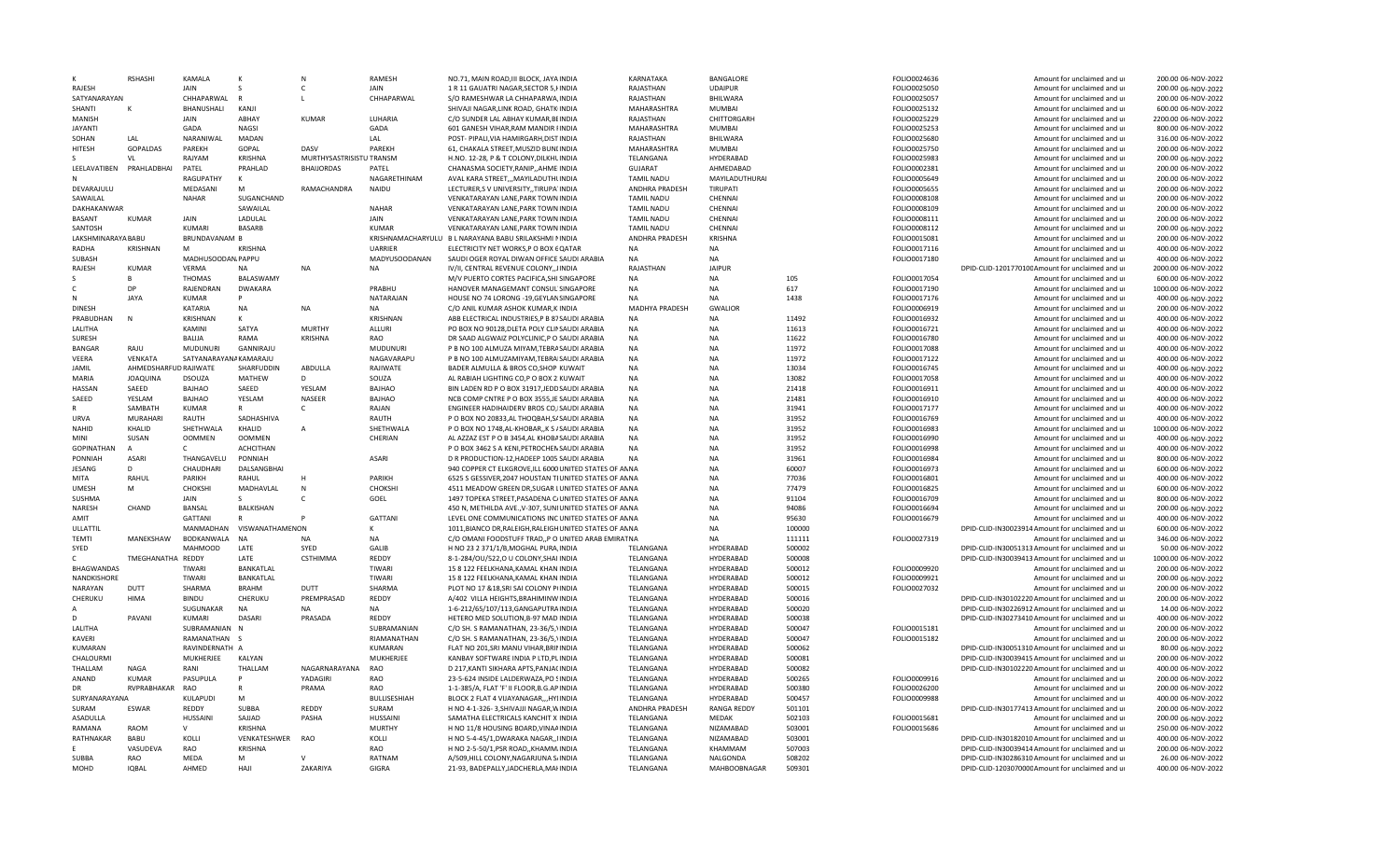| <b>KRISHNA</b>    | <b>KISHOR</b>  | <b>BUSETTY</b>         | <b>BUSETTY</b>  | SYAMSUNDAR         | <b>SFTTY</b>    | MAIN ROAD,,,GUNTAKAL                                                           | <b>INDIA</b> | <b>ANDHRA PRADESH</b>            |                      | 515808 | FOLIO0001579 | Amount for unclaimed and ur                                                    | 200.00 06-NOV-2022  |
|-------------------|----------------|------------------------|-----------------|--------------------|-----------------|--------------------------------------------------------------------------------|--------------|----------------------------------|----------------------|--------|--------------|--------------------------------------------------------------------------------|---------------------|
|                   |                | VEDAVATHI              | KUNDA           | THIRUMALA          | KONDAIAH        | 19 8 152/12, SAI RESIDENCY, HATHIRINDIA                                        |              | ANDHRA PRADESH                   | TIRUPATI             | 517501 |              | DPID-CLID-IN30021413 Amount for unclaimed and ur                               | 200.00 06-NOV-2022  |
| SAMBASIVA         | RAO            | ALLA                   | VENKAIAH        |                    |                 | 4-31-22 OPP NAGANMASATRAM, NIINDIA                                             |              | ANDHRA PRADESH                   | <b>KRISHNA</b>       | 520009 | FOLIO0008193 | Amount for unclaimed and ur                                                    | 200.00 06-NOV-2022  |
| KOTESWARARAO      |                | KRISHNAHSETTY VEERAIAH |                 |                    | NAIDU           | 32-9-9 NEAR CURRENTWELL, HOGAIINDIA                                            |              | ANDHRA PRADESH                   | <b>KRISHNA</b>       | 520010 | FOLIO0005269 | Amount for unclaimed and ur                                                    | 400.00 06-NOV-2022  |
| POTLURI           | MADHAVA        | <b>RAO</b>             | ΡΑΤΑΜΑΤΑ        |                    |                 | 56-15-5/A NEAR GANAPATI, SACHID INDIA                                          |              | ANDHRA PRADESH                   | KRISHNA              | 520010 |              | DPID-CLID-IN30045013 Amount for unclaimed and ur                               | 400.00 06-NOV-2022  |
| LAKSHMIKANTHAMMA  |                | CHILAKA                | SAMBASIVA       | <b>RAO</b>         | CHILAKA         | 41-24-46, GANGANAMMA TEMPLE INDIA                                              |              | ANDHRA PRADESH                   | <b>KRISHNA</b>       | 520013 | FOLIO0025636 | Amount for unclaimed and ur                                                    | 200.00 06-NOV-2022  |
| LALITHA           |                | <b>BODEPUDI</b>        | ANII            | KUMAR              | <b>BODEPUDI</b> | ANJANA EYE HOSPITAL, POLICE STA1INDIA                                          |              | ANDHRA PRADESH                   | <b>KRISHNA</b>       | 521126 |              | DPID-CLID-IN30039411 Amount for unclaimed and ur                               | 250.00 06-NOV-2022  |
| APSARULLAH        |                | SYED                   | AMANULLA        |                    | SYFD            | C/O ABHIMAN SILKS.INDRA BAZAAFINDIA                                            |              | ANDHRA PRADESH                   | <b>GUNTUR</b>        | 522003 | FOLIO0000279 | Amount for unclaimed and u                                                     | 200.00 06-NOV-2022  |
| NALAM             |                | SRIKANTH               | SRIMANNARAYANA  |                    | NALAM           | D NO 8 7 23/1 RAMASWAMYPET, TEINDIA                                            |              | ANDHRA PRADESH                   | <b>GUNTUR</b>        | 522202 |              | DPID-CLID-IN30051319 Amount for unclaimed and ur                               | 100.00 06-NOV-2022  |
| MUTHU             | KUMARAN        | PRATTI                 | MALLIKARJUNA    |                    | RAO             | BHARAT CASHEW MFG CO, VETAPAIINDIA                                             |              | ANDHRA PRADESH                   | PRAKASAM             | 523187 | FOLIO0008202 | Amount for unclaimed and ur                                                    | 400.00 06-NOV-2022  |
| VIJAYA            | KUMARI         | <b>DUDDEMPUDI</b>      | <b>NA</b>       | <b>NA</b>          | <b>NA</b>       | W/O D.L.N. CHOUDHARY, G.R.C., JR. INDIA                                        |              | ANDHRA PRADESH                   | PRAKASAM             | 523301 | FOLIO0015713 | Amount for unclaimed and ur                                                    | 200.00 06-NOV-2022  |
| THUMMALA          |                | <b>BHAKTHAVATSALT</b>  |                 | SUNDARARAMI        | REDDY           | 15/43 BRINDAVANAM, NELLORE,, A IINDIA                                          |              | ANDHRA PRADESH                   | <b>NELLORE</b>       | 524001 | FOLIO0016861 | Amount for unclaimed and ur                                                    | 1000.00 06-NOV-2022 |
| <b>MURALIDHAR</b> |                | GADU                   | ADINARAYANA     |                    | GADU            |                                                                                |              |                                  | VISHAKHAPATNAM       | 530017 |              |                                                                                | 200.00 06-NOV-2022  |
| <b>DONDETI</b>    | <b>JAYA</b>    | DEVI                   | LOKESHWARA      |                    | REDDY           | S B I 65, M V P COLONY, VISHAKHAPINDIA<br>MIG 24 B 4 49 16 LOWSONS BAY CCINDIA |              | ANDHRA PRADESH<br>ANDHRA PRADESH | VISHAKHAPATNAM       | 530017 | FOLIO0015151 | Amount for unclaimed and ur<br>DPID-CLID-IN30021411Amount for unclaimed and ur | 20.00 06-NOV-2022   |
|                   |                |                        |                 |                    |                 |                                                                                |              |                                  |                      |        |              |                                                                                |                     |
| MAHALAKSHM        |                | KORADA                 | BALAKRISHNA     |                    | POTNURU         | 103 VENU SEA PEARL, KIRLAMPUDI IINDIA                                          |              | ANDHRA PRADESH                   | VISHAKHAPATNAM       | 530017 |              | DPID-CLID-120299000CAmount for unclaimed and ur                                | 2.00 06-NOV-2022    |
|                   | VS             | LAKSHMIDEVI            | K               | <b>BVKOTESWARA</b> | <b>RAO</b>      | BHUPAYYA AGRAHANAM,,,AMALAFINDIA                                               |              | ANDHRA PRADESH                   | EAST GODAVARI        | 533201 | FOLIO0005238 | Amount for unclaimed and ur                                                    | 200.00 06-NOV-2022  |
|                   | VENUGOPAL      | RAJU                   | SUBBARAJU       |                    |                 | D NO 1-181, SRI KRISHNA BHAVAN, (INDIA                                         |              | ANDHRA PRADESH                   | <b>WEST GODAVARI</b> | 534208 |              | DPID-CLID-IN30232410 Amount for unclaimed and ur                               | 2.00 06-NOV-2022    |
| RAMESH            |                | <b>MALHOTRA</b>        | LATE            | <b>HANSRAJ</b>     | <b>MALHOTRA</b> | H NO 13 A, MILAN PATH AMBIKAGIFINDIA                                           |              | ASSAM                            | <b>GUWAHATI</b>      | 781024 |              | DPID-CLID-IN30125028 Amount for unclaimed and ur                               | 1000.00 06-NOV-2022 |
| SANTOSH           | <b>KUMAR</b>   | CHOUDHARY              | <b>JAGDISH</b>  | PRASAD             | CHOUDHARY       | P O BIJOY NAGAR, DIST KAMRUP., BLINDIA                                         |              | ASSAM                            | <b>KAMRUP</b>        | 781122 | FOLIO0015723 | Amount for unclaimed and u                                                     | 40.00 06-NOV-2022   |
| SUNIL             | KUMAR          | SARAOGI                | SHREE           | <b>KRISHNA</b>     | SARAOGI         | S K SARAOGI & SONS, LAWKHOWA FINDIA                                            |              | ASSAM                            | NOWGONG              | 782002 | FOLIO0009752 | Amount for unclaimed and ur                                                    | 600.00 06-NOV-2022  |
| <b>SHANTA</b>     | DEVI           | JAIN                   | PRAKASH         | CHAND              | JAIN            | C/O M/S SHANTI STORES CHOWK BINDIA                                             |              | ASSAM                            | DHUBRI               | 783301 | FOLIO0001710 | Amount for unclaimed and ur                                                    | 200.00 06-NOV-2022  |
| MANIK             | CHAND          | SARAWAGI               | LATE            | MOTILAL            | SARAWAGI        | C/O M/S SHANTI STORES CHOWK B INDIA                                            |              | ASSAM                            | <b>DHUBRI</b>        | 783301 | FOLIO0001711 | Amount for unclaimed and ur                                                    | 200.00 06-NOV-2022  |
| <b>ITTAM</b>      |                | <b>ROY</b>             | SRI             | SAMAR              | <b>ROY</b>      | SANITAPARA, PO SANTIPARA, DIBRU INDIA                                          |              | ASSAM                            | <b>DIBRUGARH</b>     | 786001 |              | DPID-CLID-IN30125028 Amount for unclaimed and ur                               | 200.00 06-NOV-2022  |
| AMIT              |                | JASRASARIA             | KRISHNA         | <b>MURAR</b>       | JASRASARIA      | C/O NATHMAL JUGALKISHORE, A.T FINDIA                                           |              | ASSAM                            | <b>DIBRUGARH</b>     | 786001 |              | DPID-CLID-120137000CAmount for unclaimed and ur                                | 400.00 06-NOV-2022  |
| AJAY              |                | AGARWAL                | <b>MAHABIR</b>  | PRASAD             | AGARWAL         | SRIPURIA, LNB ROAD, TINSUKIA,, TININDIA                                        |              | ASSAM                            | <b>DIBRUGARH</b>     | 786145 |              | DPID-CLID-120106000CAmount for unclaimed and ur                                | 200.00 06-NOV-2022  |
| VINOD             |                | <b>KUMAR</b>           | RAM             | DAS                | SAH             | SHIV SHAKTI BHAWAN, FREE PRESS INDIA                                           |              | <b>BIHAR</b>                     | PATNA                | 800001 | FOLIO0010331 | Amount for unclaimed and ur                                                    | 200.00 06-NOV-2022  |
| NISHA             |                | <b>SINHA</b>           | <b>GOURI</b>    | SHANKER            | PRASAD          | PRABHA NIKETAN KANOOLALL ROA INDIA                                             |              | <b>BIHAR</b>                     | PATNA                | 800001 | FOLIO0010359 | Amount for unclaimed and ur                                                    | 200.00 06-NOV-2022  |
| SHEELA            |                | DEVI                   | YOGENDRA        |                    | PRASAD          | BAKER GANJ,,,PATNA                                                             | <b>INDIA</b> | <b>BIHAR</b>                     | PATNA                | 800004 | FOLIO0002132 | Amount for unclaimed and ur                                                    | 400.00 06-NOV-2022  |
| <b>HARINDER</b>   | <b>NATH</b>    | <b>PANDEY</b>          | <b>BUDH</b>     | <b>NATH</b>        | PANDEY          | GUPTA MANSION, BAKER GANJ, , PA1INDIA                                          |              | <b>BIHAR</b>                     | PATNA                | 800004 | FOLIO0002135 | Amount for unclaimed and ur                                                    | 200.00 06-NOV-2022  |
| <b>TARKESHWAR</b> |                | PRASAD                 | RAJENDRA        |                    | PRASAD          | SHOP NO-5 PATNA MARKET, ASHOKINDIA                                             |              | <b>BIHAR</b>                     | PATNA                | 800004 |              |                                                                                |                     |
|                   |                |                        |                 |                    |                 |                                                                                |              |                                  | PATNA                |        |              | DPID-CLID-1203320004Amount for unclaimed and ur                                | 400.00 06-NOV-2022  |
| MEENAL            |                | PRASAD                 | <b>ANIL</b>     | <b>KISHORE</b>     | PRASAD          | C/O RAM PRAVESH PRASAD SAKARIINDIA                                             |              | <b>BIHAR</b>                     |                      | 800007 | FOLIO0010340 | Amount for unclaimed and ur                                                    | 400.00 06-NOV-2022  |
| NEELESH           |                | PRASAD                 | ANIL            | <b>KISHORE</b>     | PRASAD          | C/O RAM PRAVESH PRASAD SAKARIINDIA                                             |              | <b>BIHAR</b>                     | PATNA                | 800007 | FOLIO0010344 | Amount for unclaimed and ur                                                    | 400.00 06-NOV-2022  |
| <b>RISHITOSH</b>  |                | PRASAD                 | ANIL            | <b>KISHORE</b>     | PRASAD          | C/O RAM PRAVESH PRASAD SAKARIINDIA                                             |              | <b>BIHAR</b>                     | PATNA                | 800007 | FOLIO0010345 | Amount for unclaimed and ur                                                    | 400.00 06-NOV-2022  |
| <b>BINOD</b>      | KUMAR          | <b>AGRAWAL</b>         | SHYAM           | SUNDER             | AGRAWAI         | MARUFGANJ PATNACITY,,,PATNA INDIA                                              |              | <b>BIHAR</b>                     | PATNA                | 800008 | FOLIO0002205 | Amount for unclaimed and ur                                                    | 200.00 06-NOV-2022  |
| AMAR              |                | <b>NATH</b>            | RAGHUNATH       | PRASAD             | VERMA           | AT NAUZER GHAT DIWAN MOHALL/INDIA                                              |              | <b>BIHAR</b>                     | PATNA                | 800008 | FOLIO0010339 | Amount for unclaimed and ur                                                    | 200.00 06-NOV-2022  |
| KESHAV            | PRASAD         | SINHA                  | SHYAM           | NANDANPRASAD       | SINHA           | SAKLAKOTHI, 21, ANNUGRAH NARA INDIA                                            |              | <b>BIHAR</b>                     | PATNA                | 800013 | FOLIO0002161 | Amount for unclaimed and ur                                                    | 400.00 06-NOV-2022  |
| <b>NAVANFFT</b>   |                | <b>KUMAR</b>           | SRI             | <b>MURARI</b>      | LAL             | C/O NATIONAL AGRO CHEMICALS.CINDIA                                             |              | <b>BIHAR</b>                     | PATNA                | 800013 | FOLIO0024501 | Amount for unclaimed and ur                                                    | 200.00 06-NOV-2022  |
| RAN               | VIJAY          | PRASAD                 | <b>NA</b>       | <b>NA</b>          | <b>NA</b>       | SECTION OFFICER LIBRARY BIHAR, V INDIA                                         |              | <b>BIHAR</b>                     | PATNA                | 800015 | FOLIO0010341 | Amount for unclaimed and ur                                                    | 400.00 06-NOV-2022  |
| VIKASH            |                | <b>KUMAR</b>           | <b>BIRFNDRA</b> | <b>NATH</b>        | <b>TEWARY</b>   | 92 MIG H KANKAR BAGH,,, PATNA INDIA                                            |              | <b>BIHAR</b>                     | PATNA                | 800020 | FOLIO0005903 | Amount for unclaimed and ur                                                    | 400.00 06-NOV-2022  |
| RAJESH            |                | <b>KUMAR</b>           | <b>DSR</b>      | RAM                | <b>SCNGH</b>    | A 38 SECTOR 0,, SALHIWALYA COLOIINDIA                                          |              | <b>BIHAR</b>                     | PATNA                | 800020 |              | DPID-CLID-120132000CAmount for unclaimed and ur                                | 300.00 06-NOV-2022  |
| <b>SRI</b>        | PRKASH         | <b>JHA</b>             | LATE            | INDRALAL           | <b>JHA</b>      | C/O J P JHA, PA TO COMMANDANT IINDIA                                           |              | <b>BIHAR</b>                     | PATNA                | 801503 | FOLIO0010348 | Amount for unclaimed and ur                                                    | 400.00 06-NOV-2022  |
| MADAN             | <b>MOHAN</b>   | <b>MISHRA</b>          | SHASHI          | <b>BHUSHAN</b>     | <b>MISHRA</b>   | VILL CHANDWA PO CHANDWARA, DINDIA                                              |              | <b>BIHAR</b>                     | <b>BHOJPUR</b>       | 802312 | FOLIO0002188 | Amount for unclaimed and ur                                                    | 400.00 06-NOV-2022  |
| RAJNI             |                | DEVI                   | SURENDRA        |                    | PRASAD          | C/O SRI KRISHNA PRASAD, NEAR PEHNDIA                                           |              | <b>BIHAR</b>                     | NALANDA              | 803101 |              | DPID-CLID-IN30245310 Amount for unclaimed and ur                               | 2.00 06-NOV-2022    |
| SANJAY            | KUMAR          | SHARMA                 | NA              | <b>NA</b>          | <b>NA</b>       | S K TEXTILES SHARMA KATRA,,, BHA INDIA                                         |              | <b>BIHAR</b>                     | BHAGALPUR            | 812002 | FOLIO0010375 | Amount for unclaimed and ur                                                    | 200.00 06-NOV-2022  |
| ASHOK             | KUMAR          | <b>JALAN</b>           | KISHAN          | LALL               | JAIN            | C/O KISHAN LALL JALAN TUNDI ROAINDIA                                           |              | <b>BIHAR</b>                     | <b>DUMKA</b>         | 815301 | FOLIO0004215 | Amount for unclaimed and ur                                                    | 200.00 06-NOV-2022  |
| AWADH             | <b>KISHORE</b> | PATHAK                 | RAM             | <b>KISHUN</b>      | PATHAK          | PRAKASH HARDWARE, GAYATRI MAINDIA                                              |              | <b>BIHAR</b>                     | PALAMU               | 822101 |              | DPID-CLID-IN30027110 Amount for unclaimed and ur                               | 40.00 06-NOV-2022   |
| SANJAY            |                | BHADANI                | <b>BHIMRAM</b>  |                    | <b>BHADANI</b>  | S/O BHIM RAM BHADANI, G.T. ROACINDIA                                           |              | <b>BIHAR</b>                     | HAZARIBAGH           | 825107 |              | DPID-CLID-120345000CAmount for unclaimed and ur                                | 400.00 06-NOV-2022  |
| RAJ               | <b>KUMAR</b>   | <b>JAIN</b>            | RATTAN          | LAL                | JAIN            | C/O AKSHOY SERVICE STATION.MAIINDIA                                            |              | <b>BIHAR</b>                     | HAZARIBAGH           | 825301 | FOLIO0005064 | Amount for unclaimed and ur                                                    | 200.00 06-NOV-2022  |
| SANJAY            |                | <b>JAIN</b>            | RATAN           | LAL                | <b>JAIN</b>     | C/O AKSHOY SERVICE STATION, MAIINDIA                                           |              | <b>BIHAR</b>                     | HAZARIBAGH           | 825301 | FOLIO0005066 | Amount for unclaimed and u                                                     | 200.00 06-NOV-2022  |
|                   |                | AGRAWAL                | RADHE           | PRASAD             | <b>AGRAWAI</b>  |                                                                                |              | <b>BIHAR</b>                     |                      |        |              |                                                                                | 200.00 06-NOV-2022  |
| UlMA              |                |                        |                 |                    |                 | M/S ANJU DISTRIBUTOR,, BANSHI LIINDIA                                          |              |                                  | HAZARIBAGH           | 825301 |              | DPID-CLID-IN30021412 Amount for unclaimed and ur                               |                     |
| REKHA             | KUMARI         | AGARWAL                | RATAN           | LAL                | AGARWAL         | TEMPLE ROAD, PURANA BAZAR, , DH. INDIA                                         |              | <b>BIHAR</b>                     | DHANBAD              | 826001 | FOLIO0005813 | Amount for unclaimed and ur                                                    | 200.00 06-NOV-2022  |
| PURABI            |                | DAS                    | <b>RAKHAL</b>   |                    | DAS             | C/O RAKHAL DAS BHEL SITE OFFICE, INDIA                                         |              | <b>BIHAR</b>                     | DHANBAD              | 827001 | FOLIO0004128 | Amount for unclaimed and ur                                                    | 400.00 06-NOV-2022  |
| RABINDRA          | <b>NATH</b>    | PANDEY                 | RAMA            | <b>NAND</b>        | PANDEY          | BANK OF INDIA SECTOR 4,,, BOKARCINDIA                                          |              | BIHAR                            | <b>DHANBAD</b>       | 827004 | FOLIO0010207 | Amount for unclaimed and ur                                                    | 400.00 06-NOV-2022  |
| KAMALESH          | CHANDRA        | <b>BISWAS</b>          | B               |                    | <b>BISWAS</b>   | QR NO 2132 SEC IV F., BOKARO STE INDIA                                         |              | <b>BIHAR</b>                     | DHANBAD              | 827004 | FOLIO0015745 | Amount for unclaimed and ur                                                    | 400.00 06-NOV-2022  |
| ACHINTO           | KUMAR          | <b>NANDI</b>           | <b>KSHITISH</b> | CHANDRA            | <b>NANDI</b>    | 191 RAILWAY COLONY, PATHERDIH, INDIA                                           |              | <b>BIHAR</b>                     | DHANBAD              | 828119 |              | DPID-CLID-IN30021413 Amount for unclaimed and ur                               | 100.00 06-NOV-2022  |
| SHASANKHA         | SHEKHAR        | CHATTERJEE             | LATE            | <b>HARISADHAN</b>  | CHATTERJEE      | QTRS NO KD 154 POST SINDRI, , DIS INDIA                                        |              | <b>BIHAR</b>                     | <b>DHANBAD</b>       | 828122 | FOLIO0002083 | Amount for unclaimed and u                                                     | 200.00 06-NOV-2022  |
| RUBY              | <b>KISHORE</b> | AMBASTHA               | SATYENDRA       | KUMAR              | AMBASTHA        | NEW BANK COLONY, STEEL GATE, P. (INDIA                                         |              | <b>BIHAR</b>                     | DHANBAD              | 828127 |              | DPID-CLID-120384000CAmount for unclaimed and ur                                | 100.00 06-NOV-2022  |
| POONAM            |                | <b>VERMA</b>           | <b>INDRA</b>    | MOHANPRASAD        | <b>VERMA</b>    | C/O. I.M.P. VERMA,, UCO BANK MAIINDIA                                          |              | <b>BIHAR</b>                     | DHANBAD              | 828201 | FOLIO0010314 | Amount for unclaimed and u                                                     | 400.00 06-NOV-2022  |
| PAWAN             | KUMAR          | AGARWAL                | BAJRANGLAL      |                    | AGARWAL         | C/O - BAJRANGLAL AGARWAL, POST INDIA                                           |              | <b>BIHAR</b>                     | DHANBAD              | 828201 |              | DPID-CLID-120106000CAmount for unclaimed and ur                                | 400.00 06-NOV-2022  |
| ٨A                |                | CHANDRASHEKH/C         |                 | DS                 | MANI            | 325 A E C C FLAT, KADMA, E. SINGHIINDIA                                        |              | RIHAR                            | SINGHBHUM            | 831005 |              | DPID-CLID-120106000C Amount for unclaimed and ur                               | 20.00 06-NOV-2022   |
| SHARWAN           | <b>KUMAR</b>   | MITTAL                 | LATE            | RADHAKISHAN        | MITTAL          | C/O MITTAL TEXTILES, 17 SONKAR KINDIA                                          |              | BIHAR                            | SINGHBHUM            | 831006 | FOLIO0005030 | Amount for unclaimed and ur                                                    | 200.00 06-NOV-2022  |
| GOPAL             | <b>JIVAN</b>   | MAHAJAN                | <b>JIVAN</b>    | SUPADU             | MAHAJAN         | SAIL SATELLITE TOWNSHIP, DHURW INDIA                                           |              | <b>BIHAR</b>                     | DHURWA               | 834004 | FOLIO0005070 | Amount for unclaimed and ur                                                    | 400.00 06-NOV-2022  |
| <b>GIRISH</b>     |                | <b>KUMAR</b>           | GOPAL           |                    | <b>AGARWAL</b>  | C/O SURUCHI BRAHAMAN TOLI,,,M INDIA                                            |              | <b>BIHAR</b>                     | MUZAFFARPUR          | 842001 | FOLIO0002121 | Amount for unclaimed and ur                                                    | 2.00 06-NOV-2022    |
| <b>GEETESH</b>    |                | KUMAR                  | GOPAL           |                    | AGARWAL         | C/O SURUCHI BRAHAMAN TOLIM INDIA                                               |              | <b>BIHAR</b>                     | MUZAFFARPUR          | 842001 | FOLIO0002122 | Amount for unclaimed and ur                                                    | 2.00 06-NOV-2022    |
| PUSHPA            |                | AGARWAL                | GOPAL           |                    | AGARWAL         | C/O SURUCHI BRAHAMAN TOLI,,,M INDIA                                            |              | <b>BIHAR</b>                     | MUZAFFARPUR          | 842001 | FOLIO0002123 | Amount for unclaimed and ur                                                    | 2.00 06-NOV-2022    |
| GOPAL             |                | AGARWAL                | <b>NARAIN</b>   |                    | AGARWAL         | C/O SURUCHI BRAHAMAN TOLI,,,M INDIA                                            |              | <b>BIHAR</b>                     | MUZAFFARPUR          | 842001 | FOLIO0002124 | Amount for unclaimed and ur                                                    | 2.00 06-NOV-2022    |
| GOPAL             | PRASAD         | TIKMANI                | <b>NARAIN</b>   |                    | <b>TIKMANI</b>  | BHRHAMAN TOLI,,,MUJAFFARPUR INDIA                                              |              | RIHAR                            | MUZAFFARPUR          | 842001 | FOLIO0002125 | Amount for unclaimed and u                                                     | 2.00 06-NOV-2022    |
| PUSHPA            | DFVI           | TIKMANI                | GOPAL           |                    | TIKMANI         | BHRHAMAN TOLI,,,MUJAFFARPUR INDIA                                              |              | <b>BIHAR</b>                     | MUZAFFARPUR          | 842001 | FOLIO0002126 | Amount for unclaimed and ur                                                    | 2.00 06-NOV-2022    |
| SITAL             |                | PANSARI                | GHANSHYAM       |                    | PANSARI         | C/O SURUCHI BRAHAMAN TOLI,,,M INDIA                                            |              | <b>BIHAR</b>                     | MUZAFFARPUR          | 842001 | FOLIO0002127 | Amount for unclaimed and ur                                                    | 2.00 06-NOV-2022    |
| SUNITA            |                | PANSARI                | GHANSHYAM       |                    | PANSARI         | C/O SURUCHI BRAHAMAN TOLI,,,M INDIA                                            |              | <b>BIHAR</b>                     | MUZAFFARPUR          | 842001 | FOLIO0002128 | Amount for unclaimed and ur                                                    | 2.00 06-NOV-2022    |
|                   |                |                        |                 |                    |                 |                                                                                |              |                                  |                      |        |              |                                                                                |                     |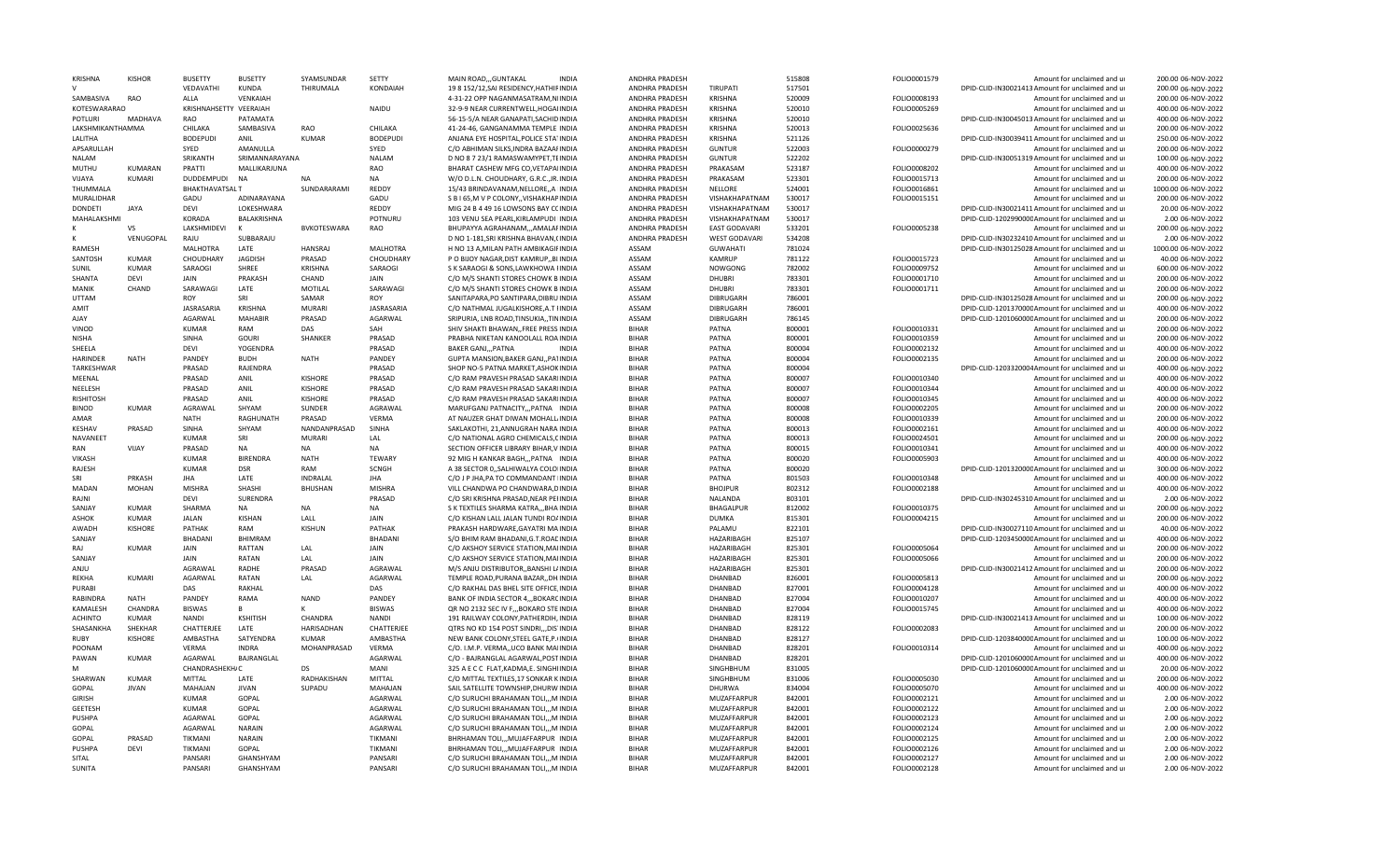| KUMAR                         |               | SAKET                        | RAIFSHWAR                   |                | PRASAD                       | GUPTA ALANKAR BHAWAN.PURANIINDI/                                                   | <b>BIHAR</b>                     | MUZAFFARPUR      | 842001           | FOLIO0005902                 | Amount for unclaimed and ur                                | 400.00 06-NOV-2022                       |
|-------------------------------|---------------|------------------------------|-----------------------------|----------------|------------------------------|------------------------------------------------------------------------------------|----------------------------------|------------------|------------------|------------------------------|------------------------------------------------------------|------------------------------------------|
| <b>KUM</b>                    | KUMBALA       | SINGH                        | <b>SURESH</b>               | NANDAN         | SINGH                        | KHABRA ROAD, POST. MUZAFFARPLINDIA                                                 | <b>BIHAR</b>                     | MUZAFFARPUR      | 842001           |                              | DPID-CLID-IN30099910 Amount for unclaimed and u            | 200.00 06-NOV-2022                       |
| PRITI                         |               | CHOUDHARY                    | SANJAY                      |                | <b>KUMAR</b>                 | W/O SRI SANJAY KUMAR, BANGALI INDIA                                                | <b>BIHAR</b>                     | DARBHANGA        | 846001           |                              | DPID-CLID-130234000CAmount for unclaimed and ur            | 3000.00 06-NOV-2022                      |
| GHULAM                        | HAMDANI       | KHAN                         | ZAFIRUDDIN                  |                | KHAN                         | HOUSE NO 567, MILAN CHOWK, PO: INDIA                                               | <b>BIHAR</b>                     | DARBHANGA        | 846004           |                              | DPID-CLID-120189010CAmount for unclaimed and ur            | 400.00 06-NOV-2022                       |
| RAMESH                        | CHAND         | BANSAL                       | SH                          | MI             | BANSAL                       | MANOHAR LAL BANSAL & CO.,,11, LINDIA                                               | DELHI                            | DELHI            | 110002           | FOLIO0017658                 | Amount for unclaimed and ur                                | 400.00 06-NOV-2022                       |
| JAI                           | <b>NARAIN</b> | JAIN                         | LATE                        | SHLN           | JAIN                         | 11845/8 GROUND FLOOR, SAT NAG/INDIA                                                | DELHI                            | DELHI            | 110005           |                              | DPID-CLID-IN30177410 Amount for unclaimed and ur           | 2.00 06-NOV-2022                         |
| GOVIND                        |               | AGGARWAL                     | <b>NA</b>                   | <b>NA</b>      | <b>NA</b>                    | 725 NAI BASTI KATRA, NEEL CH CH,, IINDIA                                           | DFLHI                            | DFLHI            | 110006           | FOLIO0004589                 | Amount for unclaimed and ur                                | 400.00 06-NOV-2022                       |
| SANGFFTA                      |               | <b>AGARWAI</b>               | SHIV                        | KUMAR          | AGARWAI                      | VAIDYA NANDRAM GIJRAJ CHAMAFINDIA                                                  | DFLHI                            | DFLHI            | 110006           | FOLIO0006958                 | Amount for unclaimed and ur                                | 400.00 06-NOV-2022                       |
| SHASHI                        |               | <b>GUPTA</b>                 | ANIL                        |                | GUPTA                        | 29/3IST FLOOR, SHAKTI NAGAR, , DELINDIA                                            | DELHI                            | DELHI            | 110007           | FOLIO0006668                 | Amount for unclaimed and ur                                | 200.00 06-NOV-2022                       |
| SHAKEEL                       |               | AHMED                        | AZIZUL                      |                | HAQUE                        | 375, KRISHI KUNJ,, PUSA STAFF KRISINDIA                                            | DELHI                            | DELHI            | 110012           |                              | DPID-CLID-120242000CAmount for unclaimed and ur            | 32.00 06-NOV-2022                        |
| <b>KANCHAN</b>                |               | <b>GIRDHAR</b>               | $\mathsf{R}$                |                | GIRDHAF                      | N-23 KIRIT NAGAR,,,NEW DELHI INDIA                                                 | DFLHI                            | DFLHI            | 110015           | FOLIO0014157                 | Amount for unclaimed and ur                                | 200.00 06-NOV-2022                       |
| GAYA                          | PRASAD        | GAUTAM                       | LATE                        | DP             | GAUTAM                       | GREEN PRAK EXTENSION,,, NEW DELINDIA                                               | DFLHI                            | DELHI            | 110016           | FOLIO0014145                 | Amount for unclaimed and ur                                | 400.00 06-NOV-2022                       |
| ARVIND                        |               | GOEL                         | L                           |                | GOEL                         | 36A, II FLOOR, BEGUMPUR, NEAR M. INDIA                                             | DELHI                            | DELHI            | 110017           |                              | DPID-CLID-IN30036021 Amount for unclaimed and ur           | 200.00 06-NOV-2022                       |
| <b>JATINDER</b>               |               | <b>KAUR</b>                  | AJIT                        |                | <b>BAJAJ</b>                 | K-50 IIND FLOOR., FATEH NAGAR PCINDIA                                              | DELHI                            | DELHI            | 110018           | FOLIO0027978                 | Amount for unclaimed and ur                                | 200.00 06-NOV-2022                       |
| <b>JAI</b>                    | GOPAL         | <b>ARORA</b>                 | LATE                        | SHRAMCHANDER   | ARORA                        | G 59, VIKAS PURI, NEW DELHI, NEW INDIA                                             | DELHI                            | DELHI            | 110018           |                              | DPID-CLID-IN30133017 Amount for unclaimed and ur           | 200.00 06-NOV-2022                       |
| AMRIK                         |               | SINGH                        | <b>NA</b>                   | <b>NA</b>      | <b>NA</b>                    | 15/12, KALKAJI EXTENSION,, OPP. `BINDIA                                            | DELHI                            | DELHI            | 110019           | FOLIO0015831                 | Amount for unclaimed and ur                                | 200.00 06-NOV-2022                       |
| <b>JAGDISH</b>                | CHANDER       | MEHTA                        | GHANSHYAM                   |                | DAS                          | G-5/49/50,RED ROSE BUILDING,NEHNDIA                                                | DELHI                            | DELHI            | 110019           |                              | DPID-CLID-IN30105510 Amount for unclaimed and ur           | 360.00 06-NOV-2022                       |
| RAM                           | MURTI         | SHARMA                       | LATE                        | SHRIRAM        | <b>KISHAN</b>                | G-69 NANAK PURA,,,N DELHI<br><b>INDIA</b>                                          | DFLHI                            | DFLHI            | 110021           | FOLIO0014274                 | Amount for unclaimed and ur                                | 200.00 06-NOV-2022                       |
| RADHAKISHAN                   |               | CHANDNANI                    | SIRUMAL                     |                |                              | NARAINA VIHARNEW DELHI<br><b>INDIA</b>                                             | DFLHI                            | DELHI            | 110028           | FOLIO0004508                 | Amount for unclaimed and u                                 | 200.00 06-NOV-2022                       |
| LIRMIL                        |               | MINOCHA                      | P                           | I.             | <b>MINOCHA</b>               | A-1/73 SAFDARJUNG ENCLAVE,,,DE INDIA                                               | DELHI                            | DELHI            | 110029           | FOLIO0006704                 | Amount for unclaimed and ur                                | 200.00 06-NOV-2022                       |
| MANOJ                         | <b>KUMAR</b>  | <b>SINHA</b>                 | RAM                         | LAKHAN         | PRASAD                       | A-1/73 SAFDARJUNG ENCLAVE,,,DE INDIA                                               | DELHI                            | DFLHI            | 110029           | FOLIO0006705                 | Amount for unclaimed and ur                                | 200.00 06-NOV-2022                       |
| VIJAY                         |               | KAPILA                       | $\mathsf{R}$                |                | KAPILA                       | A-1/73 SAFDARJUNG ENCLAVE,,,DE INDIA                                               | DELHI                            | DELHI            | 110029           | FOLIO0006709                 | Amount for unclaimed and ur                                | 200.00 06-NOV-2022                       |
| MANAVI                        |               | GOVIL                        | $\varsigma$                 |                | GOVIL                        | 316 SEC A POCKET C VASANT KUNJ, INDIA                                              | DELHI                            | DELHI            | 110030           | FOLIO0014364                 | Amount for unclaimed and ur                                | 200.00 06-NOV-2022                       |
| <b>MADAN</b>                  | LAL           | KHANNA                       | LATE                        | SHSHIVNATH     | RAI                          | IX/6446 MUKHERJI STREET, GANDHIINDIA                                               | DELHI                            | DELHI            | 110031           | FOLIO0014324                 | Amount for unclaimed and ur                                | 400.00 06-NOV-2022                       |
| SARITA                        |               | <b>BARMECHA</b>              | <b>BINOD</b>                | <b>KUMAR</b>   | <b>BARMECHA</b>              | SHREE MAHAVEER INDUSTRIES, 4/5/INDIA                                               | DELHI                            | DELHI            | 110032           | FOLIO0001743                 | Amount for unclaimed and ur                                | 200.00 06-NOV-2022                       |
| SUNIL                         |               | <b>KUMAR</b>                 | <b>JAGDISH</b>              | PRASAD         | SINGH                        | 16 PRITAM MARG, KEWAL PARK, AZ/INDIA                                               | DELHI                            | DELHI            | 110033           |                              | DPID-CLID-IN30039417 Amount for unclaimed and ur           | 134.00 06-NOV-2022                       |
| NIRUPMA                       |               |                              | PRAHLAD                     |                | SINGH                        | K D 19 PITAMPURA,, DELHI<br><b>INDIA</b>                                           | DELHI                            | DFLHI            | 110034           | FOLIO0014401                 | Amount for unclaimed and ur                                | 200.00 06-NOV-2022                       |
| SACHIN                        |               | MAHESHWARI                   | DAUDAYAL                    |                | <b>MAHFSHWARI</b>            | LOK VIHAR, PITAMPURA, , DELHI<br><b>INDIA</b>                                      | DELHI                            | DELHI            | 110034           | FOLIO0014482                 | Amount for unclaimed and ur                                | 200.00 06-NOV-2022                       |
| <b>HARISH</b>                 | CHANDER       | GOEL                         | LATE                        | SHRIKIRORIMAL  | GOEL                         | 2608/194 TRI NAGAR, ,NEW DELHI INDIA                                               | DFLHI                            | DFLHI            | 110035           | FOLIO0014149                 | Amount for unclaimed and ur                                | 200.00 06-NOV-2022                       |
| SNFHLATA                      |               | <b>WADHWA</b>                | $\mathbf{L}$                |                | <b>WADHWA</b>                | H NO A-94 SUBHADRA COLONY.SAFINDIA                                                 | DFLHI                            | DELHI            | 110035           | FOLIO0016481                 | Amount for unclaimed and u                                 | 204.00 06-NOV-2022                       |
| <b>JOGINDER</b>               |               | SINGH                        | SURJEET                     |                | SINGH                        | B 7/2, YADAV PARK BLOCK C, NANGLINDIA                                              | DFLHI                            | DELHI            | 110041           |                              | DPID-CLID-IN30177412 Amount for unclaimed and ur           | 300.00 06-NOV-2022                       |
| ANJANA                        |               | JAIN                         | LAXMI                       | PRAKASH        | JAIN                         | C 214/C, PUL PEHLAD PUR, DELHI INDIA                                               | DELHI                            | DELHI            | 110044           |                              | DPID-CLID-IN30223611 Amount for unclaimed and ur           | 600.00 06-NOV-2022                       |
| VED                           |               | PRAKASH                      | <b>NA</b>                   | <b>NA</b>      | <b>NA</b>                    | WZ 87A D 21 RAJ NAGAR, PALAM C(INDIA                                               | DELHI                            | DELHI            | 110045           | FOLIO0019205                 | Amount for unclaimed and ur                                | 200.00 06-NOV-2022                       |
| MUKESH                        | KUMAR         | <b>GUPTA</b>                 | KANHAIYA                    | LAL            | <b>GUPTA</b>                 | F 41/C, SADH NAGAR, , NEW DELHI INDIA                                              | DELHI                            | DELHI            | 110045           |                              | DPID-CLID-120299000CAmount for unclaimed and ur            | 40.00 06-NOV-2022                        |
| <b>ARCHNA</b>                 |               |                              | <b>NA</b>                   | <b>NA</b>      | NΔ                           | WZ 1179/2 NANGAL RAYA, NEW DEIINDIA                                                | DELHI                            | DELHI            | 110046           |                              | DPID-CLID-IN30112715 Amount for unclaimed and ur           | 400.00 06-NOV-2022                       |
| ARJAN                         | DEV           | TANEJA                       | LATE                        | SHRIFATEHCHAND | <b>TANEJA</b>                | S-387, GREATER KAILASH-II,, NEW CINDIA                                             | DELHI                            | DELHI            | 110048           | FOLIO0017601                 | Amount for unclaimed and ur                                | 400.00 06-NOV-2022                       |
| SIDDHARTH                     |               | <b>MISRA</b>                 | PRABHAS                     | <b>NARAIN</b>  | <b>MISRA</b>                 | E 438.GK IINEW DELHI<br><b>INDIA</b>                                               | DFLHI                            | DELHI            | 110048           |                              | DPID-CLID-IN30047642 Amount for unclaimed and ur           | 4000.00 06-NOV-2022                      |
| <b>ANIL</b>                   |               | <b>VERMA</b>                 | LATE                        | <b>SHLPG</b>   | <b>VERMA</b>                 | B-97, (GROUND FLOOR), NITI BAGH, INDIA                                             | DFLHI                            | DFLHI            | 110049           | FOLIO0024578                 | Amount for unclaimed and ur                                | 200.00 06-NOV-2022                       |
| NEERA                         |               | <b>GUPTA</b>                 | PRADEEP                     | R              | <b>GUPTA</b>                 | 37 MAUSAM VIHAR,,,NEW DELHI INDIA                                                  | DELHI                            | DELHI            | 110051           | FOLIO0004486                 | Amount for unclaimed and ur                                | 400.00 06-NOV-2022                       |
| <b>RFKHA</b>                  |               | <b>KHARA</b>                 | BHUVNESH<br>H               | D              | KUMAF                        | A-109 PHASE II ASHOK VIHAR,,, DELHNDIA                                             | DFLHI                            | DFLHI            | 110052           | FOLIO0004579                 | Amount for unclaimed and ur                                | 200.00 06-NOV-2022                       |
| KUSUM                         |               | LATA                         |                             |                | <b>GUPTA</b>                 | B-186 ASHOK VIHAR, PHASE I, , DELHIINDIA                                           | DELHI                            | DELHI            | 110052           | FOLIO0014282                 | Amount for unclaimed and ur                                | 400.00 06-NOV-2022                       |
| <b>SATYA</b>                  |               | WATI                         | NA                          | <b>NA</b>      | <b>NA</b>                    | C 2/20 ASHOK VIHAR, PHASE II, , DELIINDIA                                          | DELHI                            | DELHI            | 110052           | FOLIO0024331                 | Amount for unclaimed and ur                                | 600.00 06-NOV-2022                       |
| RAJEEV                        |               | JAIN                         | CHANDER                     | PRAKASH        | JAIN<br>LAL                  | C 85, ASHOK VIHAR, PHASE I, NEW DIINDIA                                            | DELHI                            | DELHI            | 110052           |                              | DPID-CLID-IN30177410 Amount for unclaimed and ur           | 600.00 06-NOV-2022                       |
| SHAKUNTLA                     |               | DEVI<br>SHANTHI              | <b>KRISHAN</b><br>D         |                | RAJA                         | A- 262/1, ASHOK VIHAR, PHASE I, DELINDIA                                           | DELHI<br>DFLHI                   | DELHI<br>DELHI   | 110052           | FOLIO0014256                 | DPID-CLID-IN30011810 Amount for unclaimed and ur           | 200.00 06-NOV-2022                       |
|                               |               |                              | NA                          |                |                              | C5D 43/A JANAKPURI,,,N DELHI INDIA                                                 |                                  |                  | 110058           |                              | Amount for unclaimed and ur                                | 200.00 06-NOV-2022                       |
| <b>KANTA</b><br><b>DIMPLE</b> |               | GOGIA                        | NARESH                      | <b>NA</b>      | <b>NA</b>                    | C/O K K GOGIA, A2/121, PASCHIM VINDIA                                              | DELHI<br>DFLHI                   | DELHI<br>DFLHI   | 110063           | FOLIO0017999                 | Amount for unclaimed and ur                                | 400.00 06-NOV-2022                       |
| <b>GARIMA</b>                 |               | <b>GUPTA</b><br><b>GUPTA</b> | <b>NARESH</b>               |                | <b>GUPTA</b><br><b>GUPTA</b> | H-17/51, SECTOR 7, ROHINI, NEW D INDIA<br>H-17/51. SECTOR 7.ROHININEW D INDIA      | DELHI                            | DELHI            | 110085<br>110085 | FOLIO0001766<br>FOLIO0001767 | Amount for unclaimed and ur<br>Amount for unclaimed and ur | 200.00 06-NOV-2022<br>200.00 06-NOV-2022 |
| RAHUL                         |               | <b>BEHAL</b>                 | <b>NA</b>                   |                | <b>NA</b>                    |                                                                                    | DFLHI                            | DELHI            | 110085           |                              | Amount for unclaimed and u                                 | 200.00 06-NOV-2022                       |
| <b>KUSUM</b>                  |               | <b>GUPTA</b>                 | <b>NARFSH</b>               | NA             | GUPTA                        | HOUSE NO. 230, POCKET E-15,, SECTINDIA<br>H-17/51, SECTOR 7, ROHINI, , DELHI INDIA | DELHI                            | DFLHI            | 110085           | FOLIO0004582<br>FOLIO0004595 | Amount for unclaimed and ur                                | 200.00 06-NOV-2022                       |
| MADHU                         |               | VARSHNEY                     | VINOD                       |                | VARSHNEY                     | H-17/51, SECTOR 7, ROHINI, DELHI INDIA                                             | DELHI                            | DELHI            | 110085           | FOLIO0004598                 | Amount for unclaimed and ur                                | 200.00 06-NOV-2022                       |
| <b>KAMLA</b>                  |               | AHUJA                        | к                           | <b>BDASS</b>   | AHUJA                        | FLAT NO.326, POCKET B-5, SECTOR-INDIA                                              | DELHI                            | DELHI            | 110085           | FOLIO0011080                 | Amount for unclaimed and ur                                | 200.00 06-NOV-2022                       |
| GHANSHYAM                     | DASS          | BANSAL                       | LATE                        | SHMD           | BANSAL                       | LIG FLAT 81/1 POCKET D-12, SECTOFINDIA                                             | DELHI                            | DELHI            | 110085           | FOLIO0014156                 | Amount for unclaimed and ur                                | 400.00 06-NOV-2022                       |
| ASHA                          |               | <b>BANSAL</b>                | G                           | D              | BANSAL                       | LIG FLAT NO 81/1, POCKET D-12 SECINDIA                                             | DELHI                            | DELHI            | 110085           | FOLIO0016497                 | Amount for unclaimed and ur                                | 400.00 06-NOV-2022                       |
| <b>SURBH</b>                  |               | <b>BEHAL</b>                 | NA                          | <b>NA</b>      | <b>NA</b>                    | POCKET E-15/230 SECTOR 8, ROHINIINDIA                                              | DELHI                            | DELHI            | 110085           | FOLIO0018020                 | Amount for unclaimed and ur                                | 200.00 06-NOV-2022                       |
| SANT                          |               | DASS                         | <b>BHOLAMAL</b>             |                |                              | 162, AGROHA KUNJ, PLOT 1/1 SECT(INDIA                                              | DELHI                            | DELHI            | 110085           | FOLIO0026432                 | Amount for unclaimed and u                                 | 200.00 06-NOV-2022                       |
| TEJ                           |               | ANAND                        | N                           | K              | ANAND                        | FLAT NO 16 AMBA ENCLAVE, PLOT NINDIA                                               | DELHI                            | DELHI            | 110085           |                              | DPID-CLID-IN30011810 Amount for unclaimed and ur           | 200.00 06-NOV-2022                       |
| SANJAY                        |               | GOFL                         | <b>NA</b>                   | <b>NA</b>      | <b>NA</b>                    | 138-A POCKET F, MAYUR VIHAR II, , DINDIA                                           | DFLHI                            | DFLHI            | 110091           | FOLIO0018064                 | Amount for unclaimed and ur                                | 400.00 06-NOV-2022                       |
| SATPAL                        |               |                              | THAKAR                      |                | DASS                         | E-128, PREET VIHAR, VIKAS MARG, , INDIA                                            | DFLHI                            | DELHI            | 110092           | FOLIO0004205                 | Amount for unclaimed and u                                 | 200.00 06-NOV-2022                       |
| ANIL                          |               | AGGARWAL                     | GOVIND                      |                | AGGARWAL                     | DESH BANDHU HOUSING SOCIETY, FINDIA                                                | DELHI                            | DELHI            | 110092           | FOLIO0004587                 | Amount for unclaimed and ur                                | 200.00 06-NOV-2022                       |
| <b>KAVITA</b>                 |               |                              | SH                          | AK             | <b>GUPTA</b>                 | 3 DESHBANDHU APPTS, 15- I. P EXT, INDIA                                            | DELHI                            | DELHI            | 110092           |                              | DPID-CLID-IN30234910 Amount for unclaimed and ur           | 400.00 06-NOV-2022                       |
| <b>ISHWAR</b>                 |               | HEBBAR                       | SEETARAM                    |                | HEBBAR                       | MICROWAVE QUARTERS, ALTINHO HNDIA                                                  | GOA                              | PANAJI           | 403001           | FOLIO0014967                 | Amount for unclaimed and ur                                | 200.00 06-NOV-2022                       |
| ARUN                          |               | SALKER                       | <b>VITHAL</b>               | <b>DATTA</b>   | SALKER                       | SHILA WADA.GOA VELHA ST ANDREINDIA                                                 | GOA                              | <b>GOA VELHA</b> | 403108           | FOLIO0006860                 | Amount for unclaimed and ur                                | 200.00 06-NOV-2022                       |
| <b>DHYAN</b>                  | <b>VITHAL</b> |                              |                             |                |                              |                                                                                    | GUJARAT                          |                  |                  |                              |                                                            |                                          |
|                               |               | THIARA                       |                             |                |                              | GOVT QUARTER NO.D142 LAL BAH/INDIA                                                 |                                  |                  |                  |                              | Amount for unclaimed and ur                                | 400.00 06-NOV-2022                       |
|                               | SINGH<br>D    |                              | <b>HARISINGH</b>            |                | THIARA                       |                                                                                    |                                  | RAJKOT           | 360001           | FOLIO0007785                 |                                                            |                                          |
| LALIT<br><b>ARCHANA</b>       | $\vee$        | PATEL                        | DURLABHJI                   |                |                              | C/O KISHAN TRADING CO 67 GUMAINDIA                                                 | <b>GUJARAT</b>                   | RAJKOT<br>RAIKOT | 360001           | FOLIO0007788                 | Amount for unclaimed and ur                                | 200.00 06-NOV-2022                       |
|                               | -F            | PATEL<br><b>KAMDAR</b>       | VALLABHDAS                  | $\vee$         | <b>KAMDAR</b>                | C/O KISHAN TRADING CO 67 GUMAINDIA<br>DHIRAJ PRINTERS PARAS ESTATE.TAINDIA         | <b>GUJARAT</b>                   | RAIKOT           | 360001<br>360002 | FOLIO0007791                 | Amount for unclaimed and ur<br>Amount for unclaimed and ur | 200.00 06-NOV-2022<br>200.00 06-NOV-2022 |
| CHANDULAL<br><b>BHUPAT</b>    |               |                              | <b>FULCHAND</b><br>DAHYALAI |                |                              |                                                                                    | <b>GUJARAT</b>                   |                  |                  | FOLIO0007728                 |                                                            | 200.00 06-NOV-2022                       |
| <b>MAHESH</b>                 |               | <b>GANATRA</b><br>MEHTA      | <b>NA</b>                   | <b>NA</b>      | <b>NA</b>                    | C/O SANJAY TRADING CO, MILL PAR INDIA                                              | <b>GUJARAT</b><br><b>GUJARAT</b> | RAJKOT<br>RAJKOT | 360002<br>360002 | FOLIO0013136<br>FOLIO0007702 | Amount for unclaimed and ur<br>Amount for unclaimed and ur | 200.00 06-NOV-2022                       |
| MAMATA                        |               | SAHA                         | M                           | M              | SAHA                         | VIMAL TRADERS OPP AMBICA WEICINDIA<br>C/O M N SAHA GAYATRI KRUPA, OPIINDIA         | <b>GUJARAT</b>                   | <b>JUNAGADH</b>  | 360550           | FOLIO0000816                 | Amount for unclaimed and ur                                | 200.00 06-NOV-2022                       |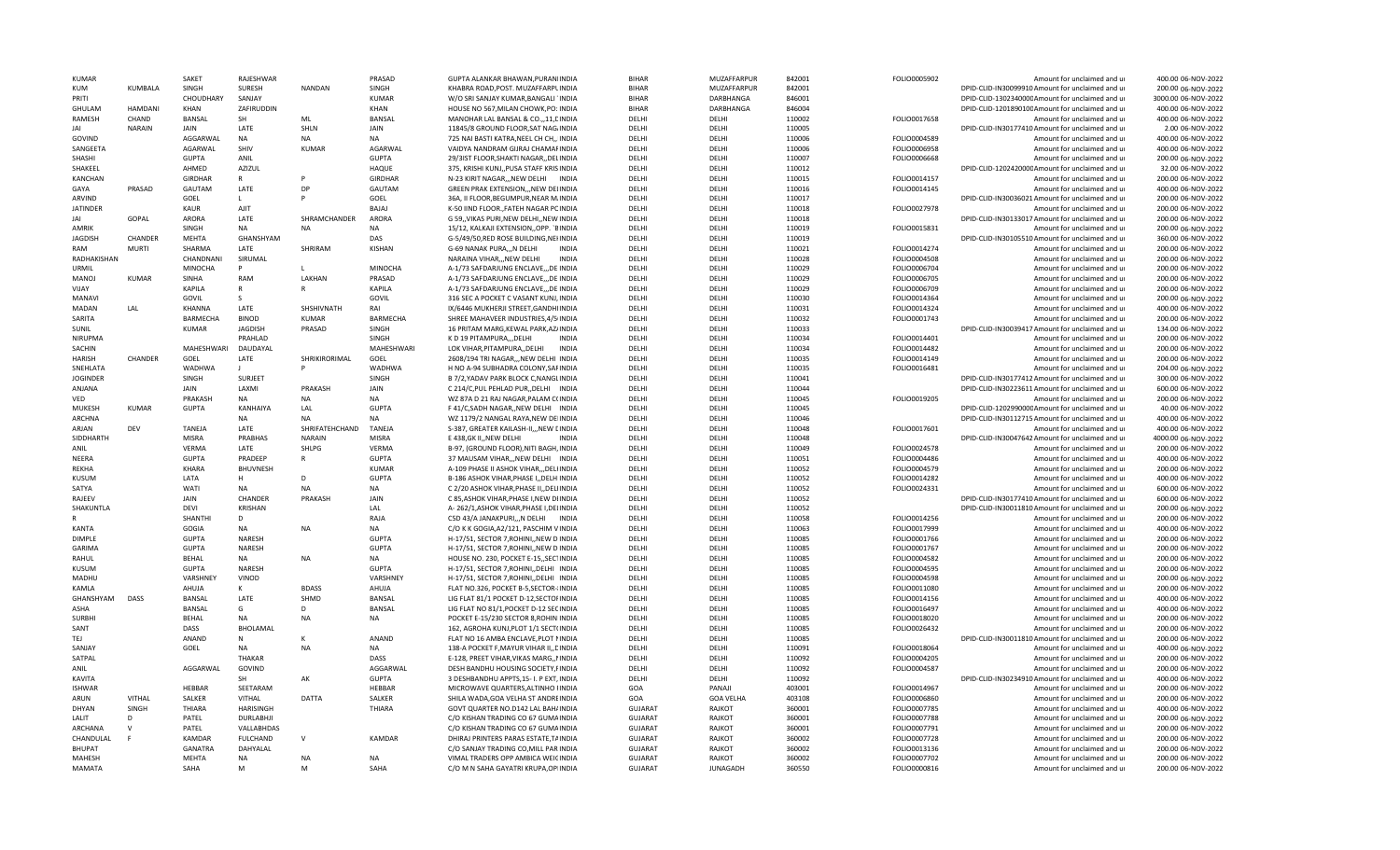| VILAS                   |                           | THANKI            | HIMAT              | <b>LALR</b>        | <b>THANKI</b>      | AT CHHAYA SHIV RAM PATEL'S HOLINDIA       | GUJARAT        | <b>JUNAGADH</b>     | 360578 | FOLIO0000785 | Amount for unclaimed and ur                      | 200.00 06-NOV-2022  |
|-------------------------|---------------------------|-------------------|--------------------|--------------------|--------------------|-------------------------------------------|----------------|---------------------|--------|--------------|--------------------------------------------------|---------------------|
| <b>DHARMESH</b>         | ARVINDBHAI                | MEHTA             | <b>ARVIND</b>      | KUMARJETHALAL      | MEHTA              | C/O ARVINDKUMAR JETHALAL MEHINDIA         | <b>GUJARAT</b> | JAMNAGAR            | 361001 | FOLIO0015721 | Amount for unclaimed and ur                      | 630.00 06-NOV-2022  |
| PARUL                   |                           | MEHTA             | RAJESH             |                    | <b>MEHTA</b>       | C/O MEHTA FINANCE, GRAIN MARK INDIA       | GUJARAT        | JAMNAGAR            | 361001 | FOLIO0025731 | Amount for unclaimed and ur                      | 600.00 06-NOV-2022  |
| SANGHVI                 | <b>FALGUNI</b>            | MANISH            | NA                 | <b>NA</b>          | <b>NA</b>          | NR. VEGETABLE MARKET, SCHOOL'SINDIA       | <b>GUJARAT</b> | JAMNAGAR            | 361001 |              | DPID-CLID-IN30097410 Amount for unclaimed and ur | 2000.00 06-NOV-2022 |
| HASMUKHRAI              |                           | <b>BIBODI</b>     | HARJIVANDAS        |                    | <b>BIBODI</b>      | NANIHAL SWASTIK SOCIETY, SWAST INDIA      | <b>GUJARAT</b> | JAMNAGAR            | 361008 | FOLIO0009662 | Amount for unclaimed and ur                      | 200.00 06-NOV-2022  |
| <b>BABURAJAN</b>        |                           | SREEDHARAN        | KESHVAN            |                    | SREEDHARAN         | H-11, ANURAG NAGAR,, G.H.C.L. CO INDIA    | <b>GUJARAT</b> | <b>JUNAGADH</b>     | 362275 |              | DPID-CLID-IN30097410 Amount for unclaimed and ur | 400.00 06-NOV-2022  |
| KALUBHAI                |                           | VALA              | <b>GORDHANBHAI</b> |                    | VALA               | AYODHYA NAGAR STREET NO. 2,80 INDIA       | <b>GUJARAT</b> | SURENDRANAGAR       | 363002 |              | DPID-CLID-IN30199110 Amount for unclaimed and ur | 2.00 06-NOV-2022    |
|                         |                           |                   |                    |                    |                    |                                           |                |                     |        |              |                                                  |                     |
| <b>SUNIL</b>            | MULVANTRAJ                | <b>MEHTA</b>      | MULVANTRAJ         | M                  | <b>MEHTA</b>       | SHREEAMBIKA GUEST HOUSE.BIHGIINDIA        | <b>GUJARAT</b> | <b>BHAVNAGAR</b>    | 364001 | FOLIO0001964 | Amount for unclaimed and u                       | 200.00 06-NOV-2022  |
| <b>FATNANI</b>          |                           | <b>ASHWIN</b>     | <b>RAMCHANDRA</b>  |                    |                    | PLOT NO 1281 C, GHOGHA CIRCLE, NINDIA     | <b>GUJARAT</b> | BHAVNAGAR           | 364001 |              | DPID-CLID-IN30039413 Amount for unclaimed and ur | 2.00 06-NOV-2022    |
| <b>NAYNA</b>            |                           | SEDANI            | <b>JAYSUKH</b>     |                    | SEDANI             | JALARAM CHOWK, MANEKPURA, , ANINDIA       | <b>GUJARAT</b> | AMRELI              | 365601 | FOLIO0026495 | Amount for unclaimed and ur                      | 400.00 06-NOV-2022  |
| MUKESH                  | <b>HIRI</b>               | <b>VEERA</b>      | <b>HIRJI</b>       | <b>VIRJI</b>       | <b>VEERA</b>       | SB/40, VARDHAMANNAGAR,, BHUJ(INDIA        | GUJARAT        | <b>ВНИЈ КИСНСНН</b> | 370020 |              | DPID-CLID-120484000CAmount for unclaimed and ur  | 400.00 06-NOV-2022  |
| ANJALI                  | D                         | <b>WAN</b>        | <b>PARFSH</b>      |                    | WANI               | 7 A TRUPTI APP NAVARANGPURA, BINDIA       | <b>GUJARAT</b> | AHMEDABAD           | 380001 | FOLIO0006552 | Amount for unclaimed and ur                      | 600.00 06-NOV-2022  |
| DEVENDRAKUMA MANEKLAL   |                           | JAIN              | MANEKLAL           |                    | JAIN               | PUKHRAJ NOTE-BOOK MEN CO, DH(INDIA        | <b>GUJARAT</b> | AHMEDABAD           | 380004 | FOLIO0013427 | Amount for unclaimed and ur                      | 200.00 06-NOV-2022  |
| SHRIMAN                 | SECURITIESPVT             | LTD               | <b>NA</b>          | <b>NA</b>          | <b>NA</b>          | 514, SAHAJANAND SHOPPING CENTINDIA        | <b>GUJARAT</b> | AHMEDABAD           | 380004 | FOLIO0025652 | Amount for unclaimed and ur                      | 800.00 06-NOV-2022  |
| INDU                    |                           | SHARDA            | <b>NA</b>          | <b>NA</b>          | <b>NA</b>          | UF-21 FAIRDEAL HOUSE, SWASTIK C INDIA     | <b>GUJARAT</b> | AHMEDABAD           | 380009 | FOLIO0012539 | Amount for unclaimed and ur                      | 200.00 06-NOV-2022  |
| RAJESH                  |                           | SHAH              | <b>CHAMPAKLA</b>   |                    | SHAH               | 3 MANSURI PARK CO OP HOU SOCIIINDIA       | <b>GUJARAT</b> | AHMEDABAD           | 380013 |              | DPID-CLID-IN30148510 Amount for unclaimed and ur | 2.00 06-NOV-2022    |
| <b>BIPIN</b>            | M                         | PATEL             | MANEK              | LAL                | PATEL              | VAIBHAV LAXMI APART.,, SARDAR P.INDIA     | <b>GUJARAT</b> | AHMEDABAD           | 380014 | FOLIO0000525 | Amount for unclaimed and ur                      | 600.00 06-NOV-2022  |
| <b>KINNARY</b>          |                           | KHANDWALA         | JAYESH             |                    |                    | KHANDWALA NIVAS NR JAIN SASHAINDIA        | <b>GUJARAT</b> | AHMEDABAD           | 380015 | FOLIO0013559 | Amount for unclaimed and ur                      | 200.00 06-NOV-2022  |
| SHYAMSUNDER G           |                           | KANJANI           | <b>GOPALDAS</b>    |                    | <b>JETHANAND</b>   | NEW SHIV SHAKTI O/S RAIPUR NR CINDIA      | GUJARAT        | AHMEDABAD           | 380022 | FOLIO0010946 | Amount for unclaimed and ur                      | 200.00 06-NOV-2022  |
| SHALINI                 |                           | AGRAWAL           | SHAMBHU            |                    | AGRAWAL            | B-18 NEW NAVIYOT CO-OP HSG SO INDIA       | <b>GUJARAT</b> | AHMEDABAD           |        |              |                                                  | 316.00 06-NOV-2022  |
|                         |                           |                   |                    | LAL                |                    |                                           |                |                     | 380052 | FOLIO0015522 | Amount for unclaimed and ur                      |                     |
| <b>SUNITA</b>           |                           | AGRAWAL           | SHAMBHULAL         |                    | AGRAWAL            | B-18 NEW NAVJYOT CO-OP HSG SO INDIA       | GUJARAT        | AHMEDABAD           | 380052 | FOLIO0015523 | Amount for unclaimed and ur                      | 316.00 06-NOV-2022  |
| SAROJ                   |                           | THAKKER           | ANIL               |                    | THAKKER            | BLOCK 64/2 CH SECTOR 16, GANDHIINDIA      | <b>GUJARAT</b> | AHMEDABAD           | 382016 | FOLIO0007288 | Amount for unclaimed and ur                      | 200.00 06-NOV-2022  |
| MADANLAL                | $\overline{A}$            | <b>MANIK</b>      | <b>ATMA</b>        | <b>RAMR</b>        | MANIK              | 67 ANAND NAGAR SECTOR 27, GANIINDIA       | <b>GUJARAT</b> | AHMEDABAD           | 382028 | FOLIO0007280 | Amount for unclaimed and ur                      | 400.00 06-NOV-2022  |
| SHIV                    | <b>NATH</b>               | RAVI              | MUNESHWAR          |                    | SINGH              | ADSO, AIR OPS SECTION, AIR FORCE INDIA    | GUJARAT        | AHMEDABAD           | 382028 | FOLIO0010225 | Amount for unclaimed and ur                      | 400.00 06-NOV-2022  |
| MAHENDRA                | KUMARDASHARA MODI         |                   | DASHARATHLAL       |                    |                    | C-1 KAMLESHPARK, SOCIETY B/H PR INDIA     | <b>GUJARAT</b> | AHMEDABAD           | 382345 |              | DPID-CLID-120257000CAmount for unclaimed and ur  | 400.00 06-NOV-2022  |
| PIYUSH                  | MANOHARLAL BHATIA         |                   | MANOHARIAL         | <b>HEMRAJ</b>      | BHATIA             | A 1001 10 H FLOOR SHRI KRISHNA TINDIA     | <b>GUJARAT</b> | AHMEDABAD           | 382346 |              | DPID-CLID-IN30177413 Amount for unclaimed and ur | 98.00 06-NOV-2022   |
| PATEL                   |                           | NARSHINHBHAI      | ARJANBHAI          |                    |                    | C/O T.P BRO S, 21 SNEKUNJ SOCIETYINDIA    | GUJARAT        | AHMEDABAD           | 382443 |              | DPID-CLID-IN30075711 Amount for unclaimed and ur | 30.00 06-NOV-2022   |
| JAYESHKUMAR             | KANTILAL                  | PATEL             | KANTILAL           |                    | PATEL              | 101 AYUSH AVENUE, NR LOTUS SCHINDIA       | <b>GUJARAT</b> | AHMEDABAD           | 382443 |              | DPID-CLID-1203320001Amount for unclaimed and ur  | 200.00 06-NOV-2022  |
| <b>JOSHI</b>            | VINOD                     |                   | LILADHAR           | M                  | <b>JOSHI</b>       | A/20 JADESHWAR SOC., RANIP,, AHIINDIA     | <b>GUJARAT</b> | AHMEDABAD           | 382480 |              | DPID-CLID-IN30070810 Amount for unclaimed and ur | 200.00 06-NOV-2022  |
| <b>RUPIN</b>            |                           | PARIKH            | PRAVIN             |                    | PARIKH             | PATWA POLE,,,KADI<br><b>INDIA</b>         | <b>GUJARAT</b> | KALOL               | 382715 | FOLIO0025835 | Amount for unclaimed and ur                      | 400.00 06-NOV-2022  |
| LAKSHMI                 | <b>RAO</b>                | <b>VEETURI</b>    | $\vee$             |                    | RAO                | B-78, ONGC COLONY, ONGC NAGAR INDIA       | <b>GUJARAT</b> | KALOL               | 384001 | FOLIO0010850 | Amount for unclaimed and ur                      | 200.00 06-NOV-2022  |
| PRAJAPATI               | PANKAJKUMAR M             |                   | MOHANLAL           | <b>JOITARAM</b>    | PRAJAPATI          | 13 ,NEW ASOPALAV SOCY,OPP JAY 'INDIA      | <b>GUJARAT</b> | KALOL               | 384001 |              | DPID-CLID-IN30023912 Amount for unclaimed and ur | 600.00 06-NOV-2022  |
|                         |                           |                   |                    |                    |                    |                                           |                |                     |        |              |                                                  |                     |
| PATEL                   | BHARATBHAIBAL BALADEVBHAI |                   | PATFL              |                    | <b>BALADFVBHAI</b> | 9 CHANDRAY TWIN, OPP GUNJBAZA INDIA       | <b>GUJARAT</b> | KALOL               | 384001 |              | DPID-CLID-1201090002Amount for unclaimed and ur  | 200.00 06-NOV-2022  |
| PIYUSHKUMAR             | MANILAL                   | PATEL             | MANILAL            | <b>RANCHHODDAS</b> | PATEL              | C 15 UTSAV BUNGLOWS.NEAR SHRIINDIA        | GUJARAT        | KALOL               | 384002 |              | DPID-CLID-IN30051314 Amount for unclaimed and ur | 24.00 06-NOV-2022   |
| KANDARP                 | SHANTILAL                 | PADH              | SHANTILAL          |                    | PADH               | 135, SUN NAGAR SOCIETY, NEAR BININDIA     | GUJARAT        | KALOL               | 384151 |              | DPID-CLID-IN30034320 Amount for unclaimed and ur | 100.00 06-NOV-2022  |
| <b>GUPTA</b>            | <b>MAHFSH</b>             | RAMESHWAR         | RAMESHWAR          | SYAMLAL            | <b>GUPTA</b>       | GITA SOCIETY, NR JAIN SOCIETY, , PAIINDIA | <b>GUJARAT</b> | <b>BANASKANTHA</b>  | 385001 |              | DPID-CLID-IN30048412 Amount for unclaimed and ur | 400.00 06-NOV-2022  |
| PRAFULCHANDRA CHIMANLAL |                           | SONI              | CHIMANLAL          |                    | SONI               | MARDA BARI,,,NADIAD<br><b>INDIA</b>       | <b>GUJARAT</b> | KHEDA               | 387001 |              | DPID-CLID-IN30177415 Amount for unclaimed and ur | 8.00 06-NOV-2022    |
| <b>FULKERIYA</b>        | <b>ASHIRVAD</b>           | CHRISTIAN         | ASHIRVAD           | -S                 | CHRISTIAN          | AT POST NENPUR, TAL MAHEMADA'INDIA        | <b>GUJARAT</b> | KHEDA               | 387130 | FOLIO0011008 | Amount for unclaimed and ur                      | 400.00 06-NOV-2022  |
| MAHENDRAKUM, MANIBHAI   |                           | PATEL             | <b>MANIBHAI</b>    | KASHIBHAI          | PATEL              | VRAJ 20 TULSI PARK SOCIETY, NR PRINDIA    | GUJARAT        | KHEDA               | 388001 |              | DPID-CLID-IN30051311 Amount for unclaimed and ur | 600.00 06-NOV-2022  |
| MAULIK                  | KANTILAL                  | <b>NADPARA</b>    | KANTILAL           | RAMJIBHAI          | <b>NADPARA</b>     | A2 RAMDEV KUTIR, GOVARDHAN SCINDIA        | <b>GUJARAT</b> |                     | 388002 |              | DPID-CLID-IN30177416 Amount for unclaimed and ur | 68.00 06-NOV-2022   |
| ALPESH                  |                           | PATEL             | <b>BACHUBHAI</b>   | к                  | PATEL              | C\O VIMAL G PATEL, PATEL STREET IINDIA    | <b>GUJARAT</b> | KHEDA               | 388440 | FOLIO0007536 | Amount for unclaimed and ur                      | 200.00 06-NOV-2022  |
| <b>INDIRABEN</b>        |                           | PATEL             | <b>BACHUBHAI</b>   | $\mathsf{K}$       | PATEL              | C\O VIMAL G PATEL, PATEL STREET IINDIA    | GUJARAT        | KHEDA               | 388440 | FOLIO0007537 | Amount for unclaimed and ur                      | 200.00 06-NOV-2022  |
| DHARMESH                |                           | PATFI             | BACHUBHAI          | K                  | PATEL              | C\O VIMAL G PATEL, PATEL STREET IINDIA    | <b>GUJARAT</b> | <b>KHFDA</b>        | 388440 | FOLIO0007538 | Amount for unclaimed and ur                      | 200.00 06-NOV-2022  |
| KISHORKUMAR             | DINUBHAI                  | RANA              | DHANUBHAI          | AMBALAL            | RANA               | 707 B VARDHMAN SOCIETY, ANKLESINDIA       | GUJARAT        | PANCHMAHAL          | 389001 |              | DPID-CLID-1201090005Amount for unclaimed and ur  | 200.00 06-NOV-2022  |
| SHANTILAL               |                           | PATEL             | RAYJIBHAI          | $\mathbf N$        | PATEL              | 7-54-1-D, SHRIJIPARK, LUNAWADA, DINDIA    | <b>GUJARAT</b> | PANCHMAHAL          | 389230 |              | DPID-CLID-1201090003Amount for unclaimed and ur  | 352.00 06-NOV-2022  |
| <b>ATUL</b>             | N                         | <b>TALATI</b>     | <b>NAVIN</b>       | CHANDRA            |                    |                                           |                | VADODARA            |        |              |                                                  |                     |
|                         |                           |                   |                    |                    | <b>TALATI</b>      | 12 ANAND SOCIETY, NEAR VIVEK BUINDIA      | GUJARAT        |                     | 390001 | FOLIO0014613 | Amount for unclaimed and ur                      | 200.00 06-NOV-2022  |
| MANJULA                 | N                         | <b>TALATI</b>     | <b>NAVIN</b>       | CHANDRA            | <b>TALATI</b>      | 12 ANAND SOCIETY, NEAR VIVEK BUINDIA      | <b>GUJARAT</b> | VADODARA            | 390001 | FOLIO0014614 | Amount for unclaimed and ur                      | 200.00 06-NOV-2022  |
| NEERAJ                  |                           | HINGORANI         | SHYAM              |                    | <b>HINGORANI</b>   | BUNGALOW NO.6 T-49, WARASHIA INDIA        | <b>GUJARAT</b> | VADODARA            | 390006 | FOLIO0016992 | Amount for unclaimed and ur                      | 2000.00 06-NOV-2022 |
| VANITA                  | <b>JITENDRA</b>           | <b>MIRANI</b>     | <b>JITENDRA</b>    |                    | <b>MIRANI</b>      | F-101, SHANTAM GREEN, OPP AXIS IINDIA     | GUJARAT        | VADODARA            | 390007 |              | DPID-CLID-120106000CAmount for unclaimed and ur  | 650.00 06-NOV-2022  |
| MAYUR                   | BALKRISHNA                | SHAH              | BALKRISHNA         | <b>R</b>           | SHAH               | 205 AMBICA AVENUE, RAJESH TOWIINDIA       | GUJARAT        | VADODARA            | 390007 |              | DPID-CLID-130167000CAmount for unclaimed and ur  | 400.00 06-NOV-2022  |
| MANISH                  | RAMANLAL                  | PATEL             | RAMANLAL           |                    | PATEL              | A-9, VATSA DUPLEX, NR. GAJANAND, IINDIA   | <b>GUJARAT</b> | VADODARA            | 390008 |              | DPID-CLID-120175000CAmount for unclaimed and ur  | 306.00 06-NOV-2022  |
| SURESH                  | <b>KUMAR</b>              | SUKHWAL           | <b>NA</b>          | <b>NA</b>          | <b>NA</b>          | H.NO.272 GAYATRI NAGAR, NEAR JAINDIA      | <b>GUJARAT</b> | VADODARA            | 390013 | FOLIO0019166 | Amount for unclaimed and ur                      | 200.00 06-NOV-2022  |
| <b>DINESH</b>           |                           | <b>SUKHADIA</b>   | JAYANTILAL         |                    |                    | CHOKHANDI CHAR RASTA, MAWAWINDIA          | GUJARAT        | VADODARA            | 390017 | FOLIO0004708 | Amount for unclaimed and ur                      | 400.00 06-NOV-2022  |
| PRABHUDAS               | ISHWARBHAI                | PATEL             | VINODCHANDRA       | PRABHUDAS          | PATEL              | NEAR SAIDEEP APP 3 MUKTIDHAM, INDIA       | <b>GUJARAT</b> | VADODARA            | 390018 | FOLIO0014592 | Amount for unclaimed and ur                      | 200.00 06-NOV-2022  |
| PATEL                   | PRAHLADBHAI               | <b>JASRAJBHAI</b> | PATEL              |                    | <b>JASRAJBHAI</b>  | C/O. NATIONAL TRADERS, 2, ASHIRVINDIA     | GUJARAT        | VADODARA            | 390019 |              | DPID-CLID-IN30199110 Amount for unclaimed and ur | 200.00 06-NOV-2022  |
| SNEHA                   |                           | SHAH              | $\mathsf{C}$       | $\mathsf{N}$       | SHAH               | 19, JYOTNAGAR, NR. HARIOM NAGAINDIA       | <b>GUJARAT</b> | VADODARA            | 390023 |              | DPID-CLID-IN30023950 Amount for unclaimed and ur | 50.00 06-NOV-2022   |
| <b>JYOTIBEN</b>         | DHIRUBHAI                 | SARANG            | DHIRUBHA           | <b>NATHUBHAI</b>   | SARANG             | 838, KRIBHCO TOWNSHIP, POST KRI INDIA     | <b>GUJARAT</b> | SURAT               | 394515 | FOLIO0004079 | Amount for unclaimed and ur                      | 200.00 06-NOV-2022  |
| MANAHARLAL              | DHIRAJLAL                 | <b>DESAI</b>      | DHIRAJLAL          |                    |                    | 8/1671, DARUFALIA, NEAR GOPIPUFINDIA      | <b>GUJARAT</b> | SURAT               | 395001 | FOLIO0024393 | Amount for unclaimed and ur                      | 200.00 06-NOV-2022  |
| ASHOK                   | $\overline{A}$            | PATFL             | ARJAN              | <b>BHA</b>         | PATEL              | 202/ROMA APPT, MANIBAUG SOC, KINDIA       | <b>GUJARAT</b> | SURAT               | 395004 | FOLIO0008282 | Amount for unclaimed and ur                      | 200.00 06-NOV-2022  |
| RANCHHOD                |                           | PATEL             | RAVJIBHAI          |                    | PATEL              | 202/ROMA APPT.MANIBAUG SOC.KINDIA         | GUJARAT        | SURAT               | 395004 | FOLIO0008283 |                                                  | 200.00 06-NOV-2022  |
|                         |                           |                   |                    |                    |                    |                                           |                |                     |        |              | Amount for unclaimed and ur                      |                     |
| <b>HARSHA</b>           | $\Omega$                  | PATEL             | NA                 | <b>NA</b>          | <b>NA</b>          | 202/ROMA APPT MANI BAUG SOC, IINDIA       | GUJARAT        | SURAT               | 395004 | FOLIO0008284 | Amount for unclaimed and ur                      | 200.00 06-NOV-2022  |
| RAJNISHMAL              | KLODHA                    | <b>HUF</b>        | KHARAGMAL          |                    |                    | B/77 UMRAV NAGAR, BHATAR ROAIINDIA        | <b>GUJARAT</b> | SURAT               | 395007 |              | DPID-CLID-120107000CAmount for unclaimed and ur  | 200.00 06-NOV-2022  |
| CHANDRIKA               | $\overline{A}$            | <b>MEHTA</b>      | ASHWIN             | M                  | <b>MEHTA</b>       | 20-21, WADI NAGAR-2, ADAJAN ROJINDIA      | <b>GUJARAT</b> | SURAT               | 395009 |              | DPID-CLID-IN30042510 Amount for unclaimed and ur | 400.00 06-NOV-2022  |
| DINESHCHANDRALALCHAND   |                           | SHETH             | LALCHAND           |                    | SHETH              | 313 SUPER APTT; 3RD FLOOR, OPP. INDIA     | GUJARAT        | VALSAD              | 396445 |              | DPID-CLID-120235000CAmount for unclaimed and ur  | 20.00 06-NOV-2022   |
| KEVAL                   | <b>ASHOK</b>              | PATEL             | ASHOK              |                    |                    | SANKALP, KUSHAL PARK, , NAVSARI INDIA     | <b>GUJARAT</b> | VALSAD              | 396445 |              | DPID-CLID-120289000CAmount for unclaimed and ur  | 200.00 06-NOV-2022  |
| DEEP                    |                           | MALIK             | PRAN               |                    | MALIK              | C/O R.N.MALIK 012, RAKSHAK HOU! INDIA     | <b>HARYANA</b> | <b>GURGAON</b>      | 122001 | FOLIO0017158 | Amount for unclaimed and ur                      | 400.00 06-NOV-2022  |
| <b>USHA</b>             |                           | <b>BAJAJ</b>      | <b>NA</b>          | <b>NA</b>          | <b>NA</b>          | HOUSE NO 85 8 MARLA.MODEL TO'INDIA        | <b>HARYANA</b> | <b>GURGAON</b>      | 122001 | FOLIO0027468 | Amount for unclaimed and u                       | 200.00 06-NOV-2022  |
| PLIRVA                  |                           | <b>BAKSHI</b>     | <b>NA</b>          | <b>NA</b>          | <b>NA</b>          | 2C/123 OAKWOOD ESTATE, DLF CIT'INDIA      | <b>HARYANA</b> | <b>GURGAON</b>      | 122002 |              | DPID-CLID-IN30018310 Amount for unclaimed and ur | 400.00 06-NOV-2022  |
| SANJAY                  |                           | RAWAL             | н                  |                    | RAWAI              | DW-29, NIRVANA COUNTRY, SECTOIINDIA       | <b>HARYANA</b> | <b>GURGAON</b>      | 122018 |              | DPID-CLID-IN30009511 Amount for unclaimed and ur | 200.00 06-NOV-2022  |
| MAYA                    | DEVI                      | GARG              | SUBHASH            |                    | GARG               | SUBHASH READYMADE STORE, MAI INDIA        | <b>HARYANA</b> | MOHINDERGARH        | 123001 | FOLIO0016475 | Amount for unclaimed and ur                      | 200.00 06-NOV-2022  |
|                         |                           |                   |                    |                    |                    |                                           |                |                     |        |              |                                                  |                     |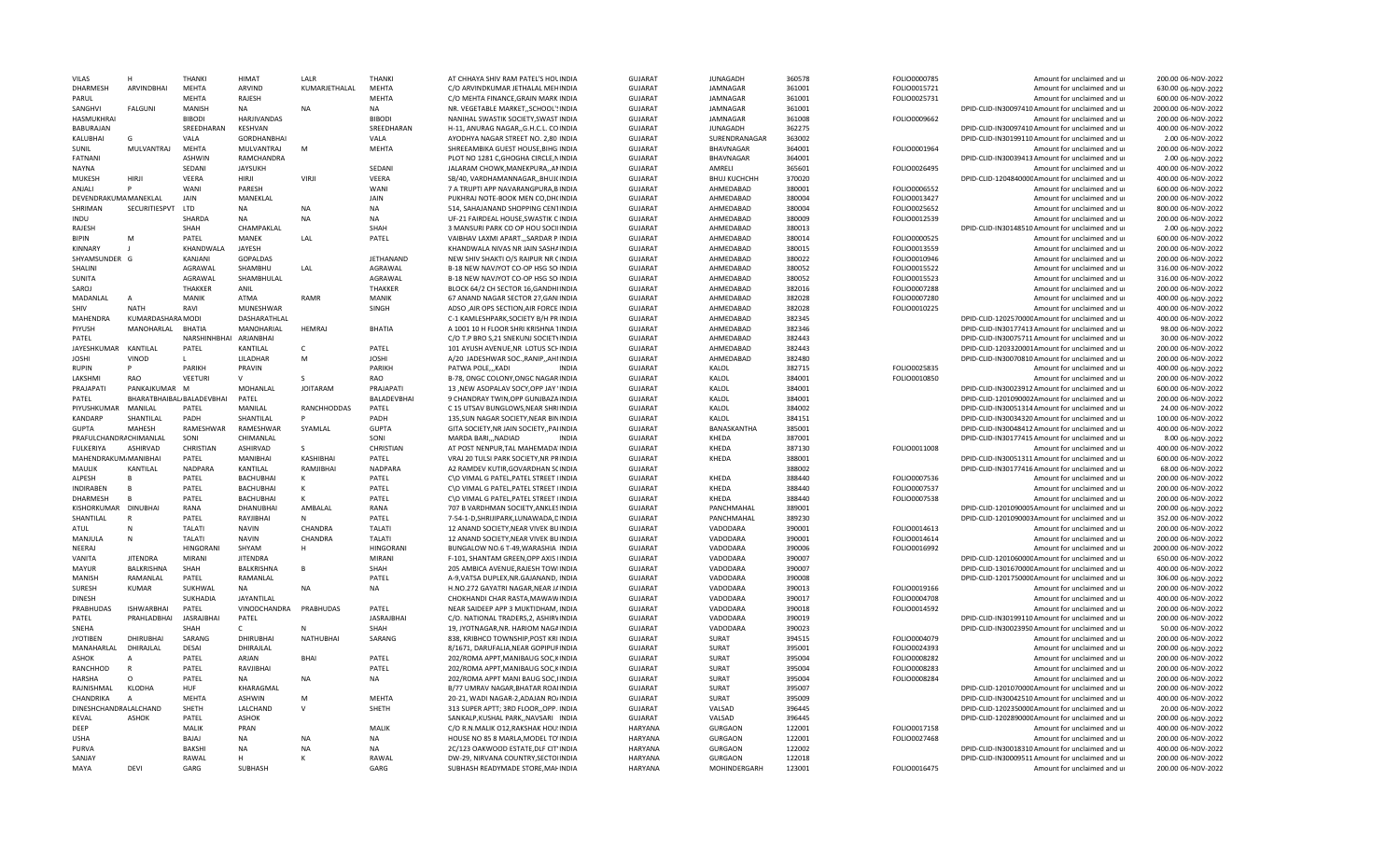| PRADFFP                       |                                            | <b>KUMAR</b>          | RAM                       | LAL                    | SHARMA                   | S/O SH RAM LAL SHARMA BEHIND LINDIA                                            | HARYANA                | <b>BHIWANI</b>                       | 123306           | FOLIO0016508                 | Amount for unclaimed and ur                                                                          | 200.00 06-NOV-2022                       |
|-------------------------------|--------------------------------------------|-----------------------|---------------------------|------------------------|--------------------------|--------------------------------------------------------------------------------|------------------------|--------------------------------------|------------------|------------------------------|------------------------------------------------------------------------------------------------------|------------------------------------------|
| <b>SUSHIL</b>                 |                                            |                       | KAILASH                   |                        | CHAND                    | H NO 850/36, JANTA COLONY, ROH1INDIA                                           | <b>HARYANA</b>         | ROHTAK                               | 124001           |                              | DPID-CLID-IN30177417 Amount for unclaimed and ur                                                     | 392.00 06-NOV-2022                       |
| RAI                           | <b>KUMAR</b>                               | SINGAL                | LALA                      |                        | RAM                      | RAJ KIRANA STORE, B T M ROAD,, BHINDIA                                         | <b>HARYANA</b>         | BHIWANI                              | 125021           | FOLIO0006732                 | Amount for unclaimed and ur                                                                          | 200.00 06-NOV-2022                       |
| PADAM                         |                                            | <b>KUMAR</b>          | <b>BALBIR</b>             |                        | SINGH                    | H NO 11 BLOCK 172, VILL AASAN TEIINDIA                                         | HARYANA                | <b>JIND</b>                          | 126102           |                              | DPID-CLID-IN30114310 Amount for unclaimed and ur                                                     | 200.00 06-NOV-2022                       |
| ANITA                         |                                            | SINGLA                | SH                        |                        | VIJAY                    | W/O VIJAY KUMAR BANSAL, LIC QU/INDIA                                           | HARYANA                | <b>JIND</b>                          | 126116           |                              | DPID-CLID-1201910102Amount for unclaimed and ur                                                      | 500.00 06-NOV-2022                       |
| <b>BISHAMBER</b>              | LAL                                        | KEDIA                 | SAGAR                     |                        | MAL                      | 36, OLD LALITA LIVE, BIRLA COLONY, INDIA                                       | <b>HARYANA</b>         | <b>BHIWANI</b>                       | 127021           |                              | DPID-CLID-IN30294310 Amount for unclaimed and ur                                                     | 100.00 06-NOV-2022                       |
| <b>BISHAMBER</b>              | LAL                                        | KFDIA                 | <b>NA</b>                 | <b>NA</b>              | <b>NA</b>                | HN/WN B 6, RUDRA COLONY TOSHAINDIA                                             | HARYANA                | BHIWANI                              | 127022           |                              | DPID-CLID-IN30018310 Amount for unclaimed and ur                                                     | 1330.00 06-NOV-2022                      |
| <b>ROHIT</b>                  |                                            | <b>KUMAR</b>          | <b>JAGDISH</b>            |                        | CHANDER                  | CITY CHOWKJAMMU TAWI<br><b>INDIA</b>                                           | <b>HARYANA</b>         |                                      | 130001           | FOLIO0000387                 | Amount for unclaimed and u                                                                           | 200.00 06-NOV-2022                       |
| PAWAN                         | KUMAR                                      | <b>BANSAL</b>         | <b>SH</b>                 | PARASRAM               | <b>BANSAL</b>            | H. NO. 429/30,, SHYAM NAGAR., G(INDIA                                          | <b>HARYANA</b>         | SONFPAT                              | 131001           |                              | DPID-CLID-IN30087020 Amount for unclaimed and ur                                                     | 200.00 06-NOV-2022                       |
| <b>ACHLA</b>                  |                                            | GOEL                  | CHANDER                   | <b>HARSH</b>           | GOEL                     | HOUSE NO 685 SECTOR 9, , PANCHKINDIA                                           | <b>HARYANA</b>         | AMBALA                               | 134109           | FOLIO0000434                 | Amount for unclaimed and ur                                                                          | 600.00 06-NOV-2022                       |
| PUNIT                         |                                            | <b>GUPTA</b>          | P                         | P                      | <b>GUPTA</b>             | PREMNIWAS KANLOG,,,SHIMLA INDIA                                                | HIMACHAL PRADESH       | <b>SHIMLA</b>                        | 171001           | FOLIO0000468                 | Amount for unclaimed and ur                                                                          | 400.00 06-NOV-2022                       |
| SHEETAL                       |                                            | <b>KHINDRY</b>        | SH                        | DEEPAK                 | KHINDRI                  | 78/1, BAZAR KATCHA TANK, CHHOT. INDIA                                          | HIMACHAL PRADESH       | SIRMAUR                              | 173001           |                              | DPID-CLID-IN30231610 Amount for unclaimed and ur                                                     | 1000.00 06-NOV-2022                      |
| SUDARSHAN                     |                                            | MAKIN                 | SITA                      |                        | RAM                      | CITY CHOWKJAMMU<br><b>INDIA</b>                                                | JAMMU AND KASHMIR      | <b>JAMMU</b>                         | 180001           | FOLIO0000388                 | Amount for unclaimed and ur                                                                          | 200.00 06-NOV-2022                       |
| SHYAM                         | SUNDER                                     | <b>KAPOOR</b>         | <b>KRISHAN</b>            | LAL                    | <b>KAPOOR</b>            | KAPOOR BHAWAN, 6 E.P.NITCO LANINDIA                                            | JAMMU AND KASHMIR      | JAMMU                                | 180002           |                              | DPID-CLID-120230000CAmount for unclaimed and ur                                                      | 430.00 06-NOV-2022                       |
| ARUN                          | <b>KUMAR</b>                               | SACHAR                | GOPAL                     | DASS                   | SACHAR                   | 213 GANDHI NAGAR,,,JAMMU<br><b>INDIA</b>                                       | JAMMU AND KASHMIR      | <b>JAMMU</b>                         | 180004           | FOLIO0000383                 | Amount for unclaimed and ur                                                                          | 200.00 06-NOV-2022                       |
| MANIU                         |                                            | SACHAR                | ARUN                      | <b>KUMAR</b>           | SACHAR                   | 213 GHANDHI NAGAR,,,JAMMU TA'INDIA                                             | JAMMU AND KASHMIR      | <b>JAMMU</b>                         | 180004           | FOLIO0000384                 | Amount for unclaimed and ur                                                                          | 400.00 06-NOV-2022                       |
| VIMAL                         |                                            | KOUR                  | <b>SURJIT</b>             |                        | SINGH                    | H NO 1345 SECT NO 9, NANAK NAG/INDIA                                           | JAMMU AND KASHMIR      | JAMMU                                | 180004           | FOLIO0007009                 | Amount for unclaimed and ur                                                                          | 200.00 06-NOV-2022                       |
| SUDESH                        |                                            | <b>BHATIA</b>         | <b>HARISH</b>             | $\mathsf{C}$           | <b>BHATIA</b>            | 33 D/C GANDHI NAGAR, JAMMU, JAINDIA                                            | JAMMU AND KASHMIR      | <b>JAMMU</b>                         | 180004           | FOLIO0007023                 | Amount for unclaimed and ur                                                                          | 200.00 06-NOV-2022                       |
| BHAGWANDAS M                  |                                            | ASRANI                | LATE                      | MG                     | <b>ASRANI</b>            | THE RAM MOTOR STORES.NO-7 REIINDIA                                             | KARNATAKA              | <b>BANGALORE</b>                     | 560002           | FOLIO0001574                 | Amount for unclaimed and ur                                                                          | 200.00 06-NOV-2022                       |
| PRAKASH                       |                                            | PATEL                 | MOHANLAL                  |                        |                          | BANGALORE METAL MART, SHOP NIINDIA                                             | KARNATAKA              | BANGALORE                            | 560002           | FOLIO0024523                 | Amount for unclaimed and ur                                                                          | 200.00 06-NOV-2022                       |
| SYED                          |                                            | AMANULLA              | SYED                      |                        | KHALEELULLA              | LUCKEY TRADERS, 465/1, AVENUE R INDIA                                          | KARNATAKA              | BANGALORE                            | 560002           | FOLIO0025778                 | Amount for unclaimed and ur                                                                          | 200.00 06-NOV-2022                       |
| SURENDRA                      |                                            | <b>KUMAR</b>          | DHARM                     |                        | CHAND                    | 9/B, M P COMPLEX, 1 ST CROSS, KALINDIA                                         | KARNATAKA              | BANGALORE                            | 560002           |                              | DPID-CLID-1201090001Amount for unclaimed and ur                                                      | 400.00 06-NOV-2022                       |
| KALA                          | S                                          | PATHY                 | NA<br>$\mathsf{R}$        | <b>NA</b>              | <b>NA</b>                | SREE VENKATESWARA COFFEE AND INDIA                                             | KARNATAKA              | BANGALORE                            | 560003           | FOLIO0009630                 | Amount for unclaimed and ur                                                                          | 400.00 06-NOV-2022                       |
|                               |                                            | MANICKAM              |                           |                        | KANDASAMY                | FLAT NO 3 CANARA BANK APARTMIINDIA                                             | <b>KARNATAKA</b>       | BANGALORE                            | 560004           | FOLIO0001612                 | Amount for unclaimed and ur                                                                          | 800.00 06-NOV-2022                       |
| NAGAJYOTHI                    |                                            |                       |                           |                        | DWARKANATH               | 142, G R INVESTMENTS, G R PLAZA, INDIA                                         | KARNATAKA              | BANGALORE                            | 560004           | FOLIO0025743                 | Amount for unclaimed and ur                                                                          | 200.00 06-NOV-2022                       |
| <b>DIVVELA</b>                |                                            | NAGESWARARAOP         |                           | <b>NANANTHA</b>        | <b>DIVVELA</b>           | NO 4, WHEELER ROAD, FRAZER TOWINDIA                                            | KARNATAKA              | BANGALORE                            | 560005           |                              | DPID-CLID-IN30177411Amount for unclaimed and ur                                                      | 200.00 06-NOV-2022                       |
|                               | A                                          | VISHWANATH<br>S       | K                         | <b>NA</b>              | <b>KRISHNA</b>           | SARITHA LOTTERY NO 5, KRISHNA PIINDIA                                          | KARNATAKA              | <b>BANGALORE</b><br><b>BANGALORE</b> | 560009           | FOLIO0009635                 | Amount for unclaimed and u                                                                           | 200.00 06-NOV-2022<br>40.00 06-NOV-2022  |
| <b>SURESH</b><br>$\mathbf{H}$ | KOSHORE                                    | JAIN                  | <b>NA</b><br><b>NA</b>    | <b>NA</b>              | NA<br><b>NA</b>          | 2765 13TH MAIN, E BLOCK 2ND STA INDIA                                          | KARNATAKA<br>KARNATAKA | BANGALORE                            | 560010<br>560011 | FOLIO0018220                 | DPID-CLID-IN30223610 Amount for unclaimed and ur                                                     | 200.00 06-NOV-2022                       |
| <b>VIKAS</b>                  |                                            | <b>BHAGAT</b>         | VED                       | PRAKASH                | <b>BHAGAT</b>            | NO- 2502 (BASEMENT) 8TH FLOOR INDIA<br>402 FLR 4 BLG LUCKY PARADISE, 22 NINDIA | KARNATAKA              | BANGALORE                            | 560011           | FOLIO0027774                 | Amount for unclaimed and ur<br>Amount for unclaimed and ur                                           | 200.00 06-NOV-2022                       |
| ASHOK                         | BHIMAJI                                    | LOKARE                | <b>NA</b>                 | <b>NA</b>              | <b>NA</b>                | GST SECTION,E 4 ITI, AF, JALHALLI E INDIA                                      | KARNATAKA              | BANGALORE                            | 560014           | FOLIO0010768                 |                                                                                                      |                                          |
| м                             | A                                          | <b>HEUDE</b>          | <b>NA</b>                 | <b>NA</b>              | NA                       | IST FLOOR SWASTIQ COMPLEX, S C FINDIA                                          | KARNATAKA              | BANGALORE                            | 560020           | FOLIO0018173                 | Amount for unclaimed and ur<br>Amount for unclaimed and ur                                           | 200.00 06-NOV-2022<br>200.00 06-NOV-2022 |
|                               | N                                          | <b>MOHAN</b>          | R.                        | ANAGARAS               | SHETTY                   | 291/1 5 TH MAIN, WILSONGARDEN, INDIA                                           | KARNATAKA              | BANGALORE                            | 560027           | FOLIO0000714                 | Amount for unclaimed and ur                                                                          | 200.00 06-NOV-2022                       |
| RAHUL                         | <b>KUMAR</b>                               | CHOUDHARY             | <b>VISHNU</b>             | <b>KUMAR</b>           | CHOUDHARY                | 29.7TH CROSS ROAD.S R NAGAR.BAINDIA                                            | KARNATAKA              | <b>BANGALORE</b>                     | 560027           |                              | DPID-CLID-IN30047641 Amount for unclaimed and ur                                                     | 30.00 06-NOV-2022                        |
| MANJU                         |                                            | PRAKH                 | <b>NA</b>                 | <b>NA</b>              | <b>NA</b>                | 78 1S FLOOR, VIVEKANAND NAGAR, INDIA                                           | KARNATAKA              | <b>BANGALORE</b>                     | 560033           | FOLIO0018176                 | Amount for unclaimed and ur                                                                          | 200.00 06-NOV-2022                       |
|                               |                                            |                       |                           |                        |                          |                                                                                |                        |                                      |                  |                              |                                                                                                      |                                          |
|                               |                                            |                       |                           |                        |                          |                                                                                |                        |                                      |                  |                              |                                                                                                      |                                          |
| <b>SURESH</b>                 |                                            |                       | RAMAKRISHNA               |                        | к                        | 111 C/O R.R. TENT HOUSE, KAMMAIINDIA                                           | KARNATAKA              | BANGALORE                            | 560033           |                              | DPID-CLID-IN30023911 Amount for unclaimed and ur                                                     | 32.00 06-NOV-2022                        |
| DEEPAK                        |                                            | VORA                  | RATANSEE                  | MONJEE                 | VORA                     | N 706, PURVA FOUNTAIN SQUARE, NINDIA                                           | KARNATAKA              | BANGALORE                            | 560037           |                              | DPID-CLID-IN30018313 Amount for unclaimed and ur                                                     | 2000.00 06-NOV-2022                      |
|                               | <b>HAIMESH</b>                             | <b>RAO</b>            | R                         |                        | VENKATRAYA               | 81 SEEMA SADAN, 11TH MAIN M C IINDIA                                           | KARNATAKA              | BANGALORE                            | 560040           | FOLIO0009475                 | Amount for unclaimed and ur                                                                          | 316.00 06-NOV-2022                       |
| POORAN                        | MAL                                        | JAIN                  | SUGAN                     | CHAND                  | JAIN                     | SUGAN TEXTILES, 231 CHICKPET II FIINDIA                                        | <b>KARNATAKA</b>       | BANGALORE                            | 560053           | FOLIO0001607                 | Amount for unclaimed and ur                                                                          | 600.00 06-NOV-2022                       |
| KAMALA                        |                                            | BAI                   | PARASMAL                  |                        |                          | SHOP NO 2 SHARMA COMPLEX, 4THINDIA                                             | KARNATAKA              | BANGALORE                            | 560053           | FOLIO0001669                 | Amount for unclaimed and ur                                                                          | 200.00 06-NOV-2022                       |
| SUSHEELA                      |                                            | BAI                   | CHAIN                     |                        | RAJ                      | VIMAL DISTRBUTOR, A-59 D S LANE INDIA                                          | KARNATAKA              | BANGALORE                            | 560053           | FOLIO0007564                 | Amount for unclaimed and ur                                                                          | 200.00 06-NOV-2022                       |
| <b>BHARAT</b>                 | M                                          | SALOT                 | NA                        | <b>NA</b>              | NA                       | C/O NIRAJ NOVELTIES, 6 P S LANE CIINDIA                                        | KARNATAKA              | <b>BANGALORE</b>                     | 560053           | FOLIO0009522                 | Amount for unclaimed and ur                                                                          | 200.00 06-NOV-2022                       |
| SOHANLAL                      |                                            | NEGHRAJ               | NA                        | <b>NA</b><br><b>NA</b> | NA<br><b>NA</b>          | C/O MEGHARAJ & CO, 202 D S LANE INDIA                                          | KARNATAKA              | BANGALORE<br><b>BANGALORE</b>        | 560053           | FOLIO0018238                 | Amount for unclaimed and ur                                                                          | 200.00 06-NOV-2022                       |
| SOHANLAL<br>SUSHEELA          |                                            | NEGHRAJTI<br>RAI      | <b>NA</b><br>$\mathbf{S}$ | PRAKASH                | CHAND                    | C/O MEGHARAJ & CO, 202 D S LANEINDIA<br>NO. 119, HOSPITAL ROAD, BANGAL(INDIA   | KARNATAKA<br>KARNATAKA | BANGALORE                            | 560053<br>560053 | FOLIO0018239<br>FOLIO0024567 | Amount for unclaimed and ur<br>Amount for unclaimed and ur                                           | 200.00 06-NOV-2022<br>200.00 06-NOV-2022 |
| $\mathsf{C}$                  |                                            | <b>DIWAKAR</b>        | $\epsilon$                | $\mathcal{C}$          | APPAIAH                  |                                                                                |                        | BANGALORE                            | 560054           |                              |                                                                                                      |                                          |
| VENKATESWARA RAO              |                                            | M                     | SIVARAMA                  |                        | RAO                      | OLD NO.500/B, NEW NO.42, TULASI INDIA<br>NO 751,15TH A MAIN 1ST STAGE 1SINDIA  | KARNATAKA<br>KARNATAKA | BANGALORE                            | 560054           | FOLIO0009576                 | Amount for unclaimed and ur                                                                          | 200.00 06-NOV-2022<br>100.00 06-NOV-2022 |
|                               |                                            | <b>VENKITARAMAN/N</b> |                           | RAMAKRISHNA            | BHAT                     | WIDIA LTD EXPORTS DEPARTMENT INDIA                                             | KARNATAKA              | BANGALORE                            | 560073           |                              | DPID-CLID-IN30214810 Amount for unclaimed and ur<br>DPID-CLID-IN30113526 Amount for unclaimed and ur | 200.00 06-NOV-2022                       |
|                               | $\mathsf{V}$                               | <b>ALEXANDER</b>      | VARGHESE                  | T.                     | $\mathsf{C}$             | 77/1,3RD CROSS 2ND STAGE MICHEINDIA                                            | KARNATAKA              | <b>BANGALORE</b>                     | 560075           |                              | DPID-CLID-IN30267933 Amount for unclaimed and ur                                                     | 400.00 06-NOV-2022                       |
|                               |                                            | SATISH                | SRINIVASA                 |                        |                          | NO 673 29TH MAIN ROAD B T M, LAINDIA                                           | KARNATAKA              | BANGALORE                            | 560076           | FOLIO0001565                 | Amount for unclaimed and ur                                                                          | 200.00 06-NOV-2022                       |
|                               | s                                          | SRINIVAS              | KSS                       |                        | RAMU                     | 1449 25TH MAIN 4TH CORSS BTM, 2INDIA                                           | KARNATAKA              | BANGALORE                            | 560076           | FOLIO0009627                 | Amount for unclaimed and ur                                                                          | 400.00 06-NOV-2022                       |
| MARISWAMY                     |                                            | G                     | <b>GUNDAPPA</b>           |                        |                          | NO.27, 14TH `A` CROSS, NANJAPPA INDIA                                          | KARNATAKA              | BANGALORE                            | 560079           |                              | DPID-CLID-120328000CAmount for unclaimed and ur                                                      | 630.00 06-NOV-2022                       |
| <b>INDFR</b>                  | CHAND                                      | <b>JAIN</b>           | <b>JFFTMAL</b>            |                        |                          | NO.643,1ST FLOOR,2ND BLOCK,3REINDIA                                            | KARNATAKA              | BANGALORE                            | 560079           | FOLIO0008050                 | Amount for unclaimed and ur                                                                          | 200.00 06-NOV-2022                       |
| MANISH                        | <b>KUMAR</b>                               | <b>JALAN</b>          | <b>MOHAN</b>              |                        | AGARWAL                  | ADITI TECHNOLOGIES PVT LTD, 224/INDIA                                          | KARNATAKA              | BANGALORE                            | 560080           |                              | DPID-CLID-IN30223610 Amount for unclaimed and ur                                                     | 20.00 06-NOV-2022                        |
| RAHUL                         |                                            | VASANTH               | VASANTH                   |                        | RAO                      | 5/1, VASANTH VIHAR,, 60FT ROAD, /INDIA                                         | KARNATAKA              | <b>BANGALORE</b>                     | 560094           |                              | DPID-CLID-IN30287120 Amount for unclaimed and ur                                                     | 20.00 06-NOV-2022                        |
|                               | N                                          | CHANDRASHEKAI N       |                           |                        | NANJUNDAIAH              | 3/13, BMP-24, GANESHA BLOCK, 3R: INDIA                                         | KARNATAKA              | BANGALORE URBAN                      | 560096           | FOLIO0026731                 | Amount for unclaimed and ur                                                                          | 200.00 06-NOV-2022                       |
| G                             |                                            | SUDHAMANI             | NA                        | NA                     | NA                       | HOSSUR,,,KOLAR<br><b>INDIA</b>                                                 | KARNATAKA              | <b>KOLAR</b>                         | 561212           | FOLIO0000704                 | Amount for unclaimed and ur                                                                          | 400.00 06-NOV-2022                       |
| SUSHIL                        |                                            | M                     | MOHAN                     |                        | LAL                      | 31/3 GEETHA ROAD, KRISHNA TALKIINDIA                                           | KARNATAKA              | <b>KOLAR</b>                         | 563122           | FOLIO0000705                 | Amount for unclaimed and ur                                                                          | 400.00 06-NOV-2022                       |
| SHETAL                        |                                            |                       | <b>ASHOK</b>              |                        | KUMAF                    | J T RAM BUILDING, K G F, ROBERTSCINDIA                                         | KARNATAKA              | <b>KOLAR</b>                         | 563124           | FOLIO0001542                 | Amount for unclaimed and ur                                                                          | 200.00 06-NOV-2022                       |
| BHAGYALAXMI                   |                                            | N                     | <b>NA</b>                 | NΔ                     | <b>NA</b>                | NO.769, MANUJAPATHA ROAD,, II CINDIA                                           | KARNATAKA              | <b>MYSORE</b>                        | 570023           |                              | DPID-CLID-120350000CAmount for unclaimed and ur                                                      | 30.00 06-NOV-2022                        |
|                               |                                            | MANJUNATHA            | T                         | SRIRANGA               | SETTY                    | DURGIGUDI, HIRIYUR,, CHITRADURG INDIA                                          | KARNATAKA              | <b>GULBARGA</b>                      | 572149           | FOLIO0001654                 | Amount for unclaimed and ur                                                                          | 316.00 06-NOV-2022                       |
| <b>GEETHA</b>                 | S                                          | <b>MURTHY</b>         | N                         | <b>NS</b>              | <b>MURTHY</b>            | N N S MURTHY STATE BANK OF MY: INDIA                                           | KARNATAKA              | HASSAN                               | 573103           | FOLIO0009608                 | Amount for unclaimed and ur                                                                          | 10.00 06-NOV-2022                        |
| SAVITHRI                      | $\vee$                                     | RAJ                   | VADIRAJA                  |                        | M                        | W/O VADIRAJA M, SHRI MATHA KUNIDIA                                             | KARNATAKA              | MITHABAIL                            | 574226           |                              | DPID-CLID-1202890001Amount for unclaimed and ur                                                      | 20.00 06-NOV-2022                        |
|                               |                                            | <b>INDIRA</b>         | MURIGESHAPPA              |                        |                          | C/O K S MAHABALA SHETTY, B-2 SAFINDIA                                          | KARNATAKA              | MANGALORE                            | 575001           | FOLIO0016375                 | Amount for unclaimed and ur                                                                          | 200.00 06-NOV-2022                       |
| RANJAN                        | <b>KUMAR</b>                               | RAJAN                 | CHANDRAKANT               |                        | PRASAD                   | C/O MALLIKARJUNAPPA, SANNIDHI INDIA                                            | KARNATAKA              | CHITRADURGA                          | 577004           |                              | DPID-CLID-IN30023912 Amount for unclaimed and ur                                                     | 200.00 06-NOV-2022                       |
| <b>JYOTHI</b>                 | NAGRAJ                                     | RAO                   | NAGRAJ                    |                        | RAO                      | C/O J VITTOBA RAO, NO 2314/2 SRI INDIA                                         | KARNATAKA              | CHITRADURGA                          | 577004           |                              | DPID-CLID-IN30192630 Amount for unclaimed and ur                                                     | 500.00 06-NOV-2022                       |
| MANJULA                       | к                                          | G                     | PRAKASH                   |                        |                          | STAFF NURSE.SSIMS AND RH.BY PA:INDIA                                           | KARNATAKA              | CHITRADURGA                          | 577005           |                              | DPID-CLID-IN30169611 Amount for unclaimed and ur                                                     | 20.00 06-NOV-2022                        |
| <b>GULZAR</b>                 | <b>BANUB</b>                               | G                     |                           | <b>NOOR</b>            | AHAMFD                   | QUARTER D-1,1/331 PAPER TOWN, INDIA                                            | <b>KARNATAKA</b>       | SHIMOGA                              | 577302           | FOLIO0001578                 | Amount for unclaimed and ur                                                                          | 400.00 06-NOV-2022                       |
| KUNCHUM<br>GOUTAM             | VIRUPAKSHAIAH CHIDANANDA<br><b>GURURAJ</b> | NAKHATE               | KUNCHUM<br><b>GURURAJ</b> |                        | VIRUPAKSHAIAH<br>NAKHATE | GENERAL MERCHANT,,1ST MAIN,,K.INDIA<br>RACHANA APARTMET, T-7, 3RD FLO(INDIA    | KARNATAKA<br>KARNATAKA | CHITRADURGA<br>DHARWAD               | 577501<br>580002 | FOLIO0002812                 | DPID-CLID-1201090002Amount for unclaimed and ur<br>Amount for unclaimed and ur                       | 200.00 06-NOV-2022<br>200.00 06-NOV-2022 |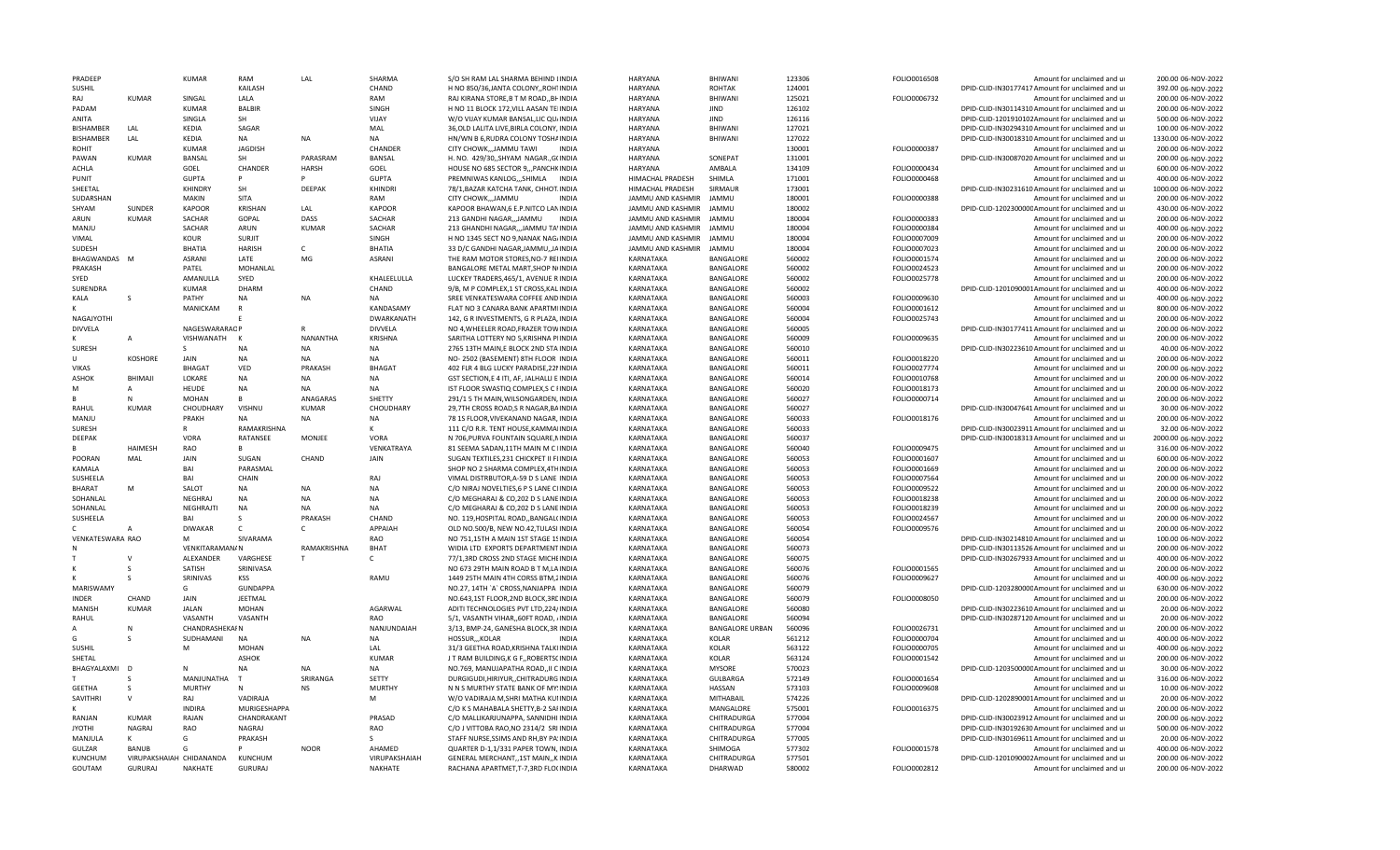| PRASANNA             | <b>VINAYAK</b>                       | PAWAR                 | <b>VINAYAK</b>              |                | PAWAR              | POST :- SHEJWAD, KAIGA ROAD, ,, KAINDIA  | KARNATAKA             | <b>KARWAR</b>   | 581306 |              | DPID-CLID-120126000CAmount for unclaimed and ur  | 20.00 06-NOV-2022   |
|----------------------|--------------------------------------|-----------------------|-----------------------------|----------------|--------------------|------------------------------------------|-----------------------|-----------------|--------|--------------|--------------------------------------------------|---------------------|
| MERWADE              | <b>FAKEERASA</b>                     | RAJANASA              | RAJANASA                    | DHARMASA       | MERWADE            | DHARMARAJ KRUPA, MALLIKARJUN INDIA       | KARNATAKA             | <b>DHARWAR</b>  | 582102 |              | DPID-CLID-IN30267932 Amount for unclaimed and ur | 100.00 06-NOV-2022  |
| MANCHAL              |                                      | RAGHAVENDRA MANCHAL   |                             |                | SRINIVAS           | HNO 7 5 210, JAWAHAR NAGAR, , RA INDIA   | KARNATAKA             | RAICHUR         | 584101 |              | DPID-CLID-IN30021410 Amount for unclaimed and ur | 1000.00 06-NOV-2022 |
| SHUBHALATHA BHARATH  |                                      | SHARMA                | к                           | <b>BHARATH</b> | SHRAMA             | 1-6992 VIVEKANAND NAGAR, STATI INDIA     | KARNATAKA             | <b>GULBARGA</b> | 585102 |              | DPID-CLID-120106000C Amount for unclaimed and ur | 1000.00 06-NOV-2022 |
| RAGHAVENDRA S        |                                      | M                     | SUDHAKARRAO                 |                |                    | H NO 11 408, DHANAGAR GALLI, BR/INDIA    | KARNATAKA             | <b>GULBARGA</b> | 585103 |              | DPID-CLID-IN30113526 Amount for unclaimed and ur | 500.00 06-NOV-2022  |
| VAISHALI             | GOPAL                                | BAGALKOTKAR           | GOPAL                       | RAMRAO         | <b>BAGALKOTKAR</b> | 464/AA BIJAPUR WARD, NO 12 AISHINDIA     | KARNATAKA             | <b>BIJAPUR</b>  | 586127 |              | DPID-CLID-160101000CAmount for unclaimed and ur  | 400.00 06-NOV-2022  |
| NARYANA              |                                      | MALAPANI              | S                           | S              | MALPANI            | GULEDGUDDA,,,GULEDGUDDA<br><b>INDIA</b>  | KARNATAKA             | <b>BIJAPUR</b>  | 587203 |              | DPID-CLID-1204470001Amount for unclaimed and ur  | 200.00 06-NOV-2022  |
| REEJITH              |                                      | $\mathsf{V}$          |                             | $\vee$         | RAMACHANDRAN       | LAXMI VILLA, AYYAPPANAGAR, , KUD INDIA   | KERALA                | KASARGODE       | 671124 |              | DPID-CLID-IN30023911 Amount for unclaimed and ur | 100.00 06-NOV-2022  |
|                      | SANTHA                               | WARRIAR               | К                           | $\mathsf{V}$   | RAMACHANDRAN       | SARAYU 1/310, KALPAKA GARDEN P INDIA     | KERALA                | TRICHUR         | 680002 |              | DPID-CLID-IN30048412 Amount for unclaimed and ur | 400.00 06-NOV-2022  |
| PAREED               |                                      | <b>BASHEER</b>        | PAREED                      |                | MEJHAR             | VALSYAVEETTIL HOUSE, NADACKAL INDIA      | KERALA                | KOTTAYAM        | 686124 | FOLIO0017090 | Amount for unclaimed and ur                      | 400.00 06-NOV-2022  |
| <b>JACOB</b>         |                                      | MATHEW                | MATHEW                      | C              | CHEMMALAKUZHJ      | CHEMMALAKUZHY HOUSE,,,NEEZHIINDIA        | KERALA                | KOTTAYAM        | 686612 | FOLIO0000277 | Amount for unclaimed and ur                      | 200.00 06-NOV-2022  |
| <b>GEORGE</b>        | M                                    | G                     | <b>GEORGE</b>               |                |                    | MATHALIKUNNEL HOUSE.MUDAVOINDIA          | KERALA                | ERNAKULAM       | 686669 |              | DPID-CLID-IN30023911 Amount for unclaimed and ur | 200.00 06-NOV-2022  |
|                      |                                      |                       |                             |                |                    |                                          |                       |                 |        |              |                                                  |                     |
| <b>BUU</b>           |                                      | GEORGE                | GEORGE                      |                | <b>JOSEPH</b>      | MANAKALATHIL THOTTUKADAVIL, PINDIA       | KERALA                | ALLEPPEY        | 689721 |              | DPID-CLID-IN30290241 Amount for unclaimed and ur | 60.00 06-NOV-2022   |
| MADHUSOODANAN        |                                      | SUBASH                | PAPPU                       |                | MADHUSOODANAN      | ANANDA BHAVAN, YEROOR P.O., QUINDIA      | KERALA                | QUILON          | 691312 |              | DPID-CLID-120328000CAmount for unclaimed and ur  | 800.00 06-NOV-2022  |
| PRAKASH              |                                      | B.                    | BALAKRISHNANACHARI          |                |                    | KONATHU PUTHEN VEEDU, ALAYAN INDIA       | KERALA                | PATHANAMTHITTA  | 691320 |              | DPID-CLID-IN30023912 Amount for unclaimed and ur | 418.00 06-NOV-2022  |
|                      | $\mathsf{C}$                         | KOSHY                 | p                           | $\epsilon$     | CHACKO             | VRINDHAVAN, PATTOM, , TRIVANDRIINDIA     | KERALA                | TRIVANDRUM      | 695004 | FOLIO0001122 | Amount for unclaimed and u                       | 200.00 06-NOV-2022  |
| PRABHA               |                                      |                       | SACHIDANANDAI SACHIDANANDAN |                |                    | VATTAKKARAVILA PERETTIL,, P.O.KE INDIA   | KERALA                | TRIVANDRUM      | 695104 | FOLIO0001118 | Amount for unclaimed and ur                      | 400.00 06-NOV-2022  |
| <b>ASHOK</b>         |                                      | AGRAWAL               | RANDAYAL                    |                |                    | MORATI MOHALLA, MAIN ROAD,, IN INDIA     | MADHYA PRADESH        | <b>INDORE</b>   | 452001 | FOLIO0000360 | Amount for unclaimed and ur                      | 200.00 06-NOV-2022  |
| RAI                  | KUMAR                                | <b>RATHORE</b>        | <b>UMA</b>                  | SHANKAR        | RATHORE            | 7/7, PARDESHI PURA,,,,INDORE INDIA       | MADHYA PRADESH        | <b>INDORE</b>   | 452001 |              | DPID-CLID-120346000CAmount for unclaimed and ur  | 3000.00 06-NOV-2022 |
| <b>NIDHI</b>         |                                      | KHANDELWAL            | <b>VINEET</b>               |                | KHANDELWAL         | 2 C 2 NEW PALASIA, 601 SAKAR TERINDIA    | MADHYA PRADESH        | <b>INDORE</b>   | 452001 |              | DPID-CLID-120262000C Amount for unclaimed and ur | 2000.00 06-NOV-2022 |
| MANORAMA             |                                      | AJMERA                | <b>KEVAL</b>                | CHAND          | SOGANI             | 52AGRAWAL NAGARPURANI BHCINDIA           | MADHYA PRADESH        | <b>INDORF</b>   | 452001 |              | DPID-CLID-IN30226911 Amount for unclaimed and ur | 800.00 06-NOV-2022  |
| PRAMOD               |                                      | KHANDELWAL            | <b>SHRIKANT</b>             |                | KHANDELWAL         | 68 ANOOP NAGAR,,,INDORE<br><b>INDIA</b>  | MADHYA PRADESH        | <b>INDORF</b>   | 452001 |              | DPID-CLID-IN30047642 Amount for unclaimed and ur | 800.00 06-NOV-2022  |
| <b>BALKISHAN</b>     |                                      | <b>GAUR</b>           | PARASRAM                    |                | GAUR               | 15 SHUBHASH MARKET.RAJWADA.I INDIA       | <b>MADHYA PRADESH</b> | <b>INDORE</b>   | 452002 | FOLIO0006989 | Amount for unclaimed and u                       | 600.00 06-NOV-2022  |
| <b>NIRMALA</b>       |                                      | <b>GUPTA</b>          | GOPAL                       | DAS            | <b>GUPTA</b>       | 3/2, MAHESH NAGAR,, INDORE INDIA         | MADHYA PRADESH        | <b>INDORF</b>   | 452002 |              | DPID-CLID-120170000CAmount for unclaimed and ur  | 250.00 06-NOV-2022  |
| KEWAL                | <b>KISHORE</b>                       | ARORA                 | к                           | $\mathbf{L}$   | <b>ARORA</b>       | 21B BUILDERS COLONY, G S T I ROAI INDIA  | MADHYA PRADESH        | <b>INDORF</b>   | 452003 | FOLIO0015031 | Amount for unclaimed and ur                      | 200.00 06-NOV-2022  |
| AMIT                 |                                      | GAUR                  | PARASRAM                    |                | GAUR               | 27 RESHAM GALI NANDALPURA, INCINDIA      | MADHYA PRADESH        | <b>INDORE</b>   | 452004 | FOLIO0006988 | Amount for unclaimed and ur                      | 400.00 06-NOV-2022  |
|                      |                                      |                       |                             |                |                    |                                          |                       | <b>INDORE</b>   |        |              |                                                  |                     |
| GIRJA                |                                      | GAUR                  | SHANKAR                     |                | GAUR               | 72 RESHAM GALI, NAND LAL PURA,, INDIA    | MADHYA PRADESH        |                 | 452006 | FOLIO0000367 | Amount for unclaimed and ur                      | 200.00 06-NOV-2022  |
| MANISHA              |                                      | GAUR                  | AMIT                        |                | GAUR               | 72 RESHAM GAUR,,, INDORE<br>INDIA        | MADHYA PRADESH        | <b>INDORE</b>   | 452006 | FOLIO0000368 | Amount for unclaimed and ur                      | 200.00 06-NOV-2022  |
| <b>GEETA</b>         |                                      | GAUR                  | <b>BHAFIGIRATH</b>          |                | GAUR               | RESHAM VALA, RAJIV BAZAR, , INDOFINDIA   | MADHYA PRADESH        | <b>INDORE</b>   | 452008 | FOLIO0000365 | Amount for unclaimed and ur                      | 200.00 06-NOV-2022  |
| SUNANDA              |                                      | GAUR                  | BALKISHAN                   |                | GAUR               | RESHAM VALA, RAJIV BAZAR, , INDOFINDIA   | MADHYA PRADESH        | <b>INDORE</b>   | 452008 | FOLIO0000366 | Amount for unclaimed and ur                      | 200.00 06-NOV-2022  |
| RAJFNDRA             | <b>KUMAR</b>                         | JAIN                  | AMRITLAL                    |                | JAIN               | S/O AMRIT LAL JAIN, AZAD CHOWK INDIA     | MADHYA PRADESH        |                 | 455777 | FOLIO0017939 | Amount for unclaimed and ur                      | 200.00 06-NOV-2022  |
| RENU                 | DEVI                                 | KHEMANI               | MANAKLAL                    |                |                    | GHEE MANDI, DAULATGANJ,, UJJAIN INDIA    | MADHYA PRADESH        | UJJAIN          | 456006 |              | DPID-CLID-1302590001Amount for unclaimed and ur  | 1000.00 06-NOV-2022 |
| MANAK                | LAL                                  | KHEMANI               | RAMJILAL                    |                |                    | GHEE MANDI, DAULATGANJ,, UJJAIN INDIA    | MADHYA PRADESH        | UJJAIN          | 456006 |              | DPID-CLID-1302590001Amount for unclaimed and ur  | 3300.00 06-NOV-2022 |
| <b>ITOYL</b>         |                                      | PORWAL                | KAILASH                     | CHANDRA        | PORWAL             | D/O K C PORWAL 87 PORWAL BHAVINDIA       | MADHYA PRADESH        | <b>MANDASUR</b> | 458001 |              | DPID-CLID-IN30021415 Amount for unclaimed and ur | 200.00 06-NOV-2022  |
| <b>HARISH</b>        |                                      | <b>TRIVEDI</b>        | KAILASH                     | CHANDRA        | TRIVEDI            | NAREDI SECURITIES,1 FLOOR AJAN INDIA     | MADHYA PRADESH        | MANDASUR        | 458441 |              | DPID-CLID-IN30133017 Amount for unclaimed and ur | 100.00 06-NOV-2022  |
| <b>JYOTI</b>         |                                      | <b>JAIN</b>           | PRAVIN                      |                | JAIN               | B.NO.58, HOUSE NO.44,, STATION RINDIA    | MADHYA PRADESH        | MANDASUR        | 458441 |              | DPID-CLID-IN30198310 Amount for unclaimed and ur | 150.00 06-NOV-2022  |
| $\overline{A}$       | <b>BAHADUR</b>                       | CHAUHAN               | <b>KAPUR</b>                | SINGH          | CHAUHAN            | C/O SGT LB CHAUHAN, NO.3 AIRFOFINDIA     | MADHYA PRADESH        | <b>BETUL</b>    | 460553 | FOLIO0009721 | Amount for unclaimed and ur                      | 600.00 06-NOV-2022  |
| <b>RAMESHWAR</b>     |                                      | SINGH                 | RANJEET                     | <b>BHADUR</b>  | SINGH              | H NO-97 NEAR SHIV MANDIR, BHOL INDIA     | MADHYA PRADESH        | <b>BHOPAL</b>   | 462001 |              | DPID-CLID-120316000CAmount for unclaimed and ur  | 316.00 06-NOV-2022  |
| ATUL                 | <b>KUMAR</b>                         | <b>GUPTA</b>          | LAXMINARAYAN                |                | <b>GUPTA</b>       | H-83 SHASTRI NAGAR, BHADBHADA INDIA      | MADHYA PRADESH        | <b>BHOPAL</b>   | 462003 | FOLIO0006651 | Amount for unclaimed and ur                      | 200.00 06-NOV-2022  |
| ARCHANA              |                                      | RAIZADA               | PREM                        | SINGH          | RAIZADA            | D-28 74 BUNGALOWS,,, BHOPAL INDIA        | MADHYA PRADESH        | <b>BHOPAL</b>   | 462003 | FOLIO0006652 | Amount for unclaimed and u                       | 400.00 06-NOV-2022  |
|                      |                                      |                       |                             |                |                    |                                          |                       |                 |        |              |                                                  |                     |
| ANURANJA             |                                      | RAIZADA               | PREM                        | SINGH          | RAIZADA            | D-28 74 BUNGALOWS,,,BHOPAL INDIA         | MADHYA PRADESH        | <b>BHOPAL</b>   | 462003 | FOLIO0006653 | Amount for unclaimed and ur                      | 200.00 06-NOV-2022  |
| SHAKUN               |                                      | <b>BHATTAD</b>        | <b>NARFNDRA</b>             |                |                    | C/O NKB SECURITIES, 2, MALVIYA N/INDIA   | MADHYA PRADESH        | <b>BHOPAL</b>   | 462003 | FOLIO0026613 | Amount for unclaimed and ur                      | 600.00 06-NOV-2022  |
| NARENDRA             |                                      | <b>BHATTAD</b>        | <b>JAMNADAS</b>             |                |                    | NKB SECURITIES, 2, MALVIYA NAGAHNDIA     | MADHYA PRADESH        | <b>BHOPAL</b>   | 462003 | FOLIO0026683 | Amount for unclaimed and ur                      | 200.00 06-NOV-2022  |
| NARFNDRA             |                                      | <b>BHATTAD</b>        | <b>JAMNADAS</b>             |                |                    | NKB SECURITIES, 2, MALVIYA NAGAINDIA     | MADHYA PRADESH        | <b>BHOPAL</b>   | 462003 | FOLIO0026934 | Amount for unclaimed and ur                      | 200.00 06-NOV-2022  |
|                      | N                                    | <b>BALACHANDRAN K</b> |                             |                | <b>NANOO</b>       | SARVA DHARMA SOCIETY.KOLAR R(INDIA       | MADHYA PRADESH        | <b>BHOPAL</b>   | 462016 | FOLIO0004336 | Amount for unclaimed and u                       | 400.00 06-NOV-2022  |
| KALPANA              |                                      | JAIN                  | <b>KUNDAN</b>               | LAL            | JAIN               | A-32/C, SHAHANSHAH GARDEN, PUNINDIA      | MADHYA PRADESH        | <b>BHOPAL</b>   | 462023 |              | DPID-CLID-160101000C Amount for unclaimed and ur | 200.00 06-NOV-2022  |
| KUNDAN               | LAL                                  | JAIN                  | <b>MINTOO</b>               | LAL            | JAIN               | A-32/C, SAHANSHAH GARDEN, PUNJ. INDIA    | MADHYA PRADESH        | <b>BHOPAL</b>   | 462023 |              | DPID-CLID-160101000C Amount for unclaimed and ur | 200.00 06-NOV-2022  |
| GARGI                |                                      | MAHODAYA              | RAVI                        |                | MAHODAYA           | FLAT NO. 105, SECTOR - 1, MEENAKINDIA    | MADHYA PRADESH        | <b>BHOPAL</b>   | 462024 |              | DPID-CLID-IN30198310 Amount for unclaimed and ur | 100.00 06-NOV-2022  |
| <b>BHAVANA</b>       |                                      | <b>DUBEY</b>          | M                           | <sub>S</sub>   | <b>DUBEY</b>       | H. NO. 60, PATEL MARG,,,,ASHOK NINDIA    | MADHYA PRADESH        | GUNA            | 473331 |              | DPID-CLID-IN30198310 Amount for unclaimed and ur | 100.00 06-NOV-2022  |
| YOGESH               |                                      | <b>KAPOOR</b>         | HARBANSLAL                  |                | <b>KAPOOR</b>      | GURU DWARA STREET, MORAR GW. INDIA       | MADHYA PRADESH        | <b>GWALIOR</b>  | 474006 | FOLIO0016164 | Amount for unclaimed and ur                      | 316.00 06-NOV-2022  |
| AMAR                 | LAL                                  | <b>DHINGRA</b>        | GHANSHYAM                   | DAS            | <b>DHINGRA</b>     | C/O KESHAV KUMAR NANDLAL, DALINDIA       | MADHYA PRADESH        | <b>GWALIOR</b>  | 474009 | FOLIO0016166 | Amount for unclaimed and ur                      | 200.00 06-NOV-2022  |
| <b>DILFFP</b>        |                                      | KHATWANI              | NANAKRAM                    |                | KHATWANI           | C/O KESHAV KUMAR NANDLAL.DALINDIA        | MADHYA PRADESH        | GWALIOR         | 474009 | FOLIO0016168 | Amount for unclaimed and ur                      | 200.00 06-NOV-2022  |
| PRAMOD               | KUMAR                                | SARASWAT              | BHAGWAN                     | <b>SWAROOP</b> | SARASWAT           | MIG 128 DARPAN COLONY,,, GWALI INDIA     | MADHYA PRADESH        | <b>GWALIOR</b>  | 474011 | FOLIO0002798 | Amount for unclaimed and ur                      | 400.00 06-NOV-2022  |
| SANDHYA              |                                      | SHARMA                | SATYANARAYAN                |                | SHARMA             | C/O SRI S.N.SHARMA, PRECIDENT DIINDIA    | MADHYA PRADESH        | MORENA          | 476001 | FOLIO0016473 | Amount for unclaimed and ur                      | 200.00 06-NOV-2022  |
| PIYUSH               |                                      | CHAUDHARI             | NARAYAN                     |                |                    | GUPTAJI'S HOUSE, 234, BADBAN, , CHINDIA  | MADHYA PRADESH        | CHHINDWARA      | 480001 | FOLIO0027077 | Amount for unclaimed and ur                      | 200.00 06-NOV-2022  |
|                      | CHANDRASHEKH/SHARADCHANDR, CHAUDHARI |                       | SHARADCHANDRA S             |                | CHAUDHARI          | OTR B 8 1 VIJAYAGRAM COLONY.LCINDIA      | MADHYA PRADESH        | CHHINDWARA      | 480106 |              | DPID-CLID-1204720003Amount for unclaimed and ur  | 400.00 06-NOV-2022  |
| <b>ARCHNA</b>        |                                      |                       |                             |                |                    |                                          |                       |                 |        |              |                                                  |                     |
|                      |                                      | AGRAWAL               | KRISHNAMURARI               |                | AGRAWAL            | C/O KRISHNA ALUMINIUM INDUSTFINDIA       | MADHYA PRADESH        | <b>JABALPUR</b> | 483501 | FOLIO0005464 | Amount for unclaimed and ur                      | 200.00 06-NOV-2022  |
| SURENDRA             |                                      | SINGH                 | JAI                         |                | SINGH              | M P NAGAR, SECTOR-02, MUKHTIYAIINDIA     | <b>MADHYA PRADESH</b> | SATNA           | 485001 |              | DPID-CLID-IN30155721 Amount for unclaimed and ur | 200.00 06-NOV-2022  |
| <b>JYOTI</b>         |                                      | SINGH                 | SHIVENDRA                   | <b>BAHADUR</b> | SINGH              | AMAHA HOUSE, BODA BAGH ROAD, INDIA       | MADHYA PRADESH        | <b>RFWA</b>     | 486001 |              | DPID-CLID-IN30133020 Amount for unclaimed and ur | 100.00 06-NOV-2022  |
| VINOD                |                                      | SADANI                | GANESHLAL                   |                | SADANI             | M/S SADANI & SINGHI GANJ LINE,,,IINDIA   | MADHYA PRADESH        | RAJNANDGAON     | 491441 | FOLIO0005218 | Amount for unclaimed and ur                      | 200.00 06-NOV-2022  |
| SEEMA                |                                      | SADANI                | <b>VINOD</b>                |                | SADANI             | M/S SADANI & SINGHI GANJ LINE,,,IINDIA   | MADHYA PRADESH        | RAJNANDGAON     | 491441 | FOLIO0005219 | Amount for unclaimed and ur                      | 400.00 06-NOV-2022  |
| MAHESH               | KUMAR                                | JAIN                  | RAJENDRA                    | KUMAR          | JAIN               | RAMDHEEN MARG, RAJNANDGAON INDIA         | MADHYA PRADESH        | RAJNANDGAON     | 491441 |              | DPID-CLID-160101000C Amount for unclaimed and ur | 200.00 06-NOV-2022  |
| SWATI                |                                      | JAIN                  | SUBHASH                     | CHAND          | JAIN               | GUNJ PARA RAIPUR.<br><b>INDIA</b>        | MADHYA PRADESH        | RAIPUR          | 492001 |              | DPID-CLID-IN30045010 Amount for unclaimed and ur | 2.00 06-NOV-2022    |
| PIYUSH               |                                      | AGRAWAL               | <b>ASHWANI</b>              |                | AGRAWAI            | 25-A, NORTH AVEN NEAR RAILWAY INDIA      | MADHYA PRADESH        | RAIPUR          | 492001 |              | DPID-CLID-IN30177412 Amount for unclaimed and ur | 200.00 06-NOV-2022  |
| MUKESH               |                                      | <b>NAGPAL</b>         | GANGAVISHANDAS              |                | <b>NAGPAL</b>      | 34, VIVEKANAND NAGAR, ,,RAIPUR INDIA     | MADHYA PRADESH        | RAIPUR          | 492001 |              | DPID-CLID-120113000CAmount for unclaimed and ur  | 600.00 06-NOV-2022  |
| <b>CHANDRASHIFLA</b> |                                      | EDGAR                 | LATF                        | WALLACF        | EDGAR              | 2 PRASHANTI MARG, NEAR STATE BJINDIA     | MADHYA PRADESH        | RAIPUR          | 492007 |              | DPID-CLID-IN30133019 Amount for unclaimed and ur | 600.00 06-NOV-2022  |
| RAM                  | LAL                                  | SHRIVASTAVA           | LATE                        | ASHRAFILAL     | SHRIVASTAVA        | HNO Y 250, KOTA,, RAIPUR<br><b>INDIA</b> | MADHYA PRADESH        | <b>RAIPLIR</b>  | 492010 | FOLIO0005123 | Amount for unclaimed and u                       | 200.00 06-NOV-2022  |
| VINOD                | KUMAR                                | PORWAL                | <b>SHANTI</b>               | LALI           | PORWAL             | C\O KAMAL JAIN, ROOM NO.39, 2NEINDIA     | MAHARASHTRA           | MUMBAI          | 400002 | FOLIO0006037 | Amount for unclaimed and ur                      | 2.00 06-NOV-2022    |
| UGAMRAJ              | $\mathsf{V}$                         | <b>JAIN</b>           | VAKTAVARMAL                 |                |                    | 108/116 VITHAL WADI, IST FLOOR R INDIA   | MAHARASHTRA           | <b>MUMBAI</b>   | 400002 | FOLIO0014791 | Amount for unclaimed and ur                      | 200.00 06-NOV-2022  |
| VIMLADEVI            |                                      | <b>BIYANI</b>         | KISHANLAL                   |                | BIYANI             | C/O LENNOX TEXTILE INDUSTRIES, 1 INDIA   | MAHARASHTRA           | <b>MUMBAI</b>   | 400002 | FOLIO0024621 | Amount for unclaimed and ur                      | 200.00 06-NOV-2022  |
|                      |                                      |                       |                             |                |                    |                                          |                       |                 |        |              |                                                  |                     |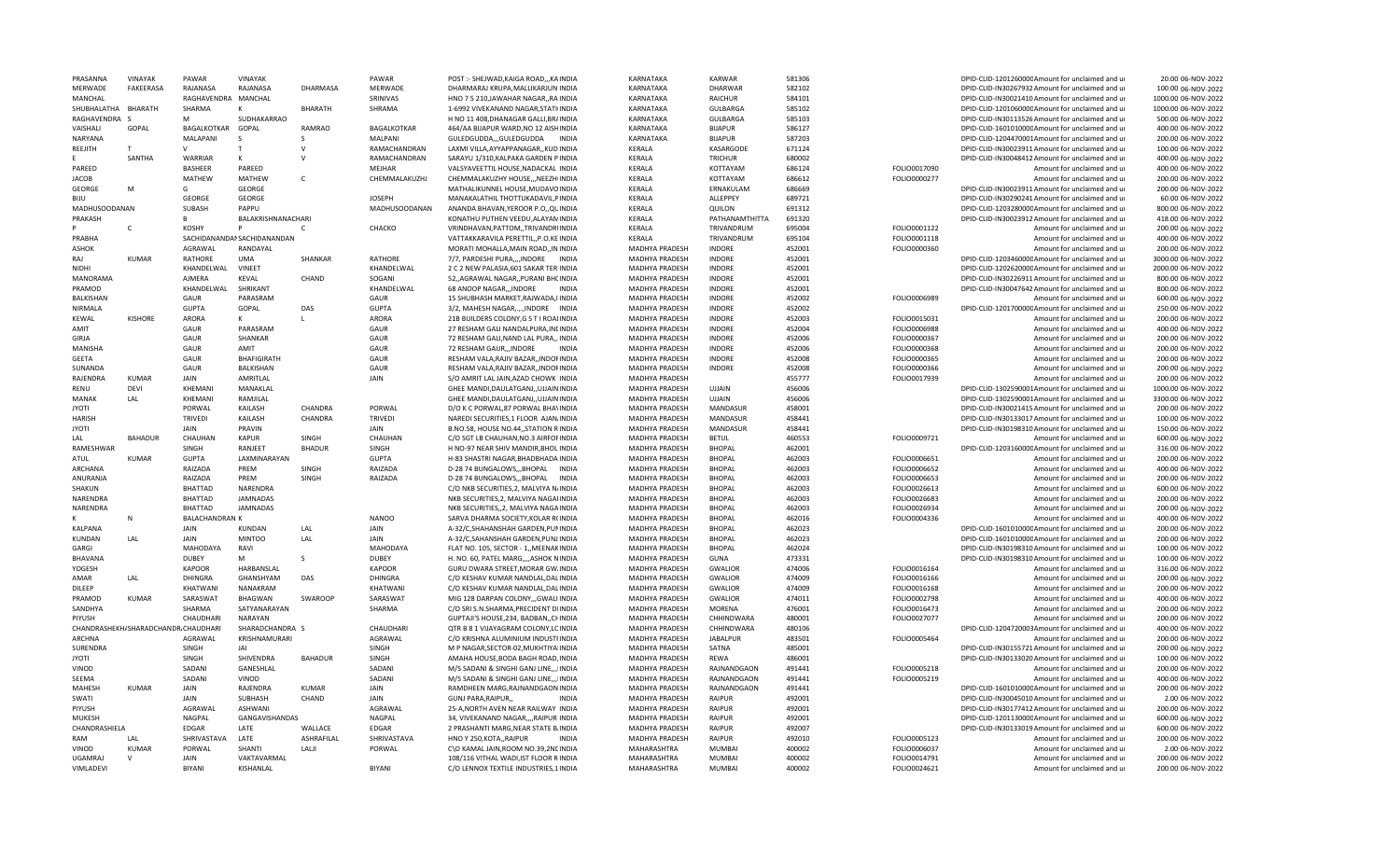| PANKA                 | <b>HIRALAL</b>       | SHAH             | <b>HIRA</b>           |                 | LAL             | INDUSTRIAL CORPORATION, 8/B 1S INDIA                                       | MAHARASHTRA                | MUMBAI        | 400003           | FOLIO0025424 | Amount for unclaimed and ur                                                                         | 200.00 06-NOV-2022                     |
|-----------------------|----------------------|------------------|-----------------------|-----------------|-----------------|----------------------------------------------------------------------------|----------------------------|---------------|------------------|--------------|-----------------------------------------------------------------------------------------------------|----------------------------------------|
| SHYLA                 | ANNU                 | MATHEW           | <b>JACOB</b>          |                 | MATHEW          | 11, KARTIKEYA NOFRA, NAVY NAGAIINDIA                                       | MAHARASHTRA                | <b>MUMBAI</b> | 400005           | FOLIO0024613 | Amount for unclaimed and ur                                                                         | 200.00 06-NOV-2022                     |
| RAJEEV                | K                    | AGARWAL          | K                     | LG              | AGARWAL         | 53, 'SUNITA', 9TH FLOOR, CUFFE PAIINDIA                                    | MAHARASHTRA                | <b>MUMBAI</b> | 400005           | FOLIO0025142 | Amount for unclaimed and ur                                                                         | 800.00 06-NOV-2022                     |
| <b>JANKI</b>          | LAL                  | KABRA            | <b>GOKUL</b>          | CHAND           | KABRA           | JEEVAN VIHAR, GRD. FLOOR, FLAT N(INDIA                                     | MAHARASHTRA                | <b>MUMBAI</b> | 400006           | FOLIO0017584 | Amount for unclaimed and ur                                                                         | 300.00 06-NOV-2022                     |
| <b>NALIN</b>          | PURSHOTTAMDA POOJARA |                  | PURSHOTTAMDAS         |                 | POOJARA         | 43, KAMAL, 69, WALKESHWAR ROAIINDIA                                        | MAHARASHTRA                | <b>MUMBAI</b> | 400006           |              | DPID-CLID-IN30216410 Amount for unclaimed and ur                                                    | 200.00 06-NOV-2022                     |
| <b>DINESH</b>         | <b>HIRJI</b>         | GALA             | <b>HIRII</b>          | M               | GALA            | 339 RAJESH BLDG 2ND/77,OPP LANINDIA                                        | MAHARASHTRA                | <b>MUMBAI</b> | 400007           | FOLIO0004795 | Amount for unclaimed and ur                                                                         | 200.00 06-NOV-2022                     |
| HELEN                 |                      | <b>DSOUZA</b>    | CLIFFORD              |                 | <b>DSOUZA</b>   | BIT CHAWL NO 10 RNO 73 3RD FLO INDIA                                       | MAHARASHTRA                | <b>MUMBAI</b> | 400011           | FOLIO0011374 | Amount for unclaimed and ur                                                                         | 400.00 06-NOV-2022                     |
|                       | N                    | SALVI            | N                     | G               | SALVI           | NAIGAON, NEW POLICE LINE, G/13, INDIA                                      | MAHARASHTRA                | <b>MUMBAI</b> | 400012           | FOLIO0010212 | Amount for unclaimed and ur                                                                         | 400.00 06-NOV-2022                     |
| <b>KASTUR</b>         | L                    | GALA             | LAKHAMSHI             | $\blacksquare$  | GALA            | A-3/3 POONAM PARK LALBANG, INCINDIA                                        | MAHARASHTRA                | <b>MUMBAI</b> | 400012           | FOLIO0025361 | Amount for unclaimed and ur                                                                         | 1000.00 06-NOV-2022                    |
| MADHULIKA             |                      | <b>BOKIL</b>     | SANJIV                |                 | <b>BOKIL</b>    | 302, CONDOR GARDEN, TATA COLINDIA                                          | MAHARASHTRA                | <b>MUMBAI</b> | 400012           |              | DPID-CLID-IN30076510 Amount for unclaimed and ur                                                    | 100.00 06-NOV-2022                     |
| MADANLAL              |                      | SURANA           | RATANLAL              |                 | SURANA          | 9 KOYAJI CHAWL, G K ROAD NAIGO/INDIA                                       | MAHARASHTRA                | <b>MUMBAI</b> | 400014           | FOLIO0014761 | Amount for unclaimed and ur                                                                         | 200.00 06-NOV-2022                     |
| KALPANA               | P                    | <b>JAIN</b>      | NA                    | <b>NA</b>       | <b>NA</b>       | 3 MOHAN KUNT FIRST FLOOR, 68 JY INDIA                                      | MAHARASHTRA                | MUMBAI        | 400014           | FOLIO0018622 | Amount for unclaimed and ur                                                                         | 200.00 06-NOV-2022                     |
| KALPANA               |                      | <b>JAIN</b>      | <b>NA</b>             | <b>NA</b>       | <b>NA</b>       | 3 MOHAN KUNJ FIRST FLOOR, 68 JY(INDIA                                      | MAHARASHTRA                | <b>MUMBAI</b> | 400014           | FOLIO0018623 | Amount for unclaimed and ur                                                                         | 200.00 06-NOV-2022                     |
| POPAT                 | LALS                 | JAIN             | <b>NA</b>             | <b>NA</b>       | <b>NA</b>       | 3 MOHAN KUNJ FIRST FLOOR, 68 JY(INDIA                                      | MAHARASHTRA                | MUMBAI        | 400014           | FOLIO0018628 | Amount for unclaimed and ur                                                                         | 200.00 06-NOV-2022                     |
| SHARAD                | $\mathsf{V}$         | <b>RAO</b>       | $\overline{A}$        | <b>NVENKAT</b>  | <b>RAO</b>      | C/O SOUTHERN COUNTRIES FINANCINDIA                                         | MAHARASHTRA                | <b>MUMBAI</b> | 400014           | FOLIO0025206 | Amount for unclaimed and ur                                                                         | 400.00 06-NOV-2022                     |
| <b>FIROZE</b>         |                      | PETIGARA         | <b>BEHRAM</b>         | <b>JANSHEDJ</b> | PETIGARA        | B-13 RATNA CO OP HSG SOC LTD, VIINDIA                                      | MAHARASHTRA                | <b>MUMBAI</b> | 400016           |              | DPID-CLID-1203320001Amount for unclaimed and ur                                                     | 1000.00 06-NOV-2022                    |
| VIJAYALAKSHM          |                      | L.               | A                     |                 | RAMNATH         | 5/217 SHREE NIKETAN, MUMBAI TA INDIA                                       | MAHARASHTRA                | <b>MUMBAI</b> | 400022           | FOLIO0011281 | Amount for unclaimed and ur                                                                         | 200.00 06-NOV-2022                     |
| KETAN                 | DEVCHAND             | SHAH             | DEVCHAND              | VALJI           | SHAH            | 87/9 SHANKAR VILLA JAIN SOCIETY, INDIA                                     | MAHARASHTRA                | <b>MUMBAI</b> | 400022           | FOLIO0011478 | Amount for unclaimed and ur                                                                         | 200.00 06-NOV-2022                     |
| PRAGNA                | DEVCHAND             | SHAH             | DEVCHAND              | VALII           | SHAH            | 87/9 SHANKAR VILLA JAIN SOCIETY. INDIA                                     | MAHARASHTRA                | MUMBAI        | 400022           | FOLIO0011479 | Amount for unclaimed and ur                                                                         | 200.00 06-NOV-2022                     |
| <b>JAYANT</b>         | <b>DEVCHAND</b>      | SHAH             | <b>DEVCHAND</b>       | VALJI           | SHAH            | 87/9 SHANKAR VILLA JAIN SOCIETY, INDIA                                     | MAHARASHTRA                | <b>MUMBAI</b> | 400022           | FOLIO0011480 | Amount for unclaimed and ur                                                                         | 200.00 06-NOV-2022                     |
| <b>JOSEPH</b>         |                      | <b>QUADRAS</b>   | <b>NICHOLAS</b>       |                 | <b>QUADRAS</b>  | BANK OF BARODA, MAIN OFFICE NRINDIA                                        | MAHARASHTRA                | <b>MUMBAI</b> | 400023           | FOLIO0016862 | Amount for unclaimed and ur                                                                         | 400.00 06-NOV-2022                     |
| MADHUKAR              |                      | SHETH            | CHIMANLAL             |                 |                 | SHOP NO.3, RAJABAHADUR MANSI(INDIA                                         | MAHARASHTRA                | <b>MUMBAI</b> | 400023           | FOLIO0024647 | Amount for unclaimed and ur                                                                         | 1000.00 06-NOV-2022                    |
| JEETENDRA             |                      | BHAVANANI        | <b>JETHU</b>          |                 | BHAVNANI        | 3/1 NANIK NIWAS, WARDEN ROAD,, INDIA                                       | MAHARASHTRA                | <b>MUMBAI</b> | 400026           | FOLIO0005995 | Amount for unclaimed and ur                                                                         | 200.00 06-NOV-2022                     |
| SUSHIL                | KHETSHI              | SHAH             | KHETSHI               | PADAMSHI        | SHAH            | 13 SMRUTI KUNJ 1ST FLOOR, 222 SEINDIA                                      | MAHARASHTRA                | <b>MUMBAI</b> | 400028           | FOLIO0011475 | Amount for unclaimed and ur                                                                         | 400.00 06-NOV-2022                     |
| WILLIAM               | PAULD                | SOUZA            | <b>NA</b>             | <b>NA</b>       | <b>NA</b>       | 189/4, NAZARETH MANSION, SEWA INDIA                                        | MAHARASHTRA                | <b>MUMBAI</b> | 400031           |              | DPID-CLID-130154000C Amount for unclaimed and ur                                                    | 200.00 06-NOV-2022                     |
| SHIV                  | <b>DUTTSINGH</b>     | <b>BHADORIA</b>  | SHYAM                 | SINGH           | <b>BHADORIA</b> | 84 ENTERPRISE 8TH FLOOR, FORJET INDIA                                      | MAHARASHTRA                | <b>MUMBAI</b> | 400036           | FOLIO0014659 | Amount for unclaimed and u                                                                          | 300.00 06-NOV-2022                     |
| SEMIT                 | PHARMACAUTIC/LTD     |                  | <b>NA</b>             | NA              | <b>NA</b>       | SEMIT PHARMACAUTLCALS& CHEMINDIA                                           | MAHARASHTRA                | MUMBAI        | 400039           | FOLIO0025328 | Amount for unclaimed and ur                                                                         | 200.00 06-NOV-2022                     |
| <b>HASUMATI</b>       | A                    | <b>THAKFR</b>    | ARVIND                | S               | THAKER          | 4 SURYA SADAN 6TH ROAD T P S V, INDIA                                      | MAHARASHTRA                | <b>MUMBAI</b> | 400055           | FOLIO0011291 | Amount for unclaimed and ur                                                                         | 400.00 06-NOV-2022                     |
| SALOCHINA             |                      | CHANDIRAMANI RAM |                       |                 |                 | COOPER HOSPITAL STAFF QUARTERINDIA                                         | MAHARASHTRA                | <b>MUMBAI</b> | 400056           | FOLIO0004873 | Amount for unclaimed and u                                                                          | 400.00 06-NOV-2022                     |
| <b>IIDAY</b>          | <b>RAMESH</b>        | SHAH             | RAMESH                |                 | SHAH            | 41 GEETA, J P ROAD, ANDHERI WEST INDIA                                     | MAHARASHTRA                | <b>MUMBAI</b> | 400058           |              | DPID-CLID-IN30154916 Amount for unclaimed and ur                                                    | 4.00 06-NOV-2022                       |
| KAMALA                | <b>DEVI</b>          | DAGA             | KAILASHCHANDRA        |                 | DAGA            | 9/7 TIE SADAN J B NAGAR, ANDHERIINDIA                                      | MAHARASHTRA                | <b>MUMBAI</b> | 400059           | FOLIO0014674 | Amount for unclaimed and ur                                                                         | 400.00 06-NOV-2022                     |
| SHREEJI               | CAPITALANDFINALTD    |                  | SOHAN                 | LALJI           | KOGTA           | 105, RASHMI TOWER, NEAR TO JAININDIA                                       | MAHARASHTRA                | <b>MUMBAI</b> | 400059           | FOLIO0024847 | Amount for unclaimed and ur                                                                         | 600.00 06-NOV-2022                     |
| <b>ITOYL</b>          | ASHOK                | CHUDASMA         | DBIB                  |                 | <b>DODIA</b>    | OPP. MAROL HILL VIEW, MAROL, FINDIA                                        | MAHARASHTRA                | <b>MUMBAI</b> | 400059           |              | DPID-CLID-IN30135620 Amount for unclaimed and ur                                                    | 244.00 06-NOV-2022                     |
| KAVITA                | V                    | MATALIA          | VIJAY                 | м               | <b>MATALIA</b>  | 11-VYAS BLDG KOTHARI WADI.RAMINDIA                                         | MAHARASHTRA                | <b>MUMBAI</b> | 400064           | FOLIO0014839 | Amount for unclaimed and ur                                                                         | 200.00 06-NOV-2022                     |
| NITIN                 |                      | GAIKWAD          | <b>MANOHAR</b>        | KASHIRAM        | GAIKWAD         | A-3-622, LINK PALACE CHS, PANNAL INDIA                                     | MAHARASHTRA                | <b>MUMBAI</b> | 400064           |              | DPID-CLID-120218000CAmount for unclaimed and ur                                                     | 10.00 06-NOV-2022                      |
| SANDIF                | M                    | SAWANT           | MAHAN                 |                 | SAWANT          | 60/C/14 CHITRAKOOT NAGARI, NIV/INDIA                                       | MAHARASHTRA                | <b>MUMBAI</b> | 400065           |              | DPID-CLID-1201090002Amount for unclaimed and ur                                                     | 10.00 06-NOV-2022                      |
| <b>SNFHA</b>          | <b>SUNIL</b>         | MANGAONKAR       | <b>SUNIL</b>          |                 |                 | 403 C-7 SEVEN SEAS CHS, ASHOK VAINDIA                                      | MAHARASHTRA                | <b>MUMBAI</b> | 400066           | FOLIO0027922 | Amount for unclaimed and ur                                                                         | 400.00 06-NOV-2022                     |
| PIYUSH                | R                    | KAMDAR           | <b>BHAILAL</b>        |                 | KAMDAR          | 604/A, SEETA MAHAL, KASTURBA RINDIA                                        | MAHARASHTRA                | <b>MUMBAI</b> | 400066           |              | DPID-CLID-IN30198310 Amount for unclaimed and ur                                                    | 2.00 06-NOV-2022                       |
| PUKHRA                | FATARAM              | CHOUDHARY        | FATARAM               |                 | CHOUDHARY       | 1ST FLR, ROOM NO 2, K E DANABHAIINDIA                                      | MAHARASHTRA                | MUMBAI        | 400066           |              | DPID-CLID-120235000CAmount for unclaimed and ur                                                     | 4000.00 06-NOV-2022                    |
| CHAND                 | <b>RAKANT</b>        | LAKHANI          | BHAGUANJI             |                 | LAKHANI         | C/301 RAJKISHORE SOCIETY.MEURIIINDIA                                       | MAHARASHTRA                | <b>MUMBAI</b> | 400067           | FOLIO0017130 | Amount for unclaimed and ur                                                                         | 400.00 06-NOV-2022                     |
| <b>BHADRESH</b>       | D.                   | <b>GOHIL</b>     | DAMJIBHAI             | ${\sf R}$       | GOHIL           | 4, MEHUL BLDG., IST.FLOOR,, OPP.A. INDIA                                   | MAHARASHTRA                | <b>MUMBAI</b> | 400067           | FOLIO0026956 | Amount for unclaimed and ur                                                                         | 150.00 06-NOV-2022                     |
| PALLAVI               | MADHUSUDAN           | <b>BHATT</b>     | MADHUSUDAN            |                 |                 | A/602, STONE HARBOUR SANKALP, INDIA                                        | MAHARASHTRA                | <b>MUMBAI</b> | 400068           |              | DPID-CLID-120400000CAmount for unclaimed and ur                                                     | 20.00 06-NOV-2022                      |
| KRISHNANAND           |                      | SHETTY           | $\mathsf{T}$          | NAGAPPA         | SHETTY          | 1-61A SINDHI SOCIETY, CHEMBUR, , NINDIA                                    | MAHARASHTRA                | <b>MUMBAI</b> | 400071           | FOLIO0004830 | Amount for unclaimed and ur                                                                         | 400.00 06-NOV-2022                     |
| MRUDULA               | M                    | DESAI            | NA                    | <b>NA</b>       | <b>NA</b>       | RAGHUNATH NIWAS, GAVTHAN RO/INDIA                                          | MAHARASHTRA                | <b>MUMBAI</b> | 400071           | FOLIO0018543 | Amount for unclaimed and ur                                                                         | 200.00 06-NOV-2022                     |
| JAYARAMAKUMAR         |                      |                  | <b>NA</b>             | <b>NA</b>       | <b>NA</b>       | C/O BIGSHARE SERVICES PVT LTD,E INDIA                                      | MAHARASHTRA                | <b>MUMBAI</b> | 400072           | FOLIO0027343 | Amount for unclaimed and ur                                                                         | 1000.00 06-NOV-2022                    |
| <b>DINABEN</b>        | HARKISANDAS          | PAREKH           | HARKISANDAS           | T               | PAREKH          | LAGDIWALA ESTATE HINGWALA LAIINDIA                                         | MAHARASHTRA                | <b>MUMBAI</b> | 400077           | FOLIO0011428 | Amount for unclaimed and ur                                                                         | 400.00 06-NOV-2022                     |
| <b>MAHENDRA</b>       | MANSUKHLAL           | <b>DESAI</b>     | MANSUKHLAL            |                 | DESAI           | 91/2. SHASHI PRABHA.GARODIA NAINDIA                                        | MAHARASHTRA                | <b>MUMBAI</b> | 400077           | FOLIO0024608 | Amount for unclaimed and u                                                                          | 200.00 06-NOV-2022                     |
| <b>SURFSH</b>         | D                    | KUNDAR           | D                     | A               | <b>KUNDAR</b>   | NAGAPPA CHAWL, OPP. BANK OF BINDIA                                         | MAHARASHTRA                | MUMBAI        | 400078           | FOLIO0025745 | Amount for unclaimed and ur                                                                         | 200.00 06-NOV-2022                     |
| MUKUND                | P                    | <b>ASHAR</b>     | PRAGIL                |                 |                 | C/O AWAZ CO 48-A M G ROAD, GHAINDIA                                        | MAHARASHTRA                | <b>MUMBAI</b> | 400086           | FOLIO0011320 | Amount for unclaimed and ur                                                                         | 200.00 06-NOV-2022                     |
| <b>ASHOK</b>          |                      | <b>SHAH</b>      | <b>JASHWANTLAL</b>    |                 |                 | ASIAN TEMPO HOUSE,L B S MARG, INDIA                                        | MAHARASHTRA                | MUMBAI        | 400086           |              | DPID-CLID-IN30133018 Amount for unclaimed and ur                                                    | 200.00 06-NOV-2022                     |
| <b>KISHORE</b>        |                      | <b>SUKHANKAR</b> | <b>RASHNATH</b>       |                 |                 | 6 GANESH DAYA BHAVAN, NEXT TO INDIA                                        | MAHARASHTRA                | <b>MUMBAI</b> | 400091           | FOLIO0025635 | Amount for unclaimed and ur                                                                         | 200.00 06-NOV-2022                     |
|                       | M                    | <b>FLIAS</b>     | $\vee$                |                 | <b>MATHAI</b>   | B 1 KARUNA PARK, 137 M V ROAD, AINDIA                                      | MAHARASHTRA                | <b>MUMBAI</b> | 400093           | FOLIO0015907 | Amount for unclaimed and ur                                                                         | 400.00 06-NOV-2022                     |
| <b>AJITHA</b>         |                      | <b>ELIAS</b>     | $\vee$                | M               | ELIAS           | B 1 KARUNA PARK, 137 M V ROAD, AINDIA                                      | MAHARASHTRA                | <b>MUMBAI</b> | 400093           | FOLIO0015908 | Amount for unclaimed and ur                                                                         | 400.00 06-NOV-2022                     |
| ANITHA                |                      | <b>ELIAS</b>     | $\vee$                | M               | <b>ELIAS</b>    | B 1 KARUNA PARK, 137 M V ROAD, AINDIA                                      | MAHARASHTRA                | <b>MUMBAI</b> | 400093           | FOLIO0015909 | Amount for unclaimed and ur                                                                         | 400.00 06-NOV-2022                     |
| <b>NITIN</b>          | CHABBAN              | KUNJIR           | CHABBAN               | RAMBHAV         | <b>KUNJIR</b>   | ALTANA PHARAMA PVT LTD, PLOT NINDIA                                        | MAHARASHTRA                | <b>MUMBAI</b> | 400093           |              | DPID-CLID-120335000CAmount for unclaimed and ur                                                     | 20.00 06-NOV-2022                      |
| <b>ACHARYA</b>        | MAHENDRA             | PRASAD           | <b>REVABHAI</b>       |                 |                 | 18/B NAND BHUVAN M C ROAD OP INDIA                                         | MAHARASHTRA                | <b>MUMBAI</b> | 400093           | FOLIO0014825 | Amount for unclaimed and ur                                                                         | 200.00 06-NOV-2022                     |
| SUBHASH               | $\mathsf{R}$         | SAWANI           | RAJARAM               | PANDURANG       | SAWANT          | 91 ROHINI MAHIENDRA NAGAR, HA INDIA                                        | MAHARASHTRA                | <b>MUMBAI</b> | 400097           | FOLIO0002554 | Amount for unclaimed and ur                                                                         | 200.00 06-NOV-2022                     |
| <b>DINESH</b>         |                      | SHAH             | JESINGLAL             |                 |                 | 12/3, GAUSHALA BUILDING, GAUSH. INDIA                                      | MAHARASHTRA                | MUMBAI        | 400097           | FOLIO0025712 | Amount for unclaimed and ur                                                                         | 200.00 06-NOV-2022                     |
| <b>CHANDRASHEKH/H</b> |                      | <b>PUROHIT</b>   | <b>HARIGOPAL</b>      | M               | <b>PUROHIT</b>  | B 102 PANCHVATI 1, RAHEJA TOWN INDIA                                       | MAHARASHTRA                | <b>MUMBAI</b> | 400097           |              | DPID-CLID-IN30051311 Amount for unclaimed and ur                                                    | 1000.00 06-NOV-2022                    |
| KANNAN                |                      | PARAMASIVAM      | PARAMASIVAM           |                 |                 | A-4/13 NABARD NAGAR, THAKUR C(INDIA                                        | MAHARASHTRA                | <b>MUMBAI</b> | 400101           | FOLIO0005947 | Amount for unclaimed and ur                                                                         | 200.00 06-NOV-2022                     |
| GARGI                 |                      | SACHDEVA         | PARMA                 | <b>NAND</b>     | SACHDEVA        | 6D, 402, ALICA NAGAR, LOKHANDVINDIA                                        | MAHARASHTRA                | <b>MUMBAI</b> | 400101           | FOLIO0025695 | Amount for unclaimed and ur                                                                         | 200.00 06-NOV-2022                     |
| ANII                  |                      | SHINDE           | <b>BANDOPANI</b>      |                 | SHINDE          | C6-9 O-4 SECTOR NO 6,CBD KONKA INDIA                                       | MAHARASHTRA                | <b>THANF</b>  | 400615           | FOLIO0004781 | Amount for unclaimed and ur                                                                         | 400.00 06-NOV-2022                     |
| DEVENDRA              | RAMSAGAR             | YADAV            | RAMSAGAR              |                 |                 | C/O PLOT NO. 117 UNIT NO.2, SECT(INDIA                                     | MAHARASHTRA                | <b>THANF</b>  | 400703           |              | DPID-CLID-120106000CAmount for unclaimed and ur                                                     | 400.00 06-NOV-2022                     |
| AARIF                 | AZIZ                 | MULLA            | AZIZ                  |                 | MULLA           | B-3/7, ROOM NO 4:1, SECTOR -04, , VINDIA                                   | MAHARASHTRA                | <b>THAN</b>   | 400703           |              | DPID-CLID-120106000CAmount for unclaimed and ur                                                     | 140.00 06-NOV-2022                     |
| <b>GURMUKH</b>        | K                    | WADHWANI         | KISHINDAR             | R               | WADHWANI        | B/208, JAI LAXMI CO-OP-HSG-SOC LINDIA                                      | MAHARASHTRA                | <b>THANE</b>  | 401105           | FOLIO0026415 | Amount for unclaimed and u                                                                          | 200.00 06-NOV-2022                     |
| ABHIJEET              | <b>BHAURAO</b>       | SARASWAT         | <b>BHAURAO</b>        |                 |                 | B/2/104 MAHENDRA PARK, BOISAR, INDIA                                       | MAHARASHTRA                | <b>THANE</b>  | 401501           |              | DPID-CLID-IN30154915 Amount for unclaimed and ur                                                    | 300.00 06-NOV-2022                     |
| SATISH                | GORAKHNATH           | KHESE            | GORAKHNATH            | RAMBHAU         | KHESE           | 274 SHUKRAWARPETH, NEAR CHINCINDIA                                         | MAHARASHTRA                | PUNE          | 411002           | FOLIO0010012 | Amount for unclaimed and u                                                                          | 200.00 06-NOV-2022                     |
| VRUSHALI              | SATISH               | KHESE            | NA                    | <b>NA</b>       | <b>NA</b>       | 154 SHUKRAWAR PETH, NEAR CHIN INDIA                                        | MAHARASHTRA                | PUNE          | 411002           | FOLIO0019090 | Amount for unclaimed and ur                                                                         | 200.00 06-NOV-2022                     |
| PRITI                 |                      | <b>GUPTA</b>     |                       |                 |                 |                                                                            |                            |               |                  |              |                                                                                                     |                                        |
|                       | <b>NILFSH</b>        |                  |                       | <b>SUBHASH</b>  | GUPTA           |                                                                            |                            | PUNF          |                  |              |                                                                                                     |                                        |
| SUJAYKUMAR            | $\overline{R}$       | <b>KASHYAP</b>   | NILESH<br>RAIFFVKUMAR | AMRIT           | <b>KASHYAF</b>  | 917 19 F SHUBHANAN APTS,F C RCINDIA<br>FLAT NO 4, GANGA COMPLEX, KHAIINDIA | MAHARASHTRA<br>MAHARASHTRA | PUNF          | 411004<br>411018 |              | DPID-CLID-IN30018311 Amount for unclaimed and ur<br>DPID-CLID-120447000CAmount for unclaimed and ur | 50.00 06-NOV-2022<br>40.00 06-NOV-2022 |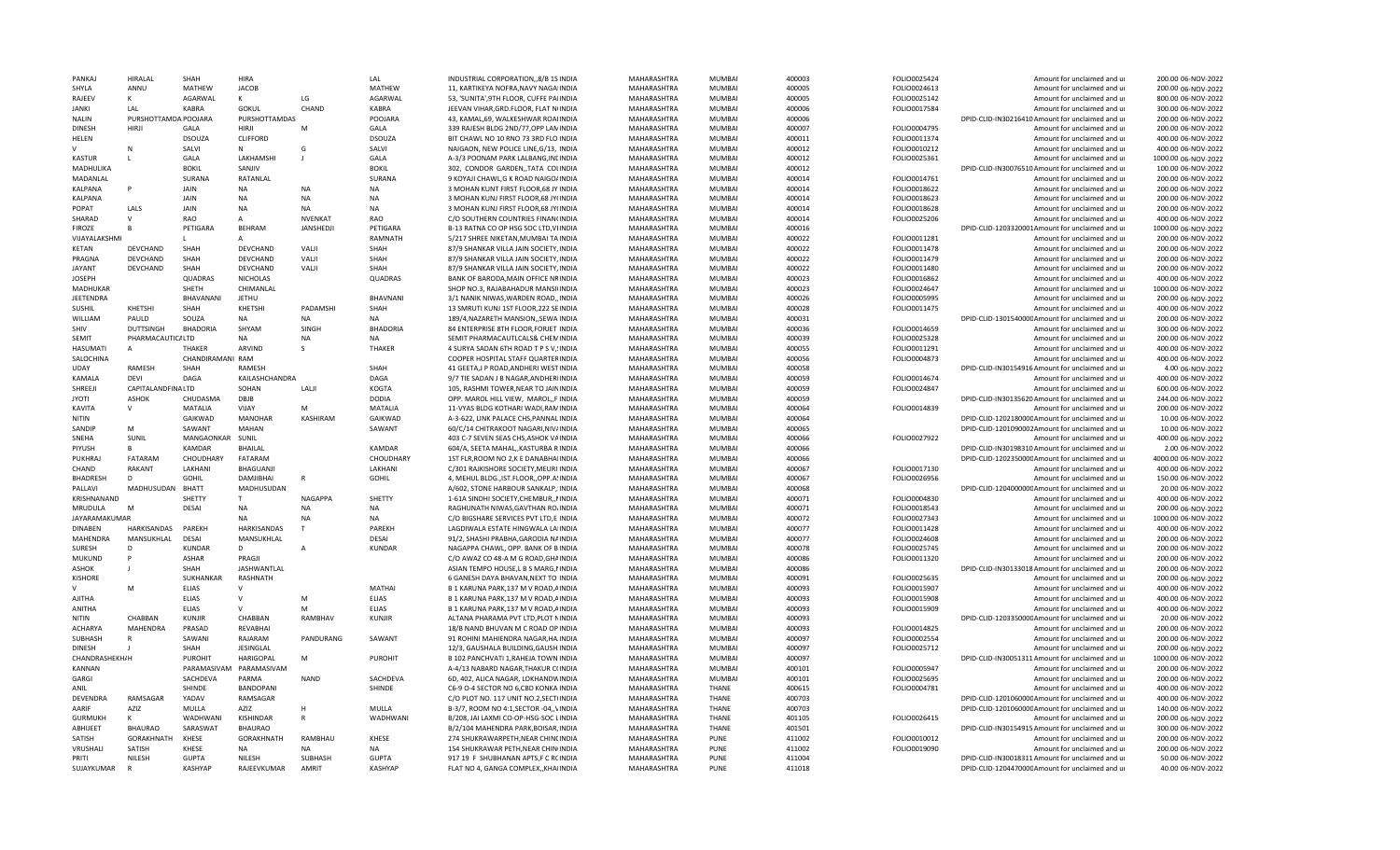| <b>INDFR</b>            |                      | <b>SINGH</b>          | <b>BADLU</b>      |                    | RAM                        | OC 3 BN. NATIONAL DEFENCE ACAEINDIA                                                 | MAHARASHTRA            | PUNF              | 411023           | FOLIO0015666 | Amount for unclaimed and ur                                                     | 200.00 06-NOV-2022                       |
|-------------------------|----------------------|-----------------------|-------------------|--------------------|----------------------------|-------------------------------------------------------------------------------------|------------------------|-------------------|------------------|--------------|---------------------------------------------------------------------------------|------------------------------------------|
| DHONDU                  | <b>BABAN</b>         | SURGUDE               | <b>BABAN</b>      | RAMCHANDRA         | SURGUDE                    | ABHIRUCHI KIRTINAGAR, NEW SANCINDIA                                                 | MAHARASHTRA            | PUNF              | 411027           | FOLIO0001896 | Amount for unclaimed and ur                                                     | 400.00 06-NOV-2022                       |
| CHANDRAKALA DHONDU      |                      | SURGUDE               | DHONDU            | <b>BABAN</b>       | SURGUDE                    | ABHIRUCHI KIRTINAGAR, NEW SANCINDIA                                                 | MAHARASHTRA            | PUNF              | 411027           | FOLIO0001897 | Amount for unclaimed and ur                                                     | 400.00 06-NOV-2022                       |
| AJIT                    |                      | PAWAR                 | DADASO            |                    | PAWAR                      | FLAT NO 203, BLDG A 10, MANGAL BINDIA                                               | MAHARASHTRA            | PUNE              | 411041           |              | DPID-CLID-1203600002Amount for unclaimed and ur                                 | 80.00 06-NOV-2022                        |
| NAVALMAL                |                      | <b>JAIN</b>           | NAVALMAL          | ΝΑΤΗΜΑΙ            | <b>JAIN</b>                | 84 NEW TIMBER MARKET, ,PUNE INDIA                                                   | MAHARASHTRA            | PUNE              | 411042           | FOLIO0001895 | Amount for unclaimed and ur                                                     | 600.00.06-NOV-2022                       |
| NEETU                   |                      | <b>MORE</b>           | LAXMAN            | <b>TULSHIRAM</b>   | SALUNKE                    | 524 BHAVANI PETH, HARKANAGAR, IINDIA                                                | MAHARASHTRA            | PUNE              | 411042           |              | DPID-CLID-IN30051316 Amount for unclaimed and ur                                | 10.00 06-NOV-2022                        |
| RFKHA                   | PRAFULLA             | <b>JADHAV</b>         | PRAFULLA          | VISHNUPANT         | <b>JADHAV</b>              | MANAV MANDIR HOUSING COMPLINDIA                                                     | MAHARASHTRA            | PUNF              | 411043           | FOLIO0010003 | Amount for unclaimed and ur                                                     | 200.00 06-NOV-2022                       |
| SAMBAIL                 |                      | SHINDE                | <b>BABURAO</b>    |                    | SHINDE                     | 47. HARI PRASAD APPT., VITTHALW INDIA                                               | MAHARASHTRA            | PUNF              | 411051           | FOLIO0011400 | Amount for unclaimed and u                                                      | 200.00 06-NOV-2022                       |
| SUSHILKUMAR             | SUBHASHLAL           | <b>GUNDECHA</b>       | SUBHASHLAL        | SHIVLAL            | <b>GUNDECHA</b>            | A/P ALEFATA, TAL JUNNAR, , PUNE INDIA                                               | MAHARASHTRA            | PUNF              | 412411           |              | DPID-CLID-IN30177414 Amount for unclaimed and ur                                | 120.00 06-NOV-2022                       |
| PREMLATA                |                      | RANDAD                | RAMANUJJI         |                    | RANDAD                     | RANDAD HOUSE, 23/41 KAPAD MAFINDIA                                                  | MAHARASHTRA            | LATUR             | 413512           | FOLIO0001898 | Amount for unclaimed and ur                                                     | 200.00 06-NOV-2022                       |
| <b>SUMITRADEVI</b>      | SHANTILAL            | DHOOT                 | <b>NARAYAN</b>    | LALPARTHVIRAJ      | <b>MUNDA</b>               | WARD NO.14, VASANT COLONY, ICH. INDIA                                               | MAHARASHTRA            | <b>SATARA</b>     | 415116           |              | DPID-CLID-120247000CAmount for unclaimed and ur                                 | 3000.00 06-NOV-2022                      |
| SANJAY                  | MALLIKARJUN          | GADVE                 | MALLIKARJUN       | <b>GANPATRAO</b>   | GADVE                      | SHIVANJALI BUNGLOW,, LIC COLON' INDIA                                               | MAHARASHTRA            | SANGLI            | 416415           |              | DPID-CLID-120247000CAmount for unclaimed and ur                                 | 4.00 06-NOV-2022                         |
| RAJU                    |                      | ASRANI                | JETHANAND         |                    | ASRANI                     | BK NO 660 A/12, ULHASNAGAR, DISTINDIA                                               | MAHARASHTRA            | <b>THANE</b>      | 421002           | FOLIO0015872 | Amount for unclaimed and ur                                                     | 200.00 06-NOV-2022                       |
| <b>KANAYO</b>           |                      | DHANWANI              | LALCHAND          |                    | DHANWANI                   | POONAM SOCIETY, OPP UMC, , ULHAINDIA                                                | MAHARASHTRA            | THANE             | 421003           | FOLIO0005958 | Amount for unclaimed and ur                                                     | 200.00 06-NOV-2022                       |
| <b>BHARTI</b>           |                      | DHANWANI              | RAMCHAND          |                    | DHANWANI                   | POONAM SOCIETY, OPP UMC, ULHAINDIA                                                  | MAHARASHTRA            | THANE             | 421003           | FOLIO0005960 | Amount for unclaimed and ur                                                     | 200.00 06-NOV-2022                       |
| <b>DINESH</b>           | LILADHAR             | CHANDRA               | LILADHAR          | MALJI              | CHANDRA                    | D/12, AMBIKA PALACE, TANDAN RCINDIA                                                 | MAHARASHTRA            | <b>THANE</b>      | 421201           |              | DPID-CLID-120109000CAmount for unclaimed and ur                                 | 162.00 06-NOV-2022                       |
| DAYANAND                |                      | KAMAT                 | K                 | AP                 | KAMAT                      | 5, MANGALDEEP APPTS., PLOT NO.1INDIA                                                | MAHARASHTRA            | <b>THANE</b>      | 421501           | FOLIO0024488 | Amount for unclaimed and ur                                                     | 400.00 06-NOV-2022                       |
| <b>MILIND</b>           | <b>DHANRAI</b>       | PATIL                 | DHANRAJ           |                    | PATIL                      | 36, GEETANJALI, GANGAPUR ROAD INDIA                                                 | MAHARASHTRA            | <b>NASHIK</b>     | 422005           |              | DPID-CLID-120109070CAmount for unclaimed and ur                                 | 2.00 06-NOV-2022                         |
| VIDYA                   | <b>BHUSHAN</b>       | THUKRAL               | LILA              | <b>KRISHAN</b>     | <b>THUKRAL</b>             | KENDRIYA VIDYALAYA AFS OJHAR INDIA                                                  |                        | <b>NASHIK</b>     | 422221           |              | DPID-CLID-IN30039412 Amount for unclaimed and ur                                | 50.00 06-NOV-2022                        |
| KADAM                   |                      |                       |                   |                    |                            |                                                                                     | MAHARASHTRA            |                   |                  |              |                                                                                 |                                          |
|                         | VASANT               | <b>GENUBHAO</b>       | <b>GENUBHAO</b>   |                    | KADAM                      | G.NO.439.SWAMI SAMARTHA NAGJNDIA                                                    | MAHARASHTRA            | AHMFDNAGAR        | 423107           |              | DPID-CLID-IN30169610 Amount for unclaimed and ur                                | 200.00 06-NOV-2022                       |
| ZURKADE                 | RAMKRISHNA           | HIRAMAN               | <b>HIRAMAN</b>    |                    | ZURKADE                    | 45, GANPATI NAGAR, , JALGAON<br><b>INDIA</b>                                        | MAHARASHTRA            | <b>JALGAON</b>    | 425001           |              | DPID-CLID-IN30177410 Amount for unclaimed and ur                                | 200.00 06-NOV-2022                       |
| VIJAYA                  |                      | <b>NANKAR</b>         | PANDIT            |                    |                            | 189 ROHITRA SAMARTH NAGAR,,,A INDIA                                                 | MAHARASHTRA            | AURANGABAD        | 431001           | FOLIO0006763 | Amount for unclaimed and ur                                                     | 400.00 06-NOV-2022                       |
| <b>SUDHAKAR</b>         |                      | DAHALE                | RATANLAL          |                    |                            | 07, RACHANAKAR COLONY, STATION INDIA                                                | MAHARASHTRA            | AURANGABAD        | 431005           |              | DPID-CLID-IN30169610 Amount for unclaimed and ur                                | 26.00 06-NOV-2022                        |
| SUNITA                  | RAMESHWAR            | MUNDADA               | MADANLAL          | BHAGCHAND          | LATHI                      | SURAJ SAKLECHA NAGAR, BHOKARDINDIA                                                  | MAHARASHTRA            | <b>JALGAON</b>    | 431203           |              | DPID-CLID-IN30177410 Amount for unclaimed and ur                                | 400.00 06-NOV-2022                       |
| NILESH                  | SRIPRAKESH           | MALPANI               | SHRIPRAKASH       | RAMKISHAN          | MALPANI                    | R/O SAROJANI DEVI ROAD,,,JALNA INDIA                                                | MAHARASHTRA            | <b>JALGAON</b>    | 431203           |              | DPID-CLID-120106000CAmount for unclaimed and ur                                 | 200.00 06-NOV-2022                       |
| YOGESH                  | RAMNIWAS             | MANDHANI              | RAMNIWAS          |                    |                            | SANTOSH BEEJ BHANDAR, NEW MO INDIA                                                  | MAHARASHTRA            | <b>JALGAON</b>    | 431203           |              | DPID-CLID-120778000CAmount for unclaimed and ur                                 | 4000.00 06-NOV-2022                      |
| <b>HATTEKAR</b>         |                      | <b>MANIK</b>          | RAMKRISHNARAO     |                    |                            | QRT NO D/18/106, TPS COLONY, PAFINDIA                                               | MAHARASHTRA            | BEED              | 431520           |              | DPID-CLID-IN30021411 Amount for unclaimed and ur                                | 100.00 06-NOV-2022                       |
| MADHU                   | SUDAN                | PATHAK                | BHIM              | SAIN               | PATHAK                     | D/1/8, W.C.L. COLONY, COAL ESTATINDIA                                               | MAHARASHTRA            | <b>NAGPUR</b>     | 440001           |              | DPID-CLID-120113000CAmount for unclaimed and ur                                 | 200.00 06-NOV-2022                       |
| RAMADEVI                |                      | PUROHIT               | GWALDAS           |                    | <b>PUROHIT</b>             | SAMBHAJI KASAR RD, ITWARI MASKINDIA                                                 | MAHARASHTRA            | <b>BHANDARA</b>   | 440004           |              | DPID-CLID-IN30021410 Amount for unclaimed and ur                                | 46.00 06-NOV-2022                        |
| SUNIL                   | GANGASHAH            | SHARMA                | GANGASHAH         |                    |                            | ITWARI BHAJI MANDI,,,NAGPUR INDIA                                                   | MAHARASHTRA            | <b>BHANDARA</b>   | 440006           |              | DPID-CLID-1201090002Amount for unclaimed and ur                                 | 100.00 06-NOV-2022                       |
| ARUN                    | KUMAR                | <b>SINHA</b>          | LALA              | <b>DINESHWAR</b>   | PRASAD                     | FLAT NO 501, KESHAV KALA APPT, R/INDIA                                              | MAHARASHTRA            | BHANDARA          | 440010           |              | DPID-CLID-IN30302850 Amount for unclaimed and ur                                | 200.00 06-NOV-2022                       |
| ASHOK                   |                      | VASWANI               | KHUBCHAND         |                    | VASWANI                    | 38 SINDHU NAGAR, JARIPATKA,, NACINDIA                                               | MAHARASHTRA            | BHANDARA          | 440014           | FOLIO0005205 | Amount for unclaimed and ur                                                     | 200.00 06-NOV-2022                       |
| RANILAVEENA             | HARISHKUMAR TAMRAKAR |                       | HARISHKUMAR       |                    | <b>TAMRAKAR</b>            | RB/IV/148, BESIDE RAILWAY HOSPITINDIA                                               | MAHARASHTRA            | AKOLA             | 444001           |              | DPID-CLID-IN30177411 Amount for unclaimed and ur                                | 150.00 06-NOV-2022                       |
| CHANDRAKANT H           |                      | <b>VAKHARIA</b>       | <b>HARILAL</b>    |                    |                            | NEAR BAHETI HOSPITAL, GOPAL KRIINDIA                                                | MAHARASHTRA            | <b>AMRAOTI</b>    | 444601           |              | DPID-CLID-120390000CAmount for unclaimed and ur                                 | 100.00 06-NOV-2022                       |
| <b>KISHOR</b>           |                      | DAKSINI               | ANAND             |                    | DAKSINI                    | 'ASHRAY' BALAJI PLOT, PANNALAL NINDIA                                               | MAHARASHTRA            | AMRAOTI           | 444605           | FOLIO0025099 | Amount for unclaimed and ur                                                     | 200.00 06-NOV-2022                       |
| RAMESHWARI              | <b>DEVI</b>          | MAHESHWARI            |                   |                    |                            |                                                                                     |                        |                   |                  |              |                                                                                 |                                          |
|                         |                      |                       |                   |                    |                            |                                                                                     |                        |                   |                  |              |                                                                                 |                                          |
|                         |                      |                       | LATE              | <b>BD</b>          | MAHESHWARI                 | M.K. TYRES & AGENCIES, CIRCULARINDIA                                                | NAGALAND               | <b>DIMAPUR</b>    | 797112           |              | DPID-CLID-120137000CAmount for unclaimed and ur                                 | 500.00 06-NOV-2022                       |
| SAROJINI                |                      | <b>MISHRA</b>         | SATYABADI         |                    | <b>MISHRA</b>              | PLOT NO 344 A.BHUBANESWAR.ORINDIA                                                   | ORISSA                 | BHUBNESHWAR       | 751002           | FOLIO0007522 | Amount for unclaimed and ur                                                     | 400.00 06-NOV-2022                       |
| PRADIPTA                | <b>KUMAR</b>         | KAR                   | <b>BASUDEV</b>    |                    | KAR                        | CARE BASVDEV KAR,,,CUTTACK INDIA                                                    | ORISSA                 | <b>CUTTACK</b>    | 754208           | FOLIO0000660 | Amount for unclaimed and ur                                                     | 200.00 06-NOV-2022                       |
| KUSUM                   |                      | <b>RUDANI</b>         | CHUNI             | LAL                | <b>RUDANI</b>              | C/O BHARAT TIMBER CO, VIVEKANA INDIA                                                | ORISSA                 | BALASORE          | 756001           | FOLIO0000654 | Amount for unclaimed and ur                                                     | 400.00 06-NOV-2022                       |
| DULIP                   | KUMAR                | PATEL                 | NATHUBHAI         |                    | PATEL                      | C/O BHARAT TIMBER CO, VIVEKANA INDIA                                                | ORISSA                 | BALASORE          | 756001           | FOLIO0007525 | Amount for unclaimed and ur                                                     | 400.00 06-NOV-2022                       |
| VASANT                  | <b>KUMAR</b>         | <b>POKAR</b>          | MULAJI            | RHAI               | <b>POKAR</b>               | C/O BHARAT TIMBER CO, VIVEKANA INDIA                                                | ORISSA                 | BALASORE          | 756001           | FOLIO0007526 | Amount for unclaimed and ur                                                     | 400.00 06-NOV-2022                       |
| PRADYUMNA               | <b>KUMAR</b>         | SAHU                  | ABADHUTA          |                    | SAHU                       | STATE BANK OF INDIA, ANGUL ORIS! INDIA                                              | ORISSA                 | DHENKANAL         | 759122           | FOLIO0007532 | Amount for unclaimed and ur                                                     | 300.00 06-NOV-2022                       |
| MAHESH                  | KUMAR                | <b>MUNDRA</b>         | RAM               | GOPAL              | MUNDRA                     | C/O GOPAL AND COMPANY, MAIN FINDIA                                                  | ORISSA                 | GANJAM            | 761028           |              | DPID-CLID-IN30232410 Amount for unclaimed and ur                                | 50.00 06-NOV-2022                        |
| SHRIKANTA               |                      | <b>BEHERA</b>         | GHANASHYAM        |                    | <b>BEHERA</b>              | QR NO. E2/2, HIRAKUD COLONY, UD INDIA                                               | ORISSA                 | SUNDARGARH        | 769012           |              | DPID-CLID-120384000C Amount for unclaimed and ur                                | 320.00 06-NOV-2022                       |
| GURSHARAN               |                      | KAUR                  | <b>JAGAN</b>      | <b>NATH</b>        | <b>GULATI</b>              | B-I-889,,CHHAWANI MOHALLA,,LULINDIA                                                 | PUNJAB                 | LUDHIANA          | 141001           |              | DPID-CLID-IN30184610 Amount for unclaimed and ur                                | 100.00 06-NOV-2022                       |
| <b>NARESH</b>           | KUMAR                | SHARMA                | DEVI              | CHAND              | SHARMA                     | B-II 2009/4 MULKH RAJ STREET, SHIVINDIA                                             | PUNJAB                 | LUDHIANA          | 141008           | FOLIO0002245 | Amount for unclaimed and ur                                                     | 400.00 06-NOV-2022                       |
| <b>AJUDHYA</b>          | PARKASH              | <b>JAIN</b>           | GOPI              |                    | RAM                        | 818 GAUSHALA ROAD,,,LUDHIANA INDIA                                                  | PUNJAB                 | LUDHIANA          | 141008           | FOLIO0002246 | Amount for unclaimed and ur                                                     | 400.00 06-NOV-2022                       |
| <b>VISHESH</b>          |                      | SUDHAKER              | ARJUN             |                    | DASS                       | HOUSE NO 212, BLOCK 'D', ANSALS IINDIA                                              | PUNJAB                 | LUDHIANA          | 141010           |              | DPID-CLID-IN30047642 Amount for unclaimed and ur                                | 100.00 06-NOV-2022                       |
| <b>SUMAN</b>            |                      | LATA                  | <b>NARINDER</b>   |                    | SINGLA                     | W/O NARINDER SINGLA, VPO,, BILASINDIA                                               | PUNJAB                 | <b>FEROZEPUR</b>  | 142039           | FOLIO0015832 | Amount for unclaimed and ur                                                     | 200.00 06-NOV-2022                       |
| PARAMJIT                |                      | SINGH                 | <b>SURJIT</b>     |                    | SINGH                      | JEETVILLA STREET,,,AMRITSAR<br><b>INDIA</b>                                         | PUNJAB                 | <b>AMRITSAR</b>   | 143001           | FOLIO0010242 | Amount for unclaimed and ur                                                     | 400.00 06-NOV-2022                       |
| <b>KRISHNA</b>          |                      | AGGARWAL              | <b>MOHINDER</b>   |                    | PAL                        | 12 A, FRIENDS MARKET BECO COMPINDIA                                                 | PUNJAB                 | GURDASPUR         | 143505           |              | DPID-CLID-IN30114310 Amount for unclaimed and ur                                | 200.00 06-NOV-2022                       |
| <b>SUNIL</b>            |                      | SONI                  | <b>KAMAL</b>      | <b>NARAYAN</b>     | CHOUDHARI                  | H.NO.FM-244,,MODEL HOUSE,,JAL/INDIA                                                 | PUNJAB                 | <b>JALANDHAR</b>  | 144003           | FOLIO0005041 | Amount for unclaimed and ur                                                     | 200.00 06-NOV-2022                       |
| ROHIT                   |                      | PARBHAKAR             | RAKESH            | CHANDER            | PARBHAKAR                  | 385,, PAGGU MOHALLA,, GARHA JAL INDIA                                               | PUNJAB                 | <b>JALANDHAR</b>  | 144022           |              | DPID-CLID-IN30226911 Amount for unclaimed and ur                                | 100.00 06-NOV-2022                       |
| RAJENDER                | <b>KUMAR</b>         | VARMA                 | RAMLAL            |                    | VARMA                      | S/O RAMLAL VARMA, 21 SHAKTI NA INDIA                                                | PUNJAB                 | <b>HOSHIARPUR</b> | 146001           | FOLIO0002233 | Amount for unclaimed and ur                                                     | 200.00 06-NOV-2022                       |
| NEENA                   |                      | PAL                   | <b>JOGINDER</b>   |                    | PAL                        | HNO 10 D, HIRA NAGAR, PATIALA, PAINDIA                                              | PUNJAB                 | PATIALA           | 147001           |              | DPID-CLID-IN30133020 Amount for unclaimed and ur                                | 400.00 06-NOV-2022                       |
| <b>JASVINDER</b>        | SINGH                | <b>VIRK</b>           | <b>HARNAM</b>     | SINGH              | <b>VIRK</b>                | HOUSE NO.17, SEWA SINGH THIKAFINDIA                                                 | PUNJAB                 | PATIALA           | 147001           |              | DPID-CLID-120390000CAmount for unclaimed and ur                                 |                                          |
| <b>BABITA</b>           |                      | <b>JINDAL</b>         |                   |                    |                            |                                                                                     |                        |                   |                  |              |                                                                                 | 80.00 06-NOV-2022<br>200.00 06-NOV-2022  |
| NAFICE                  |                      | AHMFD                 | ANIL<br><b>NA</b> | <b>NA</b>          | <b>JINDAL</b><br><b>NA</b> | STATE BANK OF INDIA, DISTT PATIALINDIA                                              | PUNJAB<br>PUNJAB       | PATIALA           | 147201           | FOLIO0014981 | Amount for unclaimed and ur                                                     |                                          |
|                         |                      |                       |                   |                    |                            | 88/5, NEAR SUB TEHSIL, DIST. SANG INDIA<br><b>INDIA</b>                             |                        | SANGRUR           | 148021           | FOLIO0012508 | Amount for unclaimed and ur                                                     | 200.00 06-NOV-2022                       |
| SURAJ                   | PARKASH              | SINGHAL               | DHARAM            | CHAND              | SINGHAL                    | 73, VEER COLONY, BATHINDA                                                           | PUNJAB                 | <b>BHATINDA</b>   | 151001           |              | DPID-CLID-IN30133020 Amount for unclaimed and ur                                | 200.00 06-NOV-2022                       |
| <b>NITIN</b>            |                      | <b>GUPTA</b>          | SHYAM             | LAL                | <b>GUPTA</b>               | 871/1 A VISHAL NAGAR,,, BATHIND/INDIA                                               | PUNJAB                 | <b>BHATINDA</b>   | 151005           | FOLIO0027621 | Amount for unclaimed and ur                                                     | 200.00 06-NOV-2022                       |
| <b>SUBHASH</b>          | CHANDER              | <b>BANSAL</b>         | AMAR              | <b>NATH</b>        | BANSAL                     | C/O M/S AMAR NATH SUBHASH CHINDIA                                                   | PUNJAB                 | <b>BHATINDA</b>   | 151509           | FOLIO0005917 | Amount for unclaimed and ur                                                     | 200.00 06-NOV-2022                       |
| AMRIK                   | SINGH                | BAINS                 | KHUSHAL           |                    | SINGH                      | H NO 253 SECTOR 11 A,,,CHANDIGAINDIA                                                | PUNJAB                 | CHANDIGARH        | 160011           | FOLIO0000455 | Amount for unclaimed and ur                                                     | 400.00 06-NOV-2022                       |
| RAJ                     | <b>KUMAR</b>         | SINGLA                | RAMII             |                    | DAS                        | 1362A SECTOR 19B CHD.CHANDIGAINDIA                                                  | PUNJAB                 | CHANDIGARH        | 160019           | FOLIO0007078 | Amount for unclaimed and ur                                                     | 400.00 06-NOV-2022                       |
|                         | ĸ                    | AGGARWAL              | LATE              | <b>BRIJ</b>        | LAL                        | H NO 3162 SECTOR 21-D,,,CHANDICINDIA                                                | PUNJAB                 | CHANDIGARH        | 160022           | FOLIO0005157 | Amount for unclaimed and ur                                                     | 600.00 06-NOV-2022                       |
| SHASHI                  |                      | AGGARWAL              | P                 |                    | AGGARWAL                   | H NO 3162 SECTOR 21-D., CHANDICINDIA                                                | PUNJAB                 | CHANDIGARH        | 160022           | FOLIO0005158 | Amount for unclaimed and ur                                                     | 600.00 06-NOV-2022                       |
| <b>IOBAI</b>            |                      | KAUR                  |                   | <b>JASBIRSINGH</b> | KOHLI                      | 3285 SECTOR 21-D.,,CHANDIGARH INDIA                                                 | PUNJAB                 | CHANDIGARH        | 160022           | FOLIO0014975 | Amount for unclaimed and ur                                                     | 200.00 06-NOV-2022                       |
| <b>JASBIR</b>           | <b>SINGH</b>         | KOHLI                 | LATE              | SNARAINSINGH       | KOHLI                      | 3285 SECTOR 21-D,,,CHANDIGARH INDIA                                                 | PUNJAB                 | CHANDIGARH        | 160022           | FOLIO0014976 | Amount for unclaimed and u                                                      | 200.00 06-NOV-2022                       |
| RAI                     | KUMAR                | <b>KOCHHAR</b>        | <b>BABU</b>       | RAM                | <b>KOCHHAR</b>             | H NO 195 SECTOR 46 A,,,CHANDIGAINDIA                                                | PUNJAB                 | CHANDIGARH        | 160047           | FOLIO0000405 | Amount for unclaimed and ur                                                     | 200.00 06-NOV-2022                       |
| <b>JAGDISH</b><br>SHYAM | PRAKASH              | <b>GUPTA</b><br>YADAV | GIG<br>LAYAK      | RAJ<br>SINGH       | <b>GUPTA</b><br>YADAV      | 1417, VIJAY NAGAR, , ALWAR<br><b>INDIA</b><br>VILL BIJORAWS, PO NAGAL KHORIA, INDIA | RAJASTHAN<br>RAJASTHAN | ALWAR<br>ALWAR    | 301001<br>301701 | FOLIO0001502 | DPID-CLID-IN30112716 Amount for unclaimed and ur<br>Amount for unclaimed and ur | 100.00 06-NOV-2022<br>200.00 06-NOV-2022 |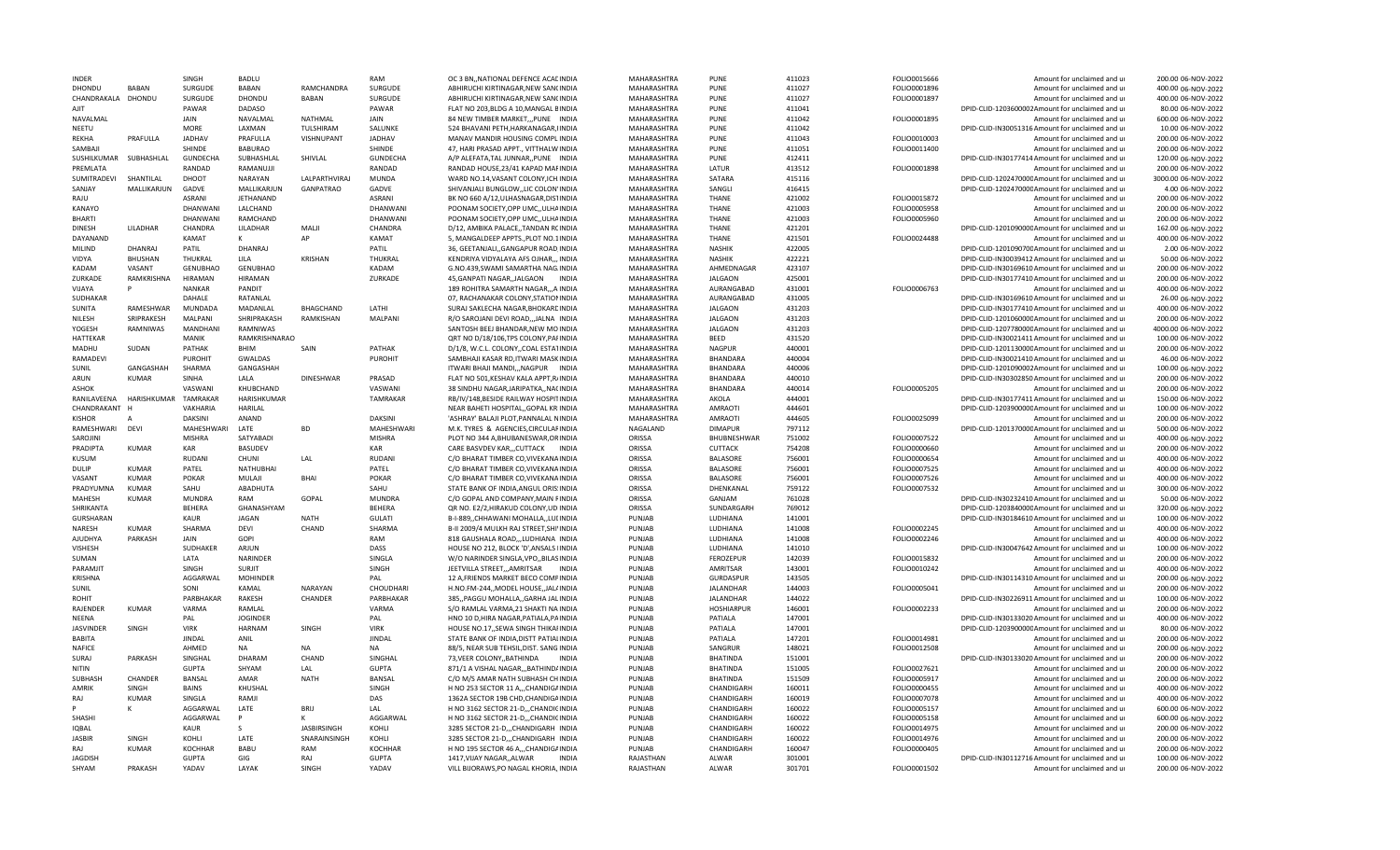| RANG            | LAL            | SAMDANI               | <b>NA</b>      | <b>NA</b>            | <b>NA</b>                      | 323 SURYA CHAMBER RADIO MKT INDIA                                              | RAIASTHAN              | <b>JAIPUR</b>        | 302003           | FOLIO0018839                 | Amount for unclaimed and ur                                | 200.00 06-NOV-2022                       |
|-----------------|----------------|-----------------------|----------------|----------------------|--------------------------------|--------------------------------------------------------------------------------|------------------------|----------------------|------------------|------------------------------|------------------------------------------------------------|------------------------------------------|
| RANGLAL         |                | SAMDANI               | M              |                      | SAMDANI                        | S.K.SAMDANI & CO., 323, SURYA CH/INDIA                                         | RAJASTHAN              | <b>JAIPUF</b>        | 302003           | FOLIO0025953                 | Amount for unclaimed and ur                                | 600.00 06-NOV-2022                       |
| RAKESH          |                | <b>GUPTA</b>          | <b>SH</b>      | <b>JAGDISHPRASAD</b> | <b>GUPTA</b>                   | A - 12, VIJAY PATH, HIDA KI MORI,, JINDIA                                      | RAJASTHAN              | <b>JAIPUR</b>        | 302003           |                              | DPID-CLID-120106050CAmount for unclaimed and ur            | 200.00 06-NOV-2022                       |
| BHAJAN          | DAS            | SAPRA                 | TARACHAND      |                      | SAPRA                          | 4 GA-13, JAWAHAR NAGAR, JAIPURINDIA                                            | RAJASTHAN              | <b>JAIPUR</b>        | 302004           |                              | DPID-CLID-IN30116030 Amount for unclaimed and ur           | 200.00 06-NOV-2022                       |
|                 | к              | KHATRI                |                | $\mathsf{C}$         | KHATRI                         | 4 KHA 32, JAWAHAR NAGAR, JAIPUFINDIA                                           | RAJASTHAN              | <b>JAIPUR</b>        | 302004           | FOLIO0016701                 | Amount for unclaimed and ur                                | 200.00 06-NOV-2022                       |
| <b>MANOJ</b>    | <b>KUMAR</b>   | <b>ISRANI</b>         | <b>CHUNNI</b>  | LAL                  | <b>ISRANI</b>                  | 2 THA 11, JAWAHAR NAGAR, JAIPUFINDIA                                           | RAJASTHAN              | <b>JAIPUR</b>        | 302004           |                              | DPID-CLID-1203320001Amount for unclaimed and ur            | 50.00 06-NOV-2022                        |
| <b>HFMA</b>     |                | CHAWLA                | <b>GULSHAN</b> |                      | CHAWLA                         | 105 ADARSH NAGAR, TANEJA BLOCHNDIA                                             | RAJASTHAN              | <b>JAIPUR</b>        | 302004           |                              | DPID-CLID-120360000CAmount for unclaimed and ur            | 10.00 06-NOV-2022                        |
| <b>BRUESH</b>   |                | DUTT                  | <b>BADRI</b>   |                      | PRASAD                         | H NO 109 JANAK PURI SECOND.JAIPINDIA                                           | RAJASTHAN              | <b>JAIPUR</b>        | 302005           | FOLIO0008657                 | Amount for unclaimed and ur                                | 200.00 06-NOV-2022                       |
| <b>MADHUR</b>   |                | GAUTAM                | <b>BRIJESH</b> |                      | <b>DUTT</b>                    | H NO 109 JANAK PURI SECOND, JAIPINDIA                                          | RAJASTHAN              | <b>JAIPUF</b>        | 302005           | FOLIO0008658                 | Amount for unclaimed and ur                                | 200.00 06-NOV-2022                       |
| RUKMANI         | DEVI           | SHARMA                | GOVIND         | PRASAD               | SHARMA                         | D-23 SHANTINAGAR, KHATIPURA RCINDIA                                            | RAJASTHAN              | <b>JAIPUR</b>        | 302006           | FOLIO0001389                 | Amount for unclaimed and ur                                | 200.00 06-NOV-2022                       |
|                 | $\mathsf{S}$   | KANG                  | SARDAR         | <b>BHAGA1</b>        | SINGH                          | B-111, (OLD-B-121), BALAJI MARG, FINDIA                                        | RAJASTHAN              | <b>JAIPUR</b>        | 302012           | FOLIO0000573                 | Amount for unclaimed and ur                                | 200.00 06-NOV-2022                       |
| <b>URVASHI</b>  |                |                       | KULDEEP        | SINGH                | KANG                           | B-111 (OLD-B-121), BALAJI MARG, HINDIA                                         | RAIASTHAN              | <b>JAIPUR</b>        | 302012           | FOLIO0000579                 | Amount for unclaimed and ur                                | 200.00 06-NOV-2022                       |
| <b>URVASHI</b>  |                |                       | KULDEEP        | SINGH                | KANG                           | B-111 (OLD-B-121), BALAJI MARG, HINDIA                                         | RAJASTHAN              | <b>JAIPUR</b>        | 302012           | FOLIO0000582                 | Amount for unclaimed and ur                                | 200.00 06-NOV-2022                       |
| CHERUB          |                |                       | KULDEEP        | SINGH                | KANG                           | B-111 (OLD-B-121), BALAJI MARG, HINDIA                                         | <b>RAJASTHAN</b>       | <b>JAIPUR</b>        | 302012           | FOLIO0001360                 | Amount for unclaimed and ur                                | 200.00 06-NOV-2022                       |
| <b>URVASHI</b>  |                |                       | KULDEEP        | SINGH                | KANG                           | B-111 (OLD-B-121), BALAJI MARG, HINDIA                                         | RAJASTHAN              | <b>JAIPUR</b>        | 302012           | FOLIO0001365                 | Amount for unclaimed and ur                                | 200.00 06-NOV-2022                       |
| <b>GAURI</b>    |                | SHANKER               | BINDESHWARI    |                      | PRASAD                         | B-129 INDUSTRIAL AREA, JHOTWAR INDIA                                           | RAJASTHAN              | <b>JAIPUR</b>        | 302012           | FOLIO0009165                 | Amount for unclaimed and ur                                | 200.00 06-NOV-2022                       |
| RAJA            | RAM            | PARASHAR              | RAMNARAIN      |                      |                                | OPPO SITLA MANDIR, DAULAT BAGHNDIA                                             | RAJASTHAN              | AJMER                | 305001           | FOLIO0015222                 | Amount for unclaimed and ur                                | 50.00 06-NOV-2022                        |
| ANITA           |                | PARASHAR              | ROOP           | CHAND                | Л                              | OPPO SITLA MANDIR, DAULAT-BAGHNDIA                                             | RAJASTHAN              | <b>AIMFR</b>         | 305001           | FOLIO0015232                 | Amount for unclaimed and ur                                | 50.00 06-NOV-2022                        |
| <b>MURARI</b>   |                | LAL                   | <b>HIRALAL</b> |                      |                                | 451 30 MAYO LINK ROADAIMER INDIA                                               | RAJASTHAN              | <b>AJMER</b>         | 305001           |                              | DPID-CLID-IN30018313 Amount for unclaimed and ur           | 500.00 06-NOV-2022                       |
| SUSHILA         | <b>DFVI</b>    | <b>BANSAL</b>         | RAM            | PRASAD               | <b>BANSAL</b>                  | 2172, MOHDBUX ROAD,,,NASIRABAINDIA                                             | RAJASTHAN              | <b>AIMFR</b>         | 305601           | FOLIO0026128                 | Amount for unclaimed and ur                                | 630.00 06-NOV-2022                       |
| RAM             | PRASAD         | BANSAL                | AMAR           | CHAND                | AGARWAL                        | 2172, MOHDBUX ROAD,,,NASIRABAINDIA                                             | RAJASTHAN              | <b>AIMFR</b>         | 305601           | FOLIO0026229                 | Amount for unclaimed and ur                                | 1262.00 06-NOV-2022                      |
| RAM             | PRASAD         | <b>BANSAL</b>         | <b>NA</b>      | <b>NA</b>            | <b>NA</b>                      | 2172 MOHDBUX ROAD,,,NASIRABAHNDIA                                              | RAJASTHAN              | AJMER                | 305601           | FOLIO0027255                 | Amount for unclaimed and ur                                | 800.00 06-NOV-2022                       |
| GAUTAM          | CHAND          | MERATWAL              | SOHAN          | LAL                  | MERATWAL                       | GAUTAM BAHI STORE, BHANWAR B. INDIA                                            | RAJASTHAN              | AJMER                | 305624           | FOLIO0015306                 | Amount for unclaimed and ur                                | 200.00 06-NOV-2022                       |
| PUKHRAJ         |                | JAIN                  | GHEESA         | LAL                  | JAIN                           | BAWADI KE PASS, JHALIYA II, , JHALIY INDIA                                     | RAJASTHAN              | <b>AJMEF</b>         | 305624           |                              | DPID-CLID-120133000CAmount for unclaimed and ur            | 1000.00 06-NOV-2022                      |
| PUKH            | RAJ            | KOTHARI               | <b>KISHORI</b> | LAL                  | <b>KOTHARI</b>                 | NEW MUNIM COLLONY, KOTHARI,, VINDIA                                            | RAJASTHAN              | AJMER                | 305624           |                              | DPID-CLID-1202990002Amount for unclaimed and ur            | 1200.00 06-NOV-2022                      |
| BHANWARLAL      |                | <b>MODANI</b>         | PRATHVIRAJ     |                      | <b>MODANI</b>                  | BRAHAMPURI MOHALLA, PO KISHAI INDIA                                            | RAJASTHAN              | AJMER                | 305802           | FOLIO0007247                 | Amount for unclaimed and ur                                | 200.00 06-NOV-2022                       |
| <b>JUGAL</b>    | <b>KISHORE</b> | SHARMA                | PURUSHOTTAM    | LAL                  | SHARMA                         | DHAN MAND, KISHAN GARH, DISTT-INDIA                                            | RAJASTHAN              | AJMER                | 305802           |                              | DPID-CLID-IN30116030 Amount for unclaimed and ur           | 100.00 06-NOV-2022                       |
| MANOJ           |                | <b>KUMAR</b>          | DHAN           | RAJ                  | RAMINA                         | KUMHARO KA WAS, NEAR NAHAR, SINDIA                                             | RAJASTHAN              | PALI                 | 306902           |                              | DPID-CLID-IN30051315 Amount for unclaimed and ur           | 200.00 06-NOV-2022                       |
| <b>SURFSH</b>   |                | <b>GOPALIYA</b>       | <b>BHAGWAN</b> | DAS                  | <b>GOPALIYA</b>                | ENGINEER DISTRICT SOIL CONSERV/INDIA                                           | RAJASTHAN              | SIROHI               | 307001           | FOLIO0015400                 | Amount for unclaimed and ur                                | 200.00 06-NOV-2022                       |
| <b>NARENDRA</b> |                | <b>KABRA</b>          | G              | L.                   | <b>KABRA</b>                   | BEHIND PRATAP HOTEL PATCH ARE INDIA                                            | RAIASTHAN              | <b>BHILWARA</b>      | 311001           | FOLIO0000112                 | Amount for unclaimed and ur                                | 400.00 06-NOV-2022                       |
|                 | $\mathsf{C}$   | NARANIWAL             | MADAN          | LAI                  | NARANIWAL                      | C/O KABRA BROTHERS, BEHIND PRAINDIA                                            | RAJASTHAN              | BHILWARA             | 311001           | FOLIO0000116                 | Amount for unclaimed and ur                                | 400.00 06-NOV-2022                       |
| LIKHI           | RAM            | CHOUDHARY             | <b>NA</b>      | <b>NA</b>            | <b>NA</b>                      | C/O RAJASHAN SYNTHETICES, GANGINDIA                                            | RAJASTHAN              | <b>BHILWARA</b>      | 311001           | FOLIO0000126                 | Amount for unclaimed and ur                                | 200.00 06-NOV-2022                       |
| NARESH          | <b>KUMAR</b>   | SISODIYA              | KALU           | SINGH                | SISODIYA                       | C/O RAM GOPAL PANWAR, SHAM K INDIA                                             | RAJASTHAN              | BHILWARA             | 311001           | FOLIO0000132                 | Amount for unclaimed and ur                                | 200.00 06-NOV-2022                       |
| <b>BALU</b>     | RAM            | RAWAT                 | RAM            | $\mathbf{H}$         | SINGH                          | C/O PWNEET SINGH, 6-D-7 HOUSIN(INDIA                                           | RAJASTHAN              | BHILWARA             | 311001           | FOLIO0000144                 | Amount for unclaimed and ur                                | 400.00 06-NOV-2022                       |
| <b>RAVINDAR</b> |                | <b>NAYAK</b>          | LATE           | SANTAN               | NAYAK                          | C/O NARESH KUMAR MAGGON, 6-DINDIA                                              | RAJASTHAN              | BHILWARA             | 311001           | FOLIO0000145                 | Amount for unclaimed and ur                                | 400.00 06-NOV-2022                       |
| <b>DINESH</b>   | <b>KUMAR</b>   | ARORA                 | PREM           | LAI                  | <b>ARORA</b>                   | C/O OM PRAKASH JI AGARWAL, NEAINDIA                                            | RAJASTHAN              | BHILWARA             | 311001           | FOLIO0000156                 | Amount for unclaimed and ur                                | 200.00 06-NOV-2022                       |
| <b>GANESH</b>   | SINGH          | RAWAT                 | <b>RAM</b>     | SINGH                | RAWAT                          | C/O SANJAY SINGH RANAWAT.PRATINDIA                                             | RAIASTHAN              | <b>BHILWARA</b>      | 311001           | FOLIO0000167                 | Amount for unclaimed and ur                                | 200.00 06-NOV-2022                       |
| SAMPAT          |                | LAL                   | <b>NA</b>      | <b>NA</b>            | <b>NA</b>                      | 262 B SHASTRI NAGAR,,,BHILWARA INDIA                                           | RAJASTHAN              | BHILWARA             | 311001           | FOLIO0000265                 | Amount for unclaimed and ur                                | 400.00 06-NOV-2022                       |
| MAHENDRA        | <b>KUMAR</b>   | <b>JAIN</b>           | CHHIRANG       | LAL                  | <b>JAIN</b>                    | C/O PATODI TEXTILE, JYOTI HOTEL BINDIA                                         | RAJASTHAN              | BHILWARA             | 311001           | FOLIO0002916                 | Amount for unclaimed and ur                                | 200.00 06-NOV-2022                       |
| <b>NAHAR</b>    | <b>SINGH</b>   | <b>JAIN</b>           | <b>UGAM</b>    | SINGH                | <b>JAIN</b>                    | PATHWARI KE PAS, SANGANAR GAT INDIA                                            | RAJASTHAN              | <b>BHILWARA</b>      | 311001           | FOLIO0003097                 | Amount for unclaimed and ur                                | 200.00 06-NOV-2022                       |
| KAILASH         | CHANDRA        | MAHESHWARI            | SHANTI         | LAL                  | <b>MAHESHWARI</b>              | 114-B, SASTRI NAGAR, BHILWARA INDIA                                            | RAJASTHAN              | BHILWARA             | 311001           | FOLIO0003192                 | Amount for unclaimed and ur                                | 200.00 06-NOV-2022                       |
| <b>RADHA</b>    | <b>DEVI</b>    | <b>BANGER</b>         | LATE           | <b>NANURAM</b>       | <b>BANGER</b>                  | 126 B SHASTRI NAGAR, NEAR SOLANINDIA                                           | RAJASTHAN              | BHILWARA             | 311001           | FOLIO0003273                 | Amount for unclaimed and ur                                | 200.00 06-NOV-2022                       |
| CHAND           | MAL            | <b>JAIN</b>           | <b>BIRDI</b>   | CHAND                | JAIN                           | KALURAM BHANWARLAL, SARAFA BINDIA                                              | RAJASTHAN              | BHILWARA             | 311001           | FOLIO0003280                 | Amount for unclaimed and ur                                | 200.00 06-NOV-2022                       |
| CHAND           | MAL            | PATODI                | <b>BIRDI</b>   | CHAND                | PATODI                         | ADARSH MOHELLA,,,BHILWARA INDIA                                                | RAJASTHAN              | BHILWARA             | 311001           | FOLIO0003281                 | Amount for unclaimed and ur                                | 200.00 06-NOV-2022                       |
| SURENDRA        |                | AGRAWAL               | <b>OM</b>      | PRAKASH              | AGRAWAL                        | 103 RAJENDRA MARG,,,BHILWARA INDIA                                             | RAJASTHAN              | BHILWARA             | 311001           | FOLIO0003424                 | Amount for unclaimed and ur                                | 200.00 06-NOV-2022                       |
| SHREE           | LAL            | <b>BIRLA</b>          | <b>BANSHI</b>  | LAL                  | <b>BIRLA</b>                   | C/O ARCHNA FABRICS, P B NO RICO INDIA                                          | RAJASTHAN              | BHILWARA             | 311001           | FOLIO0003426                 | Amount for unclaimed and ur                                | 200.00 06-NOV-2022                       |
| <b>UMA</b>      |                | MAHESWARI             | SUBHASH        |                      | <b>MAHESWARI</b>               | W/O SUBHASH MAHESWRI SEWA SINDIA                                               | RAJASTHAN              | BHILWARA             | 311001           | FOLIO0003562                 | Amount for unclaimed and ur                                | 400.00 06-NOV-2022                       |
| <b>DEVENDRA</b> |                | LAHOTI                | <b>BHANWAR</b> | LAL                  | LAHOTI                         | C/O CHANDMAL PATODI.ADARSH NINDIA                                              | RAJASTHAN              | <b>BHILWARA</b>      | 311001           | FOLIO0003649                 | Amount for unclaimed and ur                                | 200.00 06-NOV-2022                       |
| MAHESH          |                | RATHI                 | <b>NAND</b>    | LALI                 | RATHI                          | RATHI COAL COMPANY OPP PHD WINDIA                                              | RAIASTHAN              | <b>BHILWARA</b>      | 311001           | FOLIO0003787                 | Amount for unclaimed and ur                                | 200.00 06-NOV-2022                       |
| MADHU           |                | <b>HFDA</b>           | PRAVEEN        |                      | HEDA                           | RAJASTHAN SYNTHETICS, P.B.NO.36 INDIA                                          | RAJASTHAN              | BHILWARA             | 311001           | FOLIO0003843                 | Amount for unclaimed and ur                                | 200.00 06-NOV-2022                       |
| SOHAN           | LAL            | KOGATA                | MATHURALAL     |                      |                                | 11/161, AZAD MOHALLA,, BHILWAR/INDIA                                           | <b>RAJASTHAN</b>       | BHILWARA             | 311001           | FOLIO0003856                 | Amount for unclaimed and ur                                | 200.00 06-NOV-2022                       |
| SURESH          | CHANDRA        | KOGATA                | <b>NA</b>      | <b>NA</b>            | <b>NA</b>                      | 11/161 AZAD MOHALLA,,,BHILWAR INDIA                                            | RAJASTHAN              | BHILWARA             | 311001           | FOLIO0003857                 | Amount for unclaimed and ur                                | 200.00 06-NOV-2022                       |
| <b>VIDHYA</b>   | SAGAR          | SURANA                | PRATAP         | SINGH                | SURANA                         | BEHIND BHADADA BAG, BHOPAL GAINDIA                                             | RAJASTHAN              | BHILWARA             | 311001           | FOLIO0006407                 | Amount for unclaimed and ur                                | 200.00 06-NOV-2022                       |
| SUNDER          | LAL            | TOSHNIWAL             | <b>GOKUL</b>   | LAL                  | <b>TOSHNIWAL</b>               | 2/135, MANIKYA NAGAR, , BHILWAR/INDIA                                          | RAJASTHAN              | BHILWARA             | 311001           | FOLIO0006445                 | Amount for unclaimed and ur                                | 200.00 06-NOV-2022                       |
| KANEHYA         | LAL            | SOMANI                | LATE           |                      | MOTILAL                        | 4/107 MANIKYA NAGAR, GHODA JO INDIA                                            | RAJASTHAN              | BHILWARA             | 311001           | FOLIO0012173                 | Amount for unclaimed and ur                                | 200.00 06-NOV-2022                       |
| DEEPAK          | KUMAR          | AGARWAL               | SHANKAR        | LAL                  | AGARWAL                        | S-15/291 PRATAP NAGAR, BHILWAINDIA                                             | RAJASTHAN              | <b>BHILWARA</b>      | 311001           | FOLIO0012200                 | Amount for unclaimed and ur                                | 200.00 06-NOV-2022                       |
| SHILPI          |                | <b>MODANI</b>         | H              | N                    | <b>MODANI</b>                  | RAJASTHAN SYNTHETICS, P.B.NO.36 INDIA                                          | RAJASTHAN              | <b>BHILWARA</b>      | 311001           | FOLIO0012275                 | Amount for unclaimed and ur                                | 200.00 06-NOV-2022                       |
| <b>SHILPI</b>   |                | <b>MODANI</b>         | н              | N                    | <b>MODAN</b>                   | RAJASTHAN SYNTHETICS, P.B.NO.36 INDIA                                          | RAIASTHAN              | <b>BHILWARA</b>      | 311001           | FOLIO0012276                 | Amount for unclaimed and ur                                | 200.00 06-NOV-2022                       |
| SHILPI          |                | <b>MODANI</b>         | н              |                      | <b>MODANI</b>                  | RAJASTHAN SYNTHETICS, P.B.NO.36 INDIA                                          | RAJASTHAN              | BHILWARA             | 311001           | FOLIO0012277                 | Amount for unclaimed and ur                                | 200.00 06-NOV-2022                       |
| <b>SHILPI</b>   |                | MODANI                | H              |                      | <b>MODANI</b>                  | RAJASTHAN SYNTHETICS, P.B.NO.36 INDIA                                          | RAJASTHAN              | BHILWARA             | 311001           | FOLIO0012278                 | Amount for unclaimed and ur                                | 200.00 06-NOV-2022                       |
| DEEP            |                | SHIKHA                | Н              | N                    | <b>MODANI</b>                  | RAJASTHAN SYNTHETICS, P.B.NO.36 INDIA                                          | RAJASTHAN              | BHILWARA             | 311001           | FOLIO0012280                 | Amount for unclaimed and ur                                | 200.00 06-NOV-2022                       |
| DEEP            |                | SHIKHA                |                |                      | <b>MODANI</b>                  | RAJASTHAN SYNTHETICS, P.B.NO.36 INDIA                                          | RAJASTHAN              | BHILWARA             | 311001           | FOLIO0012281                 | Amount for unclaimed and ur                                | 200.00 06-NOV-2022                       |
| DEEP            |                | SHIKHA                | H              | N                    | <b>MODANI</b>                  | RAJASTHAN SYNTHETICS, P.B.NO.36 INDIA                                          | RAJASTHAN              | BHILWARA             | 311001           | FOLIO0012282                 | Amount for unclaimed and ur                                | 200.00 06-NOV-2022                       |
| DEEP            |                | SHIKHA                | н              | N                    | <b>MODANI</b>                  | RAJASTHAN SYNTHETICS, P.B.NO.36 INDIA                                          | RAJASTHAN              | BHILWARA             | 311001           | FOLIO0012283                 | Amount for unclaimed and ur                                | 200.00 06-NOV-2022                       |
| SUBHASH         |                | SHARMA                | <b>NA</b>      | <b>NA</b>            | <b>NA</b>                      | SHRI RAM JIVAN SHARMA, C-145 SUINDIA                                           | RAJASTHAN              | BHILWARA             | 311001           | FOLIO0012341                 | Amount for unclaimed and ur                                | 200.00 06-NOV-2022                       |
| PRANAYA         |                | <b>UPADHYAYA</b>      | <b>BAL</b>     | <b>MUKUND</b>        | UPADHYAYA                      | SHARDA PRESS BUILDING, NEAR AZ/INDIA                                           | RAJASTHAN              | BHILWARA             | 311001           | FOLIO0012348                 | Amount for unclaimed and ur                                | 400.00 06-NOV-2022                       |
|                 |                |                       |                |                      |                                |                                                                                |                        |                      |                  |                              |                                                            |                                          |
| <b>GFFTA</b>    | <b>DFVI</b>    | SOMANI                | PUSHPRAI       |                      | SOMANI                         | ARADHANA MATCHING, CENTRE SAIINDIA                                             | RAJASTHAN              | BHILWARA             | 311001           | FOLIO0012390                 | Amount for unclaimed and ur                                | 200.00 06-NOV-2022                       |
| ARUNA           | <b>BFN</b>     | PATFL                 | <b>HARFSH</b>  | C.                   | PATEL                          | PATAL BHAWAN,,,BHILWARA<br><b>INDIA</b>                                        | RAJASTHAN              | BHILWARA             | 311001           | FOLIO0012456                 | Amount for unclaimed and ur                                | 200.00 06-NOV-2022                       |
| PRATIBHA<br>s   | HEMENDRA<br>N  | KAUSHIK<br>MAHESHWARI | H<br>SATYA     | <b>NARAYAN</b>       | <b>KAUSHIK</b><br>$\mathbf{H}$ | 152-A, SUBHASH NAGAR, , BHILWAR/INDIA<br>RAJASTHAN SYNTHETICS, P.B.NO.36 INDIA | RAJASTHAN<br>RAJASTHAN | BHILWARA<br>BHILWARA | 311001<br>311001 | FOLIO0012496<br>FOLIO0016256 | Amount for unclaimed and ur<br>Amount for unclaimed and ur | 200.00 06-NOV-2022<br>200.00 06-NOV-2022 |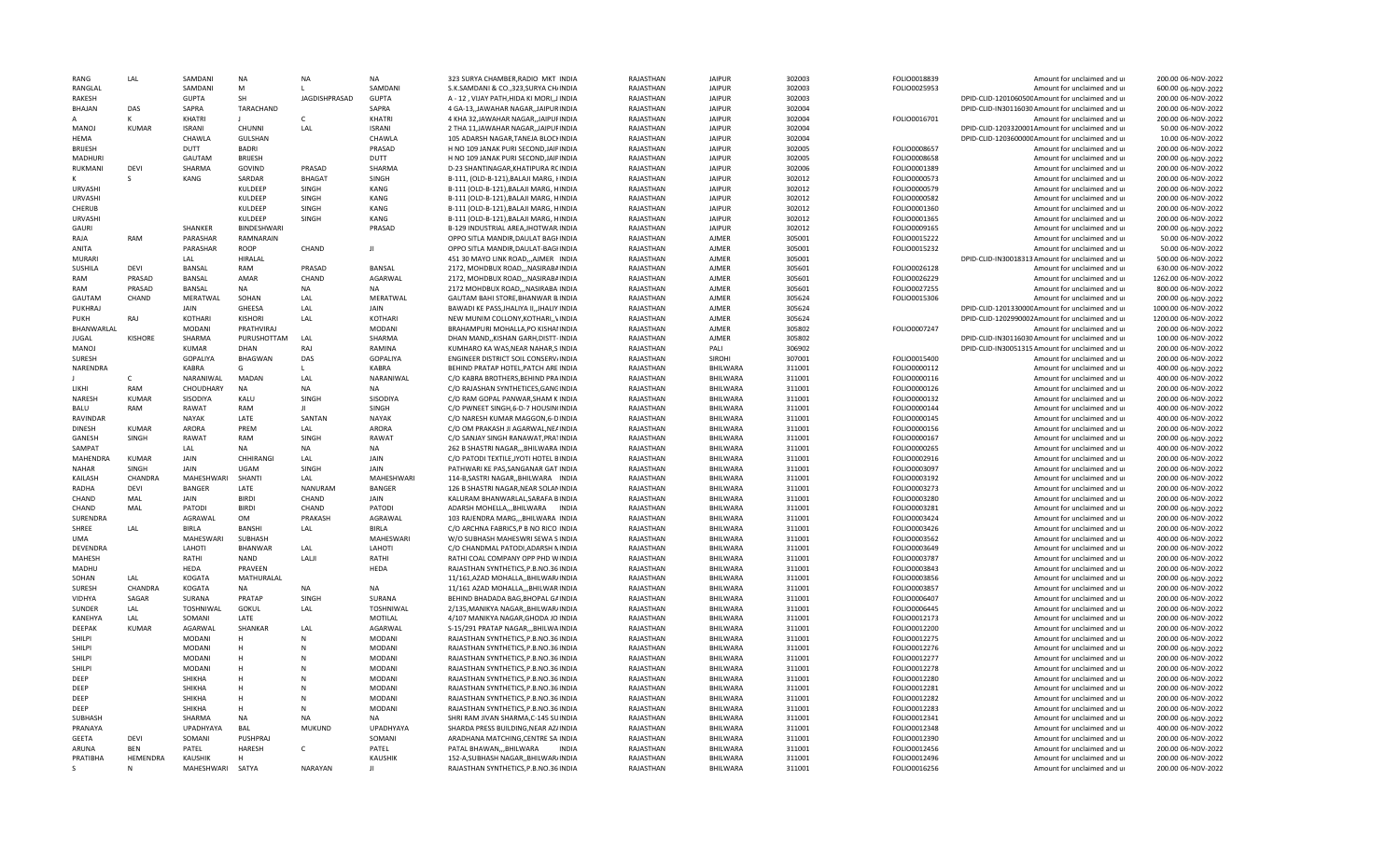| <b>MAMTA</b>    |                | MAHFSHWARI                |                | M                 | <b>MAHFSHWARI</b>  | RAJASTHAN SYNTHETICS, P.B.NO.36 INDIA   | RAIASTHAN | <b>BHILWARA</b> | 311001 | FOLIO0016273 | Amount for unclaimed and ur                      | 200.00 06-NOV-2022                      |
|-----------------|----------------|---------------------------|----------------|-------------------|--------------------|-----------------------------------------|-----------|-----------------|--------|--------------|--------------------------------------------------|-----------------------------------------|
| <b>MAMTA</b>    |                | MAHESHWARI                |                |                   | MAHESHWARI         | RAJASTHAN SYNTHETICS, P.B.NO.36 INDIA   | RAJASTHAN | BHILWARA        | 311001 | FOLIO0016275 | Amount for unclaimed and ur                      | 200.00 06-NOV-2022                      |
| MAMTA           |                | MAHESHWARI                |                |                   | MAHESHWARI         | RAJASTHAN SYNTHETICS, P.B.NO.36 INDIA   | RAJASTHAN | BHILWARA        | 311001 | FOLIO0016277 | Amount for unclaimed and ur                      | 400.00 06-NOV-2022                      |
| MAMTA           |                | MAHESHWARI                |                |                   | MAHESHWARI         | RAJASTHAN SYNTHETICS, P.B.NO.36 INDIA   | RAJASTHAN | BHILWARA        | 311001 | FOLIO0016294 | Amount for unclaimed and ur                      | 200.00 06-NOV-2022                      |
| ULIANM          |                | MAHESHWARI                |                |                   | MAHESHWARI         | RAJASTHAN SYNTHETICS, P.B.NO.36 INDIA   | RAJASTHAN | BHILWARA        | 311001 | FOLIO0016307 | Amount for unclaimed and ur                      | 200.00 06-NOV-2022                      |
| MANJU           |                | MAHESHWARI                |                | N                 | <b>MAHESHWARI</b>  | RAJASTHAN SYNTHETICS, P.B.NO.36 INDIA   | RAJASTHAN | BHILWARA        | 311001 | FOLIO0016308 | Amount for unclaimed and ur                      | 200.00 06-NOV-2022                      |
| MANJU           |                | MAHESHWARI                |                | N                 | MAHESHWARI         | RAJASTHAN SYNTHETICS, P.B.NO.36 INDIA   | RAJASTHAN | BHILWARA        | 311001 | FOLIO0016309 | Amount for unclaimed and ur                      | 200.00 06-NOV-2022                      |
| <b>ANIL</b>     |                | SURANA                    | <b>NA</b>      | <b>NA</b>         | <b>NA</b>          | 16/126 BEHIND BHADADA BHAG,,,EINDIA     | RAJASTHAN | BHILWARA        | 311001 | FOLIO0022513 | Amount for unclaimed and ur                      | 200.00 06-NOV-2022                      |
| VIJAY           | KUMAR          | RATHI                     | <b>NA</b>      | <b>NA</b>         | <b>NA</b>          | L-16/17 NETAJI SUBHASH MARKET, INDIA    | RAJASTHAN | BHILWARA        | 311001 | FOLIO0023093 | Amount for unclaimed and ur                      | 200.00 06-NOV-2022                      |
| PAWAN           |                | JAIN                      | <b>NA</b>      | <b>NA</b>         | NA                 | S/O GUMANMAL JAIN DARAK NIW/INDIA       | RAJASTHAN | BHILWARA        | 311001 | FOLIO0023188 | Amount for unclaimed and ur                      | 200.00 06-NOV-2022                      |
| PAWAN           |                | JAIN                      | <b>NA</b>      | <b>NA</b>         | <b>NA</b>          | S/O GUMANMAL JAIN DARAK NIW/INDIA       | RAJASTHAN | BHILWARA        | 311001 | FOLIO0023189 | Amount for unclaimed and ur                      | 200.00 06-NOV-2022                      |
| SANGEETA        |                | JAIN                      | <b>NA</b>      | <b>NA</b>         | <b>NA</b>          | W/O PAWAN JAIN, PARAK NIWAS K/INDIA     | RAJASTHAN | <b>BHILWARA</b> | 311001 | FOLIO0023190 | Amount for unclaimed and ur                      | 200.00 06-NOV-2022                      |
| SANGEETA        |                | JAIN                      | <b>NA</b>      | <b>NA</b>         | NA                 | W/O PAWAN JAIN, PARAK NIWAS K/INDIA     | RAJASTHAN | BHILWARA        | 311001 | FOLIO0023191 | Amount for unclaimed and ur                      | 200.00 06-NOV-2022                      |
| SANGEETA        |                | JAIN                      | <b>NA</b>      | <b>NA</b>         | <b>NA</b>          | W/O PAWAN JAIN, PARAK NIWAS K/INDIA     | RAJASTHAN | <b>BHILWARA</b> | 311001 | FOLIO0023192 | Amount for unclaimed and ur                      | 200.00 06-NOV-2022                      |
| <b>POKAR</b>    | MAL            | <b>GURGAR</b>             | <b>NA</b>      | <b>NA</b>         | <b>NA</b>          | C/O PATODI TEXTILES, HOTLE JYOTI INDIA  | RAJASTHAN | BHILWARA        | 311001 | FOLIO0023194 | Amount for unclaimed and ur                      | 200.00 06-NOV-2022                      |
| <b>SUNITA</b>   |                | SHARDA                    | <b>DINESH</b>  |                   | SHARDA             | B-2 SANJAY COLONY, SHTU NATH MINDIA     | RAJASTHAN | BHILWARA        | 311001 | FOLIO0023441 | Amount for unclaimed and ur                      |                                         |
|                 |                | SHARMA                    | <b>NA</b>      | <b>NA</b>         | NA                 | 104 RAMKUNJ, RAJENDRA MARG, BINDIA      | RAJASTHAN | BHILWARA        |        |              |                                                  | 16.00 06-NOV-2022<br>200.00 06-NOV-2022 |
| SANTOSH         |                |                           | D              |                   |                    |                                         |           |                 | 311001 | FOLIO0023640 | Amount for unclaimed and ur                      |                                         |
| AJAY            |                | NENAWATI<br><b>PARAKH</b> |                |                   | NENAWATI<br>PARAKH | B-317,,R.K.COLONY,,BHILWARA INDIA       | RAJASTHAN | BHILWARA        | 311001 | FOLIO0024527 | Amount for unclaimed and ur                      | 1000.00 06-NOV-2022<br>4.00 06-NOV-2022 |
| <b>VIVEK</b>    |                |                           | ĸ              |                   |                    | 3D4 NEW HOUSING BOARD, NEAR VINDIA      | RAJASTHAN | BHILWARA        | 311001 | FOLIO0024561 | Amount for unclaimed and ur                      |                                         |
| ANIL            | KUMAR          | <b>BHATT</b>              | SH             | DEVI              | LAL                | B-310, SHASTRI NAGAR,,.,,,BHILWAFINDIA  | RAJASTHAN | BHILWARA        | 311001 | FOLIO0024754 | Amount for unclaimed and ur                      | 1000.00 06-NOV-2022                     |
| LAD             | DEVI           | SONI                      | SHANKERLAL     |                   |                    | C/O JANKILAL KABRA, NADI MOHALIINDIA    | RAJASTHAN | BHILWARA        | 311001 | FOLIO0024760 | Amount for unclaimed and ur                      | 2000.00 06-NOV-2022                     |
| <b>NAVRATAN</b> |                | <b>NYATI</b>              | $\varsigma$    | $\mathsf{K}$      | <b>NYATI</b>       | NEAR GOPAL DAIRY.NEHRU ROAD INDIA       | RAIASTHAN | <b>BHILWARA</b> | 311001 | FOLIO0024992 | Amount for unclaimed and ur                      | 400.00 06-NOV-2022                      |
| KAMAL           |                | <b>JAIN</b>               | RAJMAL         |                   | <b>JAIN</b>        | 1B-27,, SHASTRI NAGAR,, BHILWARA INDIA  | RAJASTHAN | BHILWARA        | 311001 | FOLIO0025239 | Amount for unclaimed and ur                      | 400.00 06-NOV-2022                      |
| PADAM           | <b>KUMAR</b>   | CHORDIA                   | SHANTI         | LAL               | CHORDIA            | CHORDIA BUILDING, BALAJI MARKE INDIA    | RAJASTHAN | BHILWARA        | 311001 | FOLIO0025262 | Amount for unclaimed and ur                      | 200.00 06-NOV-2022                      |
| KAMLA           |                | JAIN                      | M              | к                 | <b>JAIN</b>        | Q.N.2 P & T COLONY, SHASTRI NAG/INDIA   | RAJASTHAN | BHILWARA        | 311001 | FOLIO0025393 | Amount for unclaimed and ur                      | 200.00 06-NOV-2022                      |
| SUNIL           | <b>KUMAR</b>   | AJMERA                    | VRIDHI         |                   | CHAND              | AJMERA NIWAS SINDHU NAGAR,,,B INDIA     | RAJASTHAN | BHILWARA        | 311001 | FOLIO0025429 | Amount for unclaimed and ur                      | 200.00 06-NOV-2022                      |
| RAMESH          | CHANDRA        | KHEMKA                    | K              | D                 | KHEMKA             | 29 ASHOK NAGAR,,,BHILWARA<br>INDIA      | RAJASTHAN | BHILWARA        | 311001 | FOLIO0025457 | Amount for unclaimed and ur                      | 200.00 06-NOV-2022                      |
| RAMESH          | CHANDRA        | <b>GOKHARU</b>            | PHOOL          | CHAND             | <b>GOKHARU</b>     | SEVA SADAN ROAD,,, BHILWARA INDIA       | RAJASTHAN | BHILWARA        | 311001 | FOLIO0025840 | Amount for unclaimed and ur                      | 600.00 06-NOV-2022                      |
| <b>SURENDRA</b> | <b>KUMAR</b>   | SHARMA                    |                |                   | SHARMA             | RAM KUNJ, RAJENDRA MARG,,,BHILINDIA     | RAJASTHAN | BHILWARA        | 311001 | FOLIO0025876 | Amount for unclaimed and ur                      | 200.00 06-NOV-2022                      |
| SUNITA          |                | <b>MATHUR</b>             | -S             |                   | <b>MATHUR</b>      | CAPITAL INVESTMENT CONSULTAN INDIA      | RAJASTHAN | BHILWARA        | 311001 | FOLIO0025920 | Amount for unclaimed and ur                      | 200.00 06-NOV-2022                      |
| AJAY            | PAL            | SANADHYA                  | B              |                   | SANADHYA           | CAPITAL INVESTMENT CONSULTAN INDIA      | RAJASTHAN | BHILWARA        | 311001 | FOLIO0025922 | Amount for unclaimed and ur                      | 200.00 06-NOV-2022                      |
| RAMESH          | CHANDRA        | <b>GOKHARU</b>            | PHOOL          | CHAND             | <b>GOKHARU</b>     | SAVA SADAN ROAD,,,BHILWARA INDIA        | RAJASTHAN | BHILWARA        | 311001 | FOLIO0025942 | Amount for unclaimed and ur                      | 200.00 06-NOV-2022                      |
| <b>SURENDRA</b> | <b>KUMAR</b>   | <b>BAPNA</b>              | SUBHAG         | SINGH             | <b>BAPNA</b>       | C/O M/S BAPNA TEXTILES.27, LOHININDIA   | RAJASTHAN | <b>BHILWARA</b> | 311001 | FOLIO0026031 | Amount for unclaimed and ur                      | 200.00 06-NOV-2022                      |
| <b>ANIL</b>     |                | <b>VERMA</b>              | <b>SUNDER</b>  | LAL               | <b>VERMA</b>       | C/O R.K. BORDIA & CO., GANDHI BAINDIA   | RAJASTHAN | <b>BHILWARA</b> | 311001 | FOLIO0026071 | Amount for unclaimed and ur                      | 316.00 06-NOV-2022                      |
| RAMESH          | CHANDRA        | GOKHARU                   | PHOOL          | CHAND             | GOKHARU            | SEVA SADAN ROAD,,,,BHILWARA INDIA       | RAJASTHAN | BHILWARA        | 311001 | FOLIO0026101 | Amount for unclaimed and ur                      | 600.00 06-NOV-2022                      |
| RFKHA           | KUMARI         | MALIWAL                   | <b>MOHAN</b>   | LAL               | MALIWAL            | MALIWAL AUTOMOBILES, 107, INDFINDIA     | RAJASTHAN | BHILWARA        | 311001 | FOLIO0026186 | Amount for unclaimed and ur                      | 900.00 06-NOV-2022                      |
| RAMESH          | CHANDRA        | GOYAL                     | SHYAM          | LAL               | GOYAL              | A-21 R.K. COLONY,,,BHILWARA INDIA       | RAJASTHAN | BHILWARA        | 311001 | FOLIO0026247 | Amount for unclaimed and ur                      | 200.00 06-NOV-2022                      |
| RAKESH          |                | DARGAR                    | В              | $\mathbf{L}$      | DARGAR             | NAREDI INVESTMENT (P) LTD., 2ND. INDIA  | RAJASTHAN | BHILWARA        | 311001 | FOLIO0026744 | Amount for unclaimed and ur                      | 600.00 06-NOV-2022                      |
| <b>ANJU</b>     |                | LADDHA                    | NARAYAN        |                   | LADDHA             | 11/20, ARYA SAMAJ ROAD,,, BHILW, INDIA  | RAJASTHAN | BHILWARA        | 311001 | FOLIO0027176 | Amount for unclaimed and ur                      | 200.00 06-NOV-2022                      |
| GARIMA          |                | DANGI                     | <b>DINESH</b>  | <b>KUMAR</b>      | DANGI              | C-140 SUBHASH NAGAR,,,BHILWAR.INDIA     | RAJASTHAN | BHILWARA        | 311001 |              | DPID-CLID-IN30021417 Amount for unclaimed and ur | 100.00 06-NOV-2022                      |
| <b>HANSRAJ</b>  |                | AGRAWAL                   | NAND           | LAL               | AGRAWAL            | 1 B 18 SHASTRI NAGAR HOUSING, BINDIA    | RAJASTHAN | BHILWARA        | 311001 |              | DPID-CLID-IN30051312 Amount for unclaimed and ur | 2.00 06-NOV-2022                        |
| NARENDRA        |                | <b>KABRA</b>              | GANESH         | LAL               | <b>KABRA</b>       | BEHIND HOTEL PRATAP, PECH AREA INDIA    | RAJASTHAN | BHILWARA        | 311001 |              | DPID-CLID-IN30105510 Amount for unclaimed and ur | 1656.00 06-NOV-2022                     |
| MAHESH          | CHANDRA        | LAKOTIYA                  | LATE           | SHHARDAYAL        | $\mathbf{H}$       | C-22, SHASTRI NAGAR,,,BHILWARA INDIA    | RAJASTHAN | BHILWARA        | 311001 |              | DPID-CLID-IN30105510 Amount for unclaimed and ur | 8.00 06-NOV-2022                        |
| SOHAN           | LAL            | PATODI                    | CHAGAN         | LAL               | PATODI             | 31/192, MANIKYA NAGAR, NEAR OL INDIA    | RAJASTHAN | <b>BHILWARA</b> | 311001 |              | DPID-CLID-IN30105510 Amount for unclaimed and ur | 400.00 06-NOV-2022                      |
|                 |                |                           |                |                   |                    |                                         |           |                 |        |              |                                                  |                                         |
| MUKESH<br>BAL   |                | MALIWAL                   | <b>MOHAN</b>   | LAL               | MALIWAL            | H NO 393, SARAPHA BAJAR, BHILW/INDIA    | RAJASTHAN | BHILWARA        | 311001 |              | DPID-CLID-IN30105510 Amount for unclaimed and ur | 2600.00 06-NOV-2022                     |
|                 | MUKUND         | DAD                       | BANSHI         | LAL               | DAD                | C\O JAI SHREE INVESTMENT, IST FLCINDIA  | RAJASTHAN | BHILWARA        | 311001 |              | DPID-CLID-IN30105510 Amount for unclaimed and ur | 200.00 06-NOV-2022                      |
| <b>SURESH</b>   |                | UPADHYAY                  | KANHAIYA       | LAL               | <b>UPADHYAY</b>    | 7 H 25,C S AZAD NAGAR, NEAR TRANNDIA    | RAJASTHAN | BHILWARA        | 311001 |              | DPID-CLID-IN30105510 Amount for unclaimed and ur | 250.00 06-NOV-2022                      |
| CHAND           | MAL            | PATODI                    | <b>SH</b>      | <b>BARDICHAND</b> | PATODI             | 49, ADARSH MOHALLA, BHILWARA INDIA      | RAJASTHAN | BHILWARA        | 311001 |              | DPID-CLID-IN30105510 Amount for unclaimed and ur | 3000.00 06-NOV-2022                     |
| SUBHASH         |                | MAHESHWARI                | RAMARICHHAPAL  |                   | NUWAL              | 23 SEWA SADAN ROAD,,,BHILWARAINDIA      | RAJASTHAN | BHILWARA        | 311001 |              | DPID-CLID-IN30105510 Amount for unclaimed and ur | 400.00 06-NOV-2022                      |
| PRADEEP         | <b>KUMAR</b>   | DAD                       | <b>NATHU</b>   | LAL               | DAD                | 2 H 13, R C VYAS COLONY, BHILWARINDIA   | RAJASTHAN | BHILWARA        | 311001 |              | DPID-CLID-IN30105510 Amount for unclaimed and ur | 360.00 06-NOV-2022                      |
| LAD             |                | <b>MALOO</b>              | SHANKAR        | LAL               | <b>MALOO</b>       | 157 SHIV BAZAR, WARD NO.15, TEH INDIA   | RAJASTHAN | BHILWARA        | 311001 |              | DPID-CLID-IN30105510 Amount for unclaimed and ur | 200.00 06-NOV-2022                      |
| SAMPAT          | LAL            | SAMDANI                   | NATHU          | LAL               | SAMDANI            | 345 A, DEVARIA BALAJI ROAD, SANJAINDIA  | RAJASTHAN | BHILWARA        | 311001 |              | DPID-CLID-IN30105510 Amount for unclaimed and ur | 1990.00 06-NOV-2022                     |
| <b>SUSHIL</b>   |                | AJMERA                    | <b>ROSHAN</b>  | LAL               | AJMERA             | 155, MAIN SECTOR, SHASTRI NAGAR INDIA   | RAJASTHAN | BHILWARA        | 311001 |              | DPID-CLID-IN30105510 Amount for unclaimed and ur | 2.00 06-NOV-2022                        |
| NAVAL           | <b>KISHORE</b> | DAKHERA                   | MADAN          | LAL               | <b>DAKHERA</b>     | 3-A-4 NHB, SHASTRI NAGAR, , BHILW INDIA | RAJASTHAN | BHILWARA        | 311001 |              | DPID-CLID-IN30177410 Amount for unclaimed and ur | 600.00 06-NOV-2022                      |
| YOGESH          |                | <b>GURJI</b>              | SATYA          | PRAKASH           | <b>GURJI</b>       | F 274.R K COLONYBHILWARA INDIA          | RAJASTHAN | <b>BHILWARA</b> | 311001 |              | DPID-CLID-IN30177411 Amount for unclaimed and ur | 12.00 06-NOV-2022                       |
| PANKAI          |                | CHECHANI                  | <b>BASANTI</b> | LAL               | CHECHANI           | 7- GARIB NAWAJ MARKET, GANGAP INDIA     | RAJASTHAN | <b>BHILWARA</b> | 311001 |              | DPID-CLID-120109000CAmount for unclaimed and ur  | 100.00 06-NOV-2022                      |
| HEMLATA         |                | TIKIYANI                  | NARAYAN        | DAS               | TIKIYANI           | ABOVE ASHOK FANCY STORE, PETCHINDIA     | RAJASTHAN | BHILWARA        | 311001 |              | DPID-CLID-120247000CAmount for unclaimed and ur  | 456.00 06-NOV-2022                      |
| RAM             | NARAYAN        | SONI                      | <b>HARAK</b>   | CHAND             | SONI               | MANIKYA NAGAR,,,BHILWARA<br>INDIA       | RAJASTHAN | BHILWARA        | 311001 |              | DPID-CLID-120341000CAmount for unclaimed and ur  | 2.00 06-NOV-2022                        |
| SAMPAT          |                | KOTHARI                   | LAXMI          | LAL               | KOTHARI            | 157- VAKIL COLONY,,.,.,BHILWARA INDIA   | RAJASTHAN | BHILWARA        | 311001 |              | DPID-CLID-130176000CAmount for unclaimed and ur  | 474.00 06-NOV-2022                      |
| RAJENDRA        | <b>KUMAR</b>   | RATHI                     | SH             | MOHANLALJI        | RATHI              | 10-F-31,, NEAR COMMUNITY HALL,, INDIA   | RAJASTHAN | BHILWARA        | 311001 |              | DPID-CLID-130176000C Amount for unclaimed and ur | 100.00 06-NOV-2022                      |
| SEEMA           |                | PATODI                    | <b>MUKESH</b>  |                   | PATODI             | 31/192,, NEAR OLD TELEGRAM OFFI INDIA   | RAJASTHAN | BHILWARA        | 311001 |              | DPID-CLID-130176000CAmount for unclaimed and ur  | 3848.00 06-NOV-2022                     |
| SHANKER         | LAL            | <b>JAGETIA</b>            | RAM            | DAYAL             | <b>JAGETIA</b>     | 54. SHASTRI NAGAR., MAIN SECTOR INDIA   | RAJASTHAN | BHILWARA        | 311001 |              | DPID-CLID-130176000CAmount for unclaimed and ur  | 200.00 06-NOV-2022                      |
| SAPNA           |                | SETHI                     | SUBHASH        |                   | SETHI              | 2-F-23, R C VYAS COLONY,.,.,BHILW.INDIA | RAJASTHAN | BHILWARA        | 311001 |              | DPID-CLID-130176000CAmount for unclaimed and ur  | 400.00 06-NOV-2022                      |
| ANKUR           |                | PATODI                    | SUKHMAL        |                   | PATODI             | 31/192 MANIKYA NAGAR,, BHILWINDIA       | RAJASTHAN | BHILWARA        | 311001 |              | DPID-CLID-130176000CAmount for unclaimed and ur  | 4200.00 06-NOV-2022                     |
|                 |                | SUKHALA                   | <b>RAM</b>     | DEV               |                    | JAMNA LAL MELANA, 22/20 AZAD NINDIA     | RAJASTHAN | BHILWARA        | 311001 | FOLIO0000166 | Amount for unclaimed and ur                      | 400.00 06-NOV-2022                      |
| MADHU           | DFVI           | TOSHNIWAL                 | DILIP          |                   | <b>KUMAR</b>       | C/O AKHIL MATHUR, 5-I-20 R C VYA: INDIA | RAJASTHAN | BHILWARA        | 311001 | FOLIO0017877 | Amount for unclaimed and u                       | 200.00 06-NOV-2022                      |
| <b>NATWAR</b>   | LAL            | SHARMA                    | <b>BADRI</b>   | LALJI             | SHARMA             | C/O GIRIRAJ PRASAD SHARMA, NEAIINDIA    | RAJASTHAN | BHILWARA        | 311021 | FOLIO0006405 | Amount for unclaimed and ur                      | 200.00 06-NOV-2022                      |
| SUMIT           |                | NOLKHA                    | RADHEY         | SHYAM             | <b>NOLKHA</b>      | 127, GOSHALA ROAD,, WARD NO. 7, INDIA   | RAJASTHAN | <b>BHILWARA</b> | 311021 |              | DPID-CLID-IN30198310 Amount for unclaimed and ur | 1200.00 06-NOV-2022                     |
| <b>MUL</b>      | CHAND          | <b>TOSHNIWAL</b>          | <b>KESRI</b>   | MAL               | <b>TOSHNIWAL</b>   | V & P BARDOD, VIA HAMIRGARH, DIINDIA    | RAJASTHAN | BHILWARA        | 311025 | FOLIO0012340 | Amount for unclaimed and ur                      | 2.00 06-NOV-2022                        |
| <b>VIMLA</b>    |                | PATWARI                   | SHYAM          | LAL               | PATWARI            | H NO 593 PATWARIYON KA MANDIINDIA       | RAJASTHAN | <b>BHILWARA</b> | 311403 |              | DPID-CLID-1201090001Amount for unclaimed and ur  | 6.00 06-NOV-2022                        |
|                 |                |                           |                |                   |                    |                                         |           |                 |        |              |                                                  |                                         |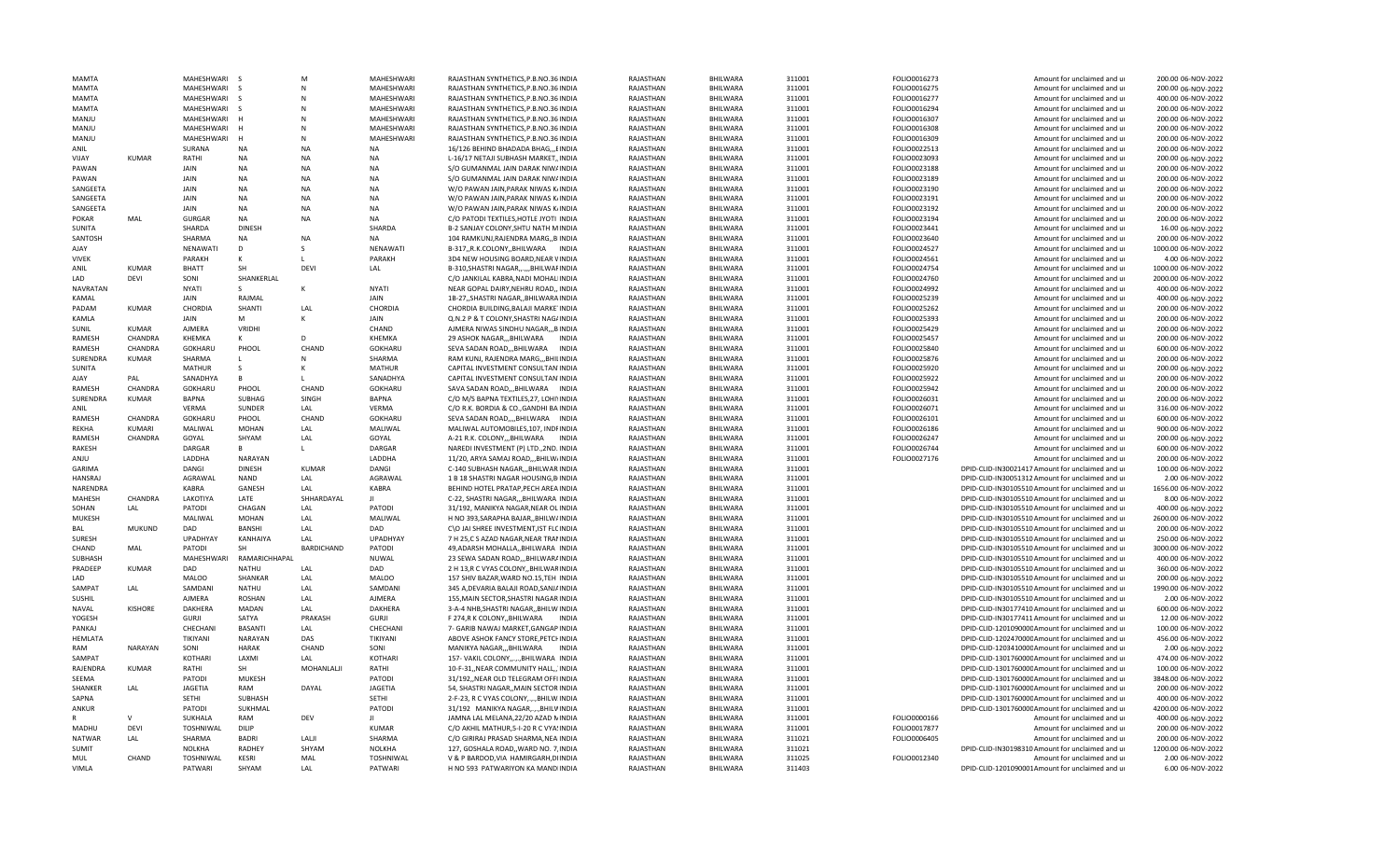| <b>NAND</b>                     | SINGH          | <b>KHATORH</b>   | GHASI              | LAL                    | <b>KHATORH</b>               | POST MANDAL GARH,, DIST, BHILWAINDIA                                       | RAJASTHAN              | <b>BHILWARA</b>                | 311604           | FOLIO0012358                 | Amount for unclaimed and u                                 | 20.00 06-NOV-2022                        |
|---------------------------------|----------------|------------------|--------------------|------------------------|------------------------------|----------------------------------------------------------------------------|------------------------|--------------------------------|------------------|------------------------------|------------------------------------------------------------|------------------------------------------|
| <b>BHFRU</b>                    | LAL            | <b>MANTRI</b>    | RAM                | PRASAD                 | <b>MONTRI</b>                | C/O JAI SHIV TRADING CO., POST- K/INDIA                                    | RAJASTHAN              | <b>BHILWARA</b>                | 311605           | FOLIO0025740                 | Amount for unclaimed and ur                                | 200.00 06-NOV-2022                       |
| RAJESH                          |                | <b>MOONDRA</b>   | RAMESHWAR          | LAL                    | <b>MOONDRA</b>               | C/O RAJESH STORE, OPP. HIGHER SEIINDIA                                     | RAJASTHAN              | BHILWARA                       | 311801           | FOLIO0016335                 | Amount for unclaimed and ur                                | 200.00 06-NOV-2022                       |
| <b>SURESH</b>                   | CHANDRA        | AGARWAL          | RAMPAL             |                        | AGARWAL                      | KOTHARI MOHALLA, GANGAPUR, DISINDIA                                        | RAJASTHAN              | BHILWARA                       | 311801           |                              | DPID-CLID-120247000CAmount for unclaimed and ur            | 200.00 06-NOV-2022                       |
| SUNIL                           |                | <b>JHAVAR</b>    | SATYANARAIN        |                        |                              | C/O SH. SATYANARAYAN JHAVAR, A INDIA                                       | RAJASTHAN              | CHITTORGARH                    | 312001           | FOLIO0025302                 | Amount for unclaimed and ur                                | 1000.00 06-NOV-2022                      |
| LALITA                          |                | AJMERA           | <b>NA</b>          | <b>NA</b>              | <b>NA</b>                    | STATE BANK OF BIKANER & JAIPUR, INDIA                                      | RAJASTHAN              | CHITTORGARH                    | 312001           | FOLIO0027890                 | Amount for unclaimed and ur                                | 100.00 06-NOV-2022                       |
|                                 |                |                  |                    |                        |                              |                                                                            |                        |                                |                  |                              |                                                            |                                          |
| MADANLAL                        |                | AJMERA           | <b>NA</b>          | <b>NA</b>              | <b>NA</b>                    | C/O ASHOK AJMERA STATE BANK O INDIA                                        | RAJASTHAN              | CHITTORGARH                    | 312001           | FOLIO0027891                 | Amount for unclaimed and ur                                | 100.00 06-NOV-2022                       |
| DHARMENDRA                      |                | SOMANI           | KHANHIYALAL        |                        | SOMANI                       | 101 INANI COMPLEX, SUKH SHANTI INDIA                                       | RAJASTHAN              | CHITTORGARH                    | 312001           |                              | DPID-CLID-IN30088814 Amount for unclaimed and ur           | 550.00 06-NOV-2022                       |
| ARCHANA                         |                | TOSHNIWAL        | RAM                | <b>NIWAS</b>           | TOSHNIWAL                    | PURANI SABZI MANDI, CHUDI BAZAHNDIA                                        | RAJASTHAN              | CHITTORGARH                    | 312001           |                              | DPID-CLID-IN30105510 Amount for unclaimed and ur           | 1000.00 06-NOV-2022                      |
| <b>RASHMI</b>                   |                | <b>MODI</b>      | <b>SH</b>          | NAVNEETPRAKASH         | <b>MOD</b>                   | MODI BHAWAN, ADARSH COLONY, KINDIA                                         | RAJASTHAN              | CHITTORGARH                    | 312001           |                              | DPID-CLID-120257000CAmount for unclaimed and ur            | 262.00 06-NOV-2022                       |
| SATYA                           | <b>NARAYAN</b> | TOSHNIWAL        | <b>SH</b>          | JANKILALJI             | <b>TOSHNIWAL</b>             | A-3, BAPU NAGAR, SENTHI,., CHITTO INDIA                                    | RAJASTHAN              | CHITTORGARH                    | 312001           |                              | DPID-CLID-120257000CAmount for unclaimed and ur            | 200.00 06-NOV-2022                       |
| SUNITA                          |                | MAHESHWARI       | <b>SH</b>          | BHARATKUMAR            | MAHESHWARI                   | 1ST RAM DHAM, MEERA MARKET,., (INDIA                                       | RAJASTHAN              | CHITTORGARH                    | 312001           |                              | DPID-CLID-120257000CAmount for unclaimed and ur            | 1000.00 06-NOV-2022                      |
| SHARDA                          |                | ANJNA            | UDAYLAL            |                        | ANJNA                        | INFRONT OF MANDI GATECHOTI SINDIA                                          | RAJASTHAN              | CHITTORGARH                    | 312601           |                              | DPID-CLID-IN30198310 Amount for unclaimed and ur           | 4600.00 06-NOV-2022                      |
| <b>NAVIN</b>                    | KUMAR          | SHARMA           | <b>NARBADA</b>     |                        | SHANKAR                      | H NO 158 GHAMOTAR.PARTAPGAR INDIA                                          | RAJASTHAN              | CHITTORGARH                    | 312605           |                              | DPID-CLID-120360000C Amount for unclaimed and ur           | 100.00 06-NOV-2022                       |
|                                 |                |                  |                    |                        |                              |                                                                            |                        |                                |                  |                              |                                                            |                                          |
| SHAKUNTLA                       |                | LADDHA           | RAMESHJ            |                        | LADDHA                       | DALAL RAMESH LADDHA & CO, DHAINDIA                                         | RAJASTHAN              | CHITTORGARH                    | 313001           | FOLIO0002722                 | Amount for unclaimed and ur                                | 200.00 06-NOV-2022                       |
| <b>RAMESH</b>                   | CHANDRA        | LADDHA           | RADHA              |                        | <b>KRISHNA</b>               | DALAL RAMESH CH LADDHA & CO, LINDIA                                        | RAJASTHAN              | CHITTORGARH                    | 313001           | FOLIO0002723                 | Amount for unclaimed and ur                                | 200.00 06-NOV-2022                       |
| SIMA                            |                | GOYAL            | SURESH             |                        | GOYAL                        | 6 SHIVAJI NAGAR,,,UDAIPUR<br><b>INDIA</b>                                  | RAJASTHAN              | CHITTORGARH                    | 313001           | FOLIO0003360                 | Amount for unclaimed and ur                                | 200.00 06-NOV-2022                       |
| KAMAL                           |                | JAIN             | D                  |                        | JAIN                         | C/O PORWAL INVESTMENTS, 35-A CINDIA                                        | RAJASTHAN              | CHITTORGARH                    | 313001           | FOLIO0006026                 | Amount for unclaimed and ur                                | 2.00 06-NOV-2022                         |
| PRAMILA                         |                | PORWAL           | CHANDRA            | PRAKASH                | PORWAL                       | 10, PATEL CIRCLE, KISHAN POLE RO/INDIA                                     | RAJASTHAN              | CHITTORGARH                    | 313001           | FOLIO0006029                 | Amount for unclaimed and ur                                | 2.00 06-NOV-2022                         |
| ASHOK                           |                | PORWAL           | <b>MITHA</b>       | LALJI                  | PORWAL                       | 1, BHARBHUJA GHATI,,,UDAIPUR INDIA                                         | RAJASTHAN              | CHITTORGARH                    | 313001           | FOLIO0011656                 | Amount for unclaimed and ur                                | 200.00 06-NOV-2022                       |
| PRAMILA                         |                | PORWAL           | SATISH             |                        | PORWAL                       | 1, BHARBHUJA GHATI,,,UDAIPUR INDIA                                         | RAJASTHAN              | CHITTORGARH                    | 313001           | FOLIO0011657                 | Amount for unclaimed and ur                                | 200.00 06-NOV-2022                       |
|                                 |                |                  | D.                 | ĸ                      |                              |                                                                            |                        |                                |                  |                              |                                                            | 200.00 06-NOV-2022                       |
| KALPANA                         |                | VERMA            |                    |                        | VERMA                        | C/O RAJ PETRO SYNTHETIC LTD, SUKINDIA                                      | RAJASTHAN              | CHITTORGARH                    | 313001           | FOLIO0011686                 | Amount for unclaimed and ur                                |                                          |
| AMIT                            |                | PORWAL           | <b>ROSHAN</b>      | LAI                    | PORWAL                       | C/O HARISH ARYA 1 K-18 SECTOR N INDIA                                      | RAIASTHAN              | CHITTORGARH                    | 313001           | FOLIO0011695                 | Amount for unclaimed and ur                                | 2.00 06-NOV-2022                         |
| <b>KARAN</b>                    | SINGH          | PORWAL           | LAXMI              | CHAND                  | PORWAL                       | C/O HARISH ARYA 1 K-18 SECTOR N INDIA                                      | RAJASTHAN              | CHITTORGARH                    | 313001           | FOLIO0011696                 | Amount for unclaimed and ur                                | 2.00 06-NOV-2022                         |
| <b>GULAB</b>                    |                | PARIKH           | NARENDRA           |                        | <b>PARIKH</b>                | C/O SONEX ENTERPRISES OPP JYOT INDIA                                       | RAJASTHAN              | CHITTORGARH                    | 313001           | FOLIO0011700                 | Amount for unclaimed and ur                                | 2.00 06-NOV-2022                         |
| <b>SUSHILA</b>                  |                | PORWAL           | <b>KARAN</b>       | SINGH                  | PORWAL                       | C/O HARISH ARYA 1-K-18 SEC NO 1: INDIA                                     | RAJASTHAN              | CHITTORGARH                    | 313001           | FOLIO0011701                 | Amount for unclaimed and ur                                | 2.00 06-NOV-2022                         |
| RAKESHWER                       |                | <b>PUROHIT</b>   | RAM                |                        | <b>KRISHAN</b>               | POKHARANA U P BHOKATA BHAND INDIA                                          | RAJASTHAN              | CHITTORGARH                    | 313001           | FOLIO0011954                 | Amount for unclaimed and ur                                | 200.00 06-NOV-2022                       |
|                                 |                |                  | $\mathsf{R}$       | W                      | <b>PUROHIT</b>               | POKHARANA U P BHOKATA BHAND INDIA                                          |                        | CHITTORGARH                    |                  |                              |                                                            | 200.00 06-NOV-2022                       |
|                                 |                | <b>PUROHIT</b>   |                    |                        |                              |                                                                            | RAJASTHAN              |                                | 313001           | FOLIO0011956                 | Amount for unclaimed and ur                                |                                          |
| NARENDRA                        |                | <b>JOSHI</b>     | <b>BHANWAR</b>     | LAL                    | <b>JOSHI</b>                 | C/O DINESH PORWAL,5 SURANA ST INDIA                                        | RAJASTHAN              | CHITTORGARH                    | 313001           | FOLIO0011973                 | Amount for unclaimed and ur                                | 200.00 06-NOV-2022                       |
| PUSHPA                          |                | <b>JOSHI</b>     | NARENDRA           |                        | <b>JOSHI</b>                 | C/O DINESH PORWAL,5 SURANA ST INDIA                                        | RAJASTHAN              | CHITTORGARH                    | 313001           | FOLIO0011974                 | Amount for unclaimed and ur                                | 200.00 06-NOV-2022                       |
| <b>JOHNU</b>                    |                | <b>BOLIA</b>     | NARENDRA           | SINGH                  | <b>BOLIA</b>                 | C/O DINESH PORWAL,5 SURANA ST INDIA                                        | RAJASTHAN              | CHITTORGARH                    | 313001           | FOLIO0011976                 | Amount for unclaimed and ur                                | 200.00 06-NOV-2022                       |
| VIMLA                           |                | PORWAL           | TEK                | CHAND                  | PORWAL                       | C/O DINESH PORWAL, 5 SURANA ST INDIA                                       | RAJASTHAN              | CHITTORGARH                    | 313001           | FOLIO0011979                 | Amount for unclaimed and ur                                | 200.00 06-NOV-2022                       |
| PIYUSH                          |                | DHARMAWAT        | SHANTI             | LAL                    | DHARMAWAT                    | C/O DINESH PORWAL,5 SURANA ST INDIA                                        | RAJASTHAN              | CHITTORGARH                    | 313001           | FOLIO0011983                 | Amount for unclaimed and ur                                | 200.00 06-NOV-2022                       |
| TEK                             | CHAND          | PORWAL           | LAL                | CHAND                  | PORWAL                       | C/O DINESH PORWAL,5 SURANA ST INDIA                                        | RAJASTHAN              | CHITTORGARH                    | 313001           | FOLIO0011986                 | Amount for unclaimed and ur                                | 200.00 06-NOV-2022                       |
|                                 |                |                  |                    |                        |                              |                                                                            |                        |                                |                  |                              |                                                            |                                          |
| RATAN                           | SINGH          | MEHTA            | <b>MOHAN</b>       | LAL                    | MEHTA                        | 2 BHUPALPURA ROAD D.,, UDAIPUR INDIA                                       | RAJASTHAN              | CHITTORGARH                    | 313001           | FOLIO0015924                 | Amount for unclaimed and ur                                | 400.00 06-NOV-2022                       |
| <b>SUDHIR</b>                   |                | SAMDANI          | R                  | C.                     | SAMDANI                      | MAHESHWARI INVESTMENTS, 8, CH/INDIA                                        | RAJASTHAN              | CHITTORGARH                    | 313001           | FOLIO0017290                 | Amount for unclaimed and ur                                | 400.00 06-NOV-2022                       |
| SUNIL                           |                | SAMDANI          | $\mathsf{R}$       | c                      | SAMDANI                      | MAHESHWARI INVESTMENTS, 8, CH INDIA                                        | RAJASTHAN              | CHITTORGARH                    | 313001           | FOLIO0017850                 | Amount for unclaimed and ur                                | 400.00 06-NOV-2022                       |
| VARSHA                          |                | SAMDANI          | <b>SUDHIR</b>      |                        | SAMDANI                      | MAHESHWARI INVESTMENTS, 8, CH INDIA                                        | RAJASTHAN              | CHITTORGARH                    | 313001           | FOLIO0017852                 | Amount for unclaimed and ur                                | 200.00 06-NOV-2022                       |
| MANISHA                         |                | TOSHNIWAL        | RAJ                | <b>KUMAR</b>           | <b>TOSHNIWAL</b>             | 32 SUBHASH MARG,,,UDAIPUR INDIA                                            | RAJASTHAN              | CHITTORGARH                    | 313001           | FOLIO0017869                 | Amount for unclaimed and ur                                | 1200.00 06-NOV-2022                      |
| RAJESH                          |                | <b>JAIN</b>      | <b>NA</b>          | <b>NA</b>              | <b>NA</b>                    | 22 SARNI SEHRI, MANDI KI NAL,, UD/INDIA                                    | RAJASTHAN              | CHITTORGARH                    | 313001           | FOLIO0024017                 | Amount for unclaimed and ur                                | 200.00 06-NOV-2022                       |
| RAJ                             | <b>KUMAR</b>   | <b>MANTRI</b>    | <b>NA</b>          | <b>NA</b>              | <b>NA</b>                    | 22 SARNI SEHRI, MANDI-KI-NAL, , UD. INDIA                                  | RAJASTHAN              | CHITTORGARH                    | 313001           | FOLIO0024047                 | Amount for unclaimed and ur                                | 200.00 06-NOV-2022                       |
|                                 |                |                  |                    |                        |                              |                                                                            |                        |                                |                  |                              |                                                            |                                          |
| RAJ                             | <b>KUMAR</b>   | <b>MANTRI</b>    | <b>NA</b>          | <b>NA</b>              | <b>NA</b>                    | 22 SARNI SEHRI, MANDI-KI-NAL, ,UD. INDIA                                   | RAJASTHAN              | CHITTORGARH                    | 313001           | FOLIO0024048                 | Amount for unclaimed and ur                                | 200.00 06-NOV-2022                       |
| RAI                             | <b>KUMAR</b>   | <b>MANTRI</b>    | <b>NA</b>          | <b>NA</b>              | <b>NA</b>                    | 22 SARNI SEHRI, MANDI KI NAL, JUD/INDIA                                    | RAJASTHAN              | CHITTORGARH                    | 313001           | FOLIO0024051                 | Amount for unclaimed and ur                                | 200.00 06-NOV-2022                       |
| <b>JITENDRA</b>                 |                | <b>BELAWAT</b>   | <b>NA</b>          | <b>NA</b>              | <b>NA</b>                    | HEMENDRA GARMENTS, 170 BADA INDIA                                          | RAJASTHAN              | CHITTORGARH                    | 313001           | FOLIO0024141                 | Amount for unclaimed and ur                                | 200.00 06-NOV-2022                       |
| RAJ                             | <b>KUMAR</b>   | PANWALA          | <b>NA</b>          | <b>NA</b>              | <b>NA</b>                    | HEMENDRA GARMENTS, 170 BADA INDIA                                          | RAJASTHAN              | CHITTORGARH                    | 313001           | FOLIO0024192                 | Amount for unclaimed and ur                                | 200.00 06-NOV-2022                       |
| SAVITA                          |                | JAIN             | <b>NA</b>          | <b>NA</b>              | <b>NA</b>                    | HEMENDRA GARMENTS, 170BADA EINDIA                                          | RAJASTHAN              | CHITTORGARH                    | 313001           | FOLIO0024207                 | Amount for unclaimed and ur                                | 200.00 06-NOV-2022                       |
| SAVITA                          |                | JAIN             | <b>NA</b>          | <b>NA</b>              | <b>NA</b>                    | HEMENDRA GARMENTS, 170BADA EINDIA                                          | RAJASTHAN              | CHITTORGARH                    | 313001           | FOLIO0024208                 | Amount for unclaimed and ur                                | 200.00 06-NOV-2022                       |
| SAVITA                          |                | JAIN             | <b>NA</b>          | <b>NA</b>              | <b>NA</b>                    | HEMENDRA GARMENTS, 170BADA EINDIA                                          | RAJASTHAN              | CHITTORGARH                    | 313001           | FOLIO0024209                 |                                                            | 200.00 06-NOV-2022                       |
|                                 |                |                  |                    |                        |                              |                                                                            |                        |                                |                  |                              | Amount for unclaimed and ur                                |                                          |
| SAVITA                          |                | JAIN             | <b>NA</b>          | <b>NA</b>              | NA                           | HEMENDRA GARMENTS, 170BADA EINDIA                                          | RAJASTHAN              | CHITTORGARH                    | 313001           | FOLIO0024210                 | Amount for unclaimed and ur                                | 200.00 06-NOV-2022                       |
| SAVITA                          |                | <b>JAIN</b>      | <b>NA</b>          | <b>NA</b>              | <b>NA</b>                    | HEMENDRA GARMENTS.170BADA EINDIA                                           | RAJASTHAN              | CHITTORGARH                    | 313001           | FOLIO0024211                 | Amount for unclaimed and ur                                | 200.00 06-NOV-2022                       |
| SAVITA                          |                | <b>JAIN</b>      | <b>NA</b>          | <b>NA</b>              | NA                           | HEMENDRA GARMENTS, 170BADA EINDIA                                          | RAJASTHAN              | CHITTORGARH                    | 313001           | FOLIO0024212                 | Amount for unclaimed and ur                                | 200.00 06-NOV-2022                       |
| SAVITA                          |                | JAIN             | <b>NA</b>          | <b>NA</b>              | <b>NA</b>                    | HEMENDRA GARMENTS, 170BADA EINDIA                                          | RAJASTHAN              | CHITTORGARH                    | 313001           | FOLIO0024213                 | Amount for unclaimed and ur                                | 200.00 06-NOV-2022                       |
| SAVITA                          |                | JAIN             | <b>NA</b>          | <b>NA</b>              | <b>NA</b>                    | HEMENDRA GARMENTS, 170BADA EINDIA                                          | RAJASTHAN              | CHITTORGARH                    | 313001           | FOLIO0024214                 | Amount for unclaimed and ur                                | 200.00 06-NOV-2022                       |
| <b>ANIL</b>                     |                | <b>JAIN</b>      | <b>NA</b>          | <b>NA</b>              | <b>NA</b>                    | RISHABH PHOTO COPIER,8 NYAY M.INDIA                                        | RAJASTHAN              | CHITTORGARH                    | 313001           | FOLIO0024293                 | Amount for unclaimed and ur                                | 200.00 06-NOV-2022                       |
| ANIL                            |                | <b>JAIN</b>      | NA                 | <b>NA</b>              | <b>NA</b>                    |                                                                            |                        |                                |                  |                              |                                                            |                                          |
|                                 |                |                  |                    |                        |                              | RISHABH PHOTO COPIER,8 NYAY M.INDIA                                        | RAJASTHAN              | CHITTORGARH                    | 313001           | FOLIO0024294                 | Amount for unclaimed and ur                                | 200.00 06-NOV-2022                       |
| MANGI                           | LAL            | <b>DAMAWAT</b>   | GPTI               |                        | LAL                          | 22, SARNI SEHRI,, MANDI-KI-NAL,,, UIINDIA                                  | RAJASTHAN              | CHITTORGARH                    | 313001           | FOLIO0024982                 | Amount for unclaimed and ur                                | 200.00 06-NOV-2022                       |
| MAINA                           |                | <b>SINGHVI</b>   | LAXMI              | LAL                    | SINGHVI                      | C-53 BHUPAL PURA, UDAIPUR (RAJ.) INDIA                                     | RAJASTHAN              | CHITTORGARH                    | 313001           | FOLIO0025400                 | Amount for unclaimed and u                                 | 400.00 06-NOV-2022                       |
| LALIT                           |                | DHABRIA          | NARENDRA           | SINGH                  | DHABRIA                      | HOUSE NO-108, HIRAN MAGRI, SECTINDIA                                       | RAJASTHAN              | <b>UDAIPUR</b>                 | 313002           |                              | DPID-CLID-120346000CAmount for unclaimed and ur            | 40.00 06-NOV-2022                        |
| PRAKASH                         | CHANDRA        | TALESRA          | м                  | <sub>S</sub>           | TALESRA                      | 8, SHIV COMPLEX, TECHNOCRAT SCINDIA                                        | RAJASTHAN              |                                | 313004           |                              | DPID-CLID-120137000CAmount for unclaimed and ur            | 336.00 06-NOV-2022                       |
| KAILASH                         |                | <b>DFVI</b>      | <b>BASANTI</b>     | LAL                    | $\mathbf{H}$                 | JATO KI BAWARI, POST RUNDERA, TEINDIA                                      | RAJASTHAN              |                                | 313006           |                              | DPID-CLID-IN30105510 Amount for unclaimed and ur           | 200.00 06-NOV-2022                       |
| AMIT                            | <b>KUMAR</b>   | <b>NAGORI</b>    | OM                 | PRAKASH                | <b>NAGORI</b>                | KELWARA, TEH KUMBHALGARH, DIS INDIA                                        | RAJASTHAN              | BHILWARA                       | 313325           |                              | DPID-CLID-IN30051320 Amount for unclaimed and ur           | 1900.00 06-NOV-2022                      |
|                                 |                |                  |                    |                        |                              |                                                                            |                        |                                |                  |                              |                                                            |                                          |
| BHAWANI                         | SHANKER        | SHARMA           | LAXMI              |                        | NARAYAN                      | 391-A TALWANDI PVT, KOTA, RAJASTINDIA                                      | RAJASTHAN              | <b>KOTA</b>                    | 324005           | FOLIO0007108                 | Amount for unclaimed and ur                                | 200.00 06-NOV-2022                       |
| <b>JAMUNA</b>                   | PRASAD         | SHARMA           | LATE               | SHGHASILAL             | SHARMA                       | 4-K-2, DADABARI EXTENSION,,,KOT,INDIA                                      | RAJASTHAN              | KOTA                           | 324009           |                              | DPID-CLID-IN30105510 Amount for unclaimed and ur           | 350.00 06-NOV-2022                       |
| SAROJ                           |                | GARG             | ASHOK              | <b>KUMAR</b>           | GARG                         | C/O ASHOK AGENCIES, SADAR BAZA INDIA                                       | RAJASTHAN              | KOTA                           | 325205           |                              | DPID-CLID-IN30105510 Amount for unclaimed and ur           | 12.00 06-NOV-2022                        |
| ANUSUYA                         |                | <b>DOSI</b>      | KANHAIYA           | LAL                    | <b>NEEMA</b>                 | 36 BAVAN DERI, TH BANSWARA, BAINDIA                                        | RAJASTHAN              | BANSWARA                       | 327001           |                              | DPID-CLID-1304140001Amount for unclaimed and ur            | 200.00 06-NOV-2022                       |
|                                 |                |                  | <b>BIRDI</b>       | CHAND                  | <b>BHUTORIYA</b>             | C/O NAGRAJ BIRDHI CHAND BHUTCINDIA                                         | RAJASTHAN              | CHURU                          | 331502           | FOLIO0025096                 | Amount for unclaimed and ur                                | 200.00 06-NOV-2022                       |
| VIJENDRA                        | <b>KUMAR</b>   | <b>BHUTORIYA</b> |                    |                        |                              |                                                                            |                        |                                |                  |                              |                                                            |                                          |
|                                 |                |                  |                    |                        |                              |                                                                            |                        |                                |                  |                              |                                                            |                                          |
| <b>SAMPAT</b>                   | LAL            | RAKHECHA         | <b>MOHAN</b>       | LAL                    | RAKHECHA                     | C/O SH. MOHAN LAL RAKHECHA, RAINDIA                                        | RAJASTHAN              | <b>BIKANER</b>                 | 334004           |                              | DPID-CLID-130176000CAmount for unclaimed and ur            | 200.00 06-NOV-2022                       |
| <b>SUSHILA</b>                  |                | ARORA            | <b>BALKRISHAN</b>  |                        | ARORA                        | C/O BURARAM ARORA. WARD NO 1 INDIA                                         | RAJASTHAN              |                                | 335004           | FOLIO0015394                 | Amount for unclaimed and ur                                | 200.00 06-NOV-2022                       |
| <b>BALDFV</b><br><b>GURBANS</b> |                | SINGH<br>KAUR    | S.<br><sub>S</sub> | GULAR<br><b>BALDEV</b> | <b>SINGH</b><br><b>SINGH</b> | C/O NEW HOPE MOPEL SCHOOL, P (INDIA<br>C/O NEW HOPE MOPEL SCHOOL, P (INDIA | RAJASTHAN<br>RAJASTHAN | SRIGANGANAGAR<br>SRIGANGANAGAR | 335704<br>335704 | FOLIO0005460<br>FOLIO0005461 | Amount for unclaimed and ur<br>Amount for unclaimed and ur | 200.00 06-NOV-2022<br>200.00 06-NOV-2022 |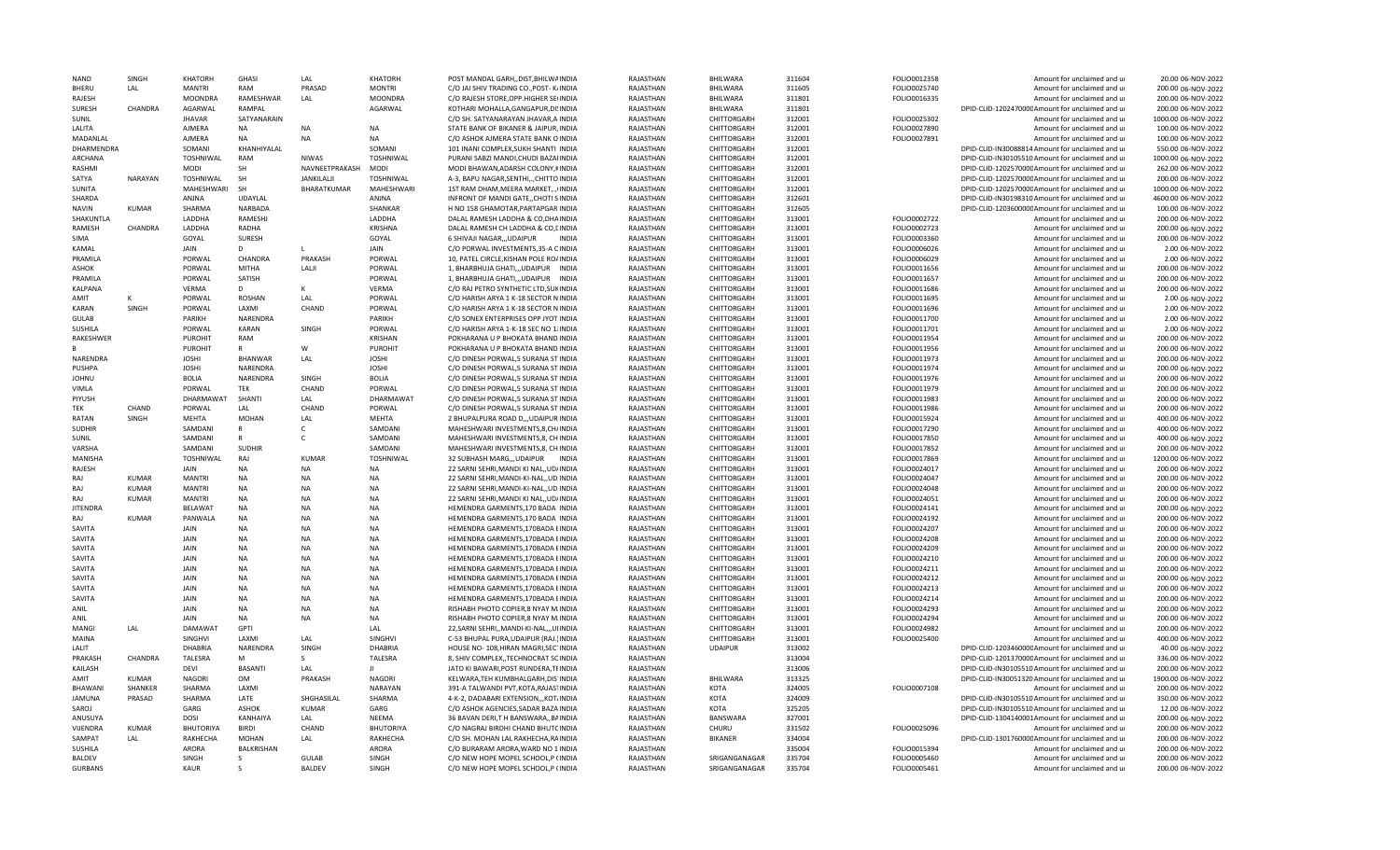| <b>VISHNI</b>     | DFVI             | <b>ARORA</b>           | SRI               | KHILURAM      | <b>ARORA</b>     | C/O BURA RAM ARORA WARD NO 1INDIA           | RAIASTHAN         | SRIGANGANAGAR    | 335804 | FOLIO0015399 | Amount for unclaimed and ur                                | 200.00 06-NOV-2022  |
|-------------------|------------------|------------------------|-------------------|---------------|------------------|---------------------------------------------|-------------------|------------------|--------|--------------|------------------------------------------------------------|---------------------|
| ANNAPURNA         |                  | PAREEK                 | <b>GHAN</b>       | SHYAM         | PAREEK           | VIDYA BHAWAN, DIDWANA, RAJ, DIDINDIA        | RAJASTHAN         | <b>NAGAUR</b>    | 341303 | FOLIO0009052 | Amount for unclaimed and ur                                | 200.00 06-NOV-2022  |
| <b>NATWAR</b>     | LAL              | PAREEK                 | GHAN              | SHYAM         | PAREEK           | C/O SHREE SHARDA GYANPEETH, DI INDIA        | RAJASTHAN         | NAGAUR           | 341303 | FOLIO0009053 | Amount for unclaimed and ur                                | 200.00 06-NOV-2022  |
| MAHESH            |                  | <b>MOHNOT</b>          | PARAS             | RAJ           | <b>MOHNOT</b>    | BADRI NARAIN STREET, GUNDI KA MINDIA        | RAJASTHAN         | <b>JODHPUR</b>   | 342001 | FOLIO0001792 | Amount for unclaimed and ur                                | 200.00 06-NOV-2022  |
| PARAS             | RAJ              | MOHNOT                 | PREM              | RAJ           | MOHNOT           | BADRI NARAIN STREET, GUNDI KA NINDIA        | RAJASTHAN         | <b>JODHPUR</b>   | 342001 | FOLIO0001793 | Amount for unclaimed and ur                                | 400.00 06-NOV-2022  |
| <b>NARESH</b>     |                  | MOHNOT                 | PARAS             | RAJ           | MOHNOT           | BADRI NARAIN STREET, GUNDI KA NINDIA        | RAJASTHAN         | <b>JODHPUR</b>   | 342001 | FOLIO0001794 | Amount for unclaimed and ur                                | 200.00 06-NOV-2022  |
| MANISH            | DFO              | KARVA                  | NA                | <b>NA</b>     | <b>NA</b>        | 196 II, POLO PAOTA, JODHPUR<br><b>INDIA</b> | RAJASTHAN         | <b>JODHPUR</b>   | 342001 |              | DPID-CLID-IN30223610 Amount for unclaimed and ur           | 200.00 06-NOV-2022  |
| SHITAL            |                  |                        | <b>NA</b>         | <b>NA</b>     | <b>NA</b>        | D/98, DHARAMNARAYAN JI KA HATHNDIA          | RAJASTHAN         | <b>JODHPUR</b>   | 342001 |              | DPID-CLID-IN30223610 Amount for unclaimed and ur           | 200.00 06-NOV-2022  |
| SHASHIKANT        |                  | MAHESHWARI             | RAM               |               | <b>BUX</b>       | MOTI BHAWAN MANSAGAR, BEHINIINDIA           | RAJASTHAN         | <b>JODHPUR</b>   | 342001 |              | DPID-CLID-120109000C Amount for unclaimed and ur           | 200.00 06-NOV-2022  |
| BABULAL           |                  | JASRAJ                 | <b>JASRAJ</b>     |               |                  | DUNGAR CHANDLUNIA, BHARU BAZINDIA           | RAJASTHAN         | BARMER           | 344022 | FOLIO0013307 | Amount for unclaimed and ur                                | 200.00 06-NOV-2022  |
| RAIKANWAR         |                  | <b>JETHA</b>           | NA                | <b>NA</b>     | <b>NA</b>        | SUITING SPECIALS, 27 GODOWN STFINDIA        | <b>TAMIL NADU</b> | CHENNAI          | 600001 | FOLIO0018994 | Amount for unclaimed and ur                                | 200.00 06-NOV-2022  |
|                   | SURESH           | <b>KUMAR</b>           | NA                | <b>NA</b>     | <b>NA</b>        | C/O GAJENDRA TEX,11 GODOWN S'INDIA          | <b>TAMIL NADU</b> | CHENNAI          | 600001 | FOLIO0019012 | Amount for unclaimed and ur                                | 200.00 06-NOV-2022  |
| <b>GANBHIRMAI</b> |                  | <b>JETHA</b>           | <b>NA</b>         | <b>NA</b>     | <b>NA</b>        | SUITING SPECIALS, 27 GODOWN STFINDIA        | <b>TAMIL NADU</b> | CHENNAI          | 600001 | FOLIO0019024 | Amount for unclaimed and ur                                | 200.00 06-NOV-2022  |
| <b>BHAGWATHI</b>  | DEVI             | <b>BISANI</b>          | <b>NA</b>         | <b>NA</b>     | <b>NA</b>        | C/O JAI TANOT TEX 54 GODOWN STINDIA         | <b>TAMIL NADL</b> | CHENNAI          | 600001 | FOLIO0019081 | Amount for unclaimed and ur                                | 316.00 06-NOV-2022  |
| MILAP             | CHAND            | <b>BARDIA</b>          | LATE              |               | <b>JOGRAJJI</b>  | C/O MAHAVEER CUTPICE STORE, 45 INDIA        | <b>TAMIL NADU</b> | CHENNAI          | 600004 | FOLIO0002076 | Amount for unclaimed and ur                                | 220.00 06-NOV-2022  |
|                   | SAMPATHKUMAFJAIN |                        | NA                | <b>NA</b>     | NA               | 31/2, SUNDRAM PILLAI STREET,, PUIINDIA      | TAMIL NADU        | CHENNAI          | 600007 | FOLIO0017908 | Amount for unclaimed and ur                                | 200.00 06-NOV-2022  |
|                   | SAMPATHKUMAFJAIN |                        | <b>NA</b>         | <b>NA</b>     | NA               | 31/2 SUNDARAMPILLAIST PURESAVINDIA          | <b>TAMIL NADU</b> | CHENNAI          | 600007 | FOLIO0019074 | Amount for unclaimed and ur                                | 200.00 06-NOV-2022  |
|                   |                  | VIJAYAKUMAR            | $\mathcal{S}$     |               | <b>IYADURAI</b>  | 41 PANTHEM RD,,,CHENNAI<br><b>INDIA</b>     | <b>TAMIL NADU</b> | CHENNAI          | 600008 | FOLIO0000752 | Amount for unclaimed and ur                                | 200.00 06-NOV-2022  |
| <b>ASHA</b>       |                  |                        |                   | н             | RAMNANI          | 150/40 PURASWALKAM HIGH ROALINDIA           |                   | CHENNAI          | 600010 |              |                                                            | 600.00 06-NOV-2022  |
|                   |                  | RAMNANI                | C                 |               |                  |                                             | <b>TAMIL NADU</b> |                  |        | FOLIO0000927 | Amount for unclaimed and ur                                |                     |
| ARULSWAMY         |                  |                        | <b>NA</b>         | <b>NA</b>     | <b>NA</b>        | C/O SANTOSH KUMAR, 120 NORTH IINDIA         | <b>TAMIL NADU</b> | CHENNAI          | 600011 | FOLIO0027350 | Amount for unclaimed and ur                                | 2.00 06-NOV-2022    |
| <b>MUNNA</b>      |                  | LAL                    | <b>NA</b>         | <b>NA</b>     | <b>NA</b>        | C/O SANTOSH KUMAR, 120 NORTH IINDIA         | <b>TAMIL NADU</b> | CHENNAI          | 600011 | FOLIO0027351 | Amount for unclaimed and ur                                | 2.00 06-NOV-2022    |
| PARASMAL          |                  |                        | <b>NA</b>         | <b>NA</b>     | <b>NA</b>        | C/O SANTOSH KUMAR, 120 NORTH IINDIA         | <b>TAMIL NADU</b> | CHENNAI          | 600011 | FOLIO0027352 | Amount for unclaimed and ur                                | 2.00 06-NOV-2022    |
|                   |                  | ANANDHI                | <b>NA</b>         | <b>NA</b>     | <b>NA</b>        | 15, IIND. MADLEY STREET, T.NAGAR INDIA      | <b>TAMIL NADU</b> | CHENNA           | 600017 | FOLIO0000902 | Amount for unclaimed and ur                                | 200.00 06-NOV-2022  |
| PAVAN             | BAI              | м                      | <b>NA</b>         | <b>NA</b>     | <b>NA</b>        | DOOR NO 41 OLD NO 17, GOTHI RESINDIA        | <b>TAMIL NADU</b> | CHENNAI          | 600017 |              | DPID-CLID-IN30160411 Amount for unclaimed and ur           | 200.00 06-NOV-2022  |
|                   | SRIPAL           | CHOPDA                 | S                 |               | SHANTILAL        | SHANMUGAROYAN STREET, OLD W/INDIA           | <b>TAMIL NADU</b> | CHENNAI          | 600021 | FOLIO0001014 | Amount for unclaimed and ur                                | 200.00 06-NOV-2022  |
|                   |                  | BHANUMATHY             | $\mathsf{K}$      | KGOVINDAN     | KUTTY            | 115/A SUNDARAR ST., TIRUVALEESVINDIA        | <b>TAMIL NADU</b> | CHENNAI          | 600040 | FOLIO0007860 | Amount for unclaimed and ur                                | 200.00 06-NOV-2022  |
|                   |                  | <b>JAYAKUMAR</b>       | <b>THOLASI</b>    |               | LINGAM           | PLOT -1 A, BHARANI STREET, AMRITHNDIA       | <b>TAMIL NADU</b> | CHENNAI          | 600042 |              | DPID-CLID-IN30189510 Amount for unclaimed and ur           | 10.00 06-NOV-2022   |
|                   |                  | TAMILARASAN            | NAEHIAPPAM        |               |                  | 48 PERIYAR 2ND STREET, SRINIVASA INDIA      | <b>TAMIL NADU</b> | CHENNAI          | 600050 | FOLIO0008163 | Amount for unclaimed and ur                                | 200.00 06-NOV-2022  |
|                   |                  | PICHAPPAN              | VINAI             |               | THEERTHANS       | ALAGU STREET AGENCIES, 123 MUGINDIA         | <b>TAMIL NADU</b> | CHENNAI          | 600050 | FOLIO0008167 | Amount for unclaimed and ur                                | 200.00 06-NOV-2022  |
| N                 | <b>SUNDAR</b>    | RAJAN                  | <b>NARAINMAN</b>  |               |                  | 48, PERIYAR II STREET, SRINIWASA NINDIA     | <b>TAMIL NADU</b> | CHENNAI          | 600050 | FOLIO0008168 | Amount for unclaimed and ur                                | 200.00 06-NOV-2022  |
| <b>VR</b>         |                  | CHEUAPPAN              | VEERAPPAN         |               |                  | 123, MUGAPPIAR ROAD, PADI, MADIINDIA        | <b>TAMIL NADU</b> | CHENNAI          | 600050 | FOLIO0008175 | Amount for unclaimed and ur                                | 200.00 06-NOV-2022  |
|                   |                  | RAMALINGAM             | <b>NA</b>         | <b>NA</b>     | <b>NA</b>        | NEW NO 5 SENGOTHIMMAN KOIL, IINDIA          | <b>TAMIL NADU</b> | CHENNAI          | 600073 |              | DPID-CLID-IN30018310 Amount for unclaimed and ur           | 20.00 06-NOV-2022   |
|                   | M                | GHORAWAT               | - S               |               | <b>GHORAWAT</b>  | NO 6 PALLIAPPAN LANE, SOWCARPEINDIA         | <b>TAMIL NADU</b> | CHENNAI          | 600079 | FOLIO0007846 | Amount for unclaimed and ur                                | 2.00 06-NOV-2022    |
|                   | MAHINDER         | <b>KUMAR</b>           | -S                | PARASMULL     | JAIN             | 60 GENERAL MUTHIAH MUDALI ST. INDIA         | <b>TAMIL NADU</b> | CHENNAI          | 600079 | FOLIO0007952 | Amount for unclaimed and ur                                | 116.00 06-NOV-2022  |
|                   | <b>MOTHI</b>     | LAL                    | -S                | PARASMULL     | JAIN             | 60 GENERAL MUTHIAH MUDALI ST. INDIA         | <b>TAMIL NADU</b> | CHENNAI          | 600079 | FOLIO0007953 | Amount for unclaimed and ur                                | 116.00 06-NOV-2022  |
|                   | <b>INDER</b>     | CHAND                  | -S                | PARASMULI     | JAIN             | 60 GENERAL MUTHIAH MUDALI ST. INDIA         | <b>TAMIL NADU</b> | CHENNAI          | 600079 | FOLIO0007954 | Amount for unclaimed and ur                                | 116.00 06-NOV-2022  |
|                   | <b>MAHAVIR</b>   | CHAND                  | $\mathcal{S}$     | PARASMULI     | JAIN             | 60 GENERAL MUTHIAH MUDALI ST. INDIA         | <b>TAMIL NADU</b> | CHENNAI          | 600079 | FOLIO0007956 | Amount for unclaimed and ur                                | 116.00 06-NOV-2022  |
|                   |                  | <b>JAIN</b>            | <b>JEETMAL</b>    |               |                  | 21 PALLIAPPAN STREET, SOWCARPE INDIA        | <b>TAMIL NADU</b> | CHENNAI          | 600079 | FOLIO0007967 | Amount for unclaimed and ur                                | 200.00 06-NOV-2022  |
|                   | RAJENDRA         | <b>KUMAR</b>           |                   | $\mathsf{C}$  | JAIN             | C/O SHAH ELECTRICALS, 341 MINT SINDIA       | <b>TAMIL NADU</b> | CHENNAI          | 600079 | FOLIO0017258 | Amount for unclaimed and ur                                | 2.00 06-NOV-2022    |
| <b>JUGRAJ</b>     |                  | <b>HARAN</b>           | DAYALAL           |               |                  | 44, KALATHI PILLAI STREET, ELEPHAIINDIA     | <b>TAMIL NADU</b> | CHENNAI          | 600079 | FOLIO0026050 | Amount for unclaimed and ur                                | 200.00 06-NOV-2022  |
| AMAR              | CHAND            | JAIN                   | P                 | $\mathsf{C}$  | JAIN             | 22 CHINNA NAICKARAN ST,1ST FLO INDIA        | <b>TAMIL NADU</b> | CHENNAI          | 600079 | FOLIO0008092 | Amount for unclaimed and ur                                | 200.00 06-NOV-2022  |
| RECKCHAND         |                  |                        | PARASMULL         |               | JAIN             |                                             |                   |                  |        |              |                                                            | 116.00 06-NOV-2022  |
| M                 |                  |                        |                   |               |                  | NO.50, GENERAL MUTHIAH STREET INDIA         | <b>TAMIL NADU</b> | CHENNA           | 600079 |              | DPID-CLID-1201090002Amount for unclaimed and ur            |                     |
|                   | SASI             | DEVI                   | M                 |               | BASAVAIAH        | 76 VEERAPPA NAGAR, ALWARTIRU IINDIA         | <b>TAMIL NADU</b> | CHENNAI          | 600087 | FOLIO0008028 | Amount for unclaimed and ur                                | 200.00 06-NOV-2022  |
|                   |                  | NATARAJAN              | C                 | VAVADHARAYAHL | NATARAJAN        | 55-N PARK DUGAR TOWNSHIP MOLINDIA           | <b>TAMIL NADU</b> | CHENNAI          | 600089 | FOLIO0007992 | Amount for unclaimed and ur                                | 400.00 06-NOV-2022  |
|                   |                  | KALYANI                | $\mathsf{R}$      |               | VIJAYARAGHAVAN   | N-15 2ND MAIN ROAD, THIRD FLOO INDIA        | <b>TAMIL NADU</b> | CHENNAL          | 600102 | FOLIO0008165 | Amount for unclaimed and ur                                | 200.00 06-NOV-2022  |
|                   |                  | PREETHI                | NA                | <b>NA</b>     | <b>NA</b>        | C/O TARA CHAND JAIN 61 CHOOLAIINDIA         | <b>TAMIL NADU</b> | CHENNAI          | 600112 | FOLIO0019076 | Amount for unclaimed and ur                                | 200.00 06-NOV-2022  |
| PONNUVEL          |                  | VIJAIRAJA              | PONNUVEL          |               |                  | NO 12, NEHRU STREET, MUTHULING INDIA        | <b>TAMIL NADU</b> | PONDICHERRY      | 605008 |              | DPID-CLID-IN30177411 Amount for unclaimed and ur           | 100.00 06-NOV-2022  |
|                   |                  | VASUDEVAN              | BATCHAREDDIYAN    |               |                  | NO 56 2ND CROSS STREET. VENHAT INDIA        | <b>TAMIL NADU</b> | PONDICHERRY      | 605011 | FOLIO0015570 | Amount for unclaimed and u                                 | 200.00 06-NOV-2022  |
| <b>KUMAR</b>      |                  |                        | PAVADAI           |               | PILLAI           | VELLALA STREET, SANNAPURAM, TH INDIA        | <b>TAMIL NADU</b> | THANJAVUR        | 612204 |              | DPID-CLID-IN30017510 Amount for unclaimed and ur           | 400.00 06-NOV-2022  |
| VFNKATFSAN        |                  |                        | RAMALINGAM        |               | $\mathsf{N}$     | 10 A, 2098, G A CANAL EAST BANK,, INDIA     | <b>TAMIL NADU</b> | THANJAVUR        | 613001 |              | DPID-CLID-IN30017510 Amount for unclaimed and ur           | 50.00 06-NOV-2022   |
| HABEEB            | MOHAMED          | RMK                    | MOHAMED           | <b>DAWOOD</b> | HAMEED           | POOMPUKAR SILK HOUSE,54 BIG SINDIA          | <b>TAMIL NADU</b> | THANJAVUR        | 614601 |              | DPID-CLID-IN30267930 Amount for unclaimed and ur           | 200.00 06-NOV-2022  |
|                   |                  | YOGARA                 |                   |               | VAIYAPURI        | C/O SRI MANICKAVINAYAGAR FINA INDIA         | <b>TAMIL NADU</b> | <b>TIRUCHY</b>   | 620008 | FOLIO0007601 | Amount for unclaimed and ur                                | 200.00 06-NOV-2022  |
|                   |                  | <b>JAYANTHI</b>        | THYAGARAJ         |               |                  | 41, CHINNA SOWRASTIRA STREET, ,TINDIA       | <b>TAMIL NADU</b> | <b>TIRUCHY</b>   | 620008 |              | DPID-CLID-IN30039414 Amount for unclaimed and ur           | 2030.00 06-NOV-2022 |
| MANGALAM          | KRISHNA          | <b>MURTHY</b>          | <sub>S</sub>      |               | KRISHNAMURTHY    | KAILASAPURAM TOWNSHIP,,,TIRUCINDIA          | <b>TAMIL NADU</b> | TIRUCHY          | 620010 | FOLIO0000733 | Amount for unclaimed and ur                                | 200.00 06-NOV-2022  |
|                   |                  | SIVAKUMAR              |                   |               | KANDASAMY        | B-5/148, BHEL TOWNSHIP, KAILASAIINDIA       | <b>TAMIL NADU</b> | TIRUCHY          | 620014 | FOLIO0008178 | Amount for unclaimed and ur                                | 316.00 06-NOV-2022  |
|                   |                  | KOMATHYSANKA B         |                   |               | SANKARANARAYANAN | 116 EXTENTION, ONGARAKUDIL, THUNDIA         | <b>TAMIL NADU</b> | <b>TIRUCHY</b>   | 621010 |              | DPID-CLID-IN30021411 Amount for unclaimed and ur           | 20.00 06-NOV-2022   |
|                   |                  | GANDHIMATHI S          |                   |               | CHANDRAN         | CHINNAKANI COMPLEX, HEAD POST INDIA         | <b>TAMIL NADU</b> |                  | 623506 | FOLIO0000722 | Amount for unclaimed and ur                                | 400.00 06-NOV-2022  |
| MUTHUNARASINGAM   |                  | к                      | <b>KARUPPAIAH</b> |               |                  | 59, APPAVU PILLAI PATTI, KODANGI INDIA      | <b>TAMIL NADU</b> | D. QUIAD-E-MILLE | 624208 |              | DPID-CLID-IN30169610 Amount for unclaimed and ur           | 200.00 06-NOV-2022  |
| SHAMIM            |                  | <b>IQBAL</b>           | <b>IQBAL</b>      |               | <b>MOOSA</b>     | 4 JADAMANI KOIL STREET,,, MADURINDIA        | <b>TAMIL NADU</b> | <b>MADURAI</b>   | 625001 | FOLIO0005380 | Amount for unclaimed and ur                                | 200.00 06-NOV-2022  |
| YUNUS             | ABDUL            | SATTAR                 | А                 |               | SATTAR           | NO-37 MAHAL 5TH STREET, MADURINDIA          | <b>TAMIL NADU</b> | <b>MADURAI</b>   | 625001 | FOLIO0007590 | Amount for unclaimed and ur                                | 400.00 06-NOV-2022  |
| YUNUS             | ABDUL            | SATTAR                 | А                 |               | SATTAR           | NO 37 MAHAL 5TH STREET, MADUR INDIA         | <b>TAMIL NADU</b> | MADURAI          | 625001 | FOLIO0007598 | Amount for unclaimed and ur                                | 400.00 06-NOV-2022  |
| YUNUS             | ABDUL            | SATTAR                 | A                 |               | SATTAR           | NO 37 MAHAL 5TH STREET, MADUR INDIA         | <b>TAMIL NADU</b> | <b>MADURAI</b>   | 625001 | FOLIO0007599 | Amount for unclaimed and ur                                | 400.00 06-NOV-2022  |
| PIYARIDEVI        |                  | <b>JAIN</b>            | LAL               | CHAND         | <b>JAIN</b>      | ODUVAR LANE.EAST CHITRAI STREEINDIA         | <b>TAMIL NADU</b> | <b>MADURAI</b>   | 625003 | FOLIO0000726 | Amount for unclaimed and ur                                | 200.00 06-NOV-2022  |
| м                 | MADHV            | SINGH                  | <b>MOHAN</b>      |               | SINGH            | 64 KANPALYAM 4TH STREET, MADU INDIA         | <b>TAMIL NADU</b> | MADURAI          | 625009 | FOLIO0007586 |                                                            | 200.00 06-NOV-2022  |
| м                 |                  | <b>JAGDISH</b>         | <b>MOHAN</b>      |               | SINGH            | 64 KANPALYAM 4TH STREET, MADU INDIA         | <b>TAMIL NADU</b> | MADURAI          | 625009 | FOLIO0007587 | Amount for unclaimed and ur<br>Amount for unclaimed and ur | 200.00 06-NOV-2022  |
| G                 |                  |                        |                   | G             |                  |                                             |                   |                  |        |              |                                                            |                     |
|                   | <b>ANTHONY</b>   | THAYALAN               |                   |               | PRAGASAM         | H W P HOUSING COLONY, , TUTICOFINDIA        | <b>TAMIL NADU</b> | TIRUNELVELI      | 628002 | FOLIO0000728 | Amount for unclaimed and ur                                | 400.00 06-NOV-2022  |
|                   |                  | RADHAKRISHNAN A        |                   |               | RAMANUJAM        | B-92, SPIC NAGAR, MUTHIYAPURAM INDIA        | <b>TAMIL NADU</b> | TIRUNELVELI      | 628005 |              | DPID-CLID-IN30177412 Amount for unclaimed and u            | 100.00 06-NOV-2022  |
| <b>M</b>          |                  | CHOKKANATHAN MURUGESAN |                   |               |                  | 42 A SHANMUGA SIGAMANI NAGAIINDIA           | <b>TAMIL NADU</b> | TUTICORIN        | 628501 |              | DPID-CLID-IN30021410 Amount for unclaimed and ur           | 100.00 06-NOV-2022  |
| VANAJA            |                  | <b>KUMAR</b>           | <b>KUMAR</b>      |               |                  | DOOR NO. 20,, VINAYAYAR NAGAR,, INDIA       | <b>TAMIL NADU</b> | SALEM            | 636003 |              | DPID-CLID-120109000CAmount for unclaimed and ur            | 50.00 06-NOV-2022   |
| <b>KUMAAR</b>     |                  |                        | SENGODA           | GOUNDER       | К                | 9/150, ERUMAPALAYAM ROAD, SEE INDIA         | <b>TAMIL NADU</b> | SALEM            | 636201 |              | DPID-CLID-IN30017510 Amount for unclaimed and ur           | 100.00 06-NOV-2022  |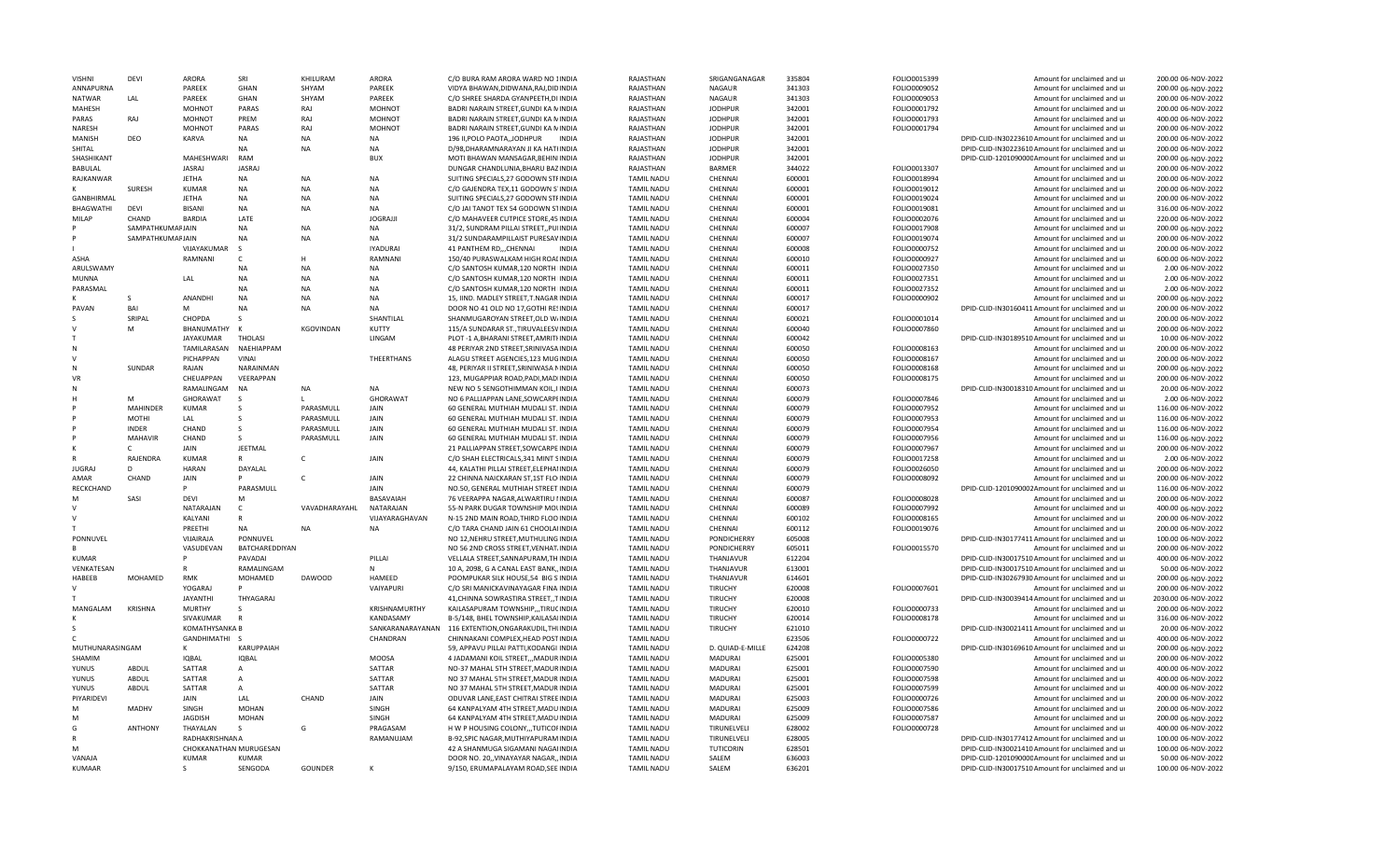| <b>SENTHI</b>          | KUMAR         |                       | RAMASAMY                    |                 | S              | NO 11/103.EAST KATTUKOTTAI.BELINDI/         | TAMIL NADU           | SALEM                          | 637402 |              | DPID-CLID-IN30169610 Amount for unclaimed and u  | 400.00 06-NOV-2022  |
|------------------------|---------------|-----------------------|-----------------------------|-----------------|----------------|---------------------------------------------|----------------------|--------------------------------|--------|--------------|--------------------------------------------------|---------------------|
| BALASUBRAM             | ANIAM         |                       | VISHNUKUMAR BALASUBRAMANIAM |                 |                | NO.1/2 N GANAPATHIPALAYAM.AGINDIA           | <b>TAMIL NADU</b>    | PERIYAR                        | 638111 |              | DPID-CLID-120277000CAmount for unclaimed and ur  | 20.00 06-NOV-2022   |
|                        |               | <b>KRISHNAN</b>       |                             | SINNIA          | <b>GOWNDER</b> | 10/11 MILL ROAD, THEKKU THOTTA INDIA        | <b>TAMIL NADU</b>    | PERIYAR                        | 638668 | FOLIO0005429 | Amount for unclaimed and ur                      | 200.00 06-NOV-2022  |
|                        |               | <b>BALASUBRAMAN P</b> |                             | RAMASAMY        | <b>GOUNDER</b> | NORTH, PRADHAKSHNAM ROAD, , KAINDIA         | <b>TAMIL NADU</b>    | PERIYAR                        | 639001 | FOLIO0005439 | Amount for unclaimed and ur                      | 200.00 06-NOV-2022  |
|                        |               | VELUSAMY              | $\mathcal{S}$               | NKARUPPANNA     | GOVNDER        | 29 K V B NAGAR,,, KARRUR<br><b>INDIA</b>    | <b>TAMIL NADU</b>    | PFRIYAR                        | 639002 | FOLIO0014946 | Amount for unclaimed and ur                      | 400.00 06-NOV-2022  |
|                        |               | NAGARANI              |                             |                 | RAMANATHAN     | VYSIAL STREET,,,COIMBATORE<br>INDIA         | <b>TAMIL NADU</b>    | COIMBATORE                     | 641001 | FOLIO0000550 | Amount for unclaimed and ur                      | 200.00 06-NOV-2022  |
|                        | N             |                       | BALAKRISHNAN NARAYANASWAMY  |                 |                | 253 A1 KEEZH STREET, COODALUR ('INDIA       | <b>TAMIL NADU</b>    | COIMBATORE                     | 641002 |              | DPID-CLID-IN30021411 Amount for unclaimed and ur | 200.00 06-NOV-2022  |
| KEERTHI                |               | RAYINDRAN             | RAVINDRAN                   |                 | RAMANATHAN     | 5TH STREET TATABAD,,,COIMBATOIINDIA         | <b>TAMIL NADU</b>    | COIMBATORE                     | 641012 | FOLIO0000551 | Amount for unclaimed and ur                      | 200.00 06-NOV-2022  |
| M                      |               | SENGOTTUVEL           | $\overline{A}$              | <b>MARAPPA</b>  | MUDALIAR       | 80 KNP ROAD,,,COIMBATORE<br><b>INDIA</b>    | <b>TAMIL NADU</b>    | COIMBATORE                     | 641101 | FOLIO0000546 | Amount for unclaimed and ur                      | 300.00 06-NOV-2022  |
| LAKSHMI                |               |                       | <b>NANJAN</b>               |                 |                | NO 49, ELITHORAI, YEDAPPALLI PO, NINDIA     | <b>TAMIL NADU</b>    | <b>NILGIRI</b>                 | 643104 |              | DPID-CLID-IN30169611 Amount for unclaimed and ur | 100.00 06-NOV-2022  |
| CHANDRAKANT SHAMDASANI |               | MADHAVDAS             | LATE                        | SRIMT           | SHAMDASANI     | NL-6-7-5 SECTOR-15, OPPOSITE A P. INDIA     | <b>UTTAR PRADESH</b> |                                | 200706 | FOLIO0014866 | Amount for unclaimed and ur                      | 200.00 06-NOV-2022  |
| PARKASH                |               | DEVI                  | <b>BHAGWAN</b>              |                 | DASS           | III H 74 NEHRU NAGAR, GHAZIABAD INDIA       | <b>UTTAR PRADESH</b> | GHAZIABAD                      | 201001 | FOLIO0008303 | Amount for unclaimed and ur                      | 200.00 06-NOV-2022  |
| DAYA                   |               | RAM                   | <b>BALWANT</b>              |                 | SINGH          | Q.NO. A/377. SECTOR-23.RAJNAGA INDIA        | <b>UTTAR PRADESH</b> | <b>GHAZIABAD</b>               | 201001 |              | Amount for unclaimed and u                       | 200.00 06-NOV-2022  |
|                        |               |                       |                             |                 |                |                                             |                      |                                |        | FOLIO0009641 |                                                  |                     |
| RUKMANI                |               | GARG                  | RAJENDRA                    | <b>KUMAR</b>    | GARG           | PRAVEEN PROVISION STORE, 28, WFINDIA        | <b>UTTAR PRADESH</b> | <b>GHAZIABAD</b>               | 201001 |              | DPID-CLID-120206000CAmount for unclaimed and ur  | 200.00 06-NOV-2022  |
| MUSHARRAF              |               | <b>HUSAIN</b>         | <b>NA</b>                   | <b>NA</b>       | <b>NA</b>      | A-803, NEEL PADAM KUNJ, OPP. DAEINDIA       | <b>UTTAR PRADESH</b> | GHAZIABAD                      | 201010 | FOLIO0016661 | Amount for unclaimed and ur                      | 600.00 06-NOV-2022  |
| PRFFTI                 |               | <b>TAYAL</b>          | SH                          | AMIT            | TAYAL          | 142 APAR BAZARIA, GURUNANAK PUNDIA          | UTTAR PRADESH        | GHAZIABAD                      | 201204 |              | DPID-CLID-IN30133020 Amount for unclaimed and ur | 200.00 06-NOV-2022  |
| PREETI                 |               | SARASWAT              | SUDHINDRA                   |                 | SARASWAT       | <b>INDIA</b><br>A-98 SECTOR-22,,,NOIDA      | <b>UTTAR PRADESH</b> | GHAZIABAD                      | 201301 | FOLIO0006736 | Amount for unclaimed and ur                      | 600.00 06-NOV-2022  |
| NIRMALA                |               | <b>DEVI</b>           | NA                          | <b>NA</b>       | <b>NA</b>      | F-94, SECTOR-56,,, NOIDA<br><b>INDIA</b>    | UTTAR PRADESH        | GHAZIABAD                      | 201301 |              | DPID-CLID-IN30048410 Amount for unclaimed and ur | 200.00 06-NOV-2022  |
| DHARMBIF               |               | SINGH                 | <b>NA</b>                   | <b>NA</b>       | <b>NA</b>      | F-94, SECTOR-56,,, NOIDA<br>INDIA           | <b>UTTAR PRADESH</b> | GHAZIABAD                      | 201301 |              | DPID-CLID-IN30048410 Amount for unclaimed and ur | 400.00 06-NOV-2022  |
| MANISHA                |               | AGARWAL               | ATUL                        | <b>KUMAR</b>    | AGARWAL        | <b>B - DASS COMPOUND, NAURANGABINDIA</b>    | UTTAR PRADESH        | ALIGARH                        | 202001 |              | DPID-CLID-IN30120910 Amount for unclaimed and ur | 2000.00 06-NOV-2022 |
| <b>VIVEK</b>           |               | JAIN                  | ABHAY                       | <b>KUMAR</b>    | <b>JAIN</b>    | ABHAY TRADING COMPANY, 2, SINDINDIA         | UTTAR PRADESH        | <b>FTWAH</b>                   | 206001 | FOLIO0027023 | Amount for unclaimed and ur                      | 200.00 06-NOV-2022  |
| ATUL                   | <b>KUMAR</b>  | AGARWAL               | D                           | N               | AGARWAL        | AJIT MAL ETAWAH U P.,,ETAWAH INDIA          | UTTAR PRADESH        | <b>ETWAH</b>                   | 206121 | FOLIO0007504 | Amount for unclaimed and ur                      | 200.00 06-NOV-2022  |
| RITA                   |               | GOVIL                 | ARUN                        |                 | GOVIL          | C/O KUSH INDUSTRIES, 15/200 'C' CIINDIA     | UTTAR PRADESH        | <b>KANPUR</b>                  | 208001 | FOLIO0003891 | Amount for unclaimed and ur                      | 200.00 06-NOV-2022  |
| <b>SHRISH</b>          | CHANDRA       | <b>GUPTA</b>          | <b>NA</b>                   | <b>NA</b>       | <b>NA</b>      | 24/23 KARACHI, KHANA, KANPUR INDIA          | <b>UTTAR PRADESH</b> | <b>KANPUR</b>                  | 208001 | FOLIO0018916 | Amount for unclaimed and u                       | 200.00 06-NOV-2022  |
| UDAI                   | <b>NARAIN</b> | SHUKLA                | N                           |                 | SHUKLA         | 3/170 C VISHNUPURI,,,KANPUR<br><b>INDIA</b> | <b>UTTAR PRADESH</b> | <b>KANPUR</b>                  | 208002 | FOLIO0010119 | Amount for unclaimed and ur                      | 200.00 06-NOV-2022  |
| RAM                    | DAS           | GUPTA                 | <b>NA</b>                   | <b>NA</b>       | NA             | 1/26 NAWAB GANJ,,, KANPUR<br><b>INDIA</b>   | <b>UTTAR PRADESH</b> | <b>KANPUR</b>                  | 208002 | FOLIO0018907 | Amount for unclaimed and ur                      | 200.00 06-NOV-2022  |
|                        |               |                       |                             |                 |                |                                             |                      |                                |        |              |                                                  |                     |
| RAM<br><b>SAVITIRI</b> | DAS           | <b>GUPTA</b>          | <b>NA</b><br>RAIKUMAR       | <b>NA</b>       | <b>NA</b>      | 1/26 NAWAB GANJ,,,KANPUR<br>INDIA           | UTTAR PRADESH        | <b>KANPUR</b><br><b>KANPUR</b> | 208002 | FOLIO0018908 | Amount for unclaimed and ur                      | 200.00 06-NOV-2022  |
|                        |               | SRIVASTAVA            |                             | LAL             | SRIVASTAVA     | H NO 734B N RLY LOCO COLONY, G INDIA        | UTTAR PRADESH        |                                | 208004 | FOLIO0010122 | Amount for unclaimed and ur                      | 200.00 06-NOV-2022  |
| ABJINDAR               | SINGH         | <b>SURE</b>           | GORMEL                      | SINGH           | SURE           | 410/6 SHASTRI NAGAR,,, KANPUR INDIA         | UTTAR PRADESH        | <b>KANPUR</b>                  | 208005 | FOLIO0002036 | Amount for unclaimed and ur                      | 200.00 06-NOV-2022  |
| GORMEL                 | SINGH         | SURE                  | <b>JOGINDAR</b>             |                 | SINGH          | 410/6SHASTRI NAGAR,,,KANPUR INDIA           | UTTAR PRADESH        | <b>KANPUR</b>                  | 208005 | FOLIO0005821 | Amount for unclaimed and ur                      | 200.00 06-NOV-2022  |
| <b>SURENDRA</b>        | <b>KUMAR</b>  | PAUL                  | В                           | M               | PAUL           | 120/333 LAJPAT NAGAR,,,KANPUR INDIA         | UTTAR PRADESH        | <b>KANPUR</b>                  | 208005 | FOLIO0005823 | Amount for unclaimed and ur                      | 200.00 06-NOV-2022  |
| ASHOK                  |               | <b>NIRMAL</b>         | NA                          | <b>NA</b>       | <b>NA</b>      | 14/4, SITE NO. 2 "KIDWAI NAGAR," INDIA      | <b>UTTAR PRADESH</b> | <b>KANPUR</b>                  | 208011 | FOLIO0002027 | Amount for unclaimed and ur                      | 400.00 06-NOV-2022  |
| HARI                   | SHANKAR       | TRIPATHI              | CHOTTE                      | LAL             | TRIPATHI       | 128/2/98 OPP CBI, YASODA NAGAR, INDIA       | <b>UTTAR PRADESH</b> | <b>KANPUR</b>                  | 208011 | FOLIO0010148 | Amount for unclaimed and ur                      | 200.00 06-NOV-2022  |
| <b>UMESH</b>           |               | TRIPATHI              | LATF                        | KK              | <b>TRIPATH</b> | 128/774, VI - BLOCK, KIDWAI NAGAI INDIA     | UTTAR PRADESH        | <b>KANPUR</b>                  | 208011 |              | DPID-CLID-IN30155720 Amount for unclaimed and ur | 100.00 06-NOV-2022  |
| <b>AMAR</b>            | <b>NATH</b>   | <b>DIXIT</b>          | LATE                        | SADHARILAL      | <b>DIXIT</b>   | 126 A/2A., USMANPUR, KANPUR<br><b>INDIA</b> | UTTAR PRADESH        | <b>KANPUR</b>                  | 208014 |              | DPID-CLID-IN30133018 Amount for unclaimed and ur | 600.00 06-NOV-2022  |
|                        |               | PORWAL                | <b>BADRI</b>                |                 | PRASAD         | 8M/15 DABOULI,,,KANPUR<br><b>INDIA</b>      | <b>UTTAR PRADESH</b> | <b>KANPUR</b>                  | 208022 | FOLIO0015765 | Amount for unclaimed and u                       | 200.00 06-NOV-2022  |
| JAGDISH                | CHANDRA       | ANAND                 | LATE                        | <b>BODHRAJ</b>  | ANAND          | H.NO.-27/H-1/12,DABAULI,,KANPUIINDIA        | UTTAR PRADESH        | <b>KANPUR</b>                  | 208022 |              | DPID-CLID-IN30155720 Amount for unclaimed and up | 200.00 06-NOV-2022  |
| ANJU                   |               | ANAND                 | HARENDRA                    | <b>KUMAR</b>    | ANAND          | H.NO.-27/H-1/12, DABAULI,,,KANPLINDIA       | UTTAR PRADESH        | <b>KANPUR</b>                  | 208022 |              | DPID-CLID-IN30155720 Amount for unclaimed and ur | 200.00 06-NOV-2022  |
| RAM                    | PRASAD        | VERMA                 | <b>HARIDAS</b>              |                 |                | UNION BANK OF INDIA, STATION RCINDIA        | UTTAR PRADESH        | <b>BANDA</b>                   | 210001 | FOLIO0010164 | Amount for unclaimed and ur                      | 200.00 06-NOV-2022  |
| SANDEEP                |               | AGRAWAL               | H                           |                 | <b>GUPTA</b>   | 90 ROOP RANJAN STUDIO, AUSANG. INDIA        | <b>UTTAR PRADESH</b> | VARANASI                       | 221001 |              | DPID-CLID-IN30133019 Amount for unclaimed and ur | 200.00 06-NOV-2022  |
| UMASHANKER             |               | <b>GUPTA</b>          | LATE                        | SARJU           | PRASAD         | 23, NAGAR MAHAPALIKA, KALRA NI(INDIA        | <b>UTTAR PRADESH</b> | VARANASI                       | 221001 |              | DPID-CLID-120289000CAmount for unclaimed and ur  | 200.00 06-NOV-2022  |
| <b>AZARA</b>           |               |                       | <b>NA</b>                   | <b>NA</b>       | <b>NA</b>      | S-8/416 C-1.M A ROAD., VARANASI INDIA       | <b>UTTAR PRADESH</b> | VARANASI                       | 221002 |              | Amount for unclaimed and u                       | 400.00 06-NOV-2022  |
|                        |               | <b>BEGUM</b>          |                             |                 |                |                                             |                      |                                |        | FOLIO0027896 |                                                  |                     |
| LILAWATI               |               | SINGH                 | AMAF                        | <b>BAHADUR</b>  | SINGH          | B-37/170 - 8, GIRINAGAR EXTN, BIR INDIA     | <b>UTTAR PRADESH</b> | VARANASI                       | 221010 |              | DPID-CLID-IN30055610 Amount for unclaimed and ur | 50.00 06-NOV-2022   |
| ABHA                   |               | DAGA                  | NA                          | <b>NA</b>       | <b>NA</b>      | 9, NIRALA NAGAR, LANE NO-7, VARAIINDIA      | <b>UTTAR PRADESH</b> | VARANASI                       | 221010 |              | DPID-CLID-IN30226910 Amount for unclaimed and ur | 100.00 06-NOV-2022  |
| UMFSH                  | KUMAR         | AGARWAL               | NA                          | <b>NA</b>       | <b>NA</b>      | 1271, DELHI DARWAZA,,,FAIZABAD INDIA        | UTTAR PRADESH        | FAIZABAD                       | 224001 |              | DPID-CLID-IN30155710 Amount for unclaimed and ur | 4.00 06-NOV-2022    |
| MANIK                  | LAL           | <b>GUPTA</b>          | RAM                         | <b>DULAREY</b>  | <b>GUPTA</b>   | 895, FATEH GANJ,,,FAIZABAD<br>INDIA         | UTTAR PRADESH        | FAIZABAD                       | 224001 |              | DPID-CLID-120106060C Amount for unclaimed and ur | 100.00 06-NOV-2022  |
| <b>SHISHR</b>          |               | <b>RASTOGI</b>        | SHYAM                       |                 | <b>BABU</b>    | FRIENDS AUTOMOBILES, 14 NOVELTINDIA         | <b>UTTAR PRADESH</b> | LUCKNOW                        | 226001 | FOLIO0001470 | Amount for unclaimed and ur                      | 200.00 06-NOV-2022  |
| RAMESH                 | CHAND         | JAIN                  | <b>NA</b>                   | <b>NA</b>       | <b>NA</b>      | AVADH FINANCIAL CONSULTANTS, NINDIA         | <b>UTTAR PRADESH</b> | LUCKNOW                        | 226001 | FOLIO0018968 | Amount for unclaimed and ur                      | 200.00 06-NOV-2022  |
| ANJALI                 |               | <b>BHATIA</b>         | <b>THAKUR</b>               | DASS            | <b>BHATIA</b>  | 17/6 TYPE III PWD COLONY, JAIL RO/INDIA     | UTTAR PRADESH        | LUCKNOW                        | 226002 | FOLIO0001465 | Amount for unclaimed and ur                      | 200.00 06-NOV-2022  |
|                        | <b>VIQAR</b>  | HUSAIN                | -S                          | <b>IFTIKHAR</b> | <b>HUSAIN</b>  | MODEL COLONY, RUSTOM NAGAR, INDIA           | <b>UTTAR PRADESH</b> | LUCKNOW                        | 226003 | FOLIO0001455 | Amount for unclaimed and ur                      | 400.00 06-NOV-2022  |
| CHARU                  |               | <b>RASTOGI</b>        | ALOK                        |                 | <b>RASTOGI</b> | 417/96/2,NIWAJGANJ,NIWAJGANJ,IINDIA         | UTTAR PRADESH        | LUCKNOW                        | 226003 |              | DPID-CLID-IN30133019 Amount for unclaimed and up | 200.00 06-NOV-2022  |
| ZAKIA                  |               | KHAN                  | <b>GAUHAR</b>               | AHMAD           | KHAN           | 180/19, TAKIA AZAM BEG, BAROOD IINDIA       | UTTAR PRADESH        | LUCKNOW                        | 226018 |              | DPID-CLID-IN30177411 Amount for unclaimed and ur | 500.00 06-NOV-2022  |
| SHIV                   | KUMAR         | <b>MISHRA</b>         | RAMESHWAR                   | DUTT            | <b>MISHRA</b>  | KABIRBENI, BENIKAMA, JAGATPUR, RINDIA       | UTTAR PRADESH        | RAIBARFILLY                    | 229001 |              | DPID-CLID-120346000CAmount for unclaimed and ur  | 500.00 06-NOV-2022  |
| <b>SHARDA</b>          |               | SINGH                 | <b>BALRAM</b>               |                 | SINGH          | 177, SECTOR 3, DOORBASH NAGAR, INDIA        | UTTAR PRADESH        | RAIBAREILLY                    | 229010 |              | DPID-CLID-IN30155710 Amount for unclaimed and ur | 200.00 06-NOV-2022  |
| MADAN                  | <b>MOHAN</b>  | PANDEY                | JAI                         | <b>KARAN</b>    | PANDEY         | MUNISHWAR DATT COLONY, 198/3: INDIA         | <b>UTTAR PRADESH</b> | PRATAPGARH                     | 230001 | FOLIO0011075 | Amount for unclaimed and ur                      | 200.00 06-NOV-2022  |
| ASHISH                 | KUMAR         | KHANDELWAL            | VIRENDER                    | <b>KUMAR</b>    | KHANDELWAL     | 20/4, DHARAMSHALA, WARD, PRATAINDIA         | UTTAR PRADESH        | PRATAPGARH                     | 230001 |              | DPID-CLID-120191010CAmount for unclaimed and ur  | 100.00 06-NOV-2022  |
| MEENA                  |               | <b>TYAGI</b>          | VED                         | PRAKASH         | <b>TYAGI</b>   | B-527/NTPC/NCPS.VIDYUT NAGAR. INDIA         | <b>UTTAR PRADESH</b> | <b>MIRZAPUR</b>                | 231222 | FOLIO0010112 | Amount for unclaimed and u                       | 200.00 06-NOV-2022  |
|                        |               |                       |                             |                 |                |                                             |                      |                                |        |              |                                                  |                     |
| <b>SUSHIL</b>          |               | <b>KUMAR</b>          |                             | SRISURAJ        | PARKASH        | C/O HAR MILAD STORE, 22 SHASTRI INDIA       | UTTAR PRADESH        | <b>BARFILLY</b>                | 243001 | FOLIO0001769 | Amount for unclaimed and ur                      | 400.00 06-NOV-2022  |
| <b>VIKRAM</b>          |               | <b>KAPOOR</b>         | <b>MUNNA</b>                | LAL             | <b>KAPOOR</b>  | KAPOOR STATIONERS, 3/50 KUNCH/INDIA         | UTTAR PRADESH        | BAREILLY                       | 243001 | FOLIO0014455 | Amount for unclaimed and ur                      | 8.00 06-NOV-2022    |
| ARUNABH                |               | PRABHAKAR             | RAGHUNANDAN                 | SINGH           | YADAV          | D/21 TIBRINATH BDA COLONY,,,BAFINDIA        | UTTAR PRADESH        | BAREILLY                       | 243005 | FOLIO0014320 | Amount for unclaimed and ur                      | 200.00 06-NOV-2022  |
| RAIIV                  | KUMAR         | AGARWAL               | M                           |                 | AGARWAL        | 27, VIKRAMADITYAPURI,,,BAREILLY INDIA       | <b>UTTAR PRADESH</b> | BAREILLY                       | 243005 |              | DPID-CLID-IN30118620 Amount for unclaimed and ur | 200.00 06-NOV-2022  |
| <b>KANCHAN</b>         |               | ARORA                 | SUSHIL                      |                 | <b>KUMAR</b>   | B-97, MODEL TOWN,,, BAREILLY INDIA          | <b>UTTAR PRADESH</b> | BAREILLY                       | 243122 |              | DPID-CLID-IN30155720 Amount for unclaimed and ur | 600.00 06-NOV-2022  |
| AKHILESH               |               | RAI                   | RAMADHAR                    |                 | RAI            | B-419 IFFCO TOWNSHIP,,, BAREILLY INDIA      | UTTAR PRADESH        | BAREILLY                       | 243403 | FOLIO0014356 | Amount for unclaimed and ur                      | 400.00 06-NOV-2022  |
| <b>BHARAT</b>          | SINGH         | YADAV                 | <b>DARYAB</b>               | SINGH           | YADAV          | RAM TALAYA, LINE PAR,, MORADAB/INDIA        | <b>UTTAR PRADESH</b> | MORADABAD                      | 244001 |              | DPID-CLID-IN30105510 Amount for unclaimed and ur | 20.00 06-NOV-2022   |
| BEER                   |               | SINGH                 | BAL                         |                 | <b>KISHAN</b>  | RADHA BIHAR, NUMAISH CAMP,, SAIINDIA        | <b>UTTAR PRADESH</b> | SAHARANPUR                     | 247001 |              | DPID-CLID-120164040CAmount for unclaimed and ur  | 86.00 06-NOV-2022   |
| <b>TAJINDER</b>        | SINGH         | <b>BEDI</b>           | MANDHEER                    | SINGH           | <b>BEDI</b>    | H.NO - 39, BERI BAGH KHAND - 2,,,SINDIA     | UTTAR PRADESH        | SAHARANPUR                     | 247001 |              | DPID-CLID-120289000CAmount for unclaimed and ur  | 100.00 06-NOV-2022  |
| VIPUL                  |               | <b>MISHRA</b>         | VIJAI                       | PRATAP          | <b>MISRA</b>   | C/O DR V P MISRA.38 EAST CANAL FINDIA       | <b>UTTAR PRADESH</b> | DEHRA DUN                      | 248001 | FOLIO0012501 | Amount for unclaimed and ur                      | 200.00 06-NOV-2022  |
| VIRHAV                 |               | <b>GUPTA</b>          | <b>ISH</b>                  | KRIPA           | GUPTA          | C/O ISH MEDICOS, 15 KANWALI RO.INDIA        | UTTAR PRADESH        | DEHRA DUN                      | 248001 |              | DPID-CLID-130414000CAmount for unclaimed and u   | 80.00 06-NOV-2022   |
| LEELA                  |               | PANT                  | <b>MOHAN</b>                | CHANDRA         | PANT           | 189-E GARHI CANTT,,,DEHRADUN INDIA          | UTTAR PRADESH        | DEHRA DUN                      | 248003 | FOLIO0012506 | Amount for unclaimed and ur                      | 200.00 06-NOV-2022  |
| <b>SUDHA</b>           |               | <b>MEHTA</b>          | ARUN                        |                 | <b>MEHTA</b>   | GANGA APARTMENT FLAT NO. 01, FINDIA         | UTTAR PRADESH        | SAHARANPUR                     | 249407 |              | DPID-CLID-120109000C Amount for unclaimed and ur | 434.00 06-NOV-2022  |
|                        |               |                       |                             |                 |                |                                             |                      |                                |        |              |                                                  |                     |